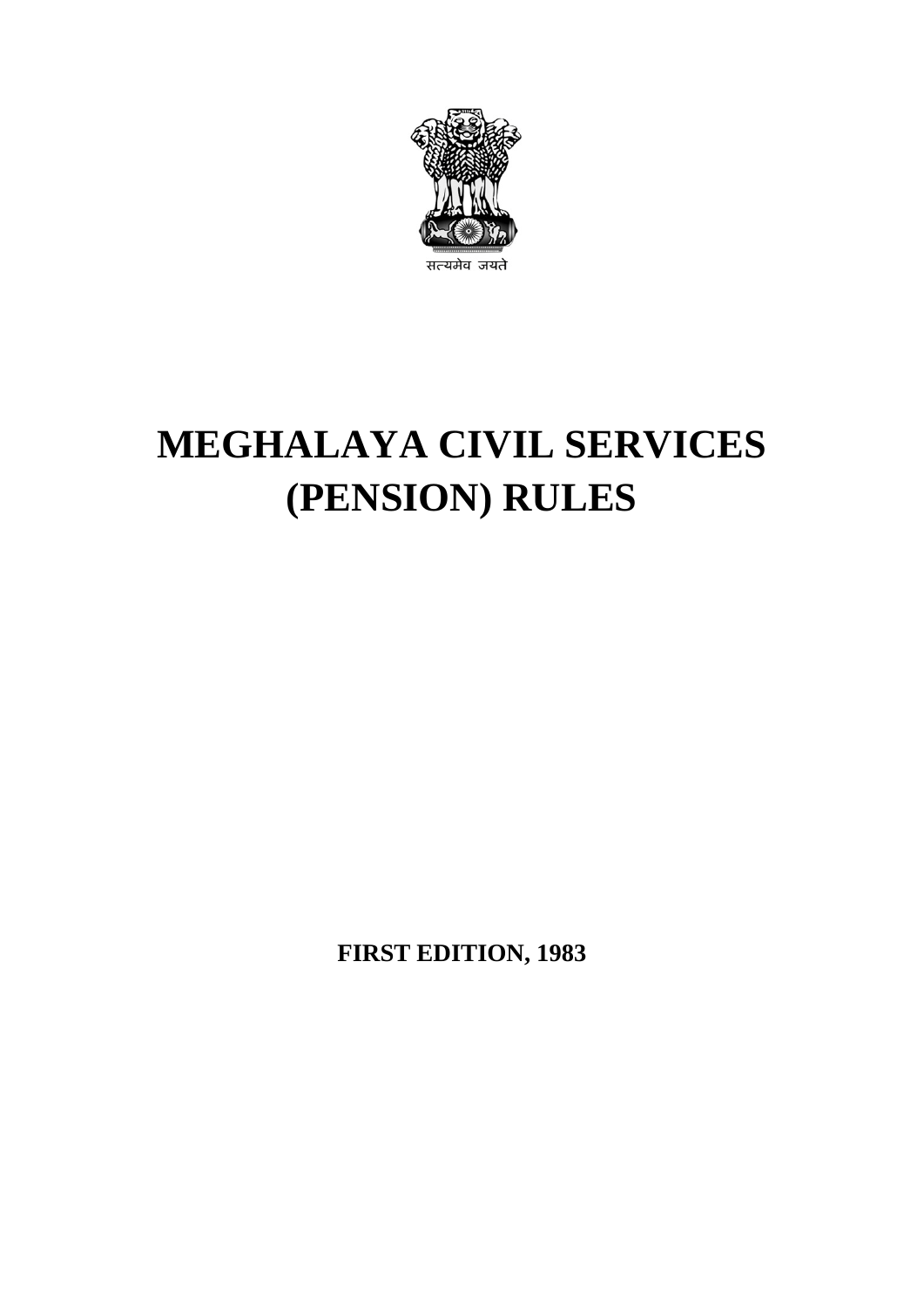#### PREFACE

The State of Meghalaya was set up on the  $21<sup>st</sup>$  day of January, 1972 the provisions of the North Eastern Areas (Re-organisation) Act, 1971 (Central Act 81 of 1971). In view of the provisions contained in Section 77 of the Act, all the laws which were in force in the area comprised in Meghalaya on the date the State of Meghalaya was created continued to be in force therein. In view of clause (9) of Section 2 of the aforesaid Act, the Assam Services (Pension) Rules, 1969 made in pursuance of *proviso* to Article 309 of the Constitution of India by the Government of Assam also continued to be in force in respect of Meghalaya. The said rules were also adapted by the Government of Meghalaya in exercise of power conferred by Section 79 of the aforesaid Act *vide* Meghalaya Adaptation of Law Order (No. 1), 1974.

It has been considered necessary to revise the Assam Services (Pension) Rules, 1969 as adapted and amended by Meghalaya and to replace the said rules by framing new set of rules. Accordingly the present rules, namely the Meghalaya Civil Services (Pensions) Rules have been framed and published.

Any omission or error in the rule may be brought to the notice of Finance Department, Government of Meghalaya.

The  $22<sup>nd</sup>$  December, 1982 and

## (V. RAMAKRISHNAN)

Dated Shillong: and The Shillong: The Shillong: The Shillong: The Shillong Shillong: The Shillong Shillong Shillong Shillong Shillong Shillong Shillong Shillong Shillong Shillong Shillong Shillong Shillong Shillong Shillon

 Special Secretary to the Government of Meghalaya, Finance Department, Shillong.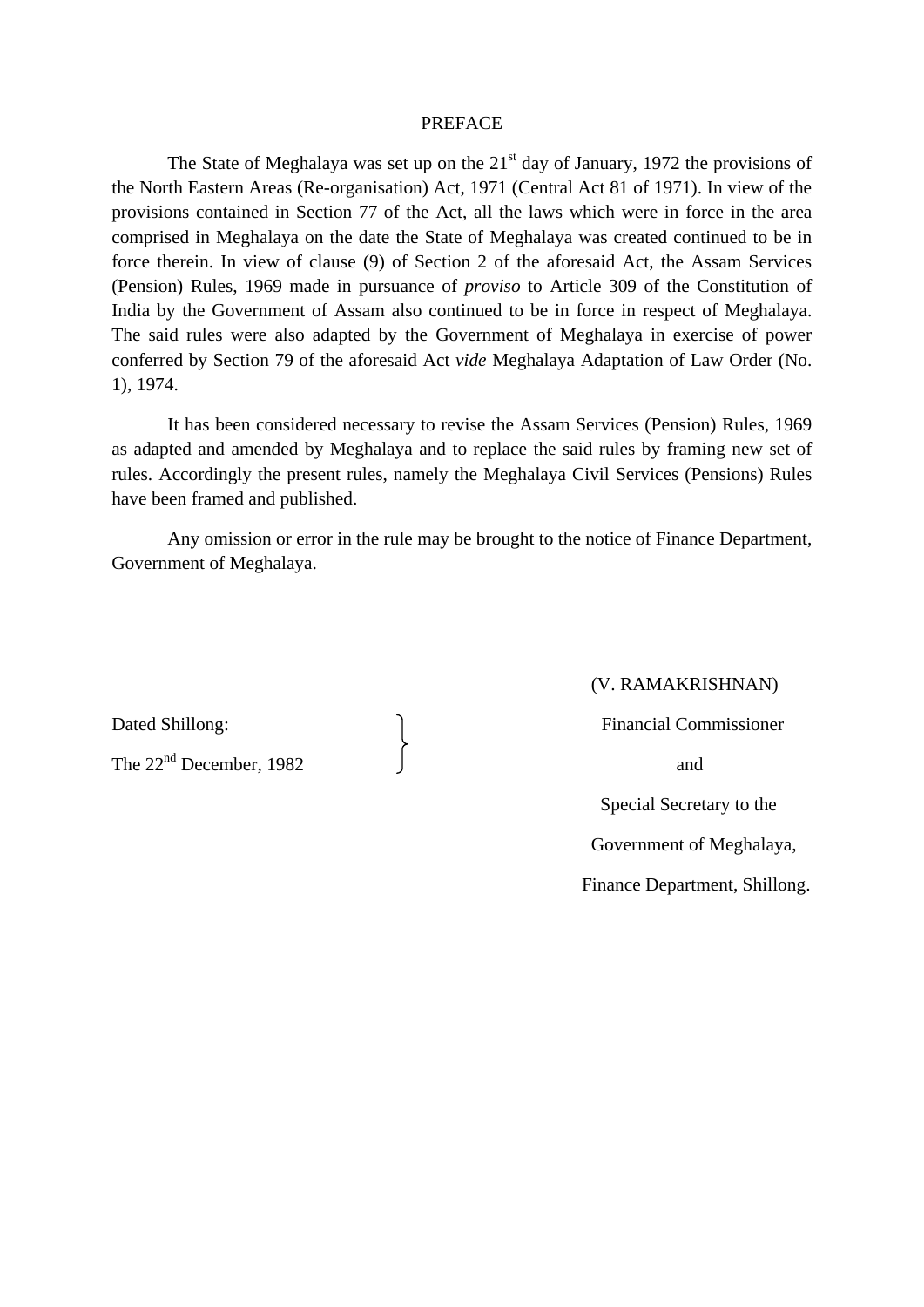# **MEGHALAYA CIVIL SERVICES (PENSION) RULES**

| Table of contents                                             |                   |  |  | Rule Nos.          | Page No.                                                         |                |              |
|---------------------------------------------------------------|-------------------|--|--|--------------------|------------------------------------------------------------------|----------------|--------------|
| <b>CHAPTER I</b>                                              |                   |  |  |                    |                                                                  |                |              |
| Preliminary                                                   |                   |  |  |                    |                                                                  | 1              | $\mathbf{1}$ |
| Application                                                   |                   |  |  |                    |                                                                  | $\overline{2}$ | $\mathbf{1}$ |
| Definition                                                    | $\cdots$ $\cdots$ |  |  |                    |                                                                  | 3              | $2 - 4$      |
|                                                               |                   |  |  | <b>CHAPTER II</b>  |                                                                  |                |              |
| <b>General Conditions</b>                                     |                   |  |  |                    |                                                                  |                |              |
| Regulation of claims to pension or Family Pension.            |                   |  |  |                    |                                                                  | 5              | 5            |
| Reduction in the grant of Pension for unsatisfactory Service. |                   |  |  |                    |                                                                  | 6              | 5            |
| Limitations on number of Pensions                             |                   |  |  |                    |                                                                  | 7              | 6            |
| Pensions subject to future good conduct                       |                   |  |  |                    | $\cdots$                                                         | 8              | 7            |
| Right of Governor to withhold or withdraw pension.            |                   |  |  | 9                  | 8                                                                |                |              |
|                                                               |                   |  |  | <b>CHAPTER III</b> |                                                                  |                |              |
| <b>Qualifying Service-</b>                                    |                   |  |  |                    |                                                                  |                |              |
| Commencement of qualifying Service                            |                   |  |  |                    |                                                                  | 10             | 11           |
| Conditions subject to which service qualifies                 |                   |  |  |                    |                                                                  | 11             | 11           |
| Counting of Service on probation                              |                   |  |  |                    |                                                                  | 12             | 12           |
| Counting of Service as apprentice                             |                   |  |  |                    |                                                                  | 13             | 12           |
| Counting of Service on contract                               |                   |  |  |                    |                                                                  | 14             | 12           |
|                                                               |                   |  |  |                    | Counting of Service paid from Contingencies with regular service | 15             | 14           |
|                                                               |                   |  |  |                    | Counting of Military Service rendered before Civil Employment    | 16             | 15           |
| Counting of War Service rendered before Civil Employment.     |                   |  |  |                    |                                                                  | 17             | 16           |
| Counting of period spent on leave                             |                   |  |  |                    |                                                                  | 18             | 16           |
| Counting of periods spent on training                         |                   |  |  |                    |                                                                  | 19             | 16           |
| Counting of periods spent on suspension                       |                   |  |  |                    |                                                                  | 20             | 16           |
| Forfeiture of Service on dismissal or removal                 |                   |  |  |                    |                                                                  | 21             | 16           |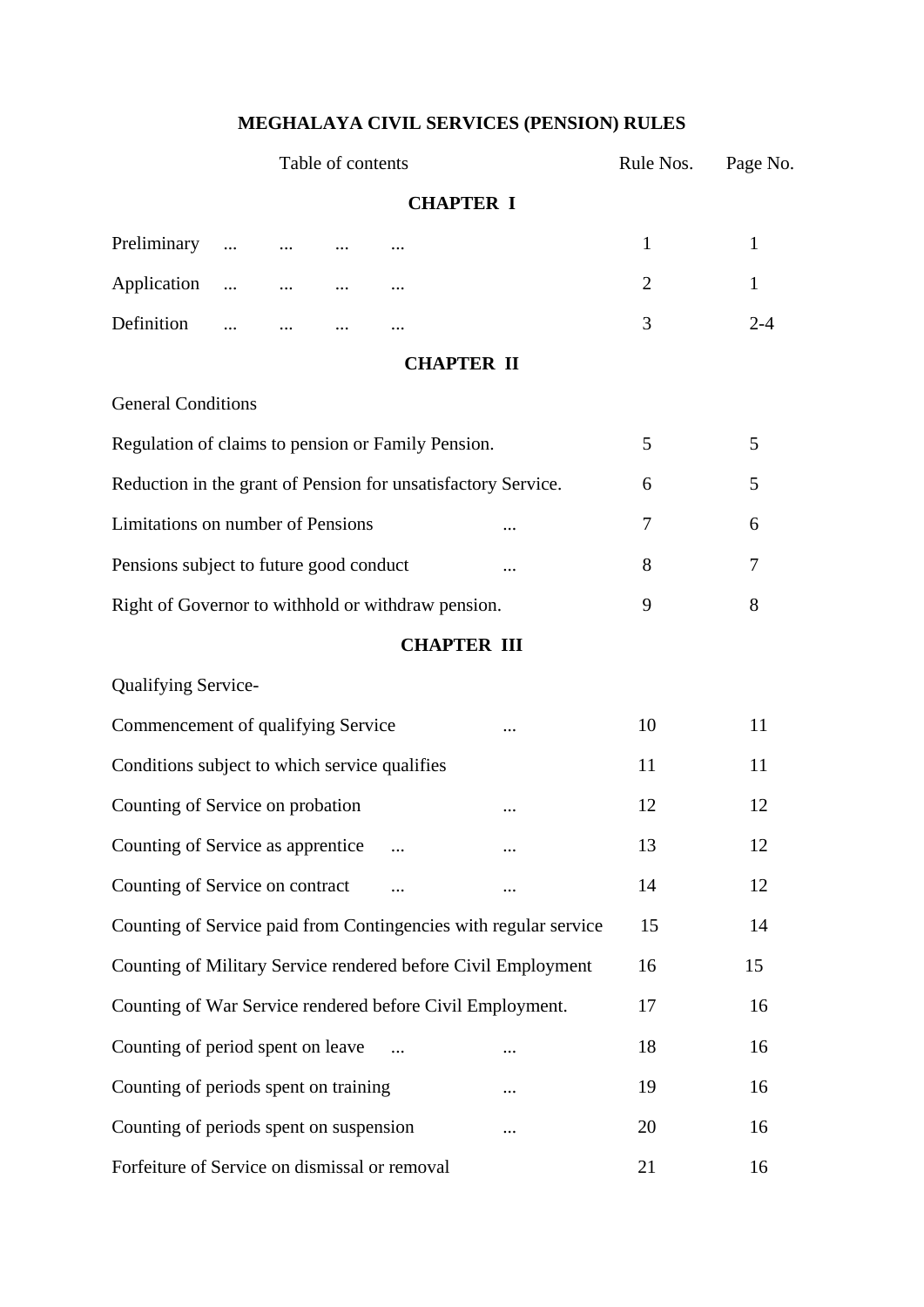| Table of contents                                         |          |                   |          | Rule Nos. | Page No. |
|-----------------------------------------------------------|----------|-------------------|----------|-----------|----------|
| Counting of past Service on reinstatement                 |          |                   | 22       | 17        |          |
| Forfeiture of Service on resignation                      |          |                   |          | 23        | 18       |
| Effect of interruption in Service                         |          |                   |          | 24        | 19       |
| Condo nation of interruption                              |          |                   | $\cdots$ | 25        | 19       |
| Verification of qualifying Service after 25 years service | 26       | 19                |          |           |          |
| or 5 years before retirement.                             |          |                   |          |           |          |
| Deputation/Foreign Service                                | $\cdots$ |                   |          | 27        | 20       |
|                                                           |          | <b>CHAPTER IV</b> |          |           |          |
| Emoluments and Average Emoluments –                       |          |                   |          |           |          |
| Emolument                                                 |          |                   |          | 28        | 21       |
| <b>Average Emolument</b>                                  | $\cdots$ |                   | $\cdots$ | 29        | 22       |

# **CHAPTER V**

| Classes of Pensions and conditions governing their grants – |    |    |    |    |
|-------------------------------------------------------------|----|----|----|----|
| <b>Superannuation Pension</b>                               |    |    | 30 | 22 |
| <b>Retiring Pension</b>                                     |    |    | 31 | 22 |
| Pension on absorption in or under a corporation,            |    |    | 32 | 23 |
| Company on body.                                            |    |    |    |    |
| Payment of lump-sum amount to person on absorption          | 33 | 23 |    |    |
| in or under a corporation, Company on body.                 |    |    |    |    |
| <b>Invalid Pension</b><br>                                  |    |    | 34 | 24 |
| <b>Compensation Pension</b>                                 |    |    | 35 | 25 |
| <b>Compulsory retirement Pension</b>                        |    |    | 36 | 25 |
| <b>Compassionate Allowance</b>                              |    |    | 37 | 26 |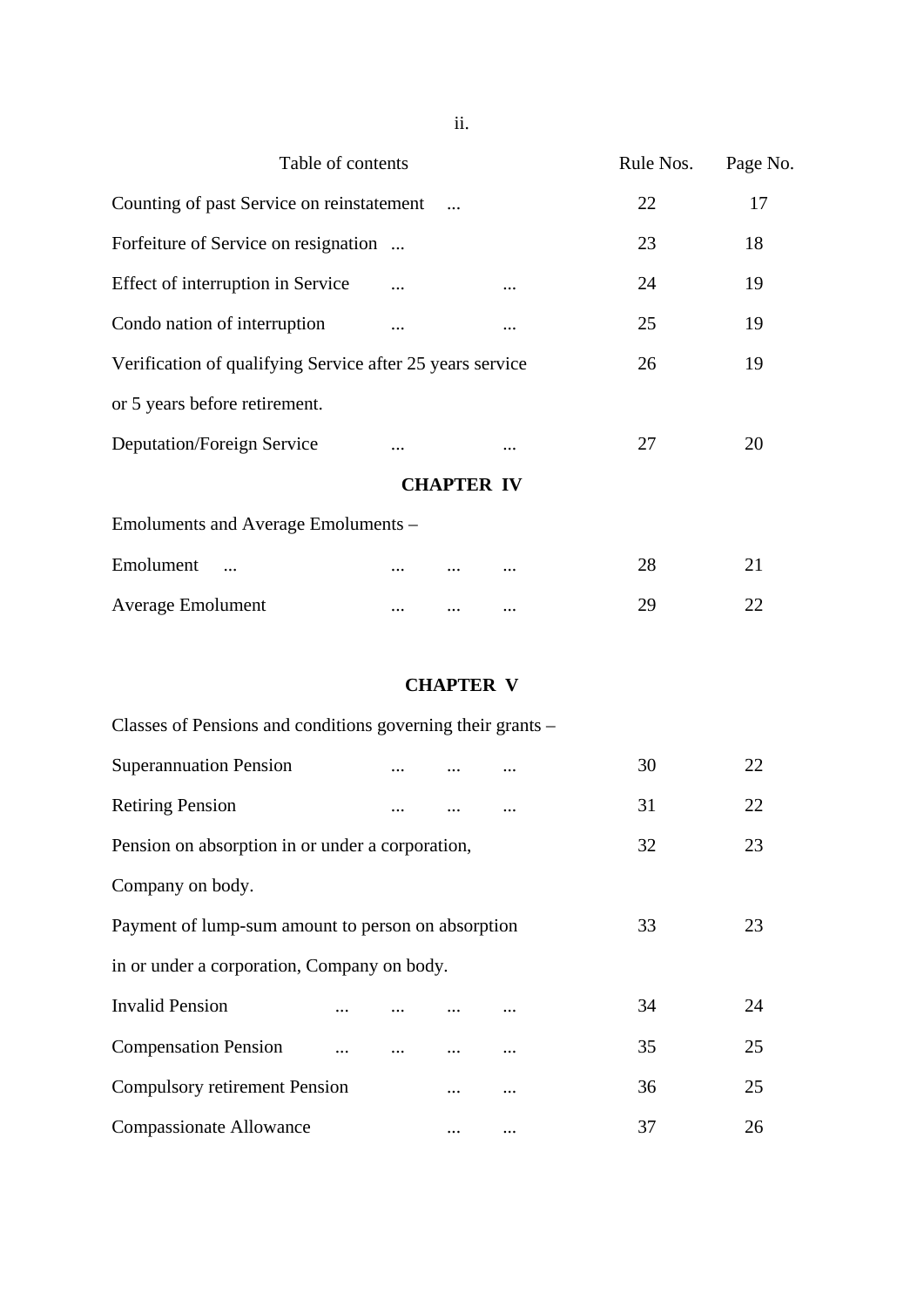# **CHAPTER VI**

| Table of contents                                                |  |                       |                     |  | Rule Nos. | Page No. |
|------------------------------------------------------------------|--|-----------------------|---------------------|--|-----------|----------|
| Regulation of Amount of pension –                                |  |                       |                     |  |           |          |
| Retirement on Completion of 33 years qualifying service.         |  |                       |                     |  | 38        | 27       |
| <b>Amount of Pension</b>                                         |  |                       |                     |  | 39        | 31       |
| Death-cum-Retirement Gratuity                                    |  |                       |                     |  | 40        | 33       |
| Persons to whom gratuity is payable                              |  |                       |                     |  | 41        | 35       |
| Lapse of death- <i>cum</i> -retirement gratuity                  |  |                       |                     |  | 42        | 35       |
| Nominations                                                      |  |                       |                     |  | 43        | 38       |
|                                                                  |  |                       | <b>CHAPTER VII</b>  |  |           |          |
|                                                                  |  | <b>FAMILY PENSION</b> |                     |  |           |          |
| Applications                                                     |  |                       |                     |  | 44-45     | 38       |
| Rate of Family Pension                                           |  |                       |                     |  | 46-47     | 39       |
| Members of family for the purpose of family pension              |  |                       |                     |  | 48-49     | 40       |
| Family pension is not admissible in respect of                   |  |                       |                     |  | $50 - 51$ | 43       |
| Procedure to be followed in respect of claims of Family Pension. |  |                       |                     |  | 52        | 43       |
| Cases where death occurs while in service                        |  |                       |                     |  | 53        | 44       |
| Cases where death occurs after retirement                        |  |                       |                     |  | 53        | 45       |
|                                                                  |  |                       | <b>CHAPTER VIII</b> |  |           |          |
| Special Provisions – Temporary Contingency and other staff –     |  |                       |                     |  |           |          |
| <b>Temporary Government Servants</b>                             |  |                       |                     |  | 54        | 45       |
| Contingency and other non-pensionable staff                      |  |                       |                     |  | 55        | 47       |
|                                                                  |  |                       | <b>CHAPTER IX</b>   |  |           |          |
| Application for and sanction of Pension General -                |  |                       |                     |  |           |          |
| Preparation of list of Government servants due for retirement.   |  |                       |                     |  | 56        | 47       |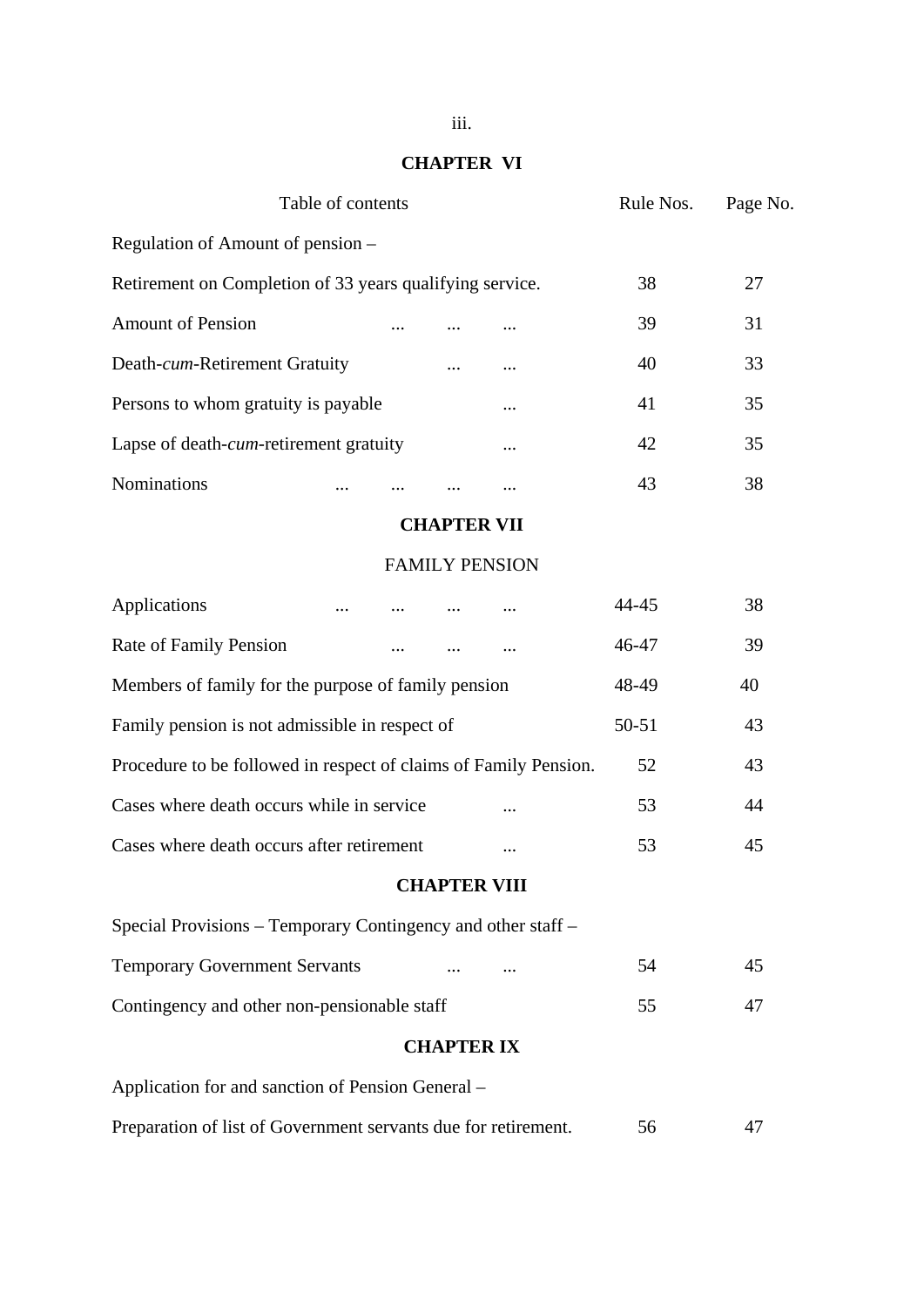| Table of contents                                         | Rule Nos. | Page No. |
|-----------------------------------------------------------|-----------|----------|
| Intimation to Estate Officer regarding issue of no Demand | 57        | 48       |
| Certificate.                                              |           |          |
| Gazetted Government servant drawing pay on                | 58        | 48       |
| establishment bill and other government                   |           |          |
| servants holding gazetted posts in officiating            |           |          |
| capacity.                                                 |           |          |
| <b>Authority Competent to Sanction Pension</b>            | 59        | 49       |
| Revision of pension after sanction                        | 60        | 49       |
| Preparation of pension papers                             | 61        | 49       |
| Further action to sanction pension                        | 62        | 51       |
| Sanction of anticipatory pension and gratuity             | 63        | 52       |
| Provisional pension where departmental or judicial        | 64        | 52       |
| proceeding may be pending                                 |           |          |
| NON-GAZETTED GOVERNMENT SERVANTS                          |           |          |
| Preparation of pension papers                             | 65        | 54       |
| Verification of Service                                   | 66        | 54       |
| Completion and forwarding of pension papers to Audit      | 67        | 55       |
| Officer                                                   |           |          |
| Intimation to Audit Officer regarding an event having a   | 68        | 57       |
| bearing on pension                                        |           |          |
| Sanction, drawal and disbursement of provisional pension  | 69        | 58       |
| and gratuity.                                             |           |          |
| The provisional pension is not intended to be continued   | 70        | 58       |
| beyond a period of 6 months.                              |           |          |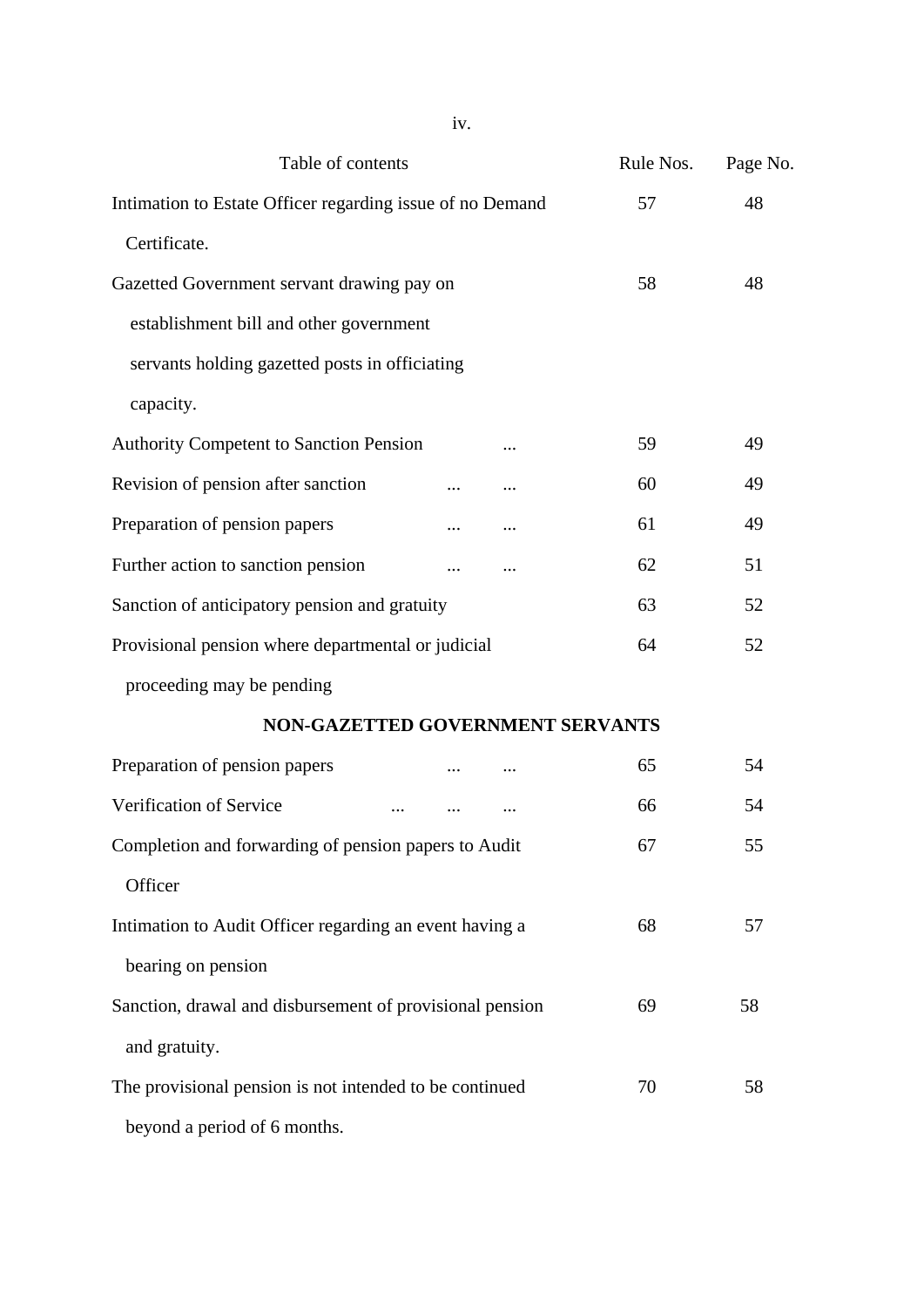| Table of contents                                               | Rule Nos. | Page No. |
|-----------------------------------------------------------------|-----------|----------|
| Drawal of balance of gratuity from Treasury or from             | 71        | 58       |
| Head of Office.                                                 |           |          |
| Authorisation of final pension and gratuity by the Audit        | 72        | 60       |
| Officer.                                                        |           |          |
| <b>GOVERNOR DUES</b>                                            |           |          |
| Recovery and adjustments of Government dues                     | 73        | 61       |
| Furnishing of surety by retiring Government servant             | 74        | 63       |
| <b>CHAPTER X</b>                                                |           |          |
| Sanction of Family Pension and Death-cum-retirement             |           |          |
| Gratuity in respect of government servant dying while           |           |          |
| in services -                                                   |           |          |
| Payment of Family Pension and Death-cum-retirement gratuity     | 75        | 65       |
| Authorisation of Anticipatory gratuity and Family Pension.      | 76        | 66       |
| Payment of Provisional Family Pension and death-cum-retirement  | 77        | 68       |
| gratuity.                                                       |           |          |
| Authorisation of final family pension and balance of death-cum- | 78        | 70       |
| retirement gratuity in respect of a decreased non gazetted      |           |          |
| government servant.                                             |           |          |
| Payment of Family Pension and Death-cum-retirement gratuity     | 79        | 70       |
| when a government servant dies while on deputation to a         |           |          |
| State Government or while on foreign service.                   |           |          |
| <b>CHAPTER XI</b>                                               |           |          |

Sanction of Family Pension and residuary gratuity of deceased pensioners –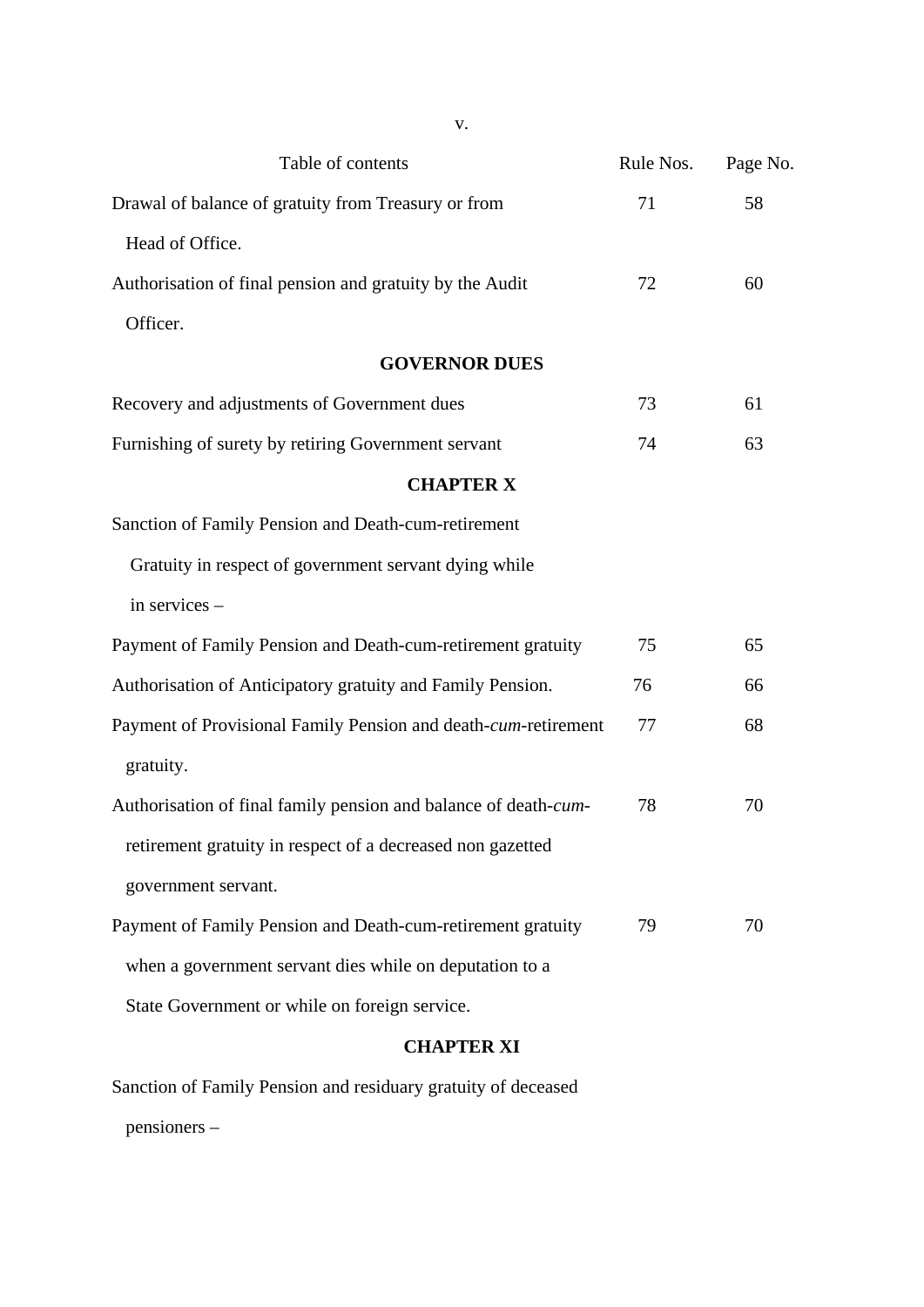|                                                                |                   | νт.                 |          |           |          |  |  |
|----------------------------------------------------------------|-------------------|---------------------|----------|-----------|----------|--|--|
|                                                                | Table of contents |                     |          | Rule Nos. | Page No. |  |  |
| Sanction of Family Pension and residuary gratuity on the death |                   | 80                  | 70       |           |          |  |  |
| of a pensioners.                                               |                   |                     |          |           |          |  |  |
| Authorisation of payment by Audit Officer                      |                   |                     |          | 81        | 71       |  |  |
|                                                                |                   |                     |          |           |          |  |  |
|                                                                |                   | <b>CHAPTER XII</b>  |          |           |          |  |  |
| Re-employment of pensioners -                                  |                   |                     |          |           |          |  |  |
| Re-employment of pensioners is normally not permissible        |                   |                     |          | 82        | 72       |  |  |
| except on public ground.                                       |                   |                     |          |           |          |  |  |
| After compensation or invalid gratuity                         |                   |                     |          | 83        | 72       |  |  |
| After compensation or invalid pension                          |                   |                     |          | 83        | 72       |  |  |
| After superannuation or retiring pension                       |                   |                     |          | 84        | 72       |  |  |
| Fixation of pay on re-employment                               |                   |                     |          | 85        | 73       |  |  |
| Commercial employment after retirement                         |                   |                     | $\cdots$ | 86        | 73       |  |  |
|                                                                |                   | <b>CHAPTER XIII</b> |          |           |          |  |  |
| Payment of pension -                                           |                   |                     |          |           |          |  |  |
| Date from which pension is payable                             |                   |                     | $\cdots$ | 87        | 76       |  |  |
| Currency in which pension is payable                           |                   |                     |          | 88        | 76       |  |  |
| Manner of payment gratuity and pension                         |                   |                     |          | 89        | 76       |  |  |
| <b>Application of Treasury Rule</b>                            |                   |                     |          | 90        | 76       |  |  |
| <b>CHAPTER XIV</b>                                             |                   |                     |          |           |          |  |  |
| Miscellaneous-                                                 |                   |                     |          |           |          |  |  |
| Interpretation                                                 |                   |                     |          | 91        | 77       |  |  |
| Power to relax                                                 | .                 |                     |          | 92        | 77       |  |  |
| Repeal and Saving                                              |                   |                     |          | 93        | 77       |  |  |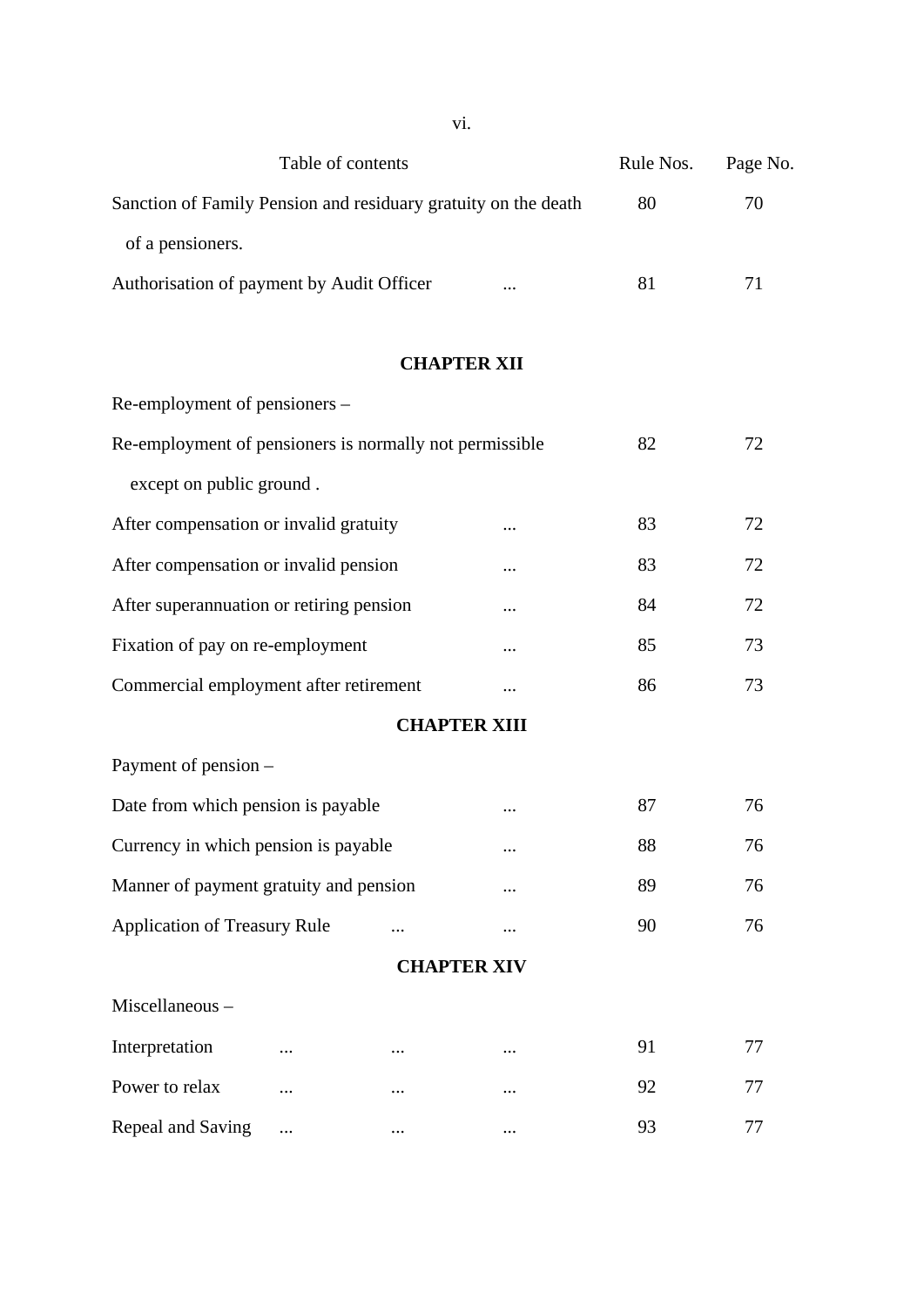# **GOVERNMENT OF MEGHALAYA**

## FINANCE (REVISION OF RULES AND MANUALS)

## DEPARTMENT

# Shillong, the  $4<sup>th</sup>$  May, 1983

FIN (RR) 1/80 – In exercise of the power conferred by the proviso to Article 309 of the Constitution of India , and in supersession of all the Rules made under the "Assam Service (Pension) Rules, 1969" as adapted by the Government of Meghalaya, the Governor of Meghalaya is pleased to make the following rules, namely –

#### **CHAPTER I**

# PRELIMINARY

1. **Short Title and Commencement** – These rules may be called the Meghalaya Civil Services (Pension) Rules, 1983.

They shall come into force with effect from the date of publication.

# \*Published in the *Gazette of Meghalaya*, Extraordinary No. 44, dated  $5<sup>th</sup>$  May, 183

#### 2. **Application** –

- i) Save as otherwise provided in these rules, these rules shall apply to every Government Servant appointed to civil services and posts in connection with the affairs of the State of Meghalaya and who are borne on establishment not declared as non-pensionable.
- ii) These rules shall not apply to
	- a) Persons in a work-charged establishment.
	- b) Persons in casual and daily rated employment.
	- c) Persons paid from office expenses.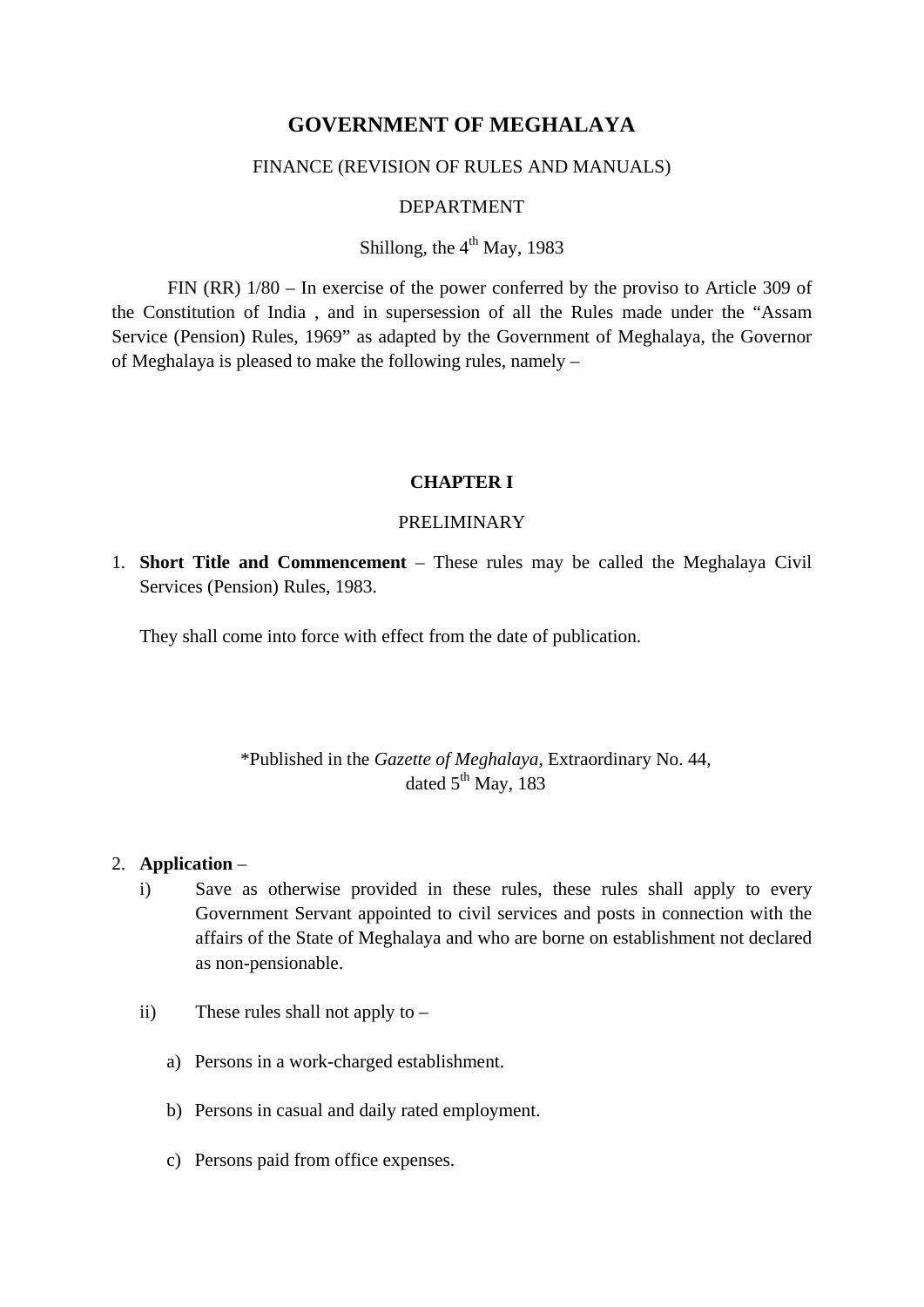- d) Persons entitled to the benefit of Contributory Provident Fund.
- e) Persons employed on contract except when the contract provides otherwise; and
- f) Persons whose terms and conditions of service are regulated by any rules for the time being in force.

#### **Definitions** –

- 3. In these rules, unless the context otherwise requires
	- 1) a) 'Audit Officer' means the Accounts and Audit Officer, whatever his official designation, who authorises the disbursement of pay and allowances of a Government servant or pension of the retired Government Servant.

b) 'Average emoluments' means average emoluments as determined in accordance with rule 29.

c) 'Child' means a child of the Government servant who, if a son is under eighteen years of age and if a daughter is unmarried and is under twenty one years of age and the expression 'children' shall be construed accordingly.

- d) 'Emoluments' means emoluments as defined in rule 28.
- e) 'Family Pension' means family pension admissible under rule 46.
- f) 'Foreign Service' means service in which a government servant receives his pay with the sanction of the Government from any source other than the Consolidated Fund of India or the Consolidated Fund of a Union Territory.
- g) 'Form' means a form appointed to these rules.
- h) 'Governor' means the State Government.
- i) 'Gratuity' includes
	- (i) 'services gratuity' payable under sub-rule (1) of rule 39;
	- (ii) 'death-cum-retirement gratuity' payable under sub-rule (1) of rule 40; and
	- (iii) 'residuary gratuity' payable under sub-rule (2) of rule 40.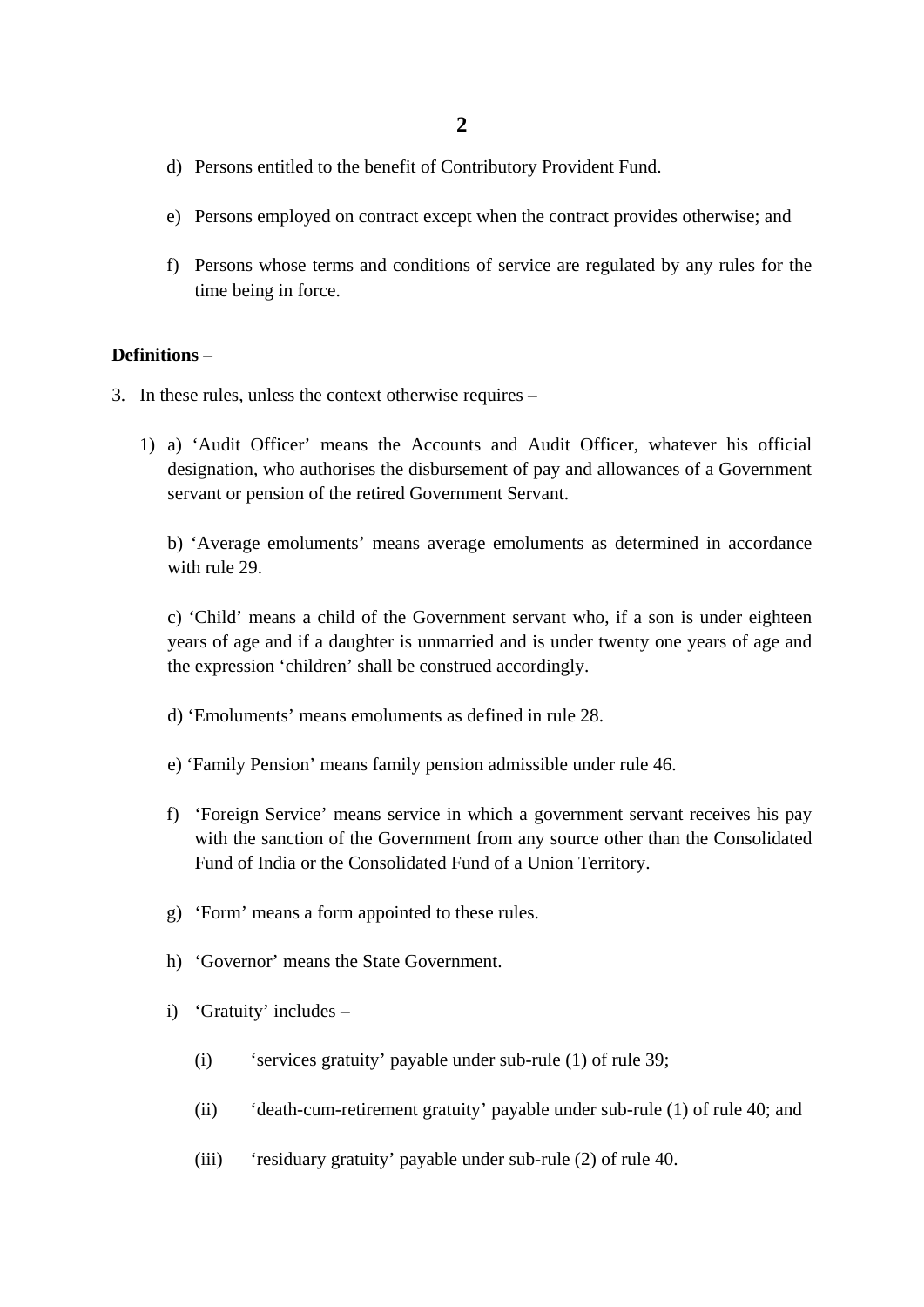- j) 'Head of a Department' means an authority specified in Schedule IV to the Delegation of Financial Powers Rules, 1981 and includes such other authority or persons whom the Governor may, by order, specify as Head of a Department.
- k) 'Head of Office' means a gazetted officer declared as such under rule 28 of the Meghalaya Financial Rules, 1981.
- l) 'Local Fund administered by Government' means the fund administered by a body which, by law or rule having the force of law, comes under the control of the Government and over whose expenditure the Government retains complete and direct control.
- m) 'Minor' means a person who has not completed the age of eighteen years.
- n) 'Pension' includes gratuity except when the term pension is used in contradistinction to gratuity.
- o) 'Pension sanctioning gratuity' means the authority competent to sanction pension under rule 59.
- p) 'Qualifying service' means service rendered while on duty or otherwise which shall be taken into account for the purpose of pensions and gratuities admissible under these rules.
- q) 'Retirement benefits' includes pension or service gratuity, and death-cumretirement gratuity, where admissible.
- r) 'Treasury' includes a Sub-Treasury.
- 2) Words and expressions used herein and not defined but defined in the Fundamental Rules have the meanings respectively assigned to them in these rule.

# **Government servants transferred from service and post to which these rules do not apply** –

4. (1) A Government servant who is transferred permanently to a service or post to which these rules apply from s service or post to which these rules do not apply shall become subject to these rules.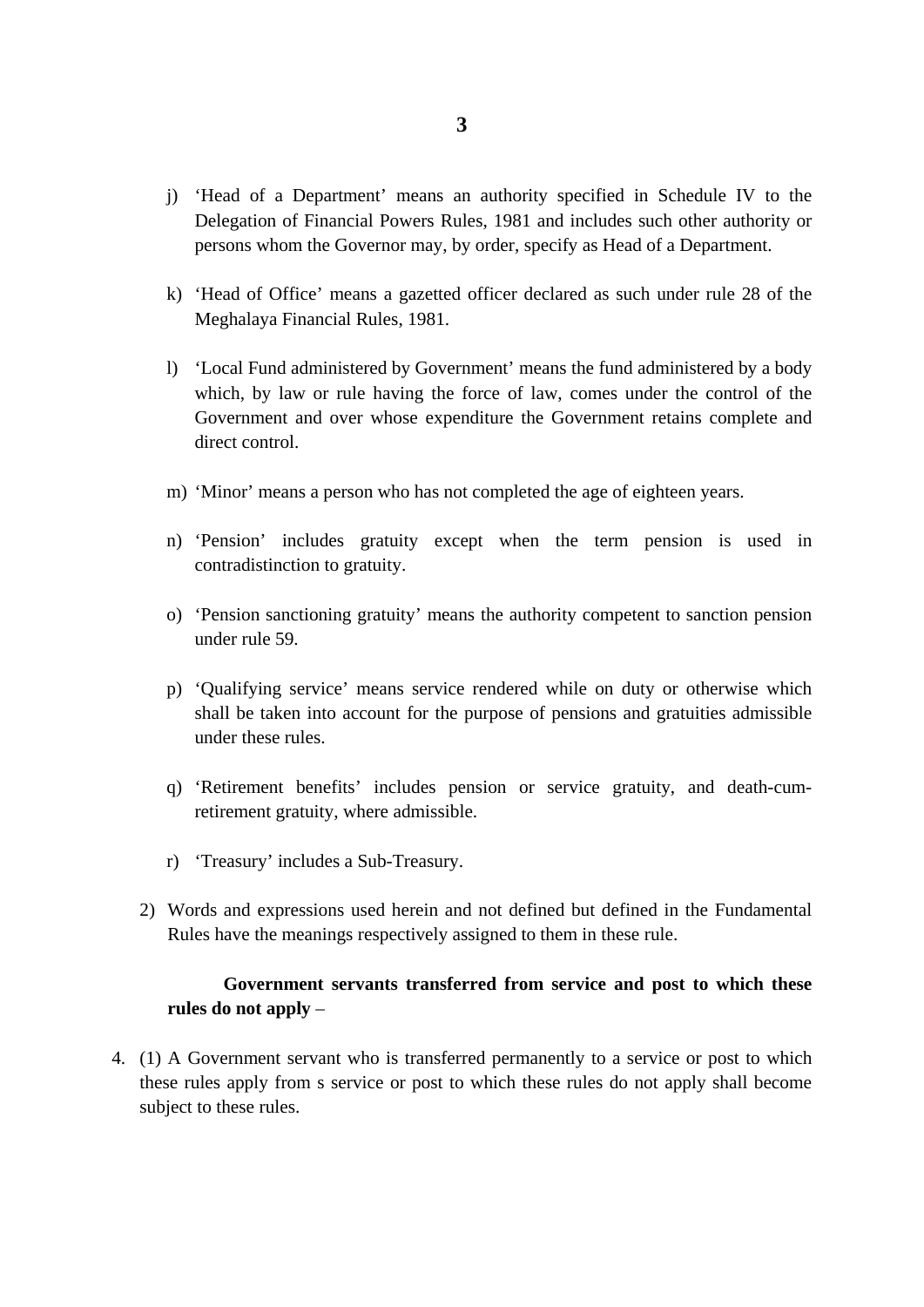Provided that it shall be open to him, within six months of the date of issue of the order of his permanent transfer or, if he is on leave on that day, then, within six months of his return from leave whichever is later, to elect to be governed by the pension rules in which he was subject immediately before the date of his transfer.

(2) The option under the proviso to sub-rule (1) shall be exercised in writing and communicated to the authority making such order of transfer.

(3) The option, once exercised, shall be final.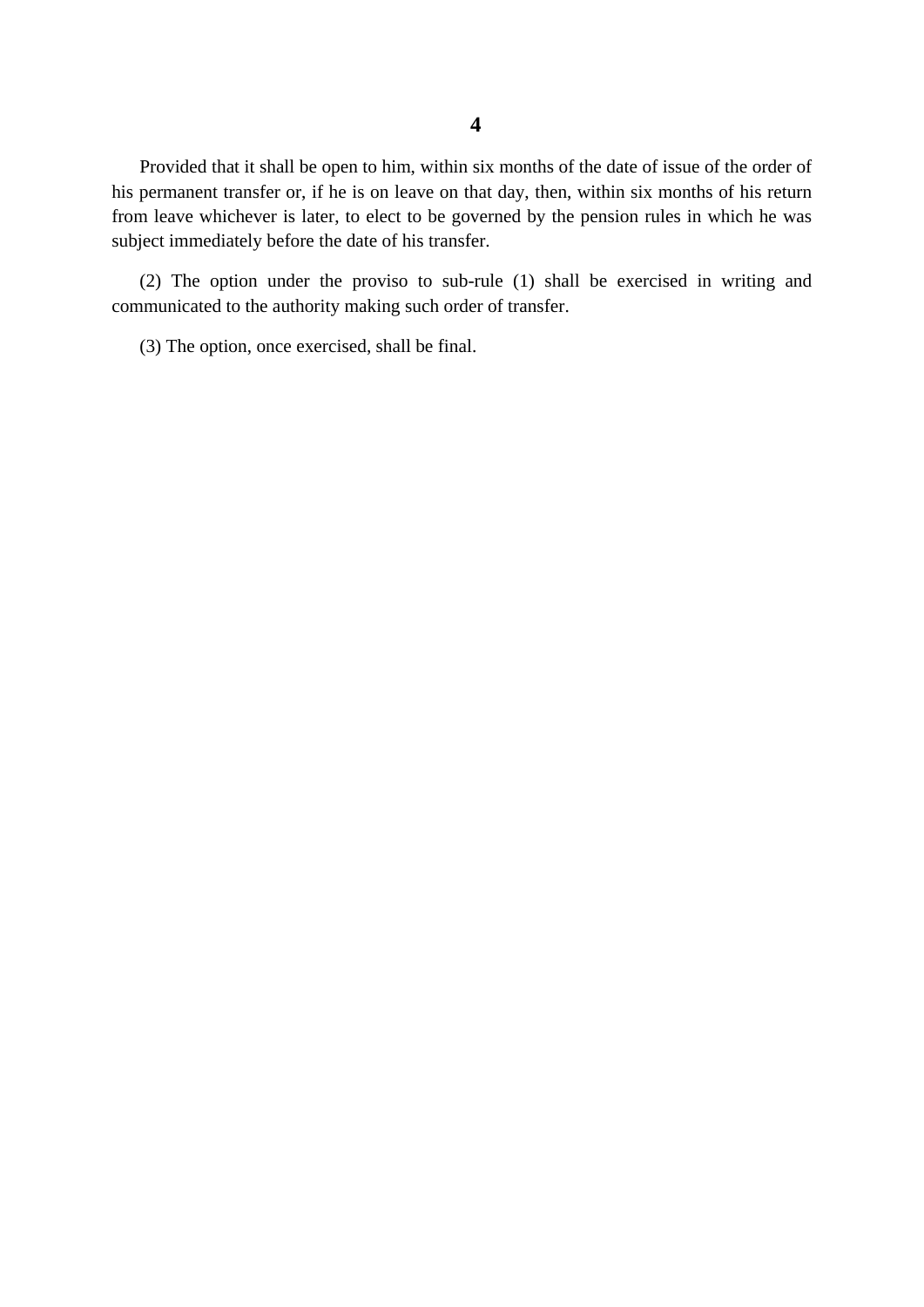#### **CHAPTER II**

#### GENERAL CONDITION

#### **Regulation of claims to pension or family pension-**

5. (1) Any claim to pension or family pension shall be regulated by the provisions of these rules in force at the time when a Government servant retires or is retired or is discharged or is allowed to resign from service or dies, as the case may be.

(2) The day on which a Government servant retires, or is retired or is discharged or is allowed to resign from service, as the case may be, shall be treated as his last working day.

Provided that in the case of a Government servant who is retired prematurely or who retires voluntarily under clause (b) and (e) of Rule 56 of the Fundamental Rules, the date of retirement shall be treated as non-working day.

#### **Reduction in the amount of pension for unsatisfactory Service –**

6. (1) If the service rendered by a Government servant prior to the date of his retirement has not been satisfactory, the appointing authority may be order make reduction in the amount of pension or gratuity, or both, as that authority may think proper.

Provided that the appointing authority shall, before passing an order under this subrule serve or caused to be served a notice upon the person concerned specifying the reduction proposed to be made in such amount on account of his unsatisfactory service under Government and call upon such person to submit, within fifteen days of the receipt of the notice or such further time as may be allowed by that authority, such representation as the person concerned may wish to make representation, if any submitted by such person before passing such order.

Provided further that the amount of pension shall not be reduced below the limit specified in sub-rule (5) of rule 39.

(2) (a) The appointing authority may delegate power to a subordinate authority for deciding if the service rendered by a Government servant has been satisfactory and, therefore, no reduction in the amount of pension or gratuity or both is called for.

(b) The power under clause (a) shall be delegated in respect of a category or categories of Government servants who may be subordinate to such subordinate authority.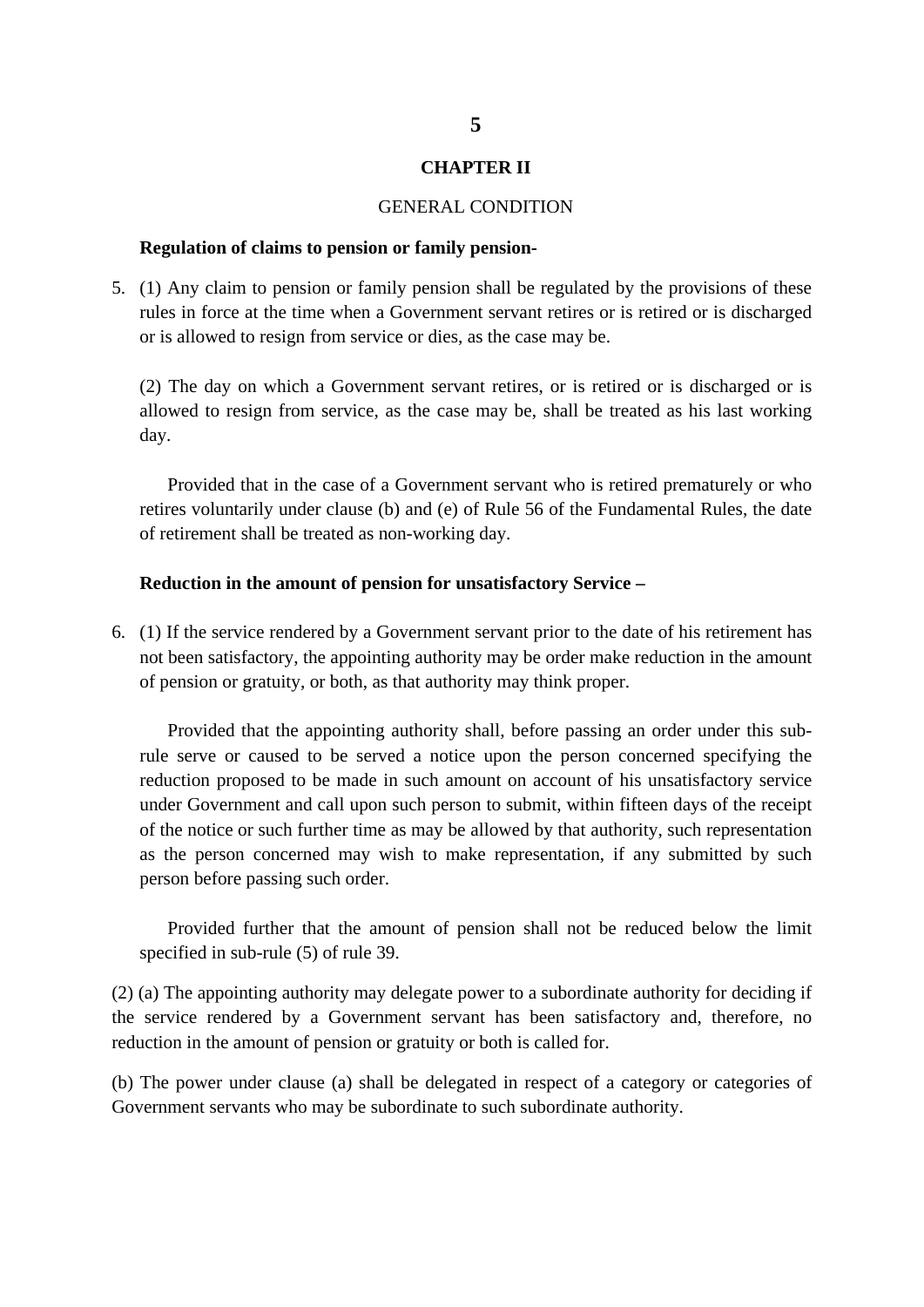(c) The delegation of power under clause (a) shall not carry with it the authority to order reduction in the amount of pension or gratuity, or both which shall continue to vest in the appointing authority.

(3) For the purpose of sub-rule (1) and sub-rule (2) the expression appointing authority shall mean the authority which is competent to make appointments to the service or post from which Government servant retires.

(4) (a) The reduction referred to in sub-rule (1) shall be of a permanent character.

(b) The measure of reduction in the amount of pension shall be to the extent by which the Government servant's service as a whole has failed to reach a satisfactory standard and no attempt shall be made to equate the amount of reduction with the amount of loss caused to the Government.

(5) The pension authorised under these rules shall not be reduced although proof of the service having been not satisfactory may come to the notice of the appointing authority subsequent to the authorisation of pension.

(6) Whenever in the case of a Government servant the Governor passes an order (whether original or appellate) awarding a pension including gratuity less than the maximum admissible under these rules, the Meghalaya Public Service Commission shall be consulted before the order is passed.

(7) Nothing in this rule shall apply –

(a) Where a part of pension has been withheld or ordered to be recovered under rule 9; or

(b) Where a part of pension has been reduced under rule 36; or

(c) Where death-cum-retirement gratuity is admissible under clause (b) of sub-rule (1) rule 40 and family pension admissible under rule 44;

(d) To effect any recovery which has the result of punishment.

*State Government's decision –*

The present practice of the requirement of an administrative sanction to pension in every case has been dispended with. Instead in a particular case on grounds of unsatisfactory service or conduct, the appointing authority will be addressed at the time of preparation of pension papers to find out whether there is any intention to grant less than full pension. In the absence of reply, the paper will be processed for payment of pension.

# **Limitations on number of pensions** –

7. (1) A Government servant shall not earn two pensions in the same service or post at the same time or by the same continuous service.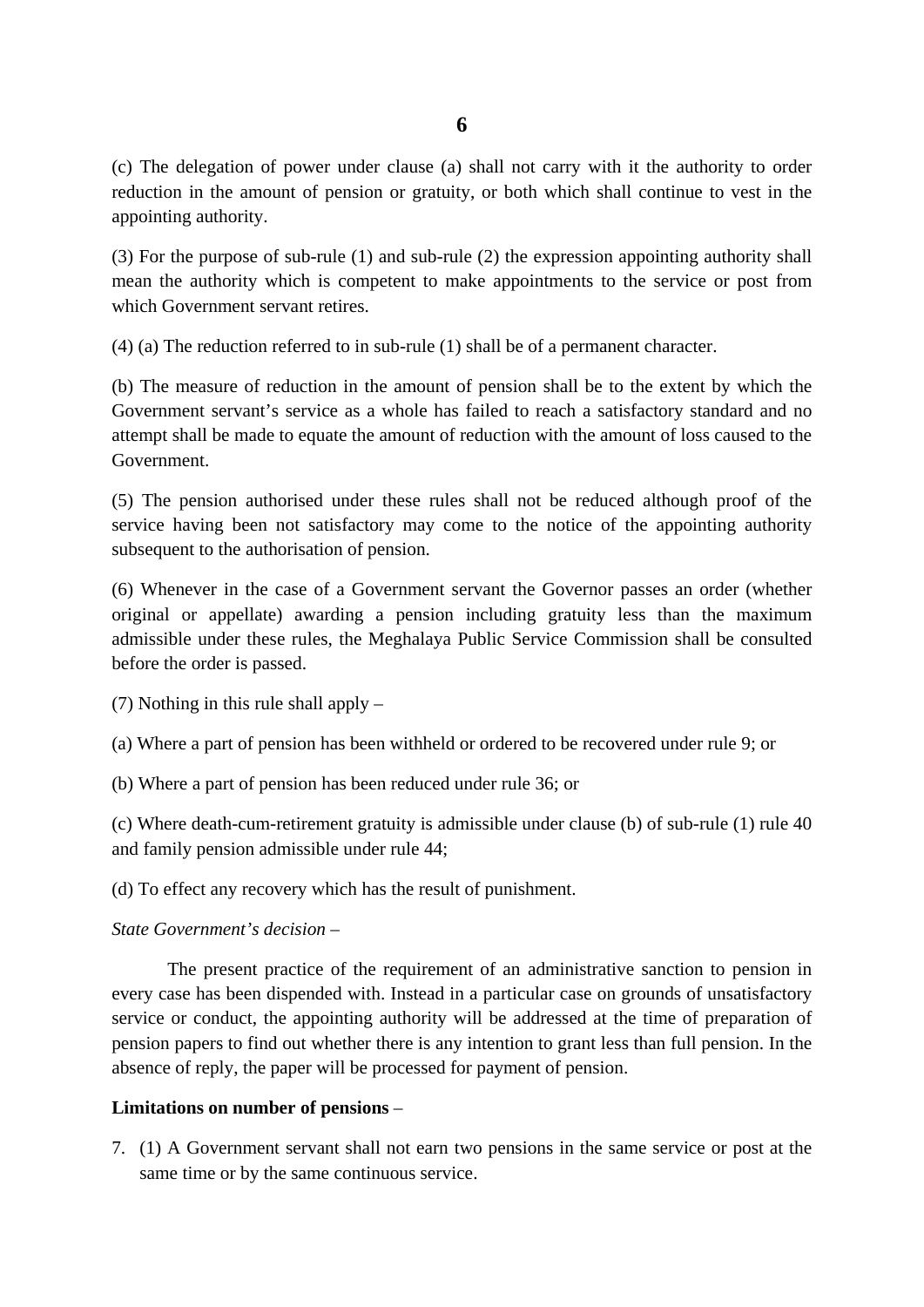(2) Except as provided in rule 16, a Government servant who having retired on a superannuation pension or retiring or pension, is subsequently re-employed shall not be entitled to a separate pension or gratuity for the period of his re-employment.

# **Pension Subject to future good conduct** –

8. (1) (a) Future good conduct shall be an implied condition of every grant of pension and its continuance under these rules.

(b) The pension sanctioning authority may, by order in writing, withheld a pension or part thereof, whether permanently or for a specified period, if the pensioner is convicted of a serious crime or is found guilty of grave misconduct.

Provided that no such order shall be passed by an authority subordinate to the authority competent to make an appointment to the post held by the pensioner immediately before his retirement from service;

Provided further that where a part of pension is with held or withdrawn, the amount of such pension shall not be reduced below the limit specified in sub-rule (5) of rule 39.

(2) Where a pensioner is convicted of a serious crime by a court of law action under sub-rule (1) shall be taken in the light of the judgement of the court relating to such conviction.

(3) In a case not failing under sub-rule (2), if the authority referred to in sub-rule (1) considers that the pensioner is *prima-facie* guilty misconduct, it shall before passing an order under sub-rule  $(1)$  –

(a) Serve upon the pensioner a notice specifying the action proposed to be taken against him and the ground on which it is proposed to be taken and calling upon him to submit, within fifteen days of the receipt of the notice or such further time not exceeding fifteen days as may be allowed by the pension sanctioning authority, such representation as he may wish to make against the proposal; and

(b) take into consideration the representation, if any, submitted by the pensioner under clause (a).

(4) Where the authority competent to pass an order under sub-rule (1) is the Governor, the Meghalaya Public Commission shall be consulted before the order is passed.

(5) An appeal against an order under sub-rule (1), passed by an authority other than the Governor, shall be to the Governor and the Governor shall, in consultation with the Meghalaya Public Service Commission, pass such orders on the appeal as he deems fit.

**Explanation** – In this rule –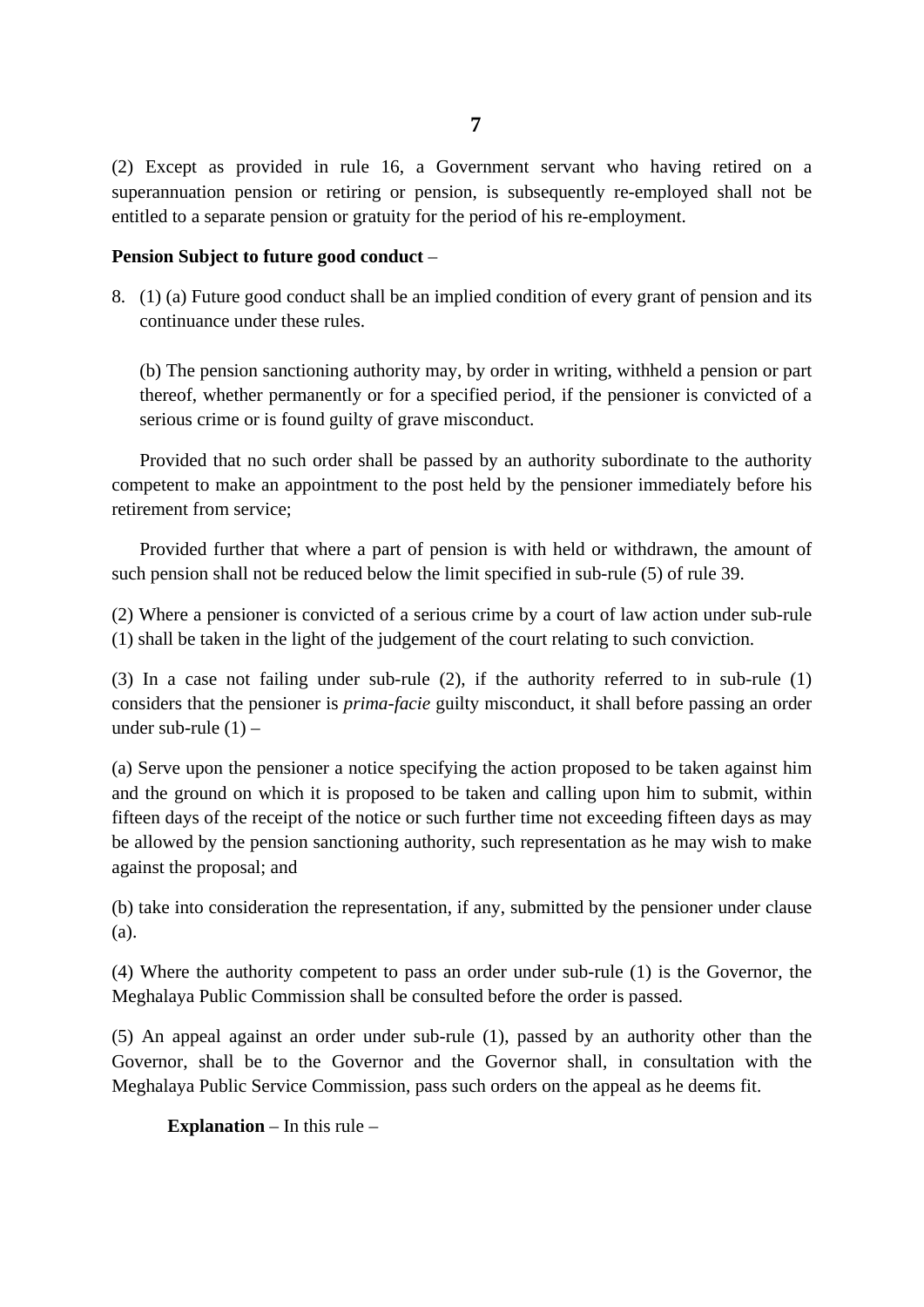- (a) The expression 'serious crime' includes a crime involving an office under the Official Secrets Act, 1923 (19 of 1923);
- (b) The expression 'grave misconduct' includes the communication or disclosure of any official code or pass word or any sketch, plan, model, article, note document or information, such as is mentioned in section 5 of the official Secrets Act, 1923 (19 of 1923) (which was obtained while holding office under the Government) so as to prejudicially affect the interest of the general public or the security of the State.

#### *State Government's decision:*

The failure or refusal of a pensioner to pay any amount owned by him to Government cannot be said to be misconduct.

#### **Right of Governor to withhold or withdraw pension:**

9. (1) The Governor reserves to himself the right of withholding or withdrawing a pension or part thereof, whether permanently or for a specified period and of ordering recovery from a pension of the whole or part of any pecuniary loss caused to the Government, if, in any departmental or judicial proceedings, the pensioner is found guilty of grave misconduct or negligence during the period of his service, including service rendered upon re-employment after retirement.

Provided that the State Public Service Commission shall be consulted before any final orders are passed.

Provided further that where a part of pension is withheld or withdrawn, the amount of such pension shall not be reduced below the limit specified in sub-rule (5) of rule 39.

*Note* – (1) The term 'grave misconduct' is wide enough to include 'corrupt practice'. In case where the charge of corruption is proved only after pension has been sanctioned and it is not possible to invoke the provisions of Rule 6 action to withheld or withdraw pension may be taken under rule 9.

(2) (a) The departmental proceedings referred to in sub-rule (1), instituted while the Government servant was in service whether before his retirement or during his reemployment, shall after the final retirement of the Government servant, be deemed to be proceedings under the rule and shall be continued and concluded by the authority by which they were commenced in the same manner as if the Government servant had continued in service;

Provided that where the departmental proceedings are instituted by an authority subordinate to the Governor that authority shall submit a report its findings to the Governor.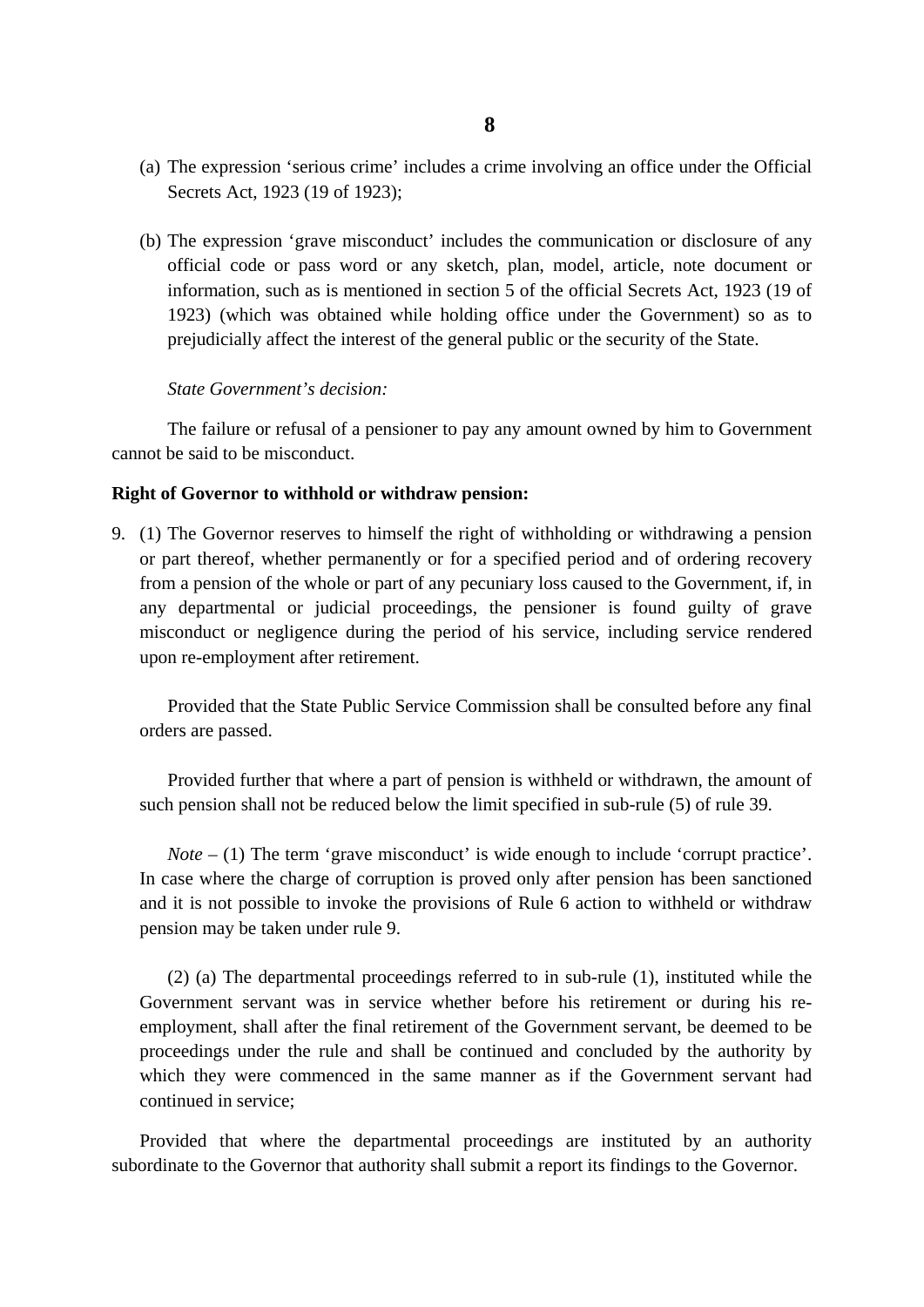- (b) The departmental proceedings, if not instituted while the Government servant was in service, whether before his retirement or during his re-employment –
	- i) Shall not be instituted save with the sanction of the Governor;
	- ii) Shall not be in respect of any servant which took place more than four years before such institution; and
	- iii) Shall be conducted by such authority and in such place as the Governor may direct and in accordance with the procedure applicable to departmental proceedings in which an order of dismissal from service could be made in relation to the Government servant during his service.

(3) No judicial proceedings, if not instituted while the Government servant was in service, whether before his retirement or during his re-employment, shall be instituted in respect of a cause of action which arose, or in respect of an event which took place, more than four years before such institution.

(4) In the case of a Government servant who has retired on attaining the age of superannuation or otherwise and against whom any departmental or judicial proceedings are instituted or where departmental proceedings are continued under sub-rule (2), a provisional pension as provided in rule 64 shall be sanctioned.

(5) Where the Governor decides not to withhold or withdraw pension but orders recovery of the pecuniary loss from pension, the recovery shall not ordinarily be made at a rate exceeding one-third of the pension admissible on the date of retirement of a Government servant.

(6) For the purpose of this rule;

(a) departmental proceedings shall be deemed to be instituted on the date on which the statement of charge is issued to the Government servant or pensioner or if the Government servant has been placed under suspension from an earlier date, on such date; and

(b) judicial proceedings shall be deemed to be instituted;

- i) In the case of criminal proceedings, on date on which the complaint or report of a police officer, on which the Magistrate takes cognizance, is made, and
- ii) In the case of civil proceedings, on the date the complaint is presented in the court.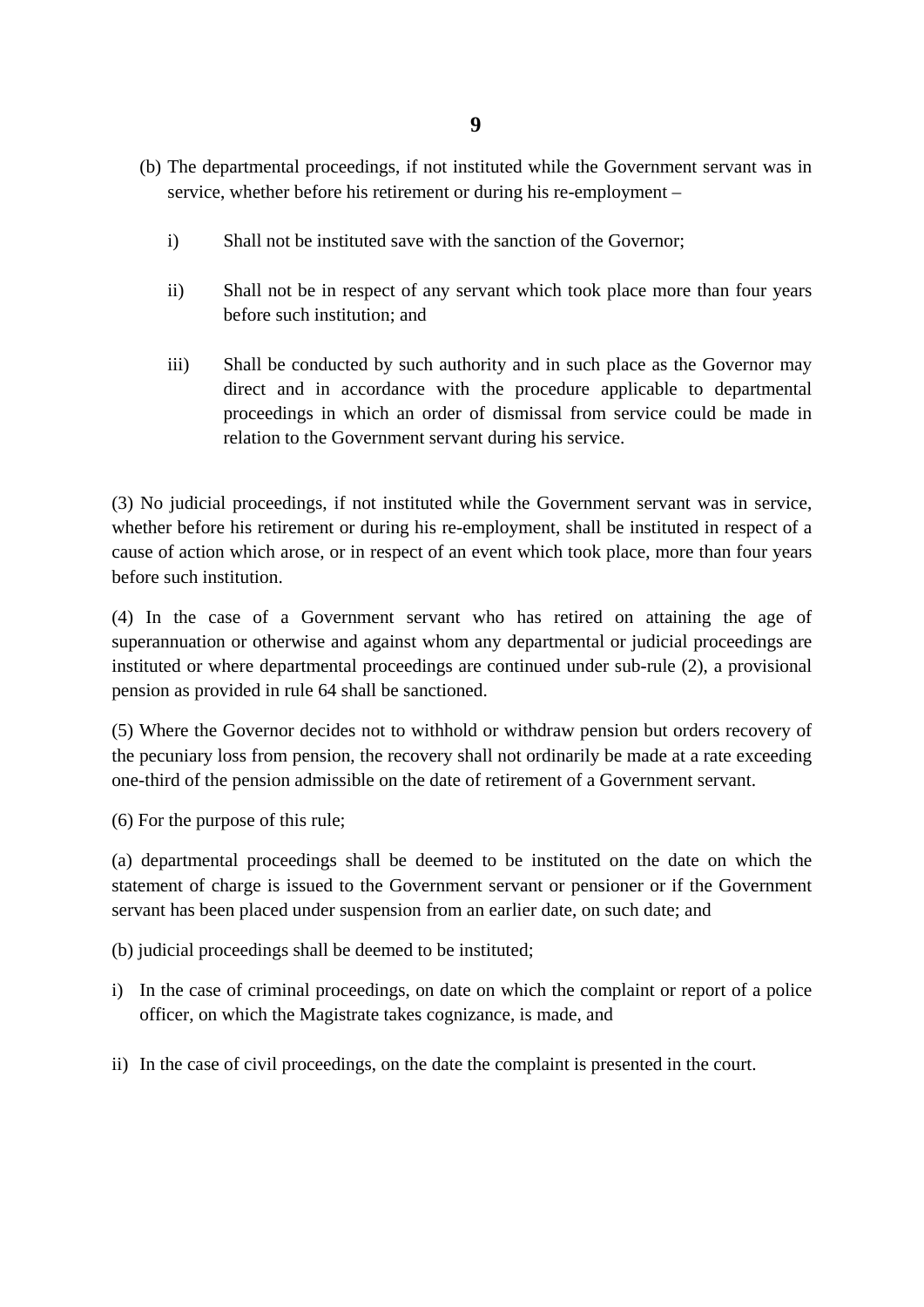## *State Government's decision:*

- (1) As soon as the proceedings of the nature referred to in Rule 9 are instituted, the authority which institutes such proceedings, should without delay, intimate the fact to the Audit Officer concerned responsible for issuing the Pension and Gratuity order.
- (2) Grant of provisional pension in the event of proceedings:

Where departmental or judicial proceeding instituted during the service of the Government servant are not likely to be finalised by the date of retirement, action to grant provisional pension should be taken so that the retiring Government servant may not be put to undue hardship. No gratuity, shall, however, be paid either by the Head of Office or by the Audit Officer until the conclusion of the departmental or judicial proceedings and issue of final orders thereon.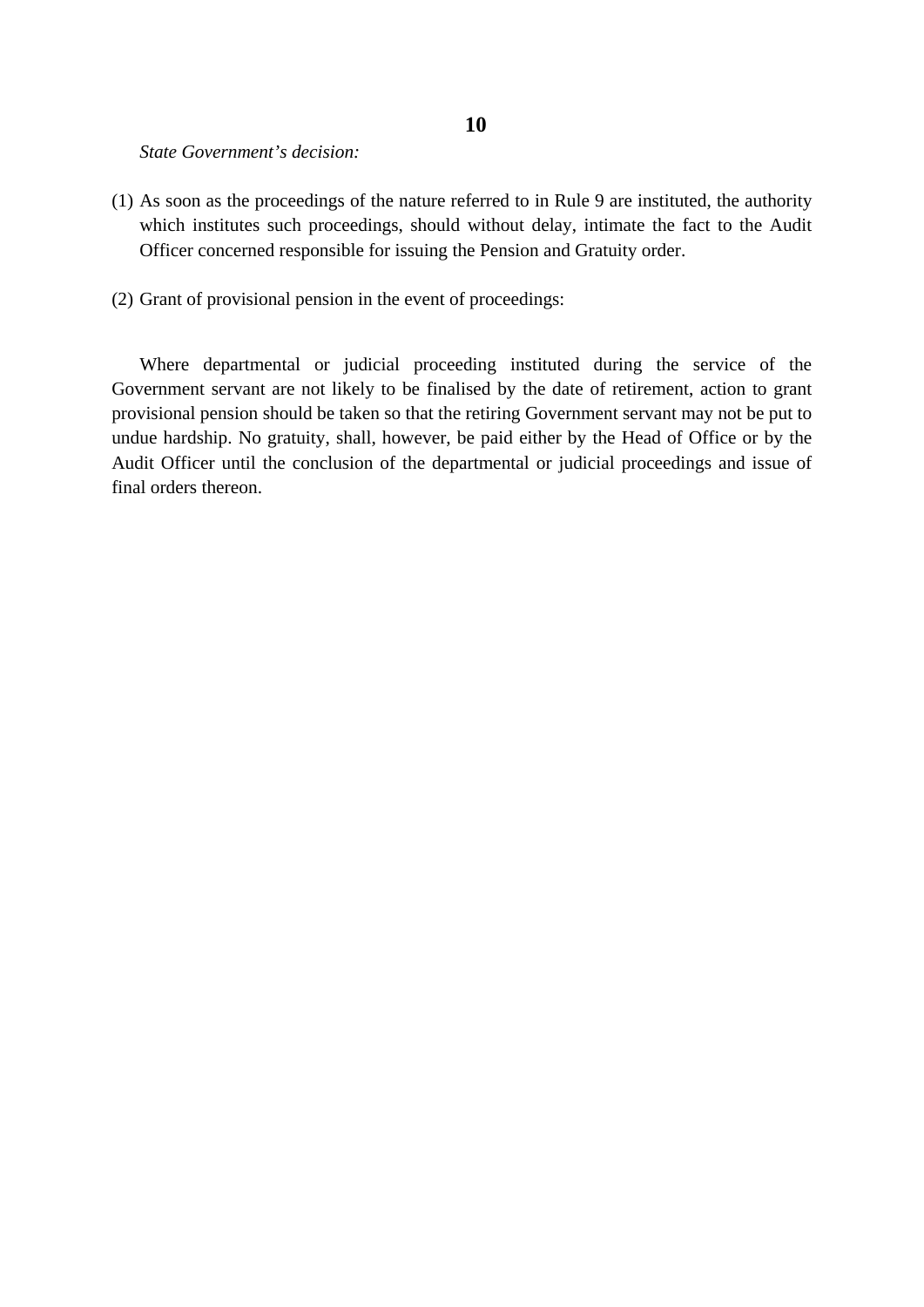## **CHAPTER III**

#### QUALIFYING SERVICE

#### **Commencement of qualifying service:**

10. Subject to the provisions of these rules qualifying service of a government servant shall commence from the date he takes charge of the post to which he is first appointed either substantively or in an officiating or temporary capacity.

Provided that officiating or temporary service is followed without interruption by substantive appointment in the same or another service or post.

Provided further that:

- (a) In the case of a Government servant in a Class IV service or post who held a lien or a suspended lien on a permanent pensionable post prior to the  $17<sup>th</sup>$  April 1950, service rendered before attaining the age of sixteen years shall not count for any purpose, and
- (b) In the case of a Government servant not covered by clause (a) service rendered before attaining the age of eighteen years shall not count, except for compensation gratuity.

#### **Conditions subject to which service qualifies:**

- 11. (1) The service of a Government servant shall not qualify unless his duties and pay are regulated by the government, or under conditions determined by the government.
	- (2) For the purposes of sub-rule (1), the expression "service" means service under the government and paid by that government from the Consolidated Fund of the State or a Local fund Administered by that Government but does not include service in a nonpensionable establishment unless such service is treated as qualifying service by that Government.
	- (3) In case of a Government servant belonging to other State Governments including Central Government, who is permanently transferred to a service or post to which these rules apply, the continuous service rendered under the other State Government including Central Government in an officiating or temporary capacity, if any, followed without interruption by substantive appointment, or the continuous service rendered under that Government in an officiating or temporary capacity, as the case may be, shall qualify.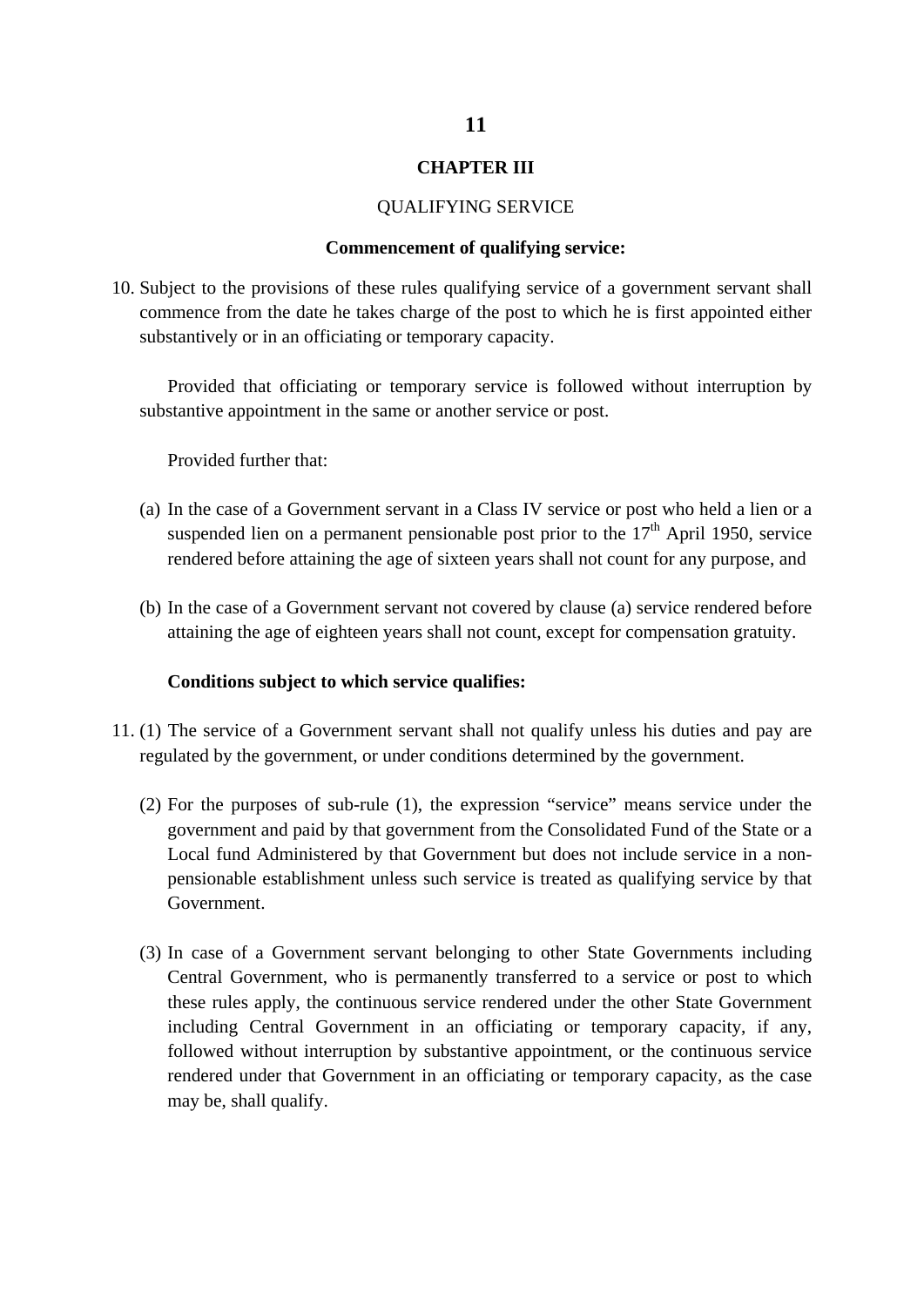Provided that nothing contained in this sub-rule shall apply to any such Government servant who is appointed otherwise than by deputation to a service or post to which these rules apply.

## **Counting of service on probation:**

12. Service on probation against a post if followed by confirmation in the same or another post shall qualify.

## **Counting of service as apprentice:**

13. Service as an apprentice shall not qualify, except in the cage where it qualifies under the pension rules applicable at the time when the service was rendered.

# **Counting of service on contract:**

- 14. (1) A person who is initially engaged by the Government in a contract for a specified period and is subsequently appointed to the same or another post in a substantive capacity in a pensionable establishment without interruption of duty, may opt either –
	- (a) To retain the government contribution in the Contributory Provident Fund with interest thereon including any other compensation for that service or
	- (b) To agree to refund to the government the monetary benefits referred to in clause (a) or to forgo the same if they have not been paid to him and count in lieu thereof the service for which the aforesaid monetary benefits may have been payable.
	- (2) The option under sub-rule (1), shall be communicated to the Head of Office under intimation to the Audit Officer within a period of three months from the date of issue of the order of permanent transfer to pensionable service, or if the government servant is on leave on that day, within three months of his return from leave, whichever is later.
	- (3) If no communication is received by the head of Office within the period referred to in sub-rule (2) the government servant shall be deemed to have opted for the retention of monetary benefits payable or paid to him on account of service rendered on contract.

#### **Counting of service paid from contingencies with regular service:**

15. Half the service paid from contingencies will be allowed to count towards pension at the time of absorption in regular employment subject to the following conditions *viz*:-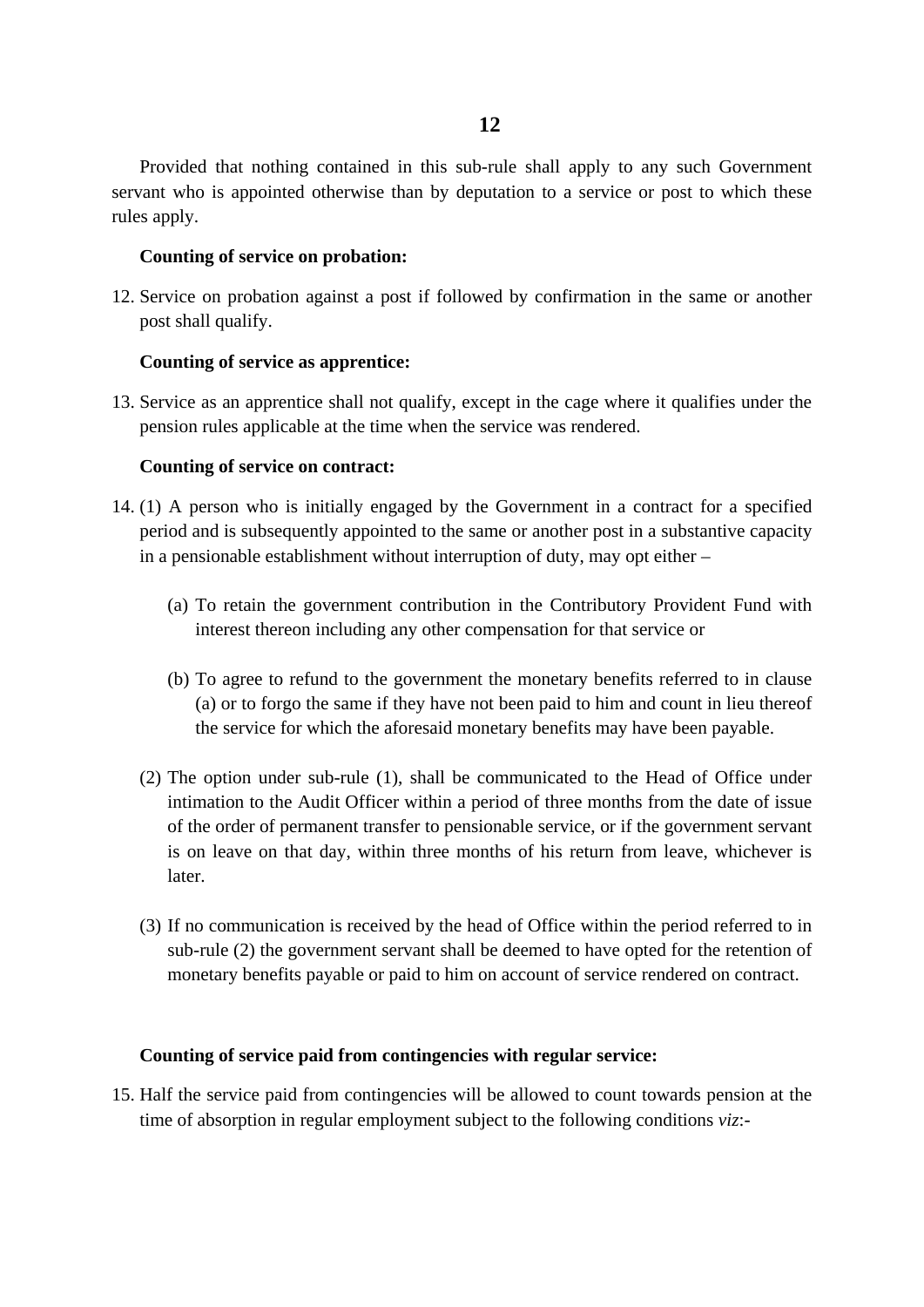- (a) Service paid from contingencies should have been in a job involving whole time employment (and not part-time for a portion of the day).
- (b) Service paid from contingencies should be a type of work or job for which regular posts could have been sanctioned e.g. malis, chowkidars, khalasis, etc.
- (c) The service should have been one for which the payment is made either on monthly or daily rates computed and paid on a monthly basis and which though not analogous to the regular scale of pay should bear some relation in the matter of pay to those being paid for similar jobs being performed by staff in regular establishments;
- (d) The service paid from contingencies should have been continuous and followed by absorption in regular employment without a break.

# **Counting of military service rendered before civil employment:**

- 16. (1) A Government servant who is re-employed in a civil service or post before attaining the age of superannuation and who, before such re-employment, had rendered regular military service after attaining the age of eighteen years, may, on his confirmation in c civil service or post, opt either-
	- (a) To continue to draw the military pension of retain gratuity received on discharge from military service in which case his former military service shall not count as qualifying service; or
	- (b) To cease to draw his pension or refund the gratuity including death-cum-retirement, if any, and count the previous military service as qualifying service, in which case the service so allowed to count shall be restricted to a service, within or outside the employees until or department in India or elsewhere which is paid from the Consolidated Fund of the State or for which pensioner contribution have been received by the government and the pension intermediately drawn shall not be required to be refunded but the element of pension which was not taken into account for fixation of pay on re-employment shall be refunded.
	- (2) (a) The authority issuing the order or substantive appointment to a civil or post as is referred to in sub-rule (1) shall along with each order required in writing the government servant to exercise the option under that sub-rule within three months of the date of issue of such order, if he is on leave on that day within three months of his return from leave, whichever is later and also bring to his notice the provisions of clause (b).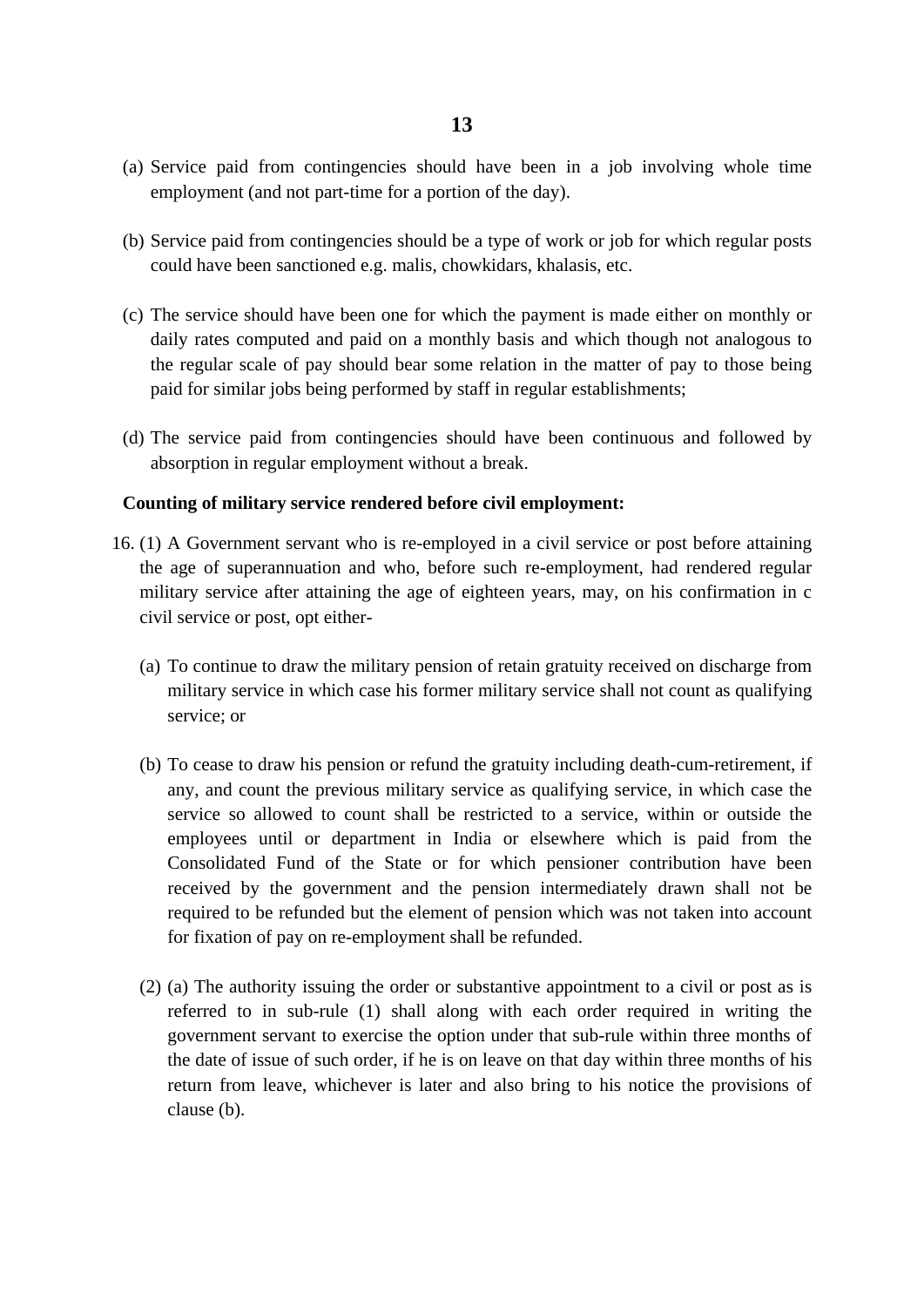# **14**

(b)If no option is exercised within the period referred to in clause (a), the government servant shall be deemed to have opted for clause (a) of sub-rule (1).

(3) (a) A government servant who opts for clause (b) of sub-rule (1) shall be required to refund the pension of gratuity received in respect of his earlier military service in monthly instalments not exceeding thirty-six in number the first instalments beginning from the month following the month in which lie exercised the option.

(b)The right to count previous service as qualifying service shall not revive until the whole amount has been refunded.

- (4) In the case of a government servant who, having selected to refund the pension, bonus or gratuity, dies before the entire amount is refunded, the un-refunded amount of pension or gratuity shall be adjusted against the death-cum-retirement gratuity which may become payable to his family.
- (5) When an order is passed under this rule allowing previous regular military service to count as part of the service qualifying for civil pension, the order shall be deemed to include the condo nation of interruption in service, if any, in the military service and between the military and civil service.

*Note:* - The provisions of this sub-rule shall apply to any employee who had rendered continuous temporary non-regular military service alone or in conjunction with war service and any interruption in service between the temporary non-regular military service and civil service may be condoned in accordance with the provision of rule 25.

# **Counting of war service rendered before civil employment:**

- 17. (1) A government servant who, prior to his appointment in a civil service or post against war reserved or other permanent vacancy which arose for direct recruitment before January, 1948, has rendered satisfactory paid whole-time, enlisted or commissioned war service in the Armed Forces of India or in similar forces of a Commonwealth country during the period from the  $3<sup>rd</sup>$  September, 1939 to the 1<sup>st</sup> April, 1946, which did not earn a service pension under the military rules, shall be allowed to count such service, including all kinds of leave on full rates of pay and sick leave taken during such service, as qualifying service, subject to the following conditions, namely:-
	- (a) In the case of a service or post in respect of which a minimum age is fixed for recruitment, no war service rendered below that age shall count as qualifying service;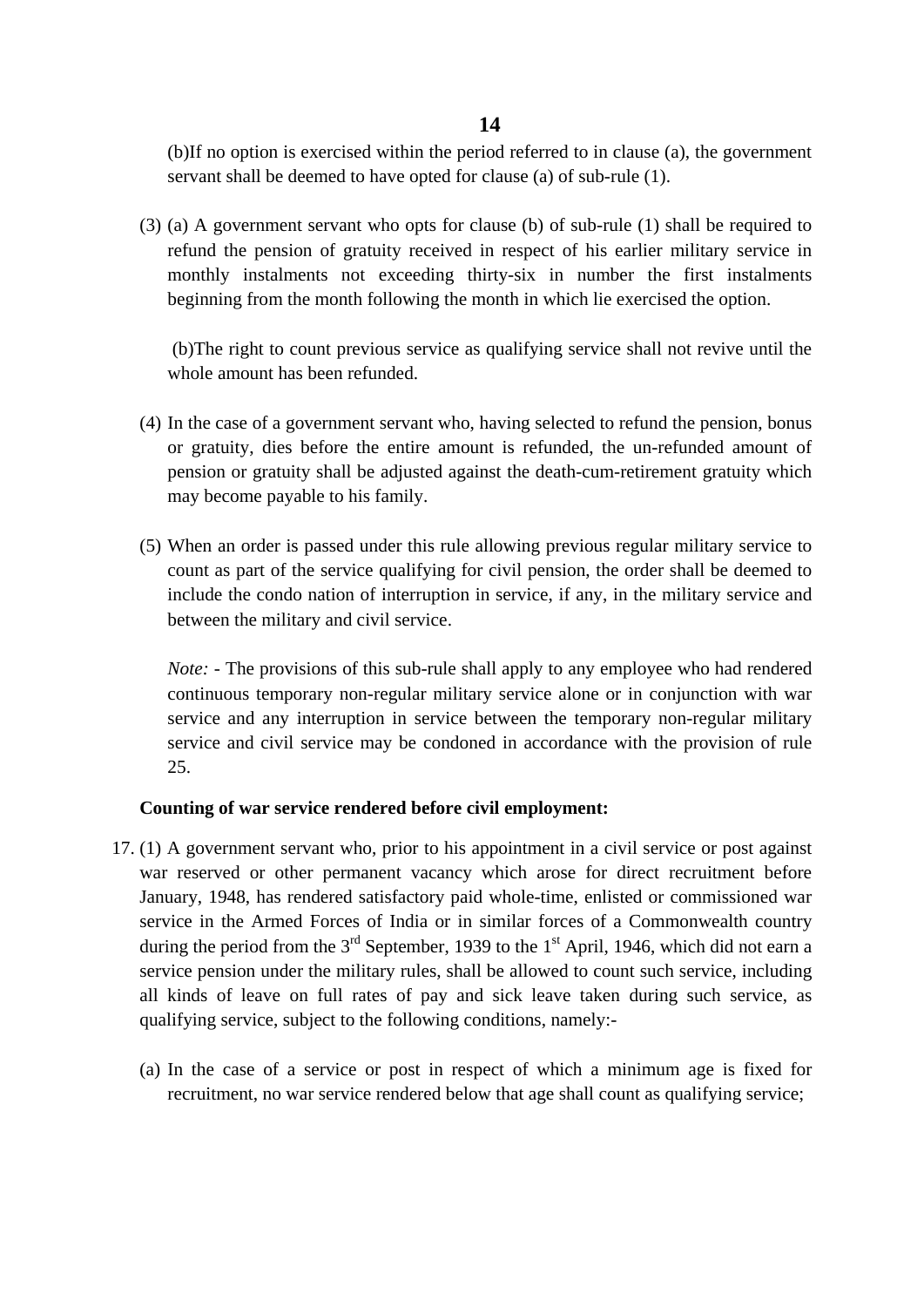# **15**

- (b) No contribution towards or share of pension earned as a result of counting war service rendered in a force of a Commonwealth country shall be claimed from the Government of that country.
- (c) No refund of bonus or gratuity in respect of war service shall be demanded from the government servant concerned.

(2)War service rendered by a government servant who was appointed substantively to a civil service or post against vacancies which arose after the  $31<sup>st</sup>$  December, 1947 shall subject to the conditions specified in sub-rule (1), be treated as military service as provided in rule 16.

# *Explanatory note:-*

The benefit of service contemplated in the above rules is admissible only in the case of a government servant who was appointed against a war reserved or other permanent vacancy which arose for direct recruitment up to  $31<sup>st</sup>$  December 1947. In the case of a government servants appointed against vacancy which arose after  $31<sup>st</sup>$  December 1947, he shall be entitled to the benefits admissible under rule 16 n respect of military service.

# **Counting of period spent on leave:**

18. All leave during service for which leave salary is payable and all extraordinary leave granted on medical certificated shall cont as qualifying service.

Provided that in the case of extraordinary leave (other than extraordinary leave granted on medical certificate) the appointing authority may, at the time of granting such leave, allow the period of that leave to count as qualifying service if such leave is granted to a government servant –

- i) Due to his inability to join, or rejoin duty on account of civil commotion; or
- ii) For prosecuting higher scientific and technical studies.

# *State Government's decision:*

Extraordinary leave taken on account of items (i) and (ii) above will count towards qualifying service only if a definite entry is made to his effect in the service records simultaneously with the event. Even where this is not done it should still be possible to rectify the omission during the period allowed for preparatory action i.e., from two years in advance of the retirement date up to eight months before retirement. At the end of that period, however (i.e., when the actual preparatory of pension papers is taken in hand) no further enquiry into past or check of past records should be undertaken. Specific entries in the service records regarding non-qualifying will be taken note of and such periods excluded from service. All spells of extraordinary leave not covered by such specific entries will be deemed to be qualifying service.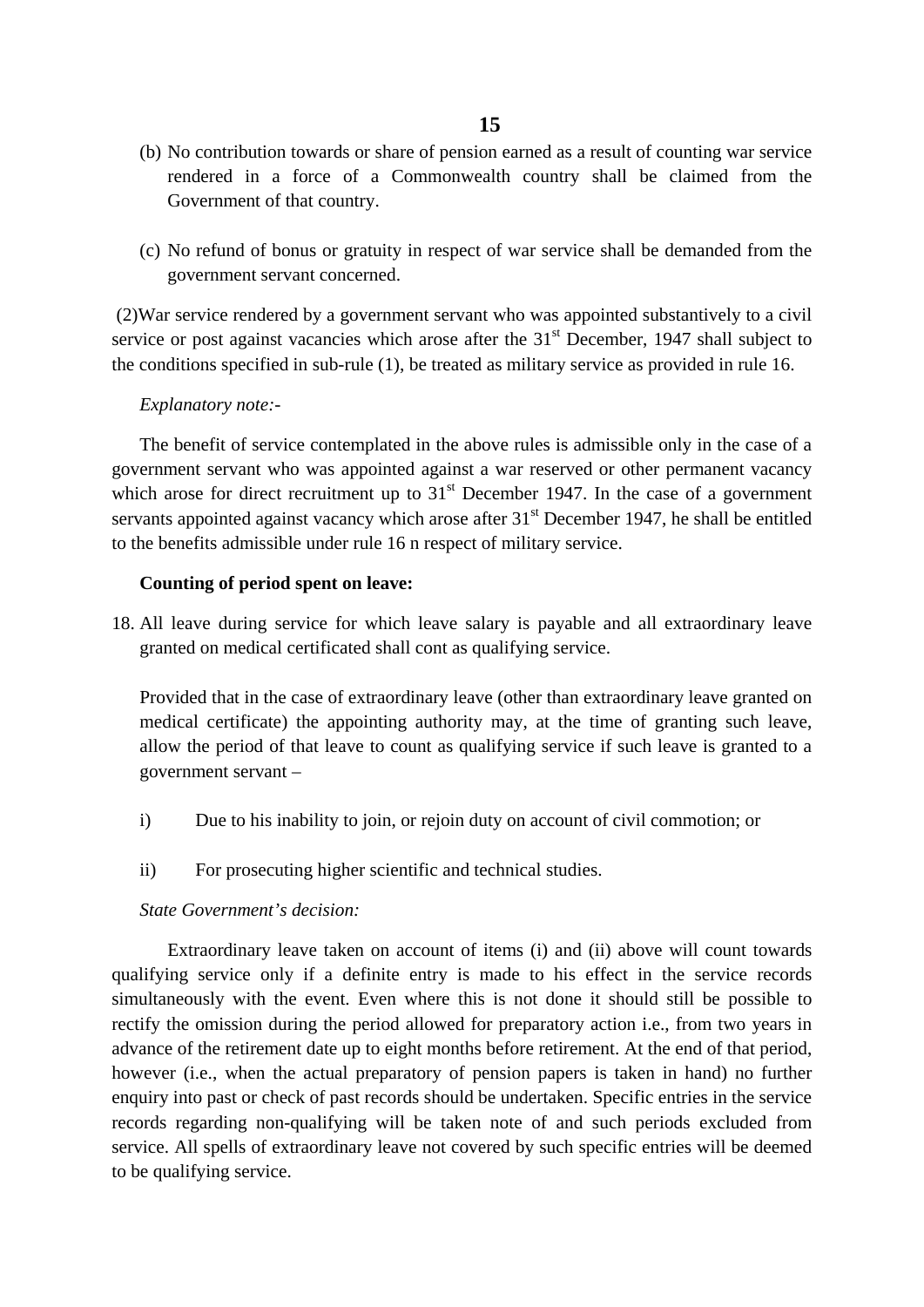# **Counting of periods spent on training:**

19. The Government may, by order, decide whether the time spent by a Government servant under training immediately before appointment to service under that Government shall count as qualifying service.

# **Counting of periods of suspensions:**

20. Time passed by a Government servant under suspension pending inquiry into conduct, shall count as qualifying service where, on conclusion of such inquiry, he has been fully exonerated or the suspension is held to be wholly unjustified; in other cases the period of suspension shall not count unless the authority competent to pass order under the rule governing such cases expressly declares at the time that it shall count to such extent as the competent authority may declare.

# *State Government's decision:*

Above rule requires that in cases other than those in which suspension has been held to be wholly unjustified, the competent authority should at the appropriate time declare whether and to what extent the period of suspension will count towards the qualifying service. Specific entries in this regard in service books/records will be taken note of at the time of revoking qualifying service. In the absence of any specific entry, periods of suspension shall be taken as counting towards the qualifying service.

# **Forfeiture of service on dismissal or removal:**

21. Dismissal or removal of a government servant from a service or post entails forfeiture of his past service.

# **Counting of past service on reinstatement:**

22. (1) A government servant who is dismissed, removed or compulsorily retired from service, but is reinstated on appeal or review, is entitled to count his past service as qualifying service.

(2)The period of interruption in service between the date of dismissal, removal or compulsory retirement, as the case may be, and the date of reinstatement, and the period of suspension, if any, shall not count as qualifying service unless regularised as duty or leave by a specified order of the authority which passed the order of reinstatement.

# **Forfeiture of Service on resignation:**

23. (1) Resignation from a service or post, unless it is allowed to be withdrawn in the public interest by the appointing authority, entails forfeiture of post service.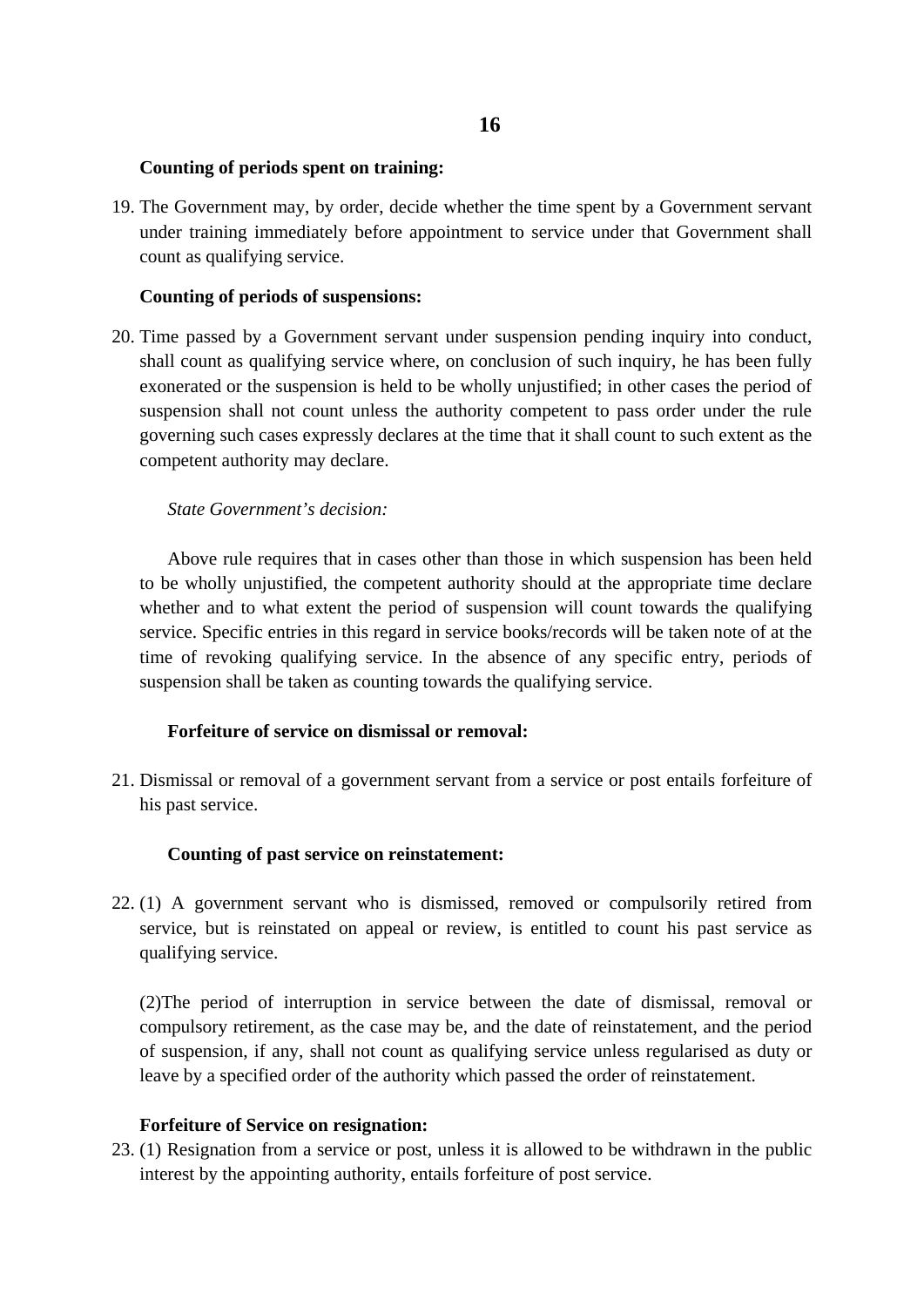(2)A resignation shall not entail forfeiture of post service if it has been submitted to take up, with proper permission, another appointment, whether temporary or permanent, under the Government where service qualifies.

(3)Interruption in service in a case falling under sub-rule (2) to the two appointments being at different stations, not exceeding the joining time permissible under the rules of transfer, shall be covered by grant of leave of any kind due to the government servant on the date of relief or by formal condo nation to the extent to which the period is not covered by leave due to him.

- (4) The appointing authority may permit a person to withdraw his resignation in the public interest on the following conditions, namely:
	- i) That the resignation was tendered by the government servant for some compelling reasons which did not involve any reflection on his integrity, efficiency or conduct and the request for withdrawal of the resignation has been made as a result of a material change in the circumstances which originally compelled him to tender the resignation;
	- ii) That during the period intervening between the date on which the resignation became effective and the date from which the request for withdrawal was made, the conduct of the person concerned was in no way improper;
	- iii) That the period of absence from duty between the date on which the resignation became effective and the date on which the person is allowed to resume duty as a result of permission to withdraw the resignation is not more than 90 days;
	- iv) That the post, which was vacated by the government servant on the acceptance of his resignation or any other comparable post, is available.
- (5) Request for withdrawal of a resignation shall not be accepted by the appointing authority where to taking up an appointment in or under a private commercial company or in or under a corporation or company wholly or substantially owned or controlled by the Government or under a body controlled or financed by the Government.
- (6) When an order is passed by the appointing authority allowing a person to withdraw his resignation and resume duty, the order shall be deemed to include the condo nation or interruption in service but the period of interruption shall not count as qualifying service.

# **Effect of interruptions in service:**

24. (1) An interruption in the service of a government servant entails forfeiture of his pst service, except in the following cases: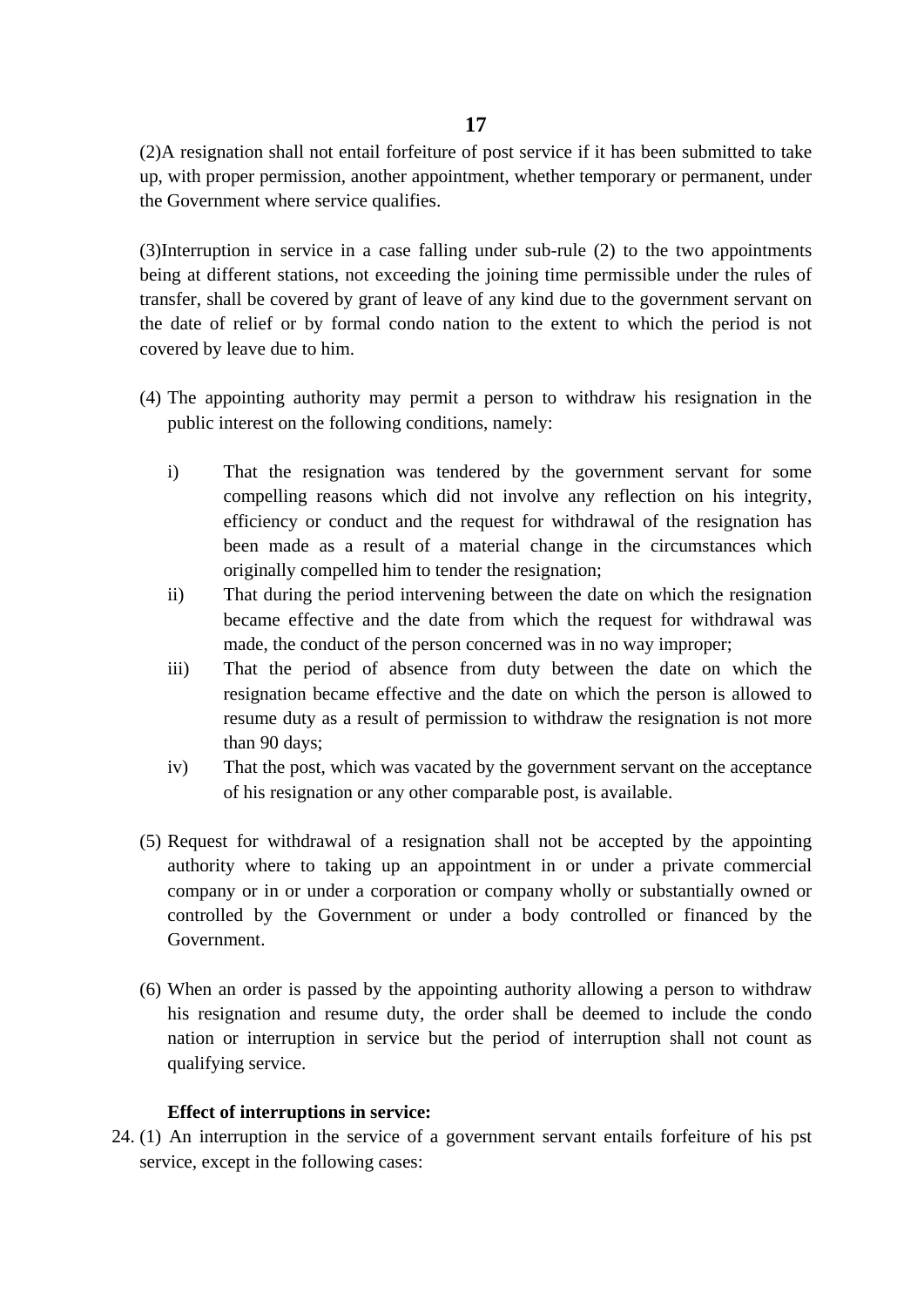- a) Authorised leave of absence.
- b) Unauthorised absence in continuation of authorised leave of absence so long as the post of absentees not filled substantively.
- c) Suspension, where it is immediately followed reinstatement, whether in the same or in a different post, or where the government servant dies or permitted to retire or is retired on attaining the age of compulsory retirement while under suspension.
- d) Transfer to non-qualifying service in an establishment under the control of the government if sutransfer has been ordered by a competent authority in the public interest.
- e) Joining time while on transfer from one post to another.

(2)Notwithstanding anything contained in sub-rule (1) pension sanctioning authority, may by order, commute retrospectively the periods of absence without leave as extraordinary leave.

## **Condonation of Interruption:**

25. (1) The appointing authority may, by order condone interruptions in the service of a government servant.

Provided that:-

- i) The interruption has been caused by reasons beyond the control of the government servant;
- ii) The total service excluding one or more interruptions, if any, is not less than five years' duration; and
- iii) The interruption, including two or more interruptions, if any, does not exceed one year;

(2)The period of interruption, condoned under sub-rule (1) shall not count as qualifying service.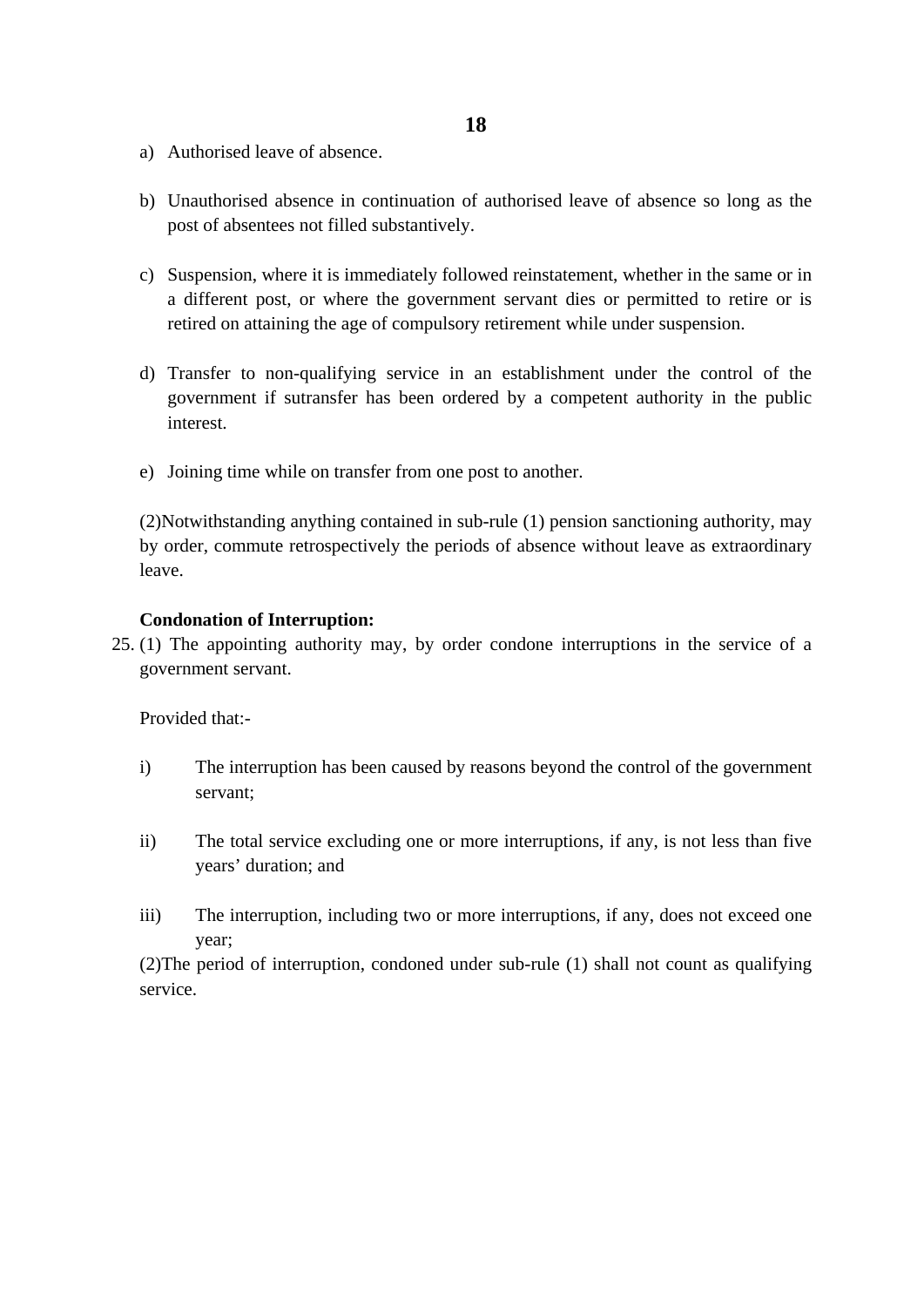*State Government's decision:*

## **Condonation of interruption:**

In the absence of specific indication to the contrary in the service records an interruption between two spells of service rendered under the Government of Meghalaya including service paid out Defence Service Estimates or Railways Estimates will be treated as automatically condoned and the pre-interruption service treated as qualifying service for pension, except where it is otherwise known that the interruption was caused by resignation, dismissal or removal from service or participation in strike. The period of interruption itself under no circumstances by reckoned as qualifying service for pension.

# **Verification of qualifying service after 25 years' service or 5 years before retirement:**

26. (1) On a government servant completing 25 years of service or on his left with five years before date of retirement, whichever is earlier, the Audit Officer concerned in the case of Gazetted Government servant or the Head of Office in consultation with the Audit Officer concerned, in the case of a non-gazetted government servant, shall, in accordance with the rules for the time being in force, verify the service rendered by such Government servant, determine the qualifying service and communicate to him in Form 10 the period of qualifying service so determined.

(2)Notwithstanding anything contained in sub-rule (1), where a government servant is transferred to another department from a temporary department or on account of the closure of the department he had been previously servicing or because the post he held had been declared surplus or where a non-gazetted government servant is promoted to gazetted rank the verification of his service may be done whenever such event occurs.

(3)The verification under sub-rule (1) and (2) shall be treated as final and shall not be reopened except when necessitated by a subsequent change in the rules and orders, governing the conditions under which the service qualifies for pension.

# **Deputation/Foreign Service:**

27. (a) There are some cases in which, in accordance with the terms of deputation/foreign service, it is responsibility and liability of the government servant himself to maintain the continuity of pensionable service by the payment of pension contributions. In such cases, it will be necessary to ascertain whether the recoveries have been made, before the period of foreign service is reckoned as qualifying service. However, the government servant is sometimes put to considerable difficulty because of defective or incomplete record maintenance by the administrative/accounts office. In such cases, while he could be reasonably asked to show that he had indeed made the contribution the administrative authority should show a spirit of reasonableness and accommodation in evaluating and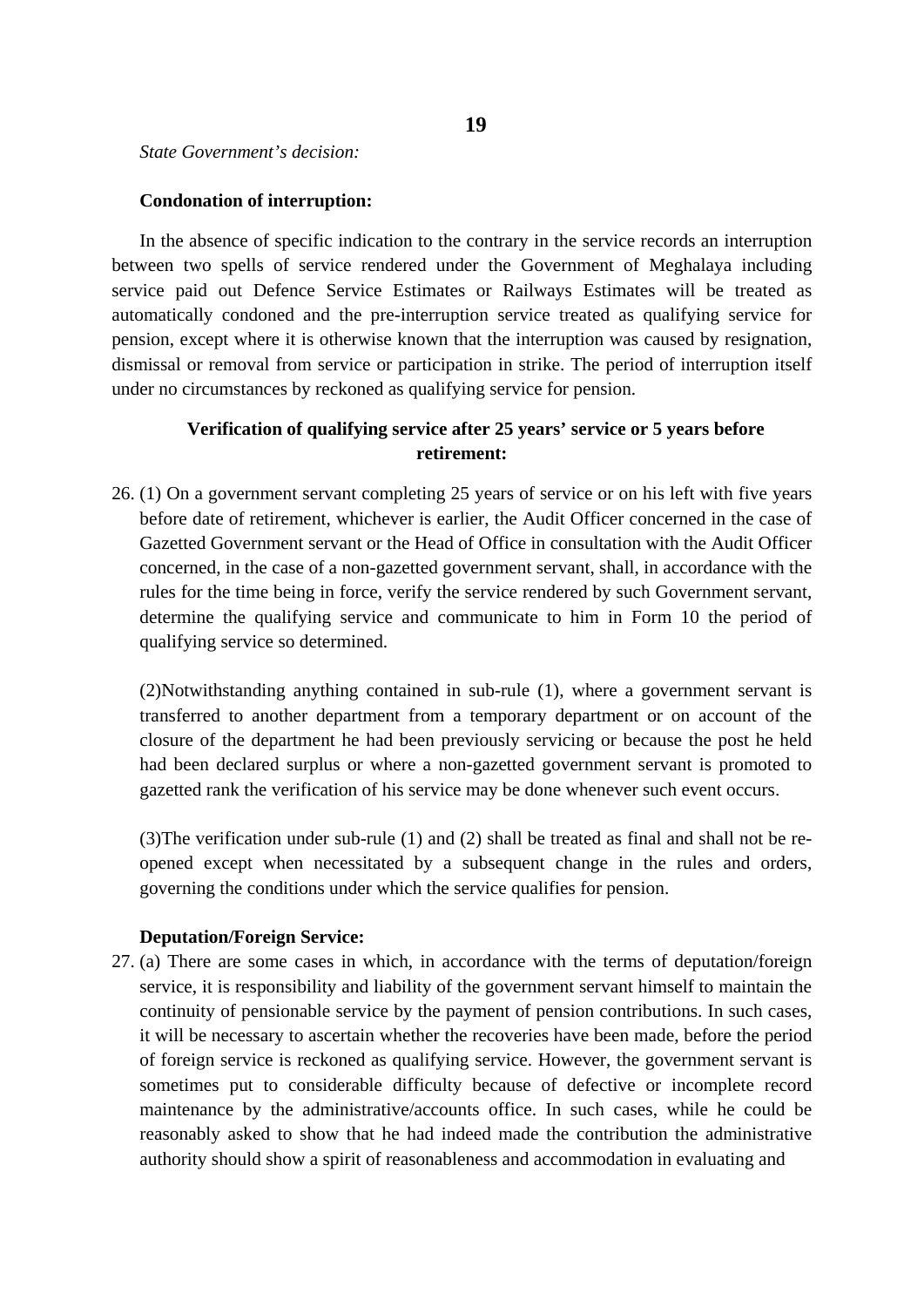accepting such evidence as he is able to put forward, and not insist rigidly on formal proof with reference to service or accounts records for the maintenance of which the government servant is not responsible.

(b)Where, however, the responsibility for making pension contribution is that of the borrowing organisation and where either some of the contributions have been recovered or the records in respect of the recoveries of such contributions are incomplete, while the authorities concerned should pursue the matter with the borrowing organisation separately for appropriate action, this should have no bearing on the processing and finalization of pension papers.

#### **CHAPTER IV**

## **EMOLUMENTS AND AVERAGE EMOLUMENTS**

#### **Emoluments-**

- 28. The expression "emoluments" means pay as defined in rule 9 (21) of the Fundamental Rules which a government servant was receiving immediately before his retirement or on the date of his death.
- *Note 1.--* If a government servant immediately before his retirement or death while in service had been absent from duty on leave for which leave salary is payable or having been suspended had been reinstated without forfeiture of service, the emoluments which he would have drawn has he not been absent from duty or suspended shall be the emoluments for the purposes of this rule.

Provided that any increase in pay (other than the increment referred to in Note 4) which is not actually drawn shall not form part of his emoluments.

- *Note2.—* Where a government servant immediately before his retirement or death while in service had proceeded on leave for which leave salary is payable after having held a higher appointment whether in an officiating or temporary capacity, the benefit of emoluments drawn in such higher appointment shall be given only if it is certified that the government servant would have continued to hold the higher appointment but for his proceeding on leave.
- *Note 3.--* If a government servant immediately before his retirement or death while in service had been absent from duty on extraordinary leave, or had been under suspension, the period thereof does not count as service, the emoluments which he drew immediately before proceeding on such leave or being placed under suspension shall be the emoluments for the purposes of this rule.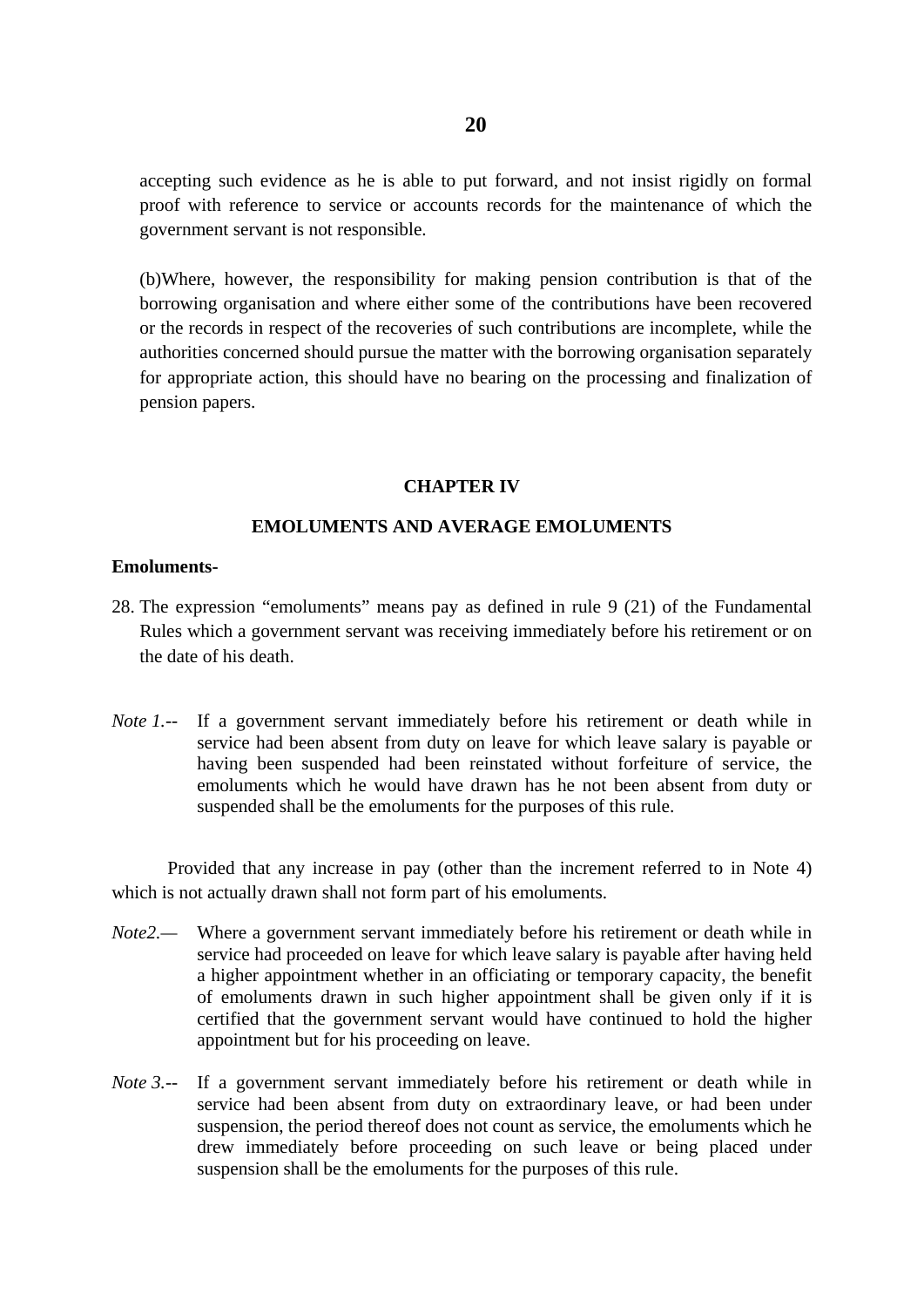- *Note 4.--* If a government servant immediately before his retirement or death while in service was on earned leave and earned an increment, which was not withheld during, the currency of the earned leave not exceeding one hundred and twenty days of earned leave exceeding one hundred and twenty days, such increment, though not actually drawn, shall from part of his emoluments.
- *Note 5.--* Pay drawn by a government servant in a tenure appointment shall be treated as emoluments.

Provided that the service in tenure appointment does not qualify for the grant of additional pension.

- *Note 6.--* Pay drawn by a government servant while on deputation to the Armed Forces of India shall be treated as emoluments.
- *Note 7.--* Pay drawn by a government servant while on foreign service shall not be treated as emoluments, but the pay which he would have drawn under the government had he not been on foreign service shall alone be treated as emoluments
- *Note 8.--* Where a pensioner who is re-employed in government service elects in terms of clause (a) of sub-rule (1) of rule 16 to retain his pension for earlier service and whose pay on re-employment has been reduces by an amount not exceeding his pension, the element of pension by which his pay is reduced shall be treat as emoluments.
- *Note 9.--* Where a government servant has been transferred to an autonomous body consequent on the conversion of a department of the government into such a body and the government servant so transferred opts to retains the pensionary benefits under the rules of the government, the emoluments drawn under the autonomous body shall be treated as emoluments for the purpose of this rule.

#### **Average Emoluments:**

- 29. Average emoluments shall be determined with reference to the emoluments drawn by a government servant during the last complete 10 months of his service.
- *Note 1.*-- If, during the last ten complete months of his service, a government service had been absent from duty on leave for which leave salary is payable or having been suspended have been reinstated without forfeiture of service, the emoluments which he would have drawn had he not been absent from duty or suspended shall be taken into account for determining the average emoluments.

Provided that any increase in pay (other than the increment referred to in *Note* (3) which is not actually drawn) shall not form part of his emoluments.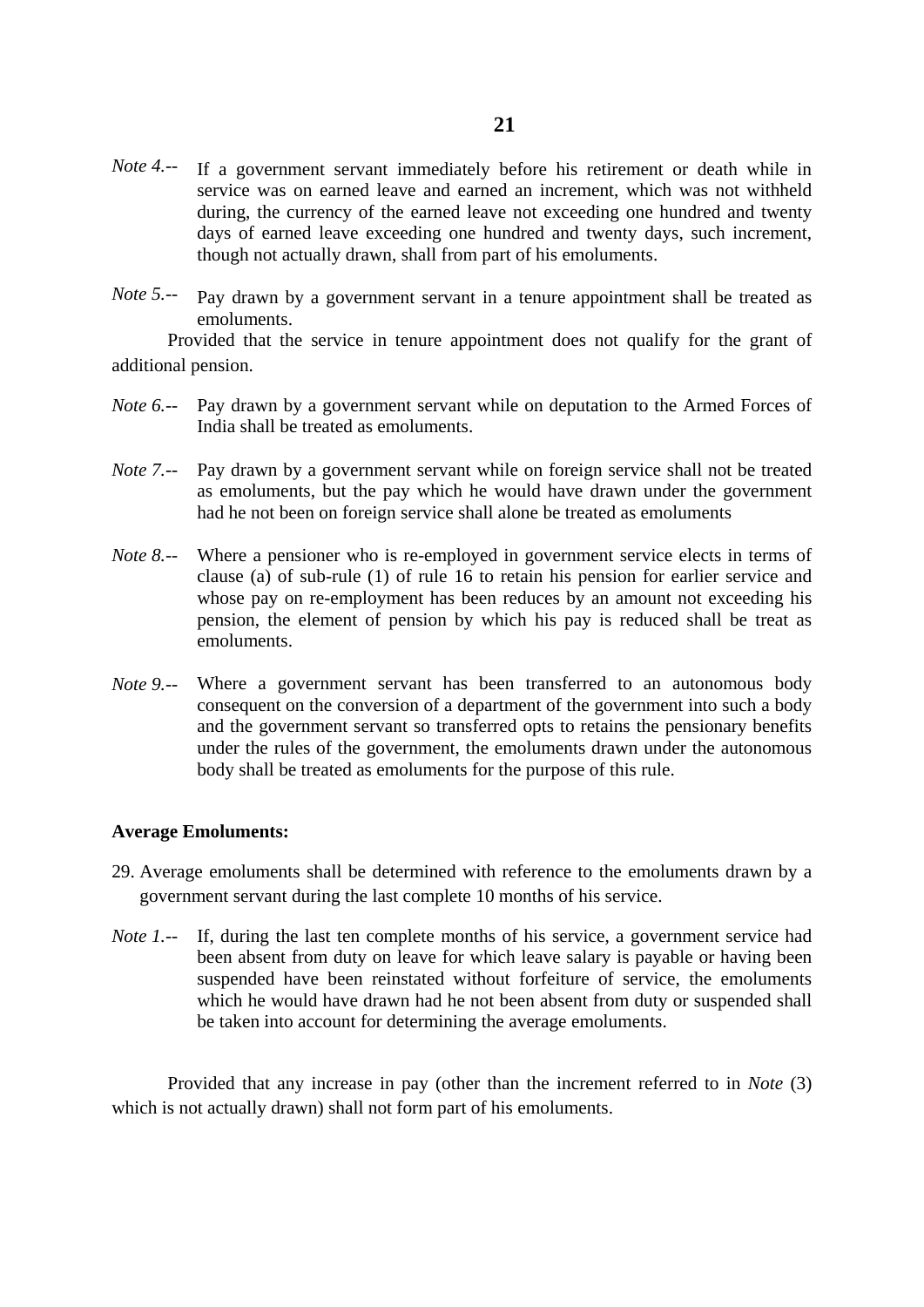- *Note 2. --* If, during the last ten complete months of his service a government servant had been absent from duty on extra-ordinary leave or had been under suspension the period whereof does not count as service, the aforesaid period of leave or suspension shall be disregarded in the calculation of the average emoluments and equal period before the 10 months shall be included.
- *Note 3. --* In the case of a government servant who was on earned leave during the last 10 months of service and earned an increment, which was not withheld—
	- (a) During the currency of the earned leave not exceeding one hundred and twenty days, or during the first one hundred and twenty days of earned leave exceeding one hundred and twenty days, such increments though not actually drawn, shall be included in the average emoluments.

# **CHAPTER V**

## **CLASSES OF PENSIONS AND CONDITIONS GOVERNING THEIR GRANT**

#### **Superannuation Pension**

30. A superannuation pension shall be granted to a government servant who is retired on his attaining the age of compulsory retirement.

#### **Retiring Pension.**

31. A retiring pension shall be granted to a government servant who retires or retired, in advance of the age of compulsory retirement, in accordance with the provisions of rule 36 of these rules, or rule 56 of the Fundamental Rules.

#### **Pensions on absorption in or under a corporation, company or body.**

32. A government servant who has been permitted to be absorbed in a service or post or under a corporation or company wholly or substantially owned or controlled by the government or in or under a body controlled or financed by government shall, if such absorption is declared by the government to be in the public interest, be deemed to have retired from service from the date of such absorption and shall be eligible to receive retirement benefits which be may have elected or deemed to have elected, and from such date as may be determined, in accordance with the orders of the government applicable to him.

Provided that no declaration regarding absorption in the public interest in a service or post in or under such corporation, company or body shall be required in respect of a government servant whom the government may, by order, declare to be a scientific employee.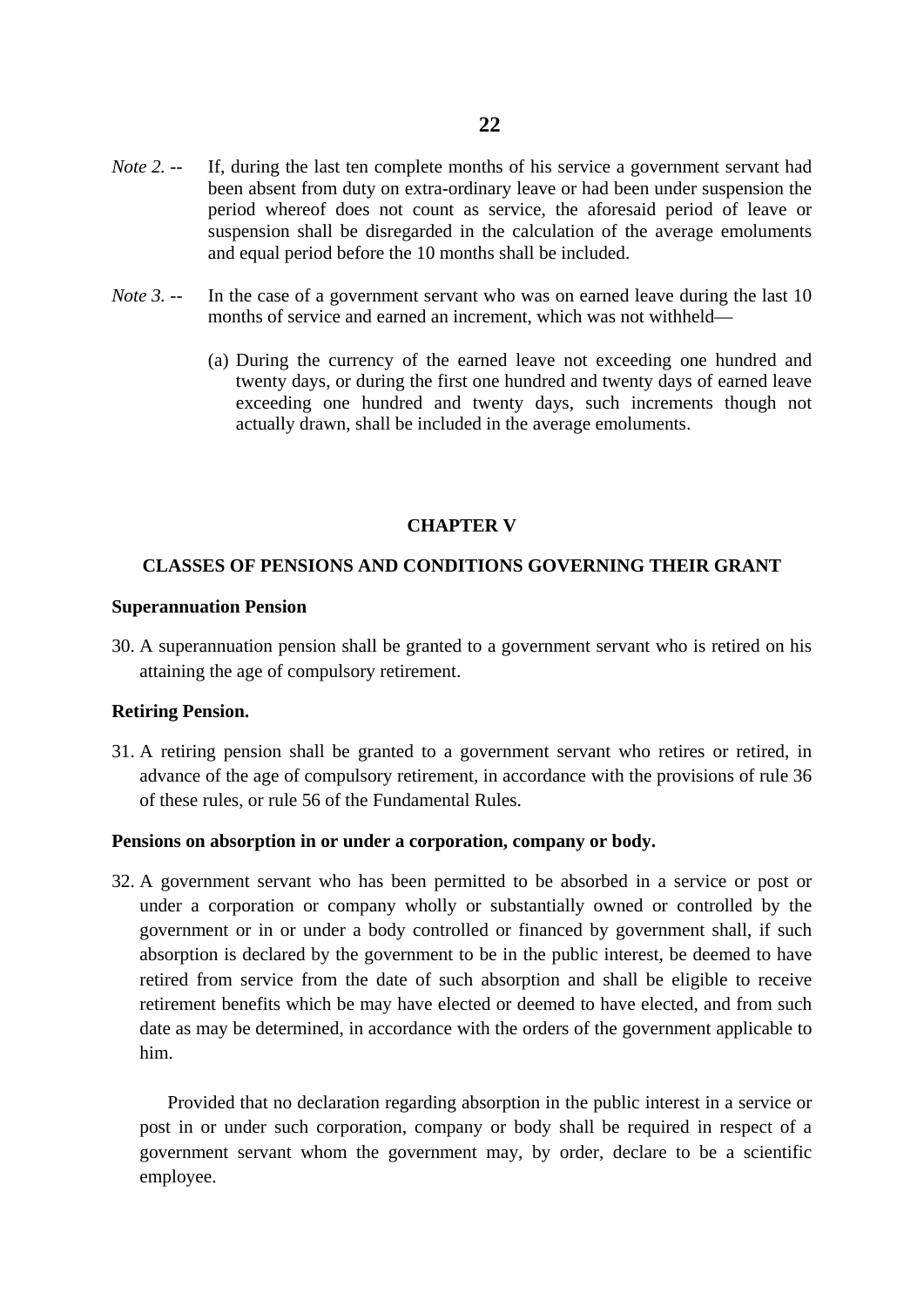# **Payment of lump-sum amount to person on absorption in or under a corporation, company or body.**

- 33. (1) Where a government servant referred to in rule 32 elects the alternative of receiving the death-cum-retirement gratuity and a lump-sum amount in lieu of pension, he shall in addition to the death-cum-retirement gratuity, be granted
	- (a) On an application made in this behalf, a lump-sum amount not exceeding the commuted value of one-third of his pension as may be admissible to him accordance with the provisions of the Civil Pensions (Commutation) Rules; and
	- (b) A terminal benefit equal to twice the amount of the lump-sum referred to in clause (a) subject to the condition that the government servant surrenders his right of drawing two-third of his pension.

# **Invalid Pension:**

34. (1) Invalid pension may be granted if a government servant retires from the service on account of any bodily of mental infirmity which permanently incapacities him for the service.

(2)A government servant applying for an invalid pension shall submit a medical certificate of incapacity from the following medical authority namely—

- (a) A medical board, in the case of a Gazetted Government servant including those gazetted government servants whose pay is drawn on establishment pay bill form.
- (b) District Medical and Health Officer or Medical Officer of equivalent status in other cases.
- *Note 1. –* No medical certificate of incapacity for service be granted unless the applicant produced a letter to show that the Head of his Office or Department is aware of the intention of the applicant to appear before the medical authority. The medical authority shall also be supplied by the Head of the Office or Department in which the applicant is employed with a statement of what appears from official records to be the age of the applicant. If a service book is being maintained for the applicant, the age recorded therein should be reported.
- *Note 2. --* A lady doctor shall be included as a member of the Medical Board, when a woman candidate is to be examined

(3)The form of the Medical Certificate to be granted by the medical authority specified in sub-rule (2) shall be as in Form 14.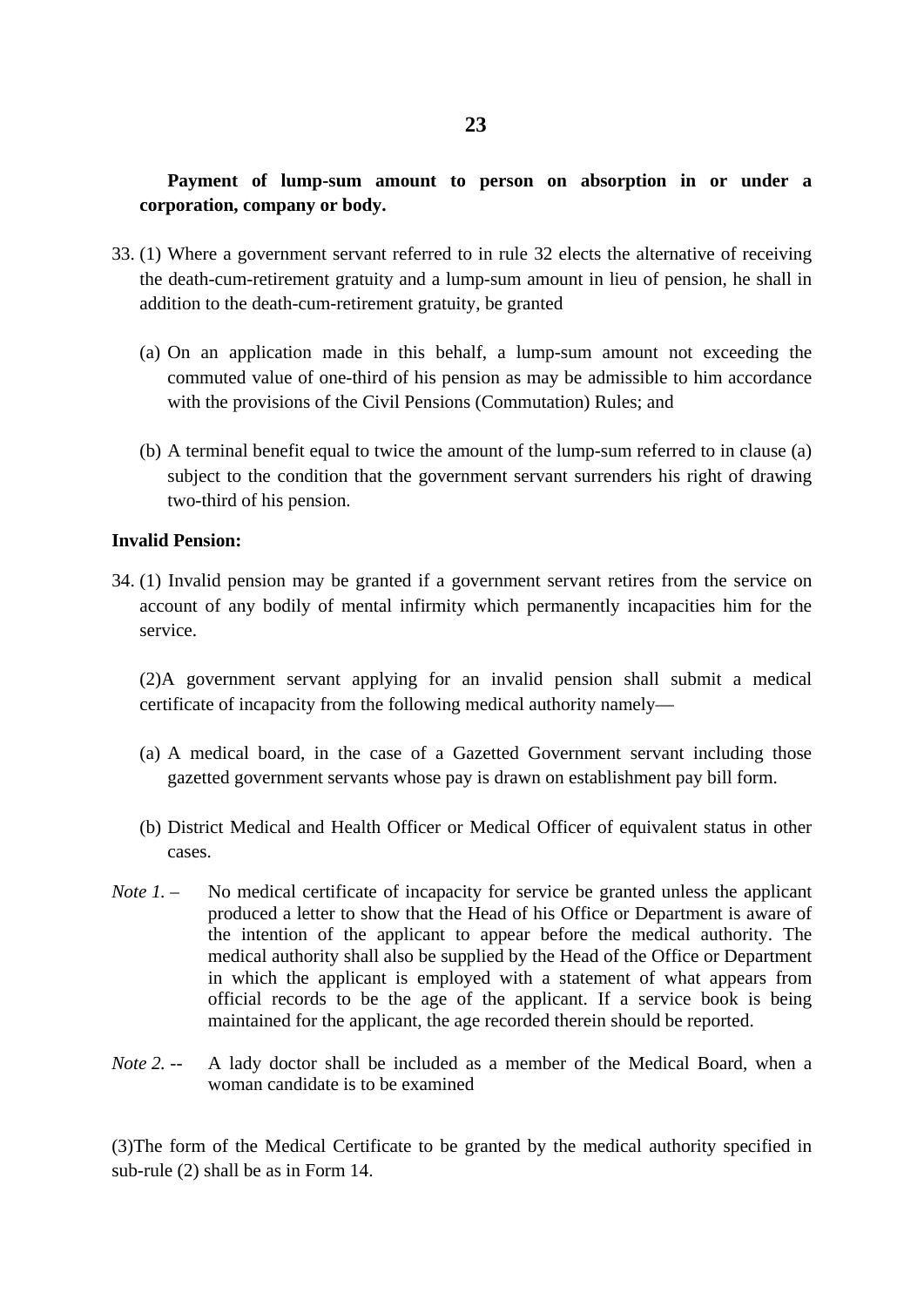(4) Where the medical authority referred to in sub-rule (2) has declared a government servant fit for further service of less laborious character than that which he had been doing, he should, provided he is willing to be so employed, be employed on lower post and if there be no means of employing him even on a lower post, he may be admitted to invalid pension.

(5) (a) If the incapacity is directly due to the irregular or in temperature habits of a government servant, no invalid pension shall be granted.

(b) If the incapacity has not been directly caused by such habits but has been accelerated or aggravated by them, it shall be for the pension sanctioning authority to decide what reduction should be made on this account.

# **Compensation Pension.**

- 35. (1) If a government servant is selected for discharge owing to the abolition of his permanent post, he shall, unless he is appointed to another post the conditions of which are deemed by the authority competent to discharge him to be at least equal to those of his own, have the option—
	- (a) Of taking compensation pension to which he may be entitled for the service he had rendered, or
	- (b) Of accepting another appointment on such pay as may be offered and continuing to count his previous service for pension.

(2)(a) Notice of at least three months shall be given to a government servant in permanent employment before his services are dispensed with on the abolition of his permanent post.

(b)Where notice of at least three months is not given and the government servant had not been provided with other employment on the date on which his services are dispensed with, the authority competent to dispense with his services may sanction the payment of sum not exceeding the pay and allowances for the period by which the notice actually given to him falls short of three months.

(c) No compensation pension shall be payable for the period in respect of which he receives pay and allowances in lieu of notice.

(3)In case a government servant is granted pay and allowances for the period by which the notice give to him falls short of three months and he is re-employed before the expiry of the period for which he has received pay and allowances, he shall refund the pay and allowances so received for the period following his re-employment.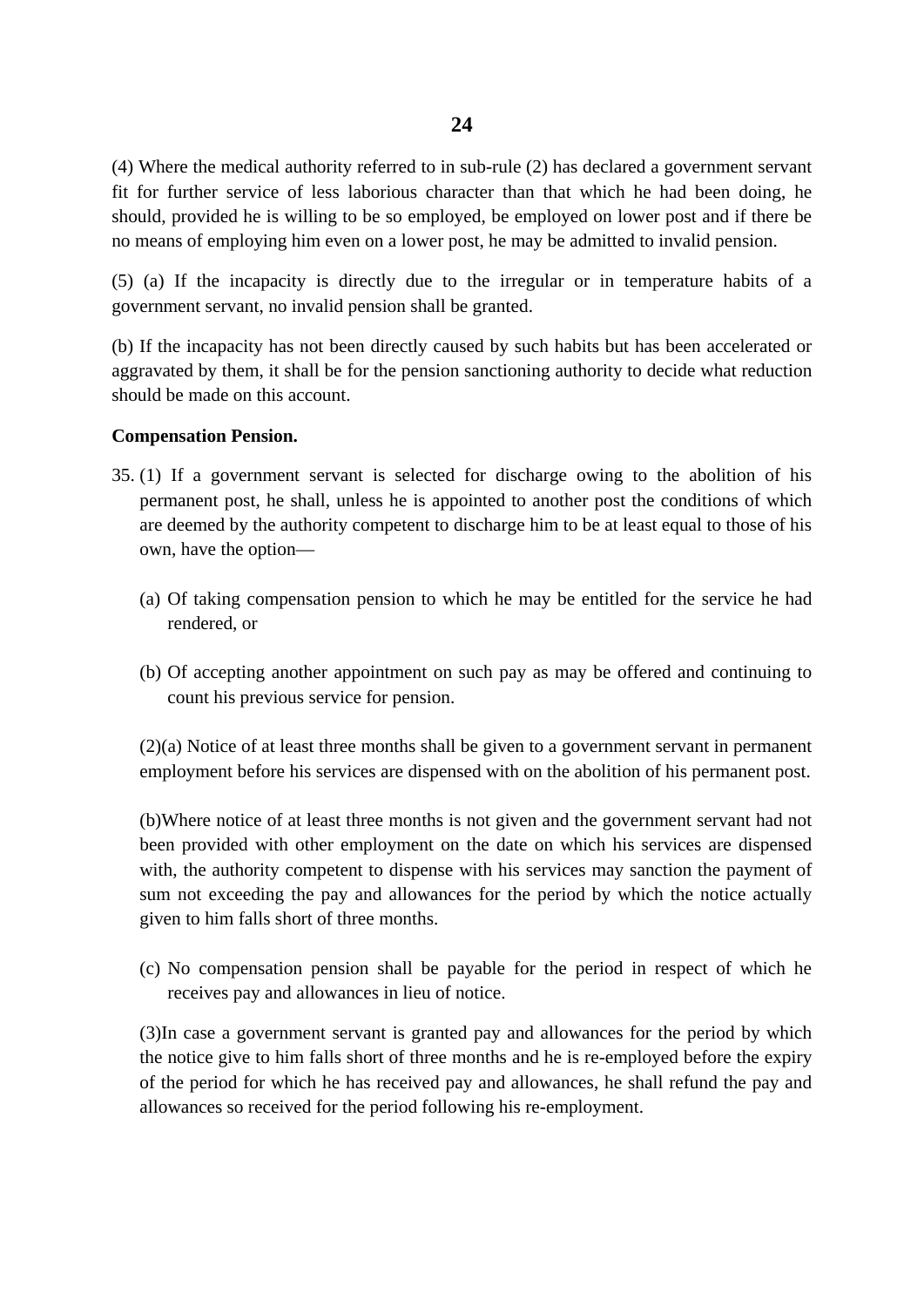(4) If a government servant who is entitled to compensation pension accepts instead appointment under the government and subsequently becomes entitled to receive a pension of any class, the amount of pension shall not be less than the compensation pension which he could have claimed if he had not accepted the appointment.

#### **Compulsory retirement pension:**

36. (1) A Government servant compulsorily retired from service as penalty may be granted, by the authority competent to impose such penalty pension or gratuity or both at a rate not less than two-thirds and not more than full compensation pension or gratuity or both admissible to him on the date of his compulsory retirement.

(2)Whenever in the case of a Government servant the Governor passed an order (whether original, appellate or in exercise of power of review) awarding a pension less than the full invalid pension admissible under these rules, the Public Service Commission shall be consulted before such order is passed.

*Explanation: -* In this sub-rule, the expression "pension" includes gratuity.

(3)A pension granted, or awarded under sub-rule (1) or as the case may be, under sub-rule (2) shall not be less than the limit specified in sub-rule (5) of rule 39.

#### **Compassionate allowance:**

37. (1) A Government servant who is dismissed or removed from service shall forfeit his pension and gratuity.

Provided that the authority competent no dismiss or remove him from service, may, if the case is deserving of special consideration, sanction a compassionate allowances not exceeding two-thirds of pension or gratuity or both which would have been admissible to him if he had retired on compensation pension.

(2) A compassionate allowance sanctioned under the proviso to sub-rule (1) shall not be less than the limit specified in sub-rule (5) of rule 39.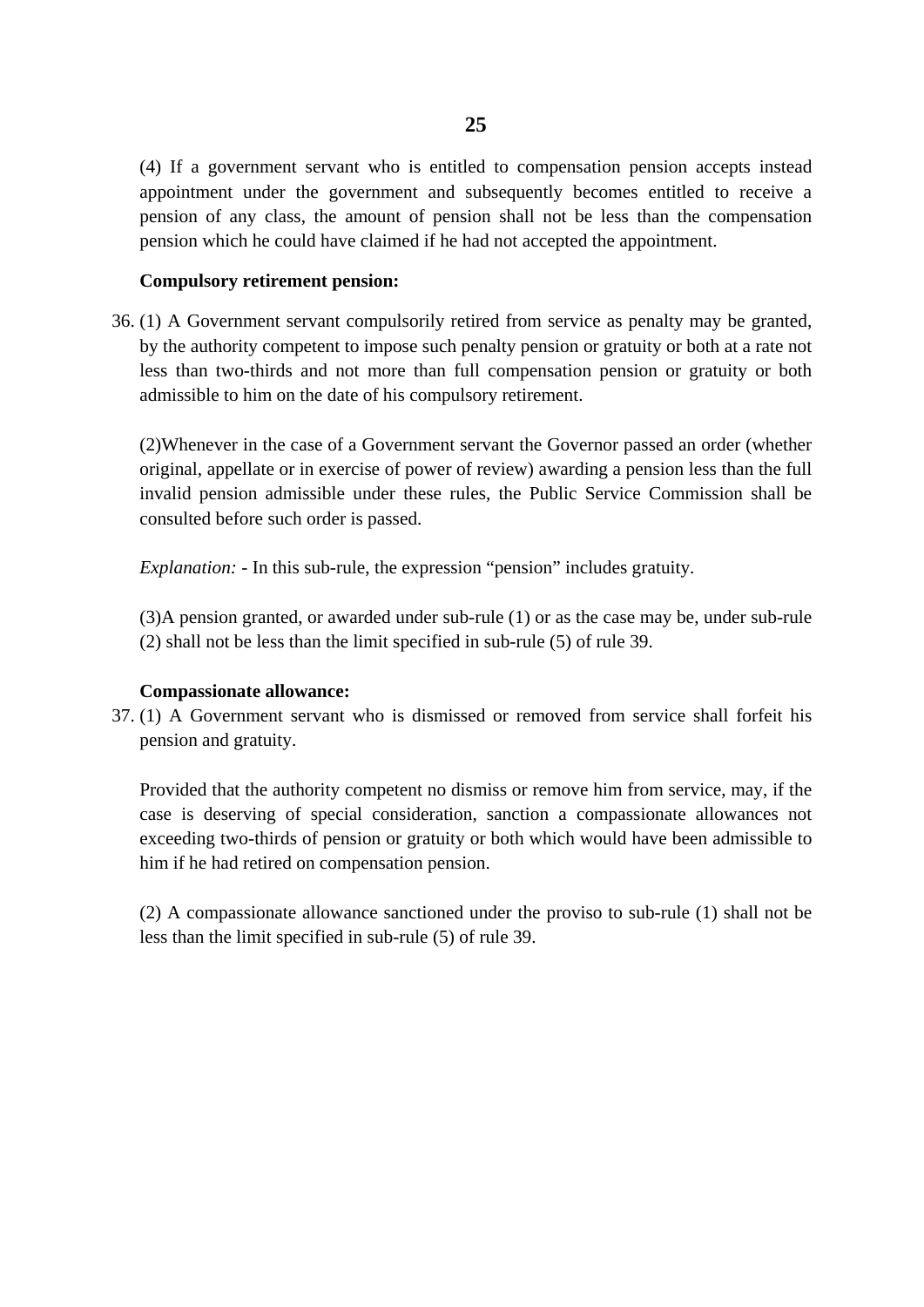#### **CHAPTER VI**

#### REGULATION OF AMOUNT OF PENSIONS

#### **Retirement on completion of 33 years qualifying service:**

- 38. (1) At any time after a Government servant has completed thirty three years qualifying service –
	- (a) He may retire from service, or
	- (b) He may be required by the appointing authority to retire in the public interest.

And in the case of such retirement the Government servant shall be entitled to a retiring pension.

Provided that—

- (a) A Government servant shall give a notice in writing to the appointing authority at least three months before the date on which he wishes to retire; and
- (b) The appointing authority may also give a notice in writing to a Government servant at least three months before the date on which he is required to retire in the public interest or three months pay and allowances in lieu of such notice.

Provided further that where the Government servant giving notice under clause (a) of the preceding proviso is under suspension, it shall be open to the appointing authority to withhold permission to such Government servant to retire under this rule.

(2) A Government servant, who is elected to retire under this rule and has given the necessary intimation to that effect to the appointing authority, shall be precluded from withdrawing his election subsequently with the specific approval of such authority.

(3) For the purpose of this rule the (expression appointing authority) shall mean the authority which is competent to make appointment to the service or post from which the Government servant retires.

Provided that the request for withdrawal shall be within the intended date of his retirement.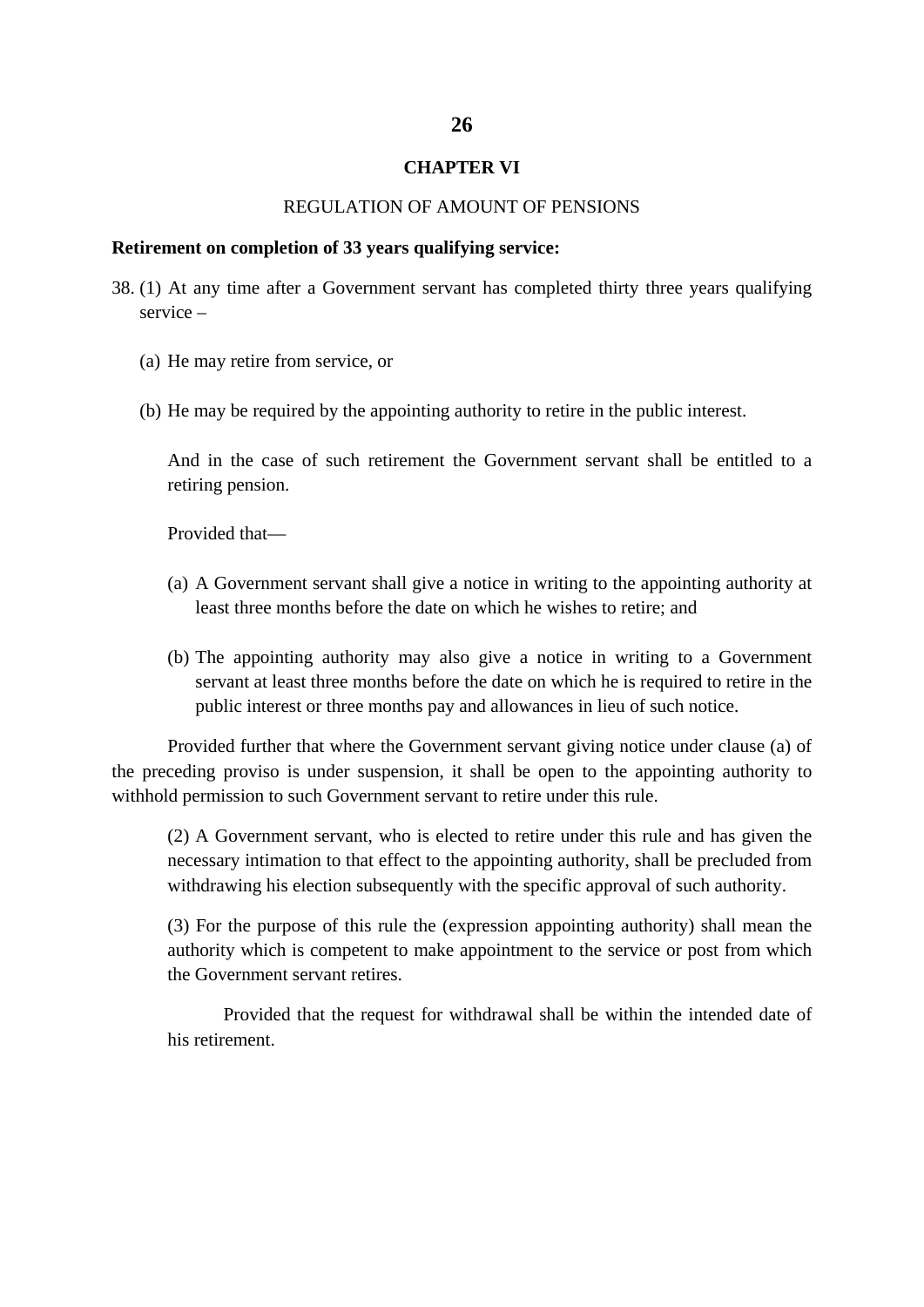#### *State Government's decision:*

#### **Withdrawal of notice of retirement.**

(1) A Government servant who has given to the appropriate authority, notice of retirement has no right subsequently to withdraw the same and return to duty. Government may permit withdrawal of notice if the Government is convinced of material change in the circumstances in consideration of which the notice was originally given.

Where the notice of retirement has been served by the Government it may be withdrawn if so desired for adequate reasons, provided the Government servant concerned is agreeable.

# **Verification of service prior to notice of retirement:**

(2) Orders permitting/requiring a Government servant to retire after completing 33 years qualifying service should as a rule not be issued until after the fact that the officer has indeed completed qualifying service for 33 years has been verified in consultation with the Audit Officer.

# **Amount of pension:**

39. (1) In the case of a Government servant retiring in accordance with the provisions of these rules before completing service of ten years, the amount of service gratuity shall be the appropriate amount as set out below namely:-

| Completed six months<br>periods of qualifying<br>service | Scale of service gratuity |
|----------------------------------------------------------|---------------------------|
|                                                          |                           |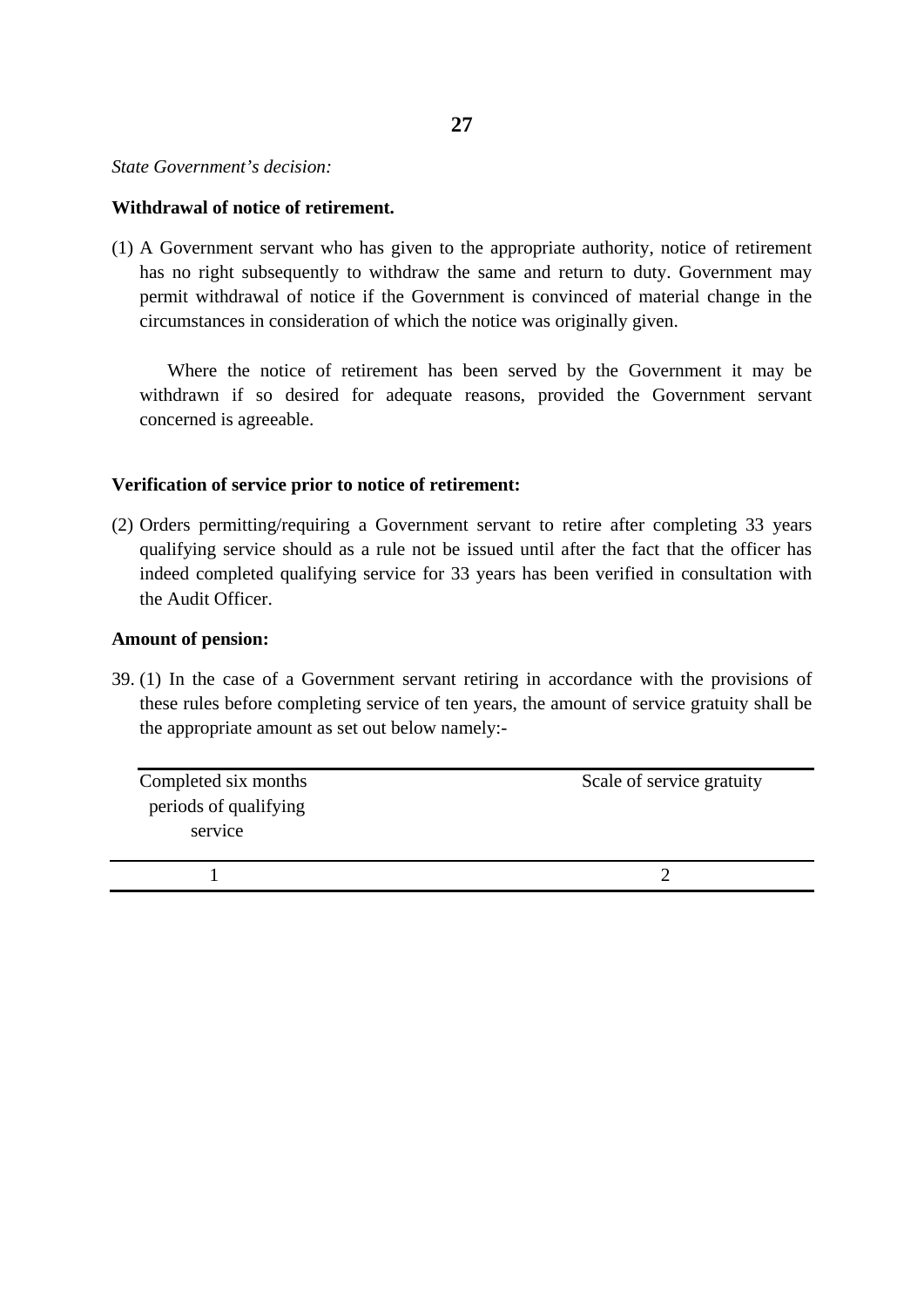| $\,1\,$        | $1/2$          | Month's emoluments                                   |                                                      |
|----------------|----------------|------------------------------------------------------|------------------------------------------------------|
| $\overline{2}$ | $\mathbf 1$    | $\ddot{\phantom{0}}$                                 | $\ddot{\phantom{0}}\!\!\!\phantom{0}\!\!\!\!\!\!\!s$ |
| $\mathfrak{Z}$ | $1 - 1/2$      | $\ddot{\phantom{0}}$                                 | $\ddot{\phantom{0}}\!\!\!\phantom{0}\!\!\!\!\!\!\!s$ |
| $\overline{4}$ | $\overline{2}$ | $\ddot{\phantom{0}}$                                 | $\ddot{\phantom{a}}$                                 |
| 5              | $2 - 1/2$      | $\ddot{\phantom{a}}$                                 | $\zeta \zeta$                                        |
| $\sqrt{6}$     | $\overline{3}$ | $\ddot{\phantom{0}}\!\!\!\phantom{0}\!\!\!\!\!\!\!s$ | $\zeta \zeta$                                        |
| $\tau$         | $3 - 1/2$      | $\ddot{\phantom{0}}\!\!\!\phantom{0}\!\!\!\!\!\!\!s$ | $\zeta \zeta$                                        |
| $\,8$          | $\overline{4}$ | $\zeta$ $\zeta$                                      | $\zeta \zeta$                                        |
| 9              | $4 - 3/8$      | $\zeta$ $\zeta$                                      | $\ddot{\phantom{0}}\!\!\!\phantom{0}\!\!\!\!\!\!s$   |
| 10             | $4 - 3/4$      | $\zeta$ $\zeta$                                      | $\ddot{\phantom{0}}\!\!\!\phantom{0}\!\!\!\!\!\!\!s$ |
| 11             | $5 - 1/8$      | $\zeta$ $\zeta$                                      | $\ddot{\phantom{0}}\!\!\!\phantom{0}\!\!\!\!\!\!\!s$ |
| $12\,$         | $5 - 1/2$      | $\zeta$ $\zeta$                                      | $\zeta$ $\zeta$                                      |
| 13             | $5 - 7/8$      | $\ddot{\phantom{0}}$                                 | $\ddot{\phantom{0}}\!\!\!\phantom{0}\!\!\!\!\!\!\!s$ |
| 14             | $6 - 1/4$      | $\ddot{\phantom{0}}$                                 | $\ddot{\phantom{0}}\!\!\!\phantom{0}\!\!\!\!\!\!\!s$ |
| 15             | $6 - 5/8$      | $\ddot{\phantom{0}}$                                 | $\ddot{\phantom{0}}\!\!\!\phantom{0}\!\!\!\!\!\!\!s$ |
| $16\,$         | $\overline{7}$ | $\zeta$ $\zeta$                                      | $\zeta$ $\zeta$                                      |
| 17             | $7 - 3/8$      | $\ddot{\phantom{a}}$                                 | $\ddot{\phantom{0}}\!\!\!\phantom{0}\!\!\!\!\!\!\!s$ |
| $18\,$         | $7 - 3/4$      | $\ddot{\phantom{0}}$                                 | $\ddot{\phantom{0}}\!\!\!\phantom{0}\!\!\!\!\!\!\!s$ |
| 19             | $8 - 1/8$      | $\epsilon$                                           | $\ddot{\phantom{a}}$                                 |

(2) In the case of a Government servant retiring in accordance with the provisions of these rules after completing qualifying service of not less than ten years, the amount of pension shall be the appropriate amount as set out below namely:-

**28**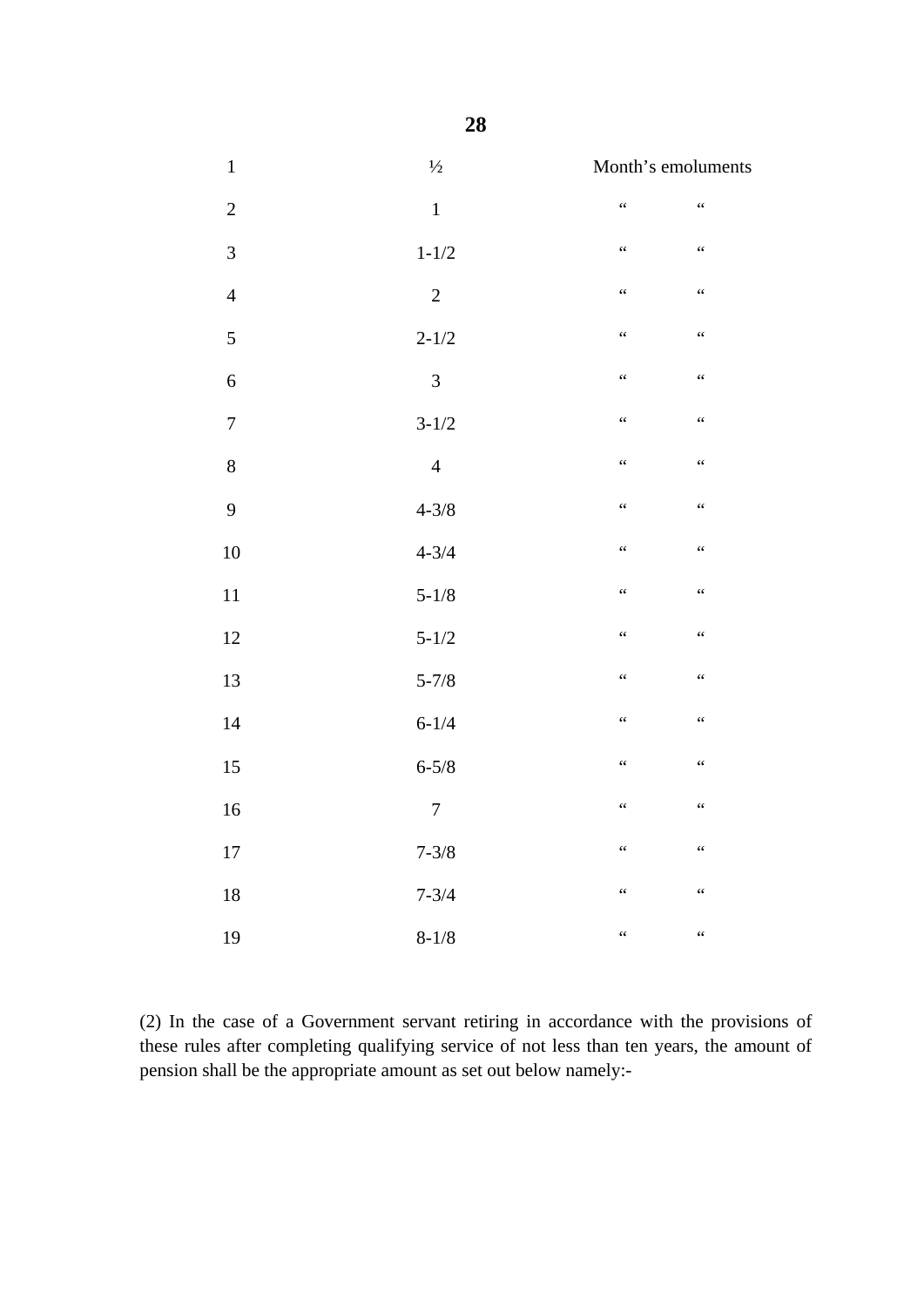| (i)   | Upto first Rs. $1,000.00$ of average<br>emoluments reckonable for pension. | 50 percent of average emoluments. |
|-------|----------------------------------------------------------------------------|-----------------------------------|
| (i)   | Next Rs. 500.00 of<br>average<br>emoluments reckonable for pension.        | 40 percent of average emoluments. |
| (iii) | emoluments<br>Balance of average<br>reckonable for pension.                | 40 percent of average emoluments. |

The amount of pension arrived at on the basis of the above slabs will be related to the maximum qualifying service of 33 (thirty three) years. In respect of Government employees who, at the time of retirement, have rendered qualifying service of 10 (ten) years or more but less than 33 years, the amount of pension will be such proportion of the maximum admissible as the qualifying service rendered by then bears to the maximum qualifying service of 33 years.

A few illustrations regarding calculation of pension on the basis of the above slab system are given below:-

| Average emoluments | Pension on 33 years of service                                                             | Pension on 30 years of service                                    |
|--------------------|--------------------------------------------------------------------------------------------|-------------------------------------------------------------------|
| $\mathbf{1}$       | $\overline{2}$                                                                             | 3                                                                 |
| Rs. 1000           | Pension Rs. 500                                                                            | <u>Rs. 500<math>*30</math></u><br>33<br>$=$ Rs. 454.50 or Rs. 455 |
| Rs. 1300           | First Rs. $1000 \& 50\% = Rs. 500$                                                         | <u>Rs. 635<math>*30</math></u><br>33                              |
|                    | Next Rs. 300 @ $45\% = \text{Rs. } 135$<br>Total<br>Rs. 635                                | $=$ Rs. 577.27 or Rs. 578                                         |
| Rs. 1500           | First Rs. 1000 $\omega$ 50% = Rs. 500                                                      | $Rs.725*30$<br>33                                                 |
|                    | Next Rs. 500 $\omega$ 45% = Rs. 225<br>Rs. 725<br>Total                                    | $=$ Rs. 659.09 or Rs. 660                                         |
| Rs. 2000           | First Rs. 1000 @ $50\% = \text{Rs. } 500$                                                  | <u>Rs. 925<math>*30</math></u><br>33                              |
|                    | Next Rs. 500 $\omega$ 45% = Rs. 225<br>Balance Rs. 500 @ 40% = Rs. 200<br>Rs. 925<br>Total | $=$ Rs. 840.90 or Rs. 841                                         |

**29**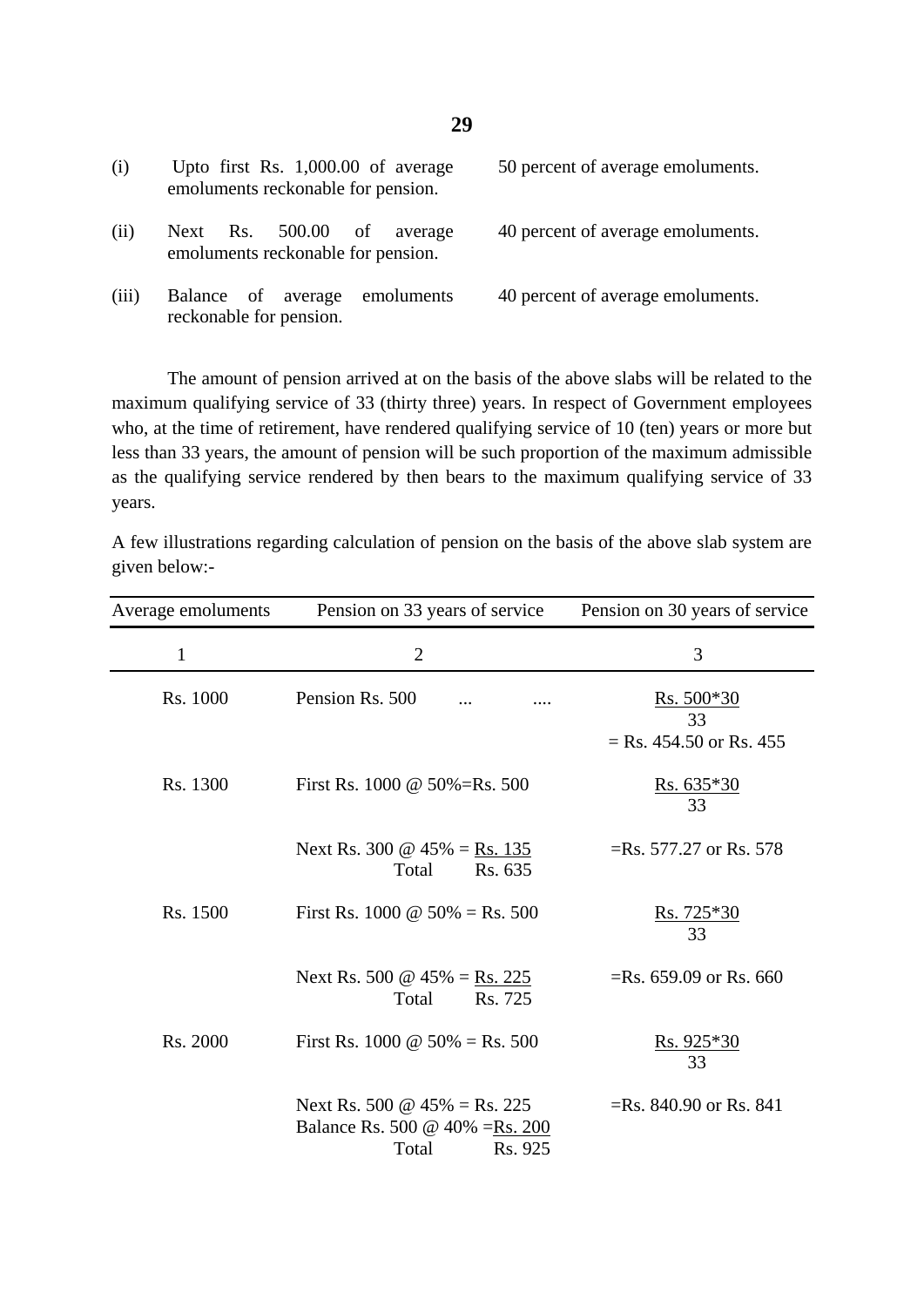| Rs. 2500 | First Rs. 1000 @ $50\% = \text{Rs. } 500$ | Rs. 1125*30<br>33 |
|----------|-------------------------------------------|-------------------|
|          | Next Rs. 500 @ $45\% = \text{Rs. } 225$   |                   |

| Balance Rs. 1000 @ 40% = Rs. 400 |       |             |
|----------------------------------|-------|-------------|
|                                  | Total | $Rs. 1125*$ |

=Rs. 1022.72 or Rs. 1023

| Pension on 30 1/2 years                         | Pension on 20 years            | Pension on 20 $\frac{1}{2}$ years       |
|-------------------------------------------------|--------------------------------|-----------------------------------------|
| of service                                      | of service                     | of service                              |
| $\overline{4}$                                  | 5                              | 6                                       |
| $\equiv$ Rs. 500*30 ½<br>33                     | $\equiv$ Rs. 500*20<br>33      | <u>=Rs. 500*20 ½</u><br>33              |
| $=$ Rs. 462.12 or Rs. 463                       | $=$ Rs. 303.03 or Rs. 304      | $=$ Rs. 310.60 or Rs. 311               |
| $\equiv$ Rs. 635*30 $\frac{1}{2}$<br>33         | $=$ Rs. 635*20<br>33           | $\equiv$ Rs. 635*20 $\frac{1}{2}$<br>33 |
| $=$ Rs. 586.89 or Rs. 587                       | $=$ Rs. 384.84 or Rs. 385      | $=$ Rs. 394.46 or Rs. 395               |
| $\frac{\text{Rs. } 725*30\frac{1}{2}}{2}$<br>33 | $=Rs.725*20$<br>33             | $\equiv$ Rs.725*20 1/2<br>33            |
| $=$ Rs. 670.07 or Rs. 671                       | $=$ Rs. 439.39 or Rs. 440      | $=$ Rs. 450.37 or Rs. 451               |
| $\frac{\text{Rs. }925*30\frac{1}{2}}{33}$       | $\frac{\text{Rs. }925*20}{33}$ | $\frac{\text{Rs. }925*201/2}{33}$       |
| $=$ Rs. 854.92 or Rs. 855                       | $=$ Rs. 560.60 or Rs. 561      | $=$ Rs. 574.62 or Rs. 575               |
| <u>=Rs. 1125*30 ½</u><br>33                     | $=$ Rs. 1125*20<br>33          | <u>=Rs. 1125*20 ½</u><br>33             |
| $=$ Rs. 1039.77 or Rs. 1040                     | $=$ Rs. 681.81 or Rs. 682      | $=$ Rs. 698.86 or Rs. 699               |

\*Restricted to Rs. 1100.00 only inclusive Dearness Allowance.

(3) In calculating the length of service, fractions of a year equal to six months and above shall be treated as a completed six monthly periods.

(4) The amount of pensions shall be fixed at monthly rates and be expressed in whole rupees where the pension contains a fraction of a rupee it shall be rounded off to the next higher rupees.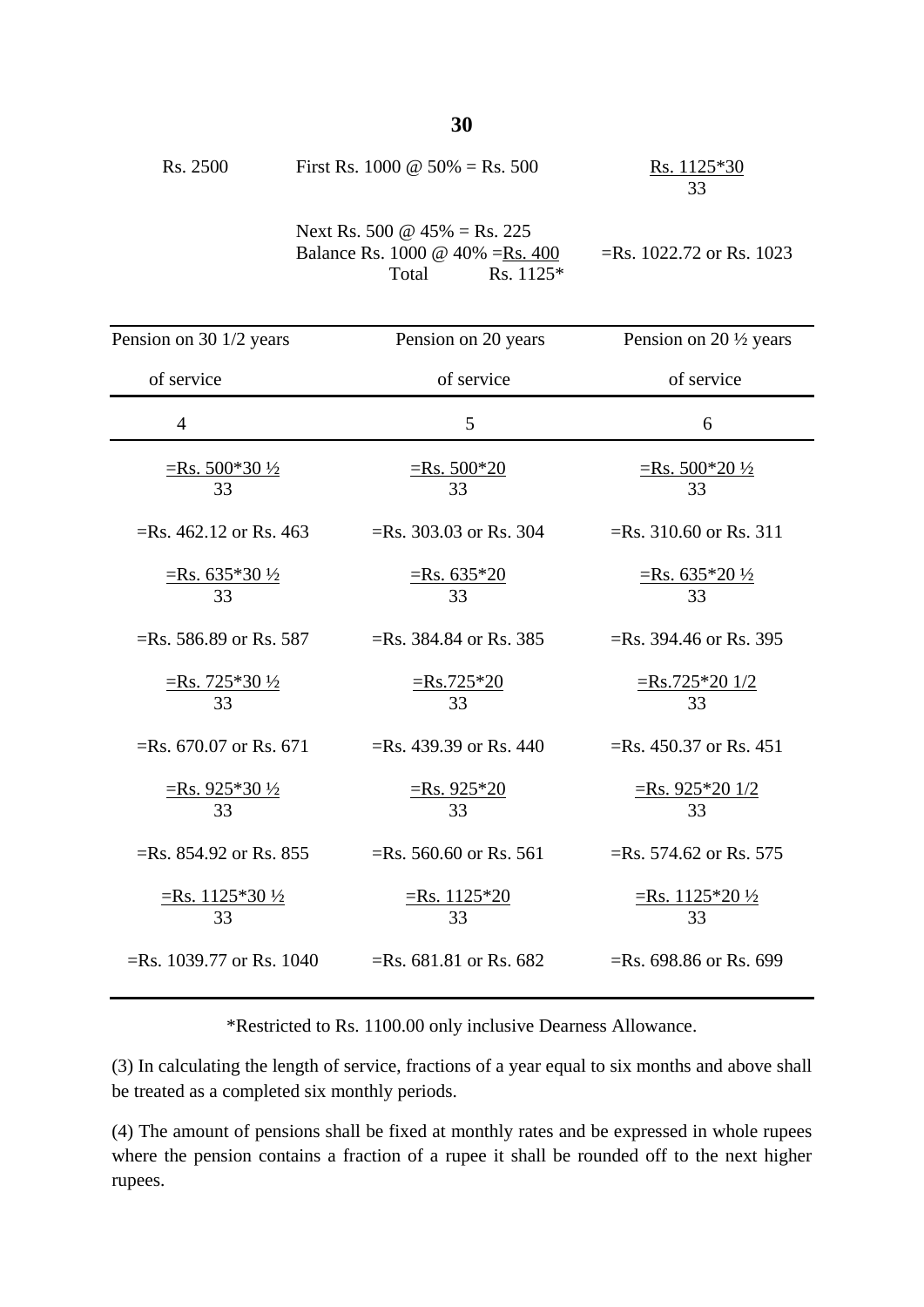Provided that in no case a pension in excess of the maximum pension prescribed under this rule shall be allowed.

(5) The pension determined in accordance with the above slab will be subject to a maximum of Rs. 60/- p.m and maximum of Rs. 1,100.00 per month inclusive of Dearness Allowance.

#### **Death**-*cum*-**retirement gratuity:**

40. (1) (a) A government servant, who has completed five years qualifying service and has become eligible for service gratuity or pension under rule 39, shall on his retirement, be granted death-*cum*-retirement gratuity equal to one-fourth his emoluments for each completed six monthly period qualifying service, subject to a maximum of 16 ½ times the emoluments.

(b) If a government servant dies while in service after completing five years' qualifying service, the amount of death-*cum*-retirement gratuity shall be equal to 12 times of the emoluments or the amount determined under clause (a) whichever is higher and it shall be paid to his family in the manner indicated in sub-rule (1) of rule 41.

Provided that the amount of death-cum-retirement gratuity payable under this rule shall, in no case, exceed thirty thousand rupees.

(2) If a government servant, who has become eligible for a service gratuity or pension, dies within five years from the date of his retirement from service including compulsory retirement as a penalty and the sums actually received by him at the time of his death on account of such gratuity or pension including *adhoc* increase, if any, together with the death-cum-retirement gratuity admissible under sub-rule (1) and the commuted value of any portion of pension commuted by him are less than the amount equal to 12 times of his emoluments a residuary gratuity equal to the deficiency may be granted to his family in the manner indicated in sub-rule (1) of rule 41.

(3) (a) If a government servant dies in the first year of qualifying service, a death-cumretirement equal to two times of his emoluments at the time of his death shall be paid to his family in the manner indicated in sub-rule (1) of rule 41.

(b) If a government servant dies after completion of one year of qualifying service, but before completing five years of qualifying service the amount of death-*cum*-retirement gratuity shall be equal to six times of his emoluments at the time of his death.

(4)The emoluments for the purpose of gratuity admissible under this rule shall be subject to a maximum of two thousand five hundred rupees per mensem, and shall be reckoned in accordance with rule 28.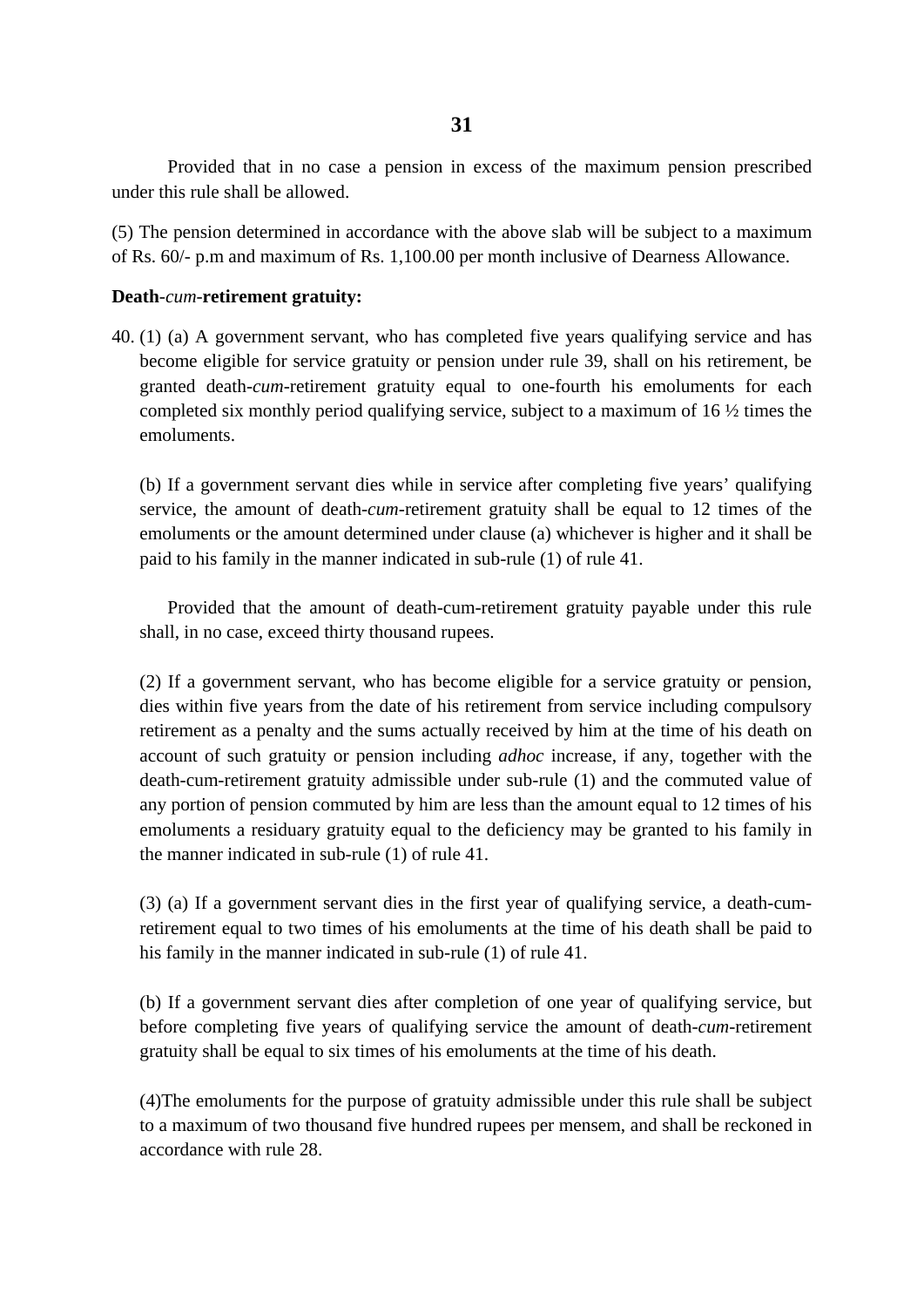Provided that if the emoluments of a government servant have been reduced during the last ten months of his service otherwise than as penalty, average emoluments as referred to in rule 29 may, at the direction of the pension sanctioning authority be treated as emoluments.

(5)For the purposes of this rule and rules 41 and 43 family in relation to a government servant means :-

- i) Wife or wives, including judicially separated wife or wives, in the case of a male government servant;
- ii) Husband, including judicially separated husband in the case of a female government servant;
- iii) Sons including step-sons and adopted sons;
- iv) Daughters including step-daughters and adopted daughters;
- v) Father, including adoptive parents in the case of individuals;
- vi) Mother, including adoptive parents in the case of individuals whose personal law permits adoption
- vii) Brothers below the age of eighteen years including step-brothers;
- viii) Unmarried sisters and widowed sisters including step sisters;
- ix) Married daughters; and
- x) Children of a pre-deceased son.

### *State Government's decision:*

(1) Exemption of death-*cum*-retirement gratuity from Income Tax;

Death-*cum*-retirement gratuity under these rules or under any similar scheme of State Government is exempt from income-tax.

(2) Recovery of government dues from death-*cum*-retirement gratuity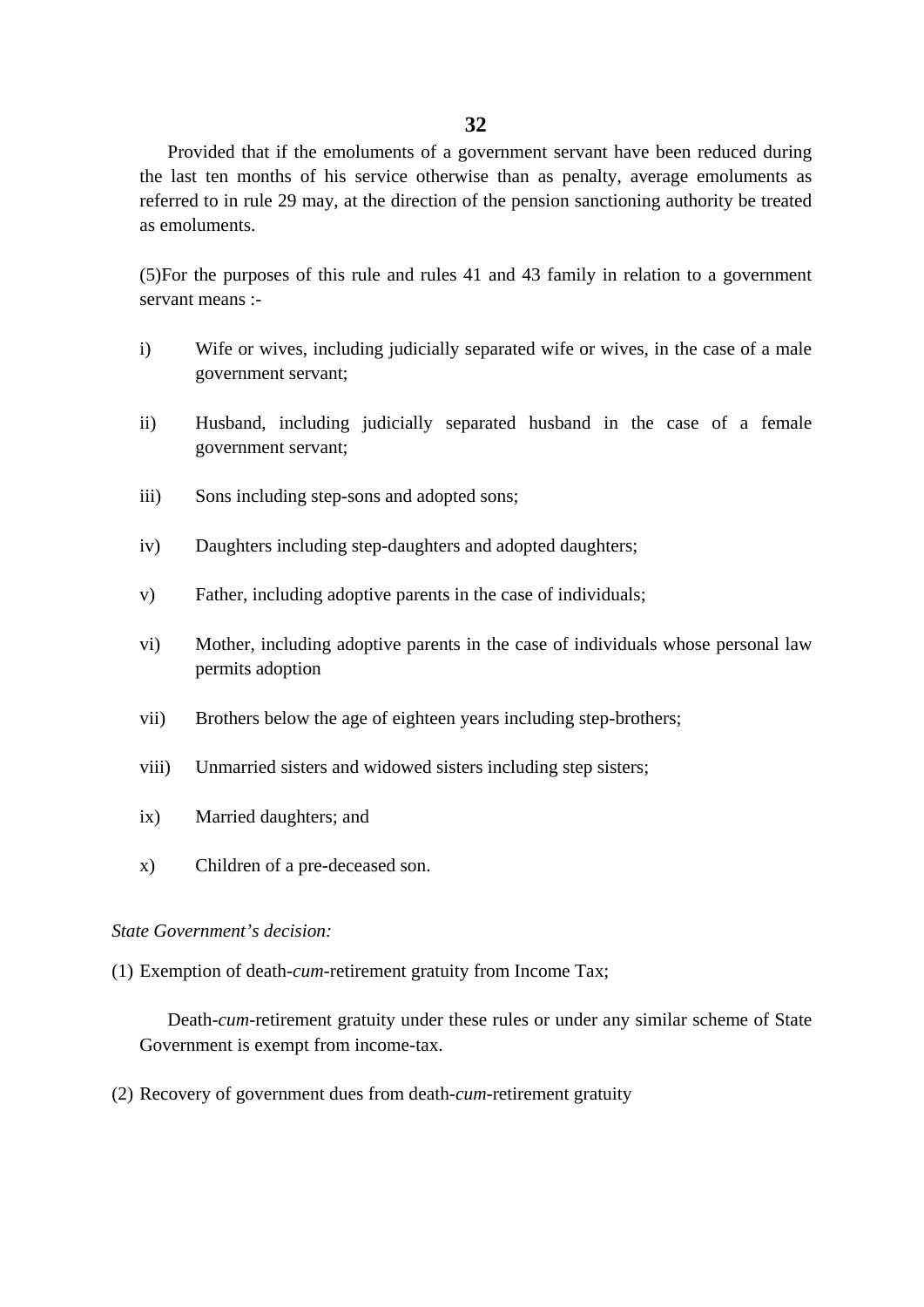It is permissible to make recovery of government dues from the death-*cum*-retirement gratuity due in respect of an officer even without obtaining his consent, or without obtaining the consent of the members of his family in the case of the deceased officer as the case may be.

(3) Exemption from court attachment:

The non-liability to attachment by a Court of law is derived from the provisions of the Code of Civil Procedure.

# **Persons to whom gratuity is payable:**

41. (1) (a) The gratuity payable under rule 40 shall be paid to the persons on whom the right to receive the gratuity is conferred by means of a nomination under rule 43;

(b) If there is no such nomination or if the nomination made does not subsist, the gratuity shall be paid in the manner indicated below:-

- $(i)$  If there are one or more surviving members of the family as in clauses  $(i)$ ,  $(ii)$ ,  $(iii)$ and (iv) of sub-rule (5) of rule 40 to all such members in equal shares;
- (ii) If there are no such surviving members of the family as in sub-clause (i) above, but there are one or more members as in clause  $(v)$ ,  $(vi)$ ,  $(vii)$ ,  $(viii)$ ,  $(ix)$  and  $(x)$  of sub-rule 5 of rule 40 to all such members in equal shares.

(2) If a government servant dies after retirement without receiving the gratuity admissible under sub-rule (5) of rule 40 the gratuity shall be disbursed to the family in the manner indicated in sub-rule 1.

(3) The right of a female member of the family, or that of a brother, of a government servant who dies while in service or after retirement, to receive the share of the gratuity shall not be affected if the female member marries or re-marries, or the brother attains the age of eighteen years, after the death of the government servant and before receiving her or his share of the gratuity.

(4) Where gratuity is granted under rule 40 to a minor member of his family of the deceased government servant, it shall be payable to the guardians on behalf of the minor.

# *State Government's decision:*

1. Payment of minor's share of death-*cum*-retirement gratuity to guardian:

Payment of the minor(s) share of death-*cum*-retirement gratuity is to be made to the natural guardian of the minor(s), and in the absence of a natural guardians, to the person who furnished a guardianship certificate.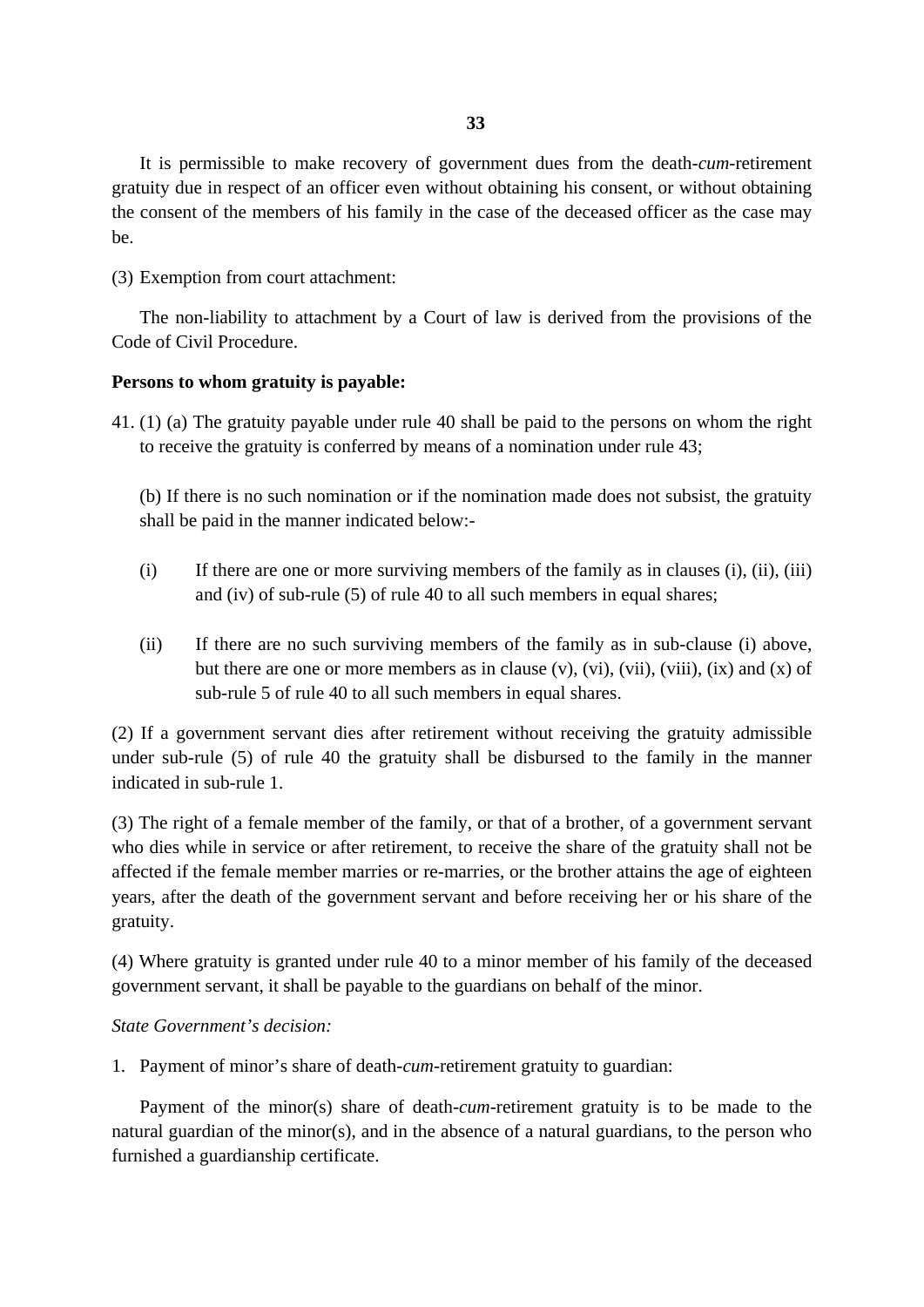- 2. In a case where payment of the minor(s) share of death-*cum*-retirement gratuity is to be made to the natural/legal guardian, in order to issue the necessary payment authority in his/her favour, the Accounts Officer concerned must know this fact, as well as the name of the natural/legal guardian. If the above information is not given in the sanction letter, the Accounts Officer has to make inquiries on this point from the sanctioning authority, resulting in avoidable delay, in the payment of death-*cum*-retirement gratuity. To obviate such delays, the sanctioning authorities are requested to ensure that in future in all cases of this nature the aforesaid particulars are given in the sanction letter itself.
- 3. Payment of death-*cum*-retirement gratuity to the extent Rs. 5,000 (or the first Rs. 5,000 where the amount payable exceeds Rs. 5,000) in favour of a minor may be made to his/her guardian, in the absence of a natural guardian, without the production of a formal guardianship certificate but subject to the production of an indemnity bond in Form No. 15 with suitable sureties to the satisfaction of the sanctioning authority. The balance in excess of Rs. 5,000, if any, would become payable on the production of a certificate of guardianship.
- 4. It is essential, however that there should be adequate *prima facie* ground for making payment as in para 3 above to the person claiming it. Such ground can exist only if he has thrown by a sworn declaration to be a *de facto* guardian and his *bonafides* have been ascertained. Even if a guardian has not yet been appointed by the Court, if the minor and his property are in the custody of some person, such person is in law a *de facto* guardian. The authorities making the payment should, therefore, requires the person who comes forward to claim payment on behalf of the minor, to satisfy them by an affidavit that he is in charge of the property of the minor and is looking after it or that, if the minor has no property other than the gratuity, the minor is in his custody and care. The affidavit so to be produced is in addition to the indemnity bond with suitable sureties.
- 5. The indemnity bond which is to be required to be produced by a *de facto* guardian of minor(s) for payment of death-*cum*-retirement gratuity to the extent of Rs. 5,000 should be executed in the form 16.
- 6. It has been decided that the stamp duty payable on the indemnity bond will be by the Government. The indemnity bond should, therefore, be executed on any durable plain paper.
- 7. The indemnity bond should be signed by the obligor and the surety/sureties or their respective attorneys appointed by power(s) of attorney. The indemnity bond on behalf of the Governor should be accepted by an officer duly authorised under Article 299 (1) of the Constitution.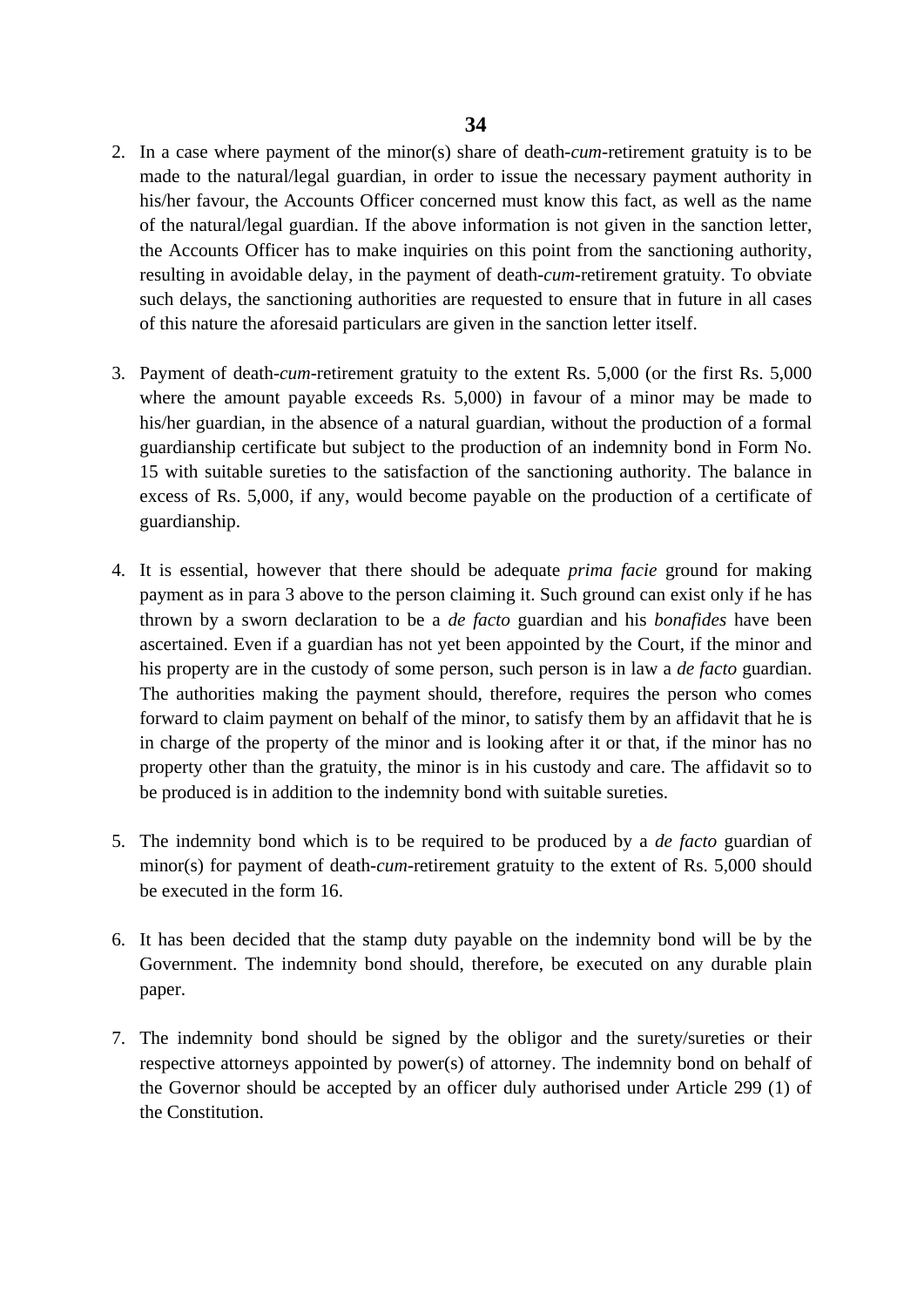### **Lapse of death-cum-retirement gratuity:**

- 42. Where the Government servant dies while in service or after retirement without receiving the amount of gratuity and leaves behind no family, and
- (a) Has made no nomination, or
- (b) The nomination made does not subsist.

The amount of death-*cum*-retirement gratuity payable in respect of such government servant under rule 40 shall lapse to the Government.

### **Nomination:**

43. (1) A government servant shall on his initial confirmation in a service or post, make a nomination in Form 1 or form 2 as may be appropriate in the circumstances of the case, conferring on one or more persons the right to receive the death-*cum*-retirement gratuity payable under rule 40.

Provided that if at the time of making the nomination-

- i) The government servant has a family the nomination shall not be in favour of any person or persons other than the members of his family; or
- ii) The government servant has no family, the nomination may be made in favour of person or persons, or a body of individuals, whether incorporated or not.

(2) If a government servant nominates more than one person under sub-rule (1) he shall specify in the nomination the amount of share payable to each of the nominees in such manner as to cover the entire amount of gratuity.

- (3) A government servant may provide in the nomination
	- i) That in respect of any specified nominee who predeceases the government servant or who dies after the death of the government servant but before receiving the payment of gratuity, the right conferred on that nominee shall pass to such other person as may be specified in the nomination.

Provided that if at the time of making the nomination the government servant has a family consisting of more than the member, the person so specified shall not be a person other than a member of his family.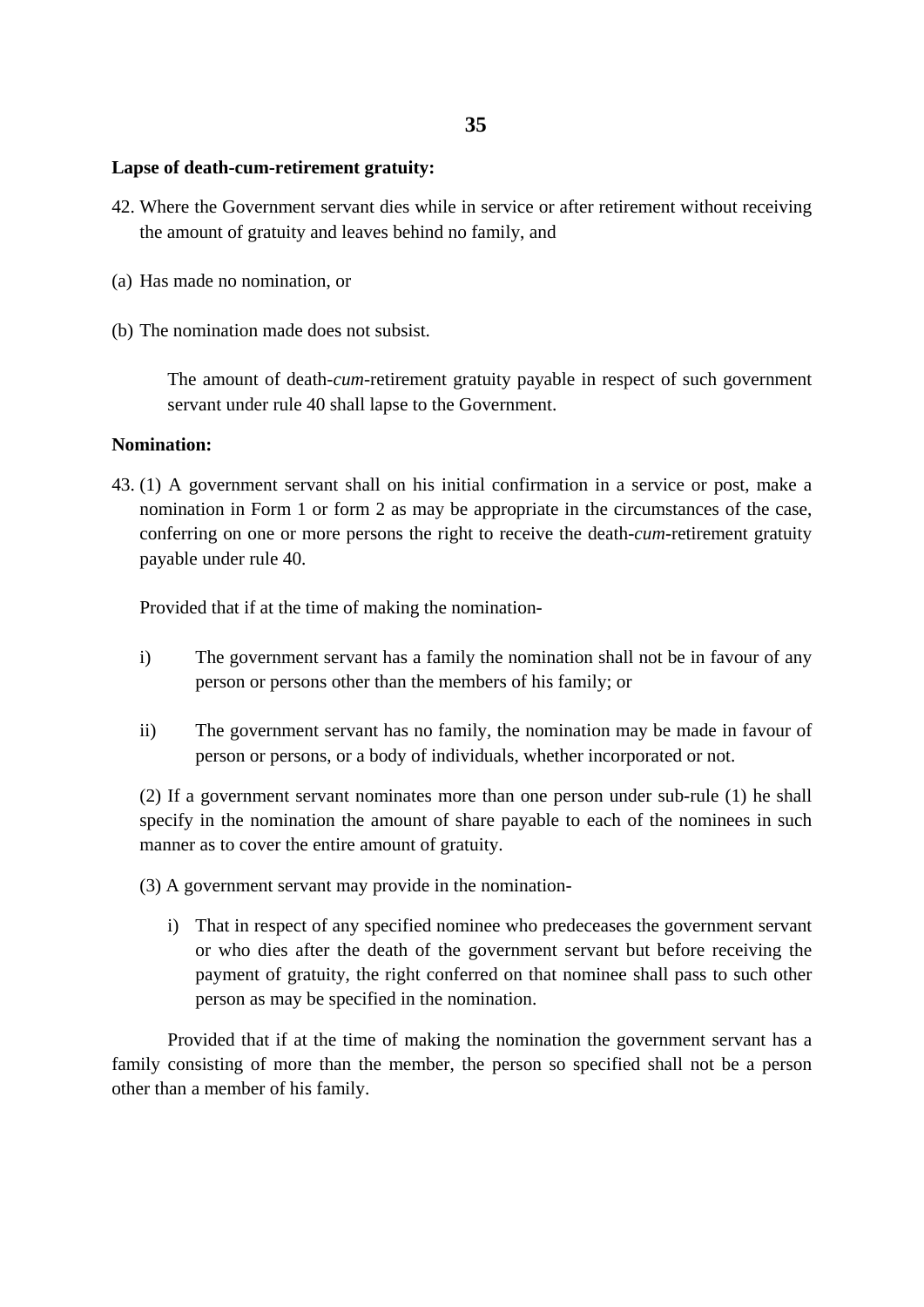Provided further that where a government servant has only one member in his family, and a nomination has been made in his favour, it is open to the government servant to nomination alternate nominee or nominees in favour of any person or body of individuals, whether incorporated or not;

- ii) That the nomination shall become invalid in the event of the happening of the contingency provided therein.
- (4) The nomination made by a government servant who has no family at the time of making it, or the nomination made by a government servant, under the second proviso to clause (i) of sub-rule (3) where he has only one member in his family shall become invalid in the event of the government servant subsequently acquiring a family, or an additional member in the family, as the case may be.
- (5) A government servant, may at any time, cancel nomination by sending a notice in writing to the authority mentioned in sub-rule (7).

Provided that he shall, along with such notice, send fresh nomination made in accordance with this rule.

- (6) Immediately on the death of nominee in respect of whom no special provision has been in the nomination under clause (i) of sub-rule (3) or on the occurrence of any event by reason of which the nomination becomes invalid in pursuance of clause (ii) of that subrule, the government servant shall send to the authority mentioned in sub-rule (7) a notice in writing cancelling the nominated together with a fresh nomination made in accordance with this rules.
- (7) (a) Every nomination made including every notice of cancellation, if any, given, by a government servant under this rule, shall be sent
	- i) In case the government servant is a permanent gazetted government servant other than a gazetted government servant referred to in sub-rule (1) of rule 58 to the Audit Officer concerned; and
	- ii) In any other case including that of a gazetted government servant referred to in sub-rule (1) of rule 58 to the Head of Office.

(b) The Audit Officer or the Head of Office, as the case may be shall, intermediately on receipt of the nomination referred to in clause (a), countersign it indicating the date of receipt and keep it under his custody.

(c) (i) The Head of Office may authorities his subordinate gazetted officers to countersign the nomination forms of non-gazetted government servants.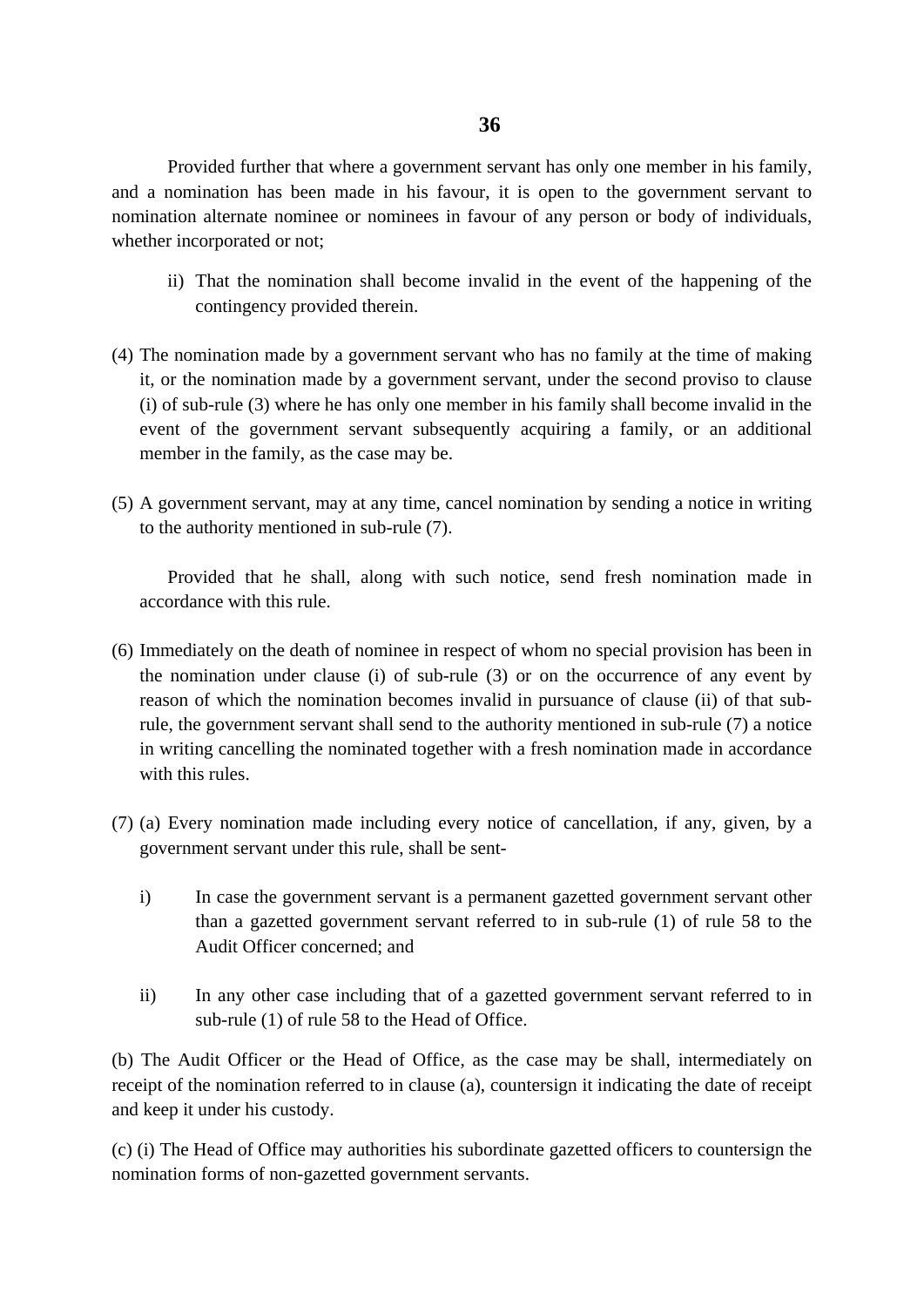(ii) Suitable entry regarding receipt of nomination shall be made in the service book of the non-gazetted government servant.

(8) Every nomination made, and every notice of cancellation given, by a government servant shall, to the extent that it is valid, take effect from the date on which it is received by the authority mentioned in sub-rule (7).

#### *State Government's Orders:*

The need for nomination for payment of death-*cum*-retirement gratuity to the families or deceased government servants arises consequent upon the death of a government servant while in service or after retirement before receipt of the death-*cum*-retirement gratuity. In those cases, where valid nominations already exist, the claims of the nominees are likely to be settled expeditiously as provided in sub-rule (1) (a) of rule 41. But in those cases, where no nomination have been filed or even if filled by the government servant but lost in office due to lack of proper care, the gratuity is payable to the members of the family in the manner prescribed in sub-rule (1) (b) *ibid*. A number of cases have also come to the notice of government where government servants having died without making any valid nominations the surviving members of their families approach courts for grant of succession certificate in orders to entitle them to their share of the gratuity. It may be clarified in this regard that payment of death-*cum*-retirement gratuity to the members of family of a deceased government servant is normally to be made according to the relevant service rules. While payment on the basis of a succession certificate would discharge government's liabilities, a succession certificate does not necessarily create an obligation on the part of the government to pay the amount. Such a claim can be resisted if it is otherwise not an order. Therefore, in order to save the families of the government servants from the expenditure involved on the court fees for obtaining succession certificates and the inevitable delay which this process entails the government servant may be advised to file their nominations in the prescribed form without fail.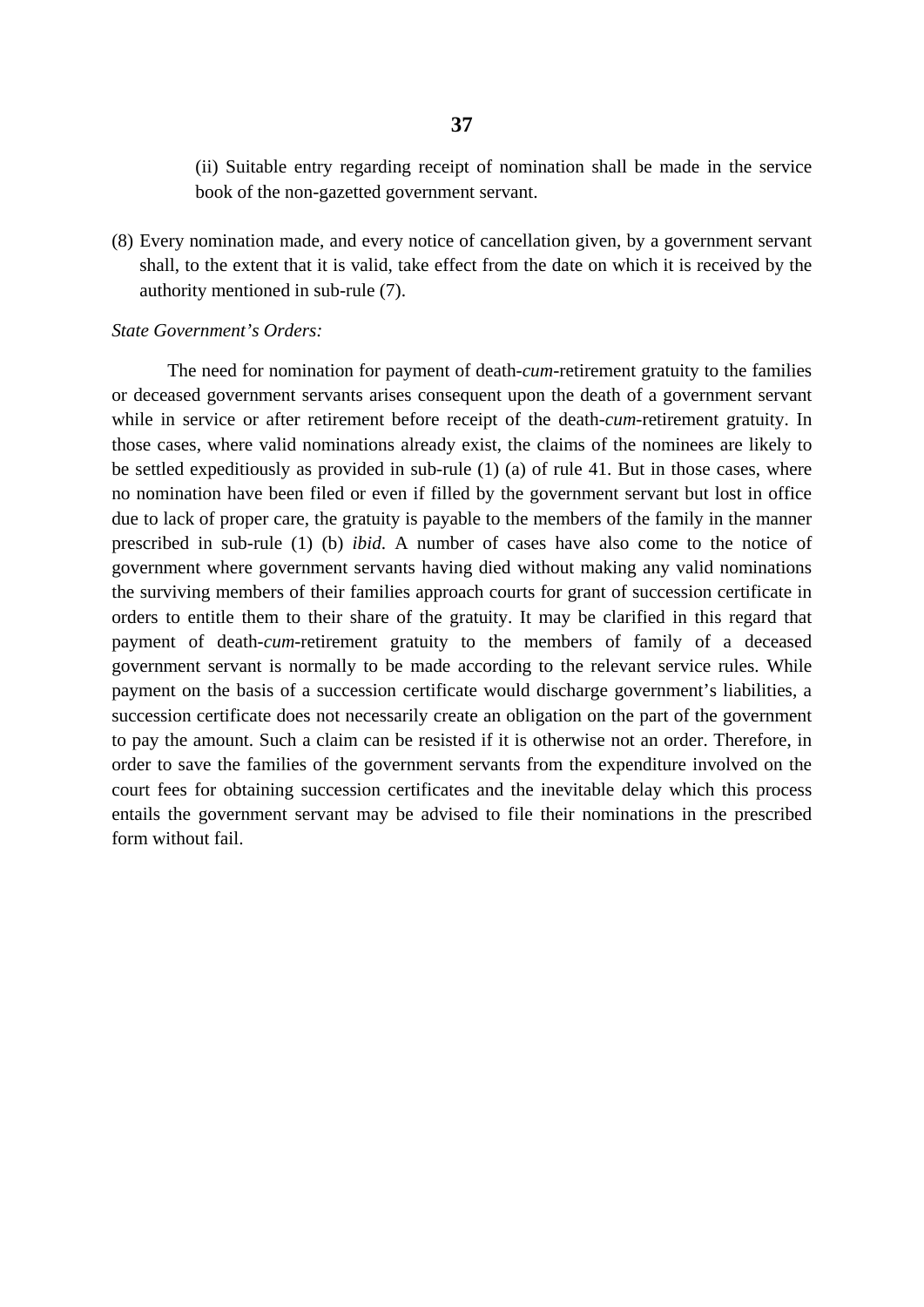### **CHAPTER VII**

### **FAMILY PENSION**

- 44. The rules in this chapter unless otherwise decided shall apply to all officers to whom the provisions of sub-rule (1) of rule 2 apply.
- 45. Except as otherwise provided in rule 47 a family pension not exceeding the rate mentioned in rule 46 will be admissible in case of death of an officer while in service or after retirement, if at the time of death the retired officer was in receipt of a compensation invalid retiring or superannuation pension. In case of death while in service, the government servant should have completed a minimum period of one year of service.
	- *Note 1 :-* The term "one year of service" mentioned in above rule does not include broken periods of service. The service for this purpose should be continuous.
	- *Note 2 :-* For the purpose of computing the minimum period of completed one year of continuous service, 'be service' and periods of extraordinary leave, if all shall be excluded.

46. The rate of family pension under rule 45 will; be as follows:-

| Pay of government servant          | Monthly pension of widow/widower/children     |
|------------------------------------|-----------------------------------------------|
| 1. Rs. $1,200$ and above           | Twelve percent of pay subject a minimum of    |
| $\cdots$                           | 160 and maximum of Rs. 250                    |
| 2. Rs. 400 and above but below Rs. | Fifteen percent of pay subject a minimum of   |
| 1,200.                             | 100 and maximum of Rs. 160                    |
| 3. Below Rs. 400                   | Thirty percent of pay subject a minimum of 60 |
| $\cdots$                           | and maximum of Rs. 100                        |

- *Note 1 :-* 'Pay' for the purpose of this rule means the pay defined in Rule 9 (2) of the Fundamental Rule which the person was drawing on the date of death while in service or immediately before his retirement. If on the date of his death while in service or immediately before his retirement person had been absent from duty on leave (including extraordinary leave) or suspension, 'pay' means the pay which he drew immediately before proceeding on such leave or suspension.
- *Note 2 :-* The scheme does not debar a government service pensioner from drawing family pension in addition to his/her pay or pension. In the event of death of the father and the mother who were be government employees, the minor children will be eligible to draw two family pensions, subject to a total of Rs. 250 per mensem.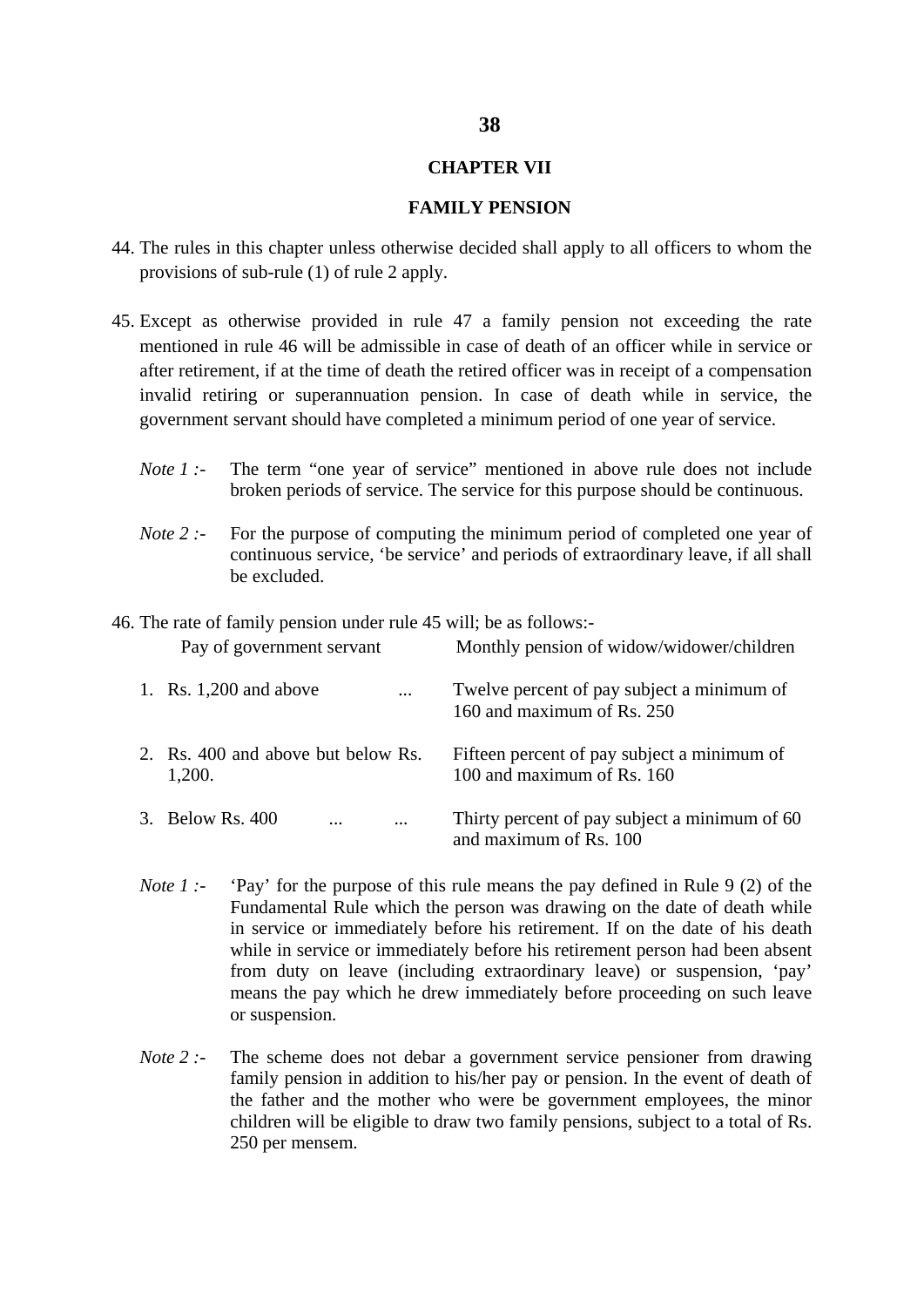- 47. Notwithstanding the provisions in rules 45 and 46 above, if a government servant after rendering minimum 7 (seven) years continuous service dies while in service, the family of such government servant may be granted a pension at the rate and conditions mentioned below:
	- i) For a period of 7 (seven) years from the date following the date of death or till the date on which officer would have reached the normal age of superannuation had he remained alive, whichever period is shorter, the pension payable under this Section will be at 50 per cent of the basic pay last drawn, subject to a maximum of twice the pension admissible under rule 46 above.
	- ii) The pension payable thereafter will be at the rate laid drawn in rule 46 above.
	- iii) The provisions of this rule will not be applicable if the government servant had put in less than 7 (seven) years' continuous service prior to his death.
	- iv) The other provisions in this Section will continue to operate.
- *Note 1 :-* In case of widow/widowers governed by the provisions of the Assam Service (Extra-ordinary Pension) Rules, 1963 as adapted by the Government of Meghalaya, the child allowances, if any, will be paid in addition.
- *Note 2 :-* In case of person who dies while on extension of service the date up to which the extension of service had been sanctioned to him before his death will be deemed to be normal date of superannuation.
- 48. (i) Family for the purpose of rules in this Section will include the following relatives of the officer-
	- (a) Wife, in the case of a male officer;
	- (b) Husband, in the case of a female officer;
	- (c) Minor sons; and
	- (d) Unmarried minor daughters.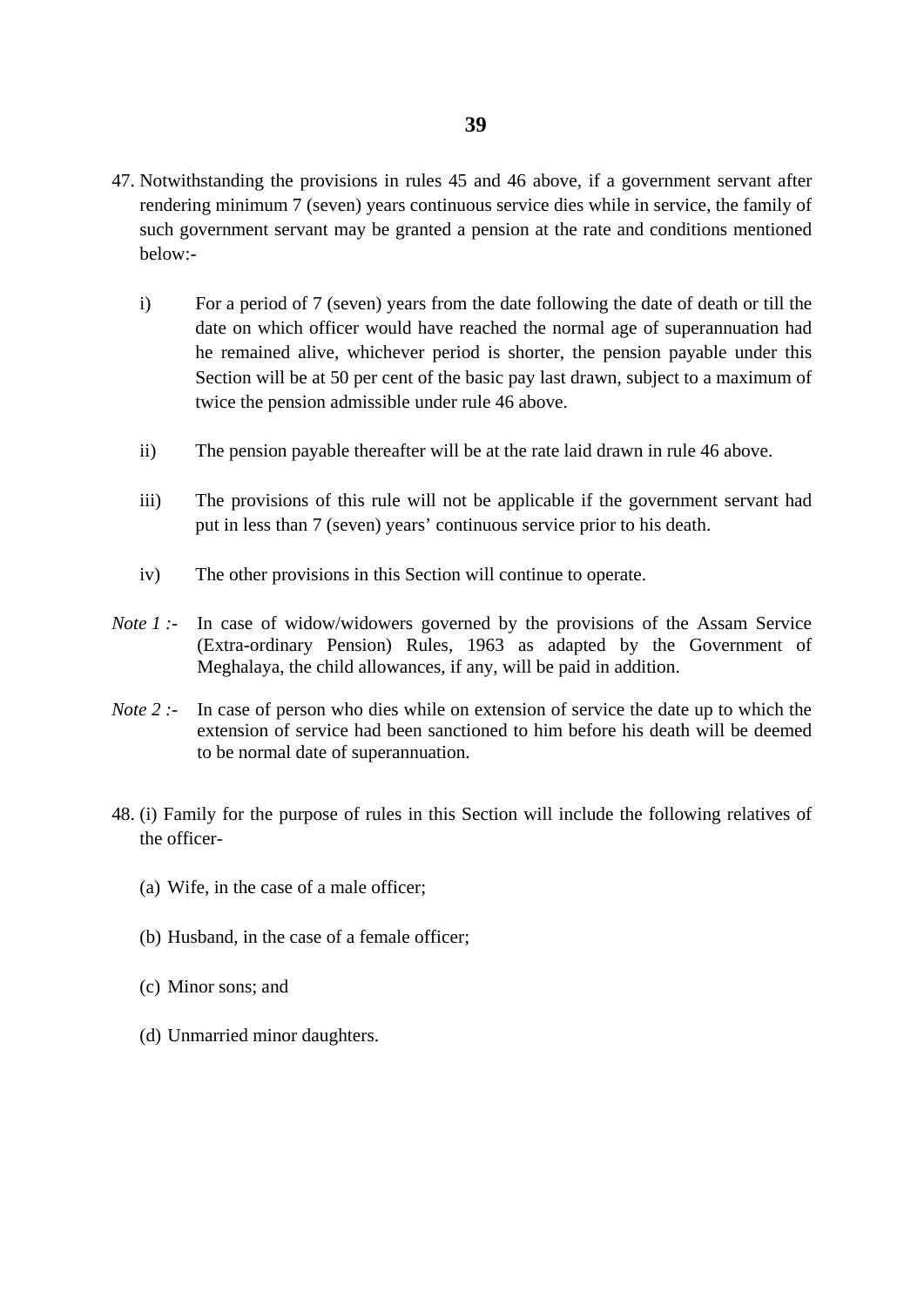- *Note 1* :- (c) and (d) will include children adopted legally before retirement.
- *Note 2 :-* Marriage after retirement will not be recognised for purposes of rules in this Section.
- (ii) The pension will be admissible:-
	- (a) In the case of widow/widower up to the date of her/his death or re-marriage whichever is earlier
	- (b) In the case of a minor son, until he attains the age of 18 years.
	- (c) In the case of an unmarried daughter, until she attains the age of 21 years or marriage, whichever is earlier.

Provided that if the son or unmarried daughter of a government servant is suffering from any disorder or disability of mind or is physically crippled or disabled so as to render him or her unable to earn a living even after attaining the age of 18 years in the case of the son and 21 years in the case of the daughter, the family pension shall be payable to such son or unmarried daughter for life subject to the following conditions, namely:-

- (a) If such son or unmarried daughter is one among two or more children of the government servant, the family pension shall be initially payable to the minor children in the order set out in sub-rule (ii) of this rule until the last minor child attains the age of 18 or 21, as the case may be, and thereafter the Family Pension shall be resumed in favour of the son or unmarried daughter from disorder or disability of mind or who is physically crippled or disabled and shall be payable to him/her for life.
- (b) If there are more than one such son or unmarried daughter suffering from disorder or disability of mind or who are physically crippled or disabled, the family pension shall be paid in the following order namely:
	- i) Firstly to the son, and if there are more than one son, the younger of them will get the family pension only after the life time of the elder
	- ii) Secondly, to the unmarried daughter, and if there are more than one unmarried daughter, the younger of them will get the family pension only after the life time of the elder.
	- iii) The family pension shall be paid to such son or unmarried daughter through the guardian as if he or she was a minor.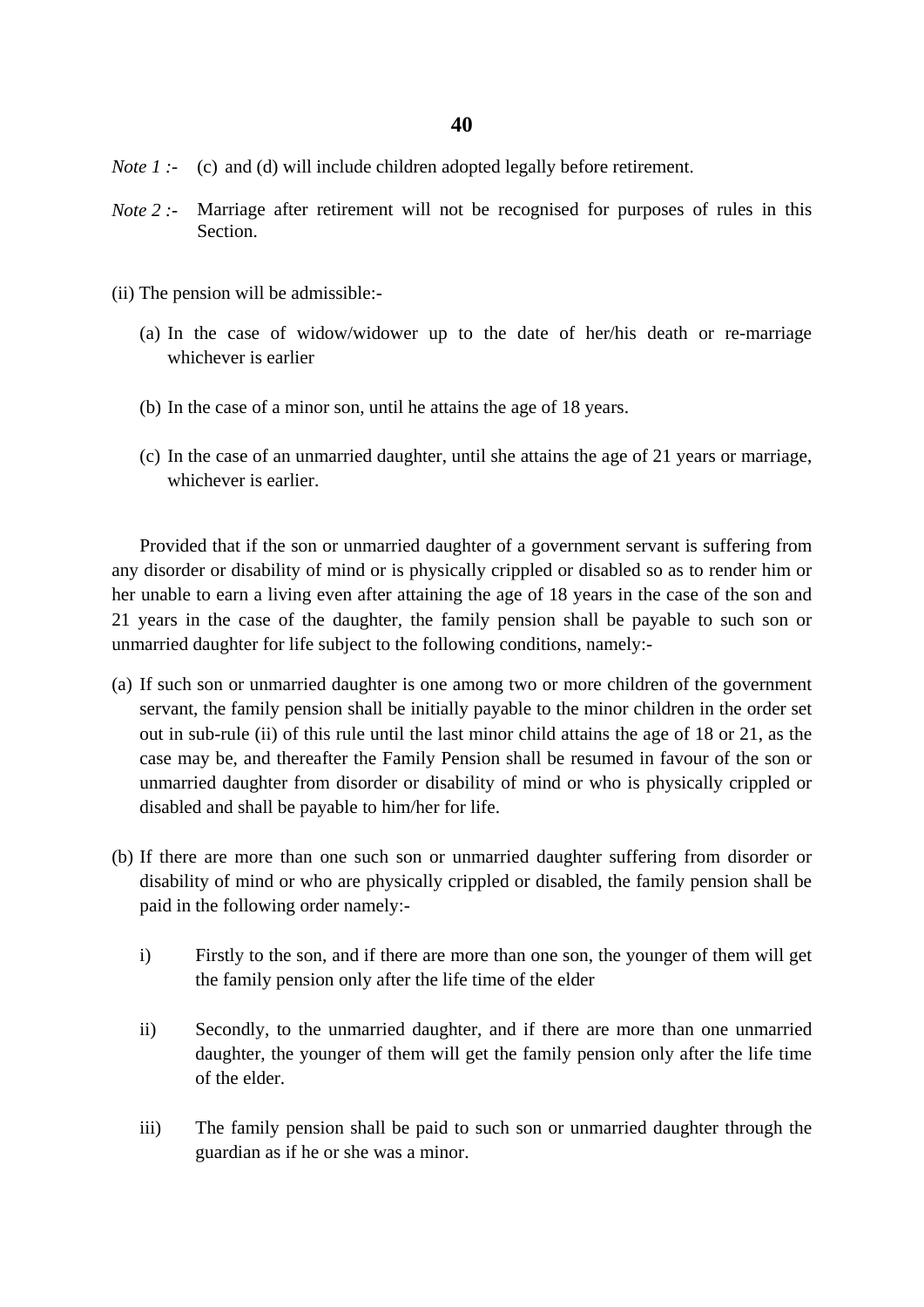- iv) Before allowing the family pension for life to any such son or unmarried daughter, the sanctioning authority shall satisfy that the handicap is of such a nature as to prevent him or her from earning his or her livelihood and the same shall be evidenced by a certificate obtained from a medical officer not below the rank of a District Medical and Health Officer setting out, as far as possible, the exact mental or physical condition of the child.
- v) The person receiving the family pension as guardian of such son or daughter shall produce every three years a certificate from a medical officer not below the rank of District Medical and Health Officer to the effect that he or she continues to suffer from disorder or disability of mind or continues to be physically crippled or disabled.
- *Note* :- In cases where there are two or more widows, pension will be payable to the eldest surviving widow. On her death it will be payable to the next surviving widow, if any. The term 'eldest' would mean seniority with reference to the date of marriage.

(iii) Pension warded under the rules in this section will not be payable to more than one member of an officer's family at the same time. It will first be admissible to the widow/widower and thereafter to the minor children.

(iv) In the event of re-marriage or death of the widow/widower, the pension will be granted to the minor children through their natural guardian. In disputed cases, however, payments will be made through a legal guardian.

- 49. Widow/widower of such government servants as are governed by this section will not be entitled to family pension under any other rule. Family pension to the families of government servants governed by this section as well as the Assam Services (Extraordinary Pension) Rules, 1963 as adapted who dies as a result of "risk of office" or special risk of Office" as defined in the aforesaid rules, 1963 would be paid under the Assam Services (Extra-ordinary Pension) Rules, 1963 as adapted and not under the Family Pension Scheme in this section except to the extent mentioned in the scheme. In other words, they will not be entitled to benefits under the Family Pension Scheme in this Section, in addition, except as indicated in Note 1 below sub-rule (iv) of rule 47.
- 50. Family pension under the rules in this section is not admissible in respect of:-
	- (a) Persons paid from contingencies;
	- (b) Work charged staff;
	- (c) Casual labour;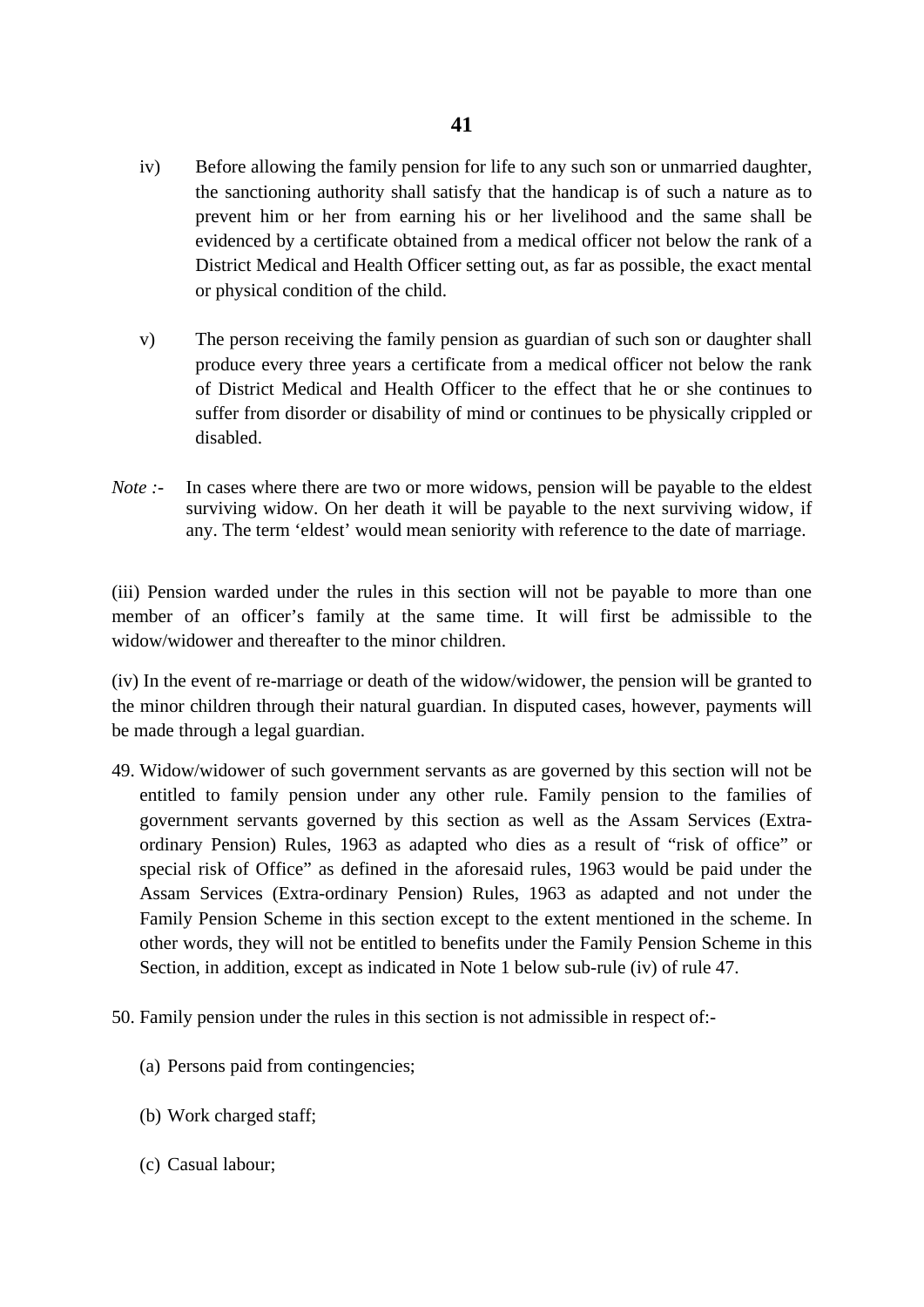- (d) Contract officers;
- (e) Persons who die after removal or dismissal from service and were/are granted Compassionate Allowance.
- 51. (1) As n the case of the grant of an ordinary pension future good conduct of the recipient is an implied condition of every grant of a pension under this section. Government reserve to themselves the right of withholding or withdrawing such a pension or any part of it if the recipient be convicted of serious crime or be guilty of grave misconduct and government decision in such matters will be final.

(2) If a government servant dies after retirement, whether before or after his pension has been sanctioned, and any fact comes to light after his retirement whether before or after his death which, had they come to the notice of the government before his retirement or death, would in the normal course have ended with his dismissal or removal from service, or reduction in rank or withholding or withdrawing of pension, or would have resulted in institution of criminal prosecution under a charge which provides for imprisonment of 7 years or more severe punishment, the family pension may not be granted or may be withheld or withdrawn or may be reduced to such extent as the government may deem fit.

(3) ) If a government servant dies while in service and some facts come to the notice of the government after his death that the officer was, while in service, engaged in anti-state activity or was guilty of misconduct, negligence, fraud, etc., which, and it come to the notice of the government before his death, would have ended with his dismissal or removal from his service or reduction in rank or withholding or withdrawing of pension and he retired on the date of death, the family pension under this scheme may not be granted or may be withheld or withdrawn or may be reduced to such extent as may be deemed fit by the government.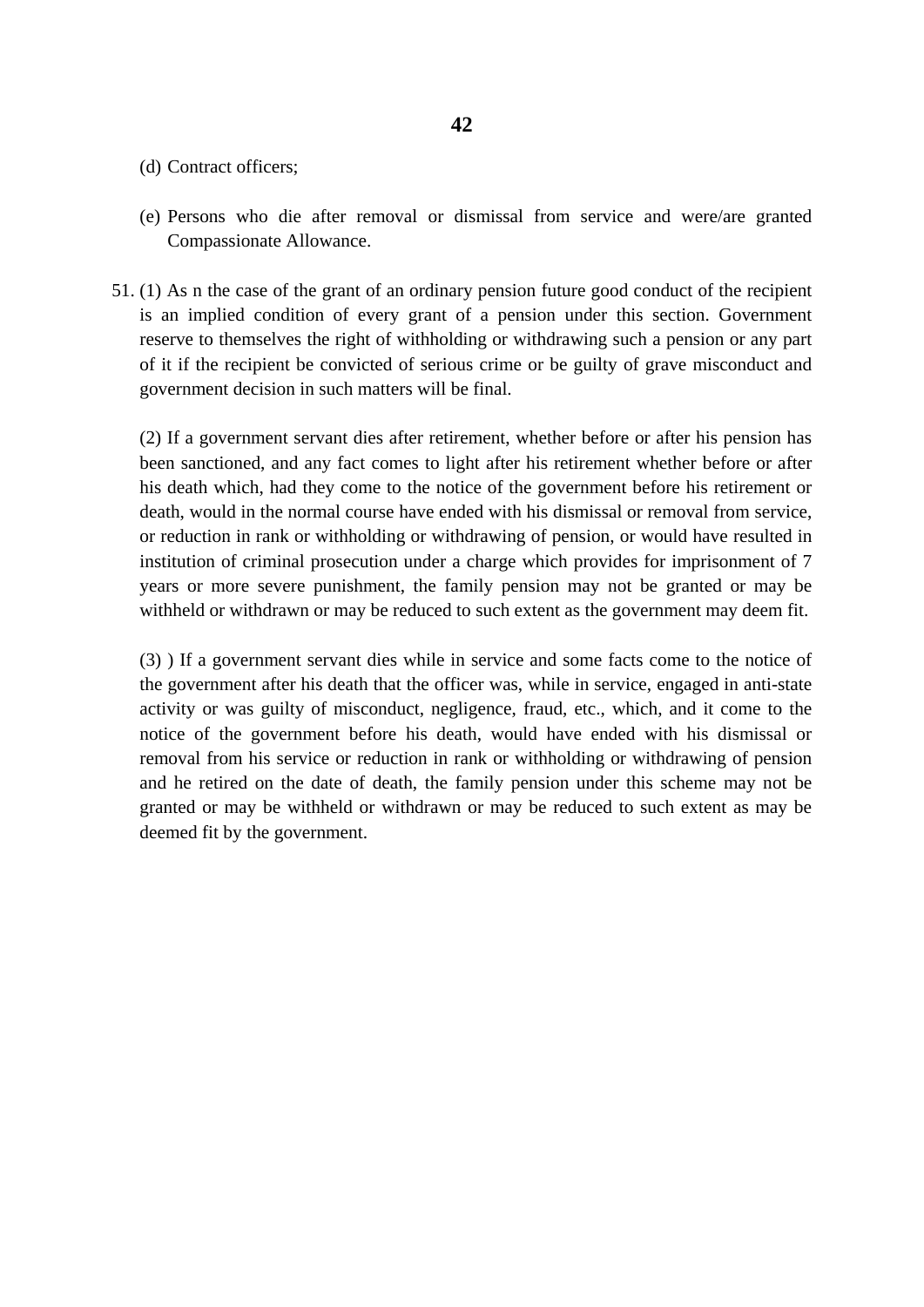### **PROCEDURE**

### **Furnishing of 'Family' details**

- 52. (1) The following procedure are to be followed in respect of claims arising out of the scheme in this section-
	- (i) All non-gazetted employees entitled to the benefit of this scheme shall be required to furnish details of their family as defined in clause (i) of rule 48 i.e., the date of birth of each member, with his/her relationship with the government servant in Form No. 17. This statement shall be countersigned by the Head of Office and pasted in the Service Book of the government servant. Government servants will thereafter be required to keep this statement up-to-date. Additions and alterations in this statement will be made by the Head of Office from time to time on receipt of information from the government servant concerned.
	- (ii) All gazetted officers will furnish the details of their family to their respective Accounts Officer. It will be their responsibility to keep these particulars up-todate. The Accounts Officers will be required to acknowledge the receipt of these communications.

#### **Cases where death occurs while in service.**

53. (i) On receiving information of death of an officer while in service, the administrative authority will send a letter as prescribed in form No. 7 (Pension) to the family of the deceased and ask for the necessary formula application in Form No. 8 (Pension) and the documents mentioned therein.

(ii) On receiving the documents referred to in sub-rule (i) above the pension sanctioning authority will sanction family pension as in Form No. 9 (Pension) and send all these documents along with the Service Book of the government servant to the Audit Officer concerned who will then issue the pension payment order to the beneficiary.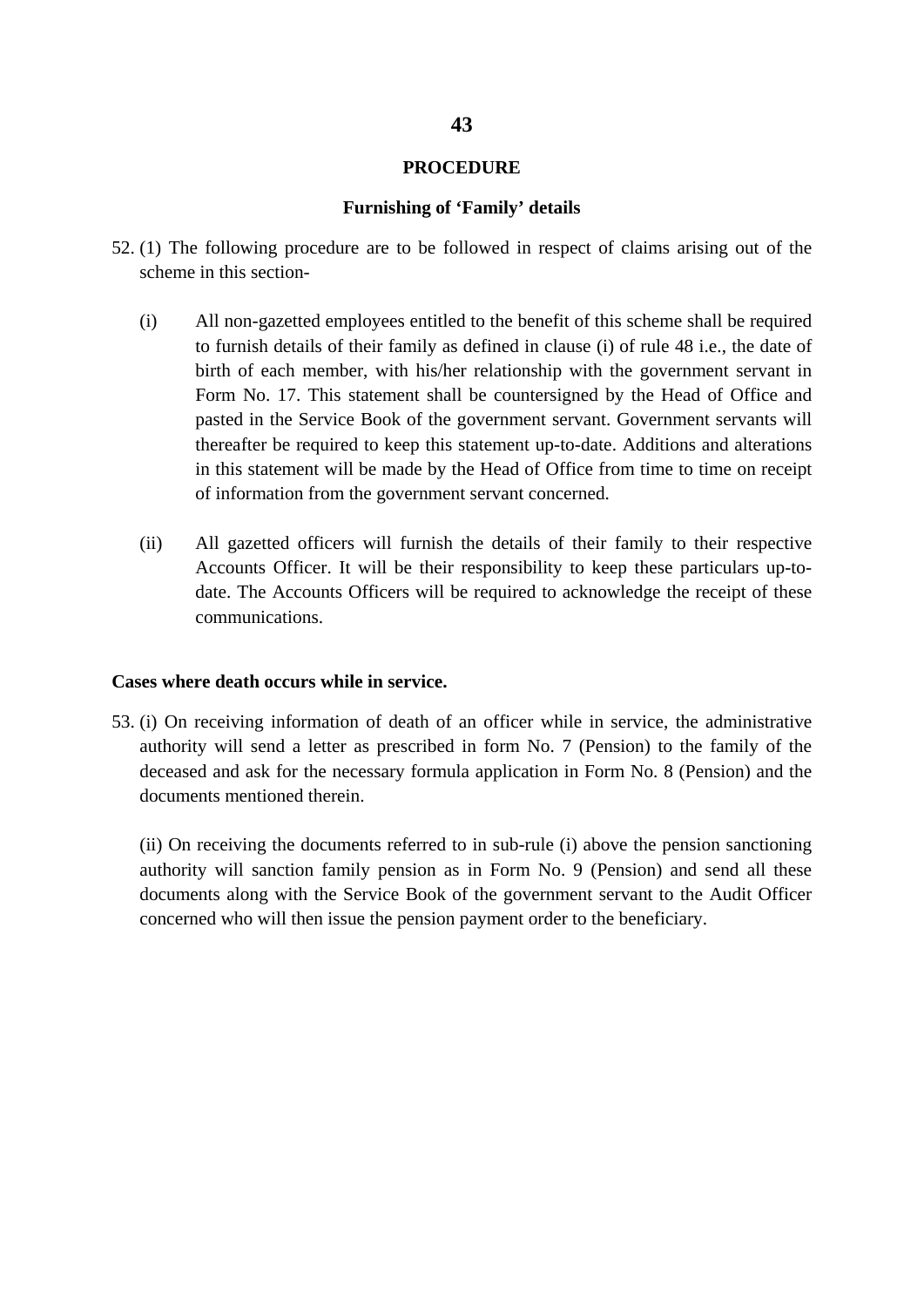# **Cases where death occurs after retirement.**

(iii) In order to facilitate quick payment of family pension to the widow of the pensioner, the same Pension Payment Order under which the pensioner was drawing his pension will provide for the admissibility of the family pension to her. While applying for the grant of pension the government servant should furnish three copies of his joint photograph with wife; one of which, will, after having been attested by the pension sanctioning authority, be pasted in the Pension Payment Order pensioner's portion. The amount of family pension admissible will be mentioned in the Pension Payment Order. The Treasury Officer will start paying family pension to the widow/widower on receipt of death certificate of the pensioner and the Form of Application (Form No. 8) for the grant of family pension to her/him under intimation to the Audit Officer concerned. If the widow/widower is also not there and the family pension is payable to the minor children through their natural guardian, the guardian will apply on behalf of the children with three copies of his photograph and other necessary documents to the administrative authorities on surrendering the first pension payment order. Fresh pension payment order will require to be issued in such cases.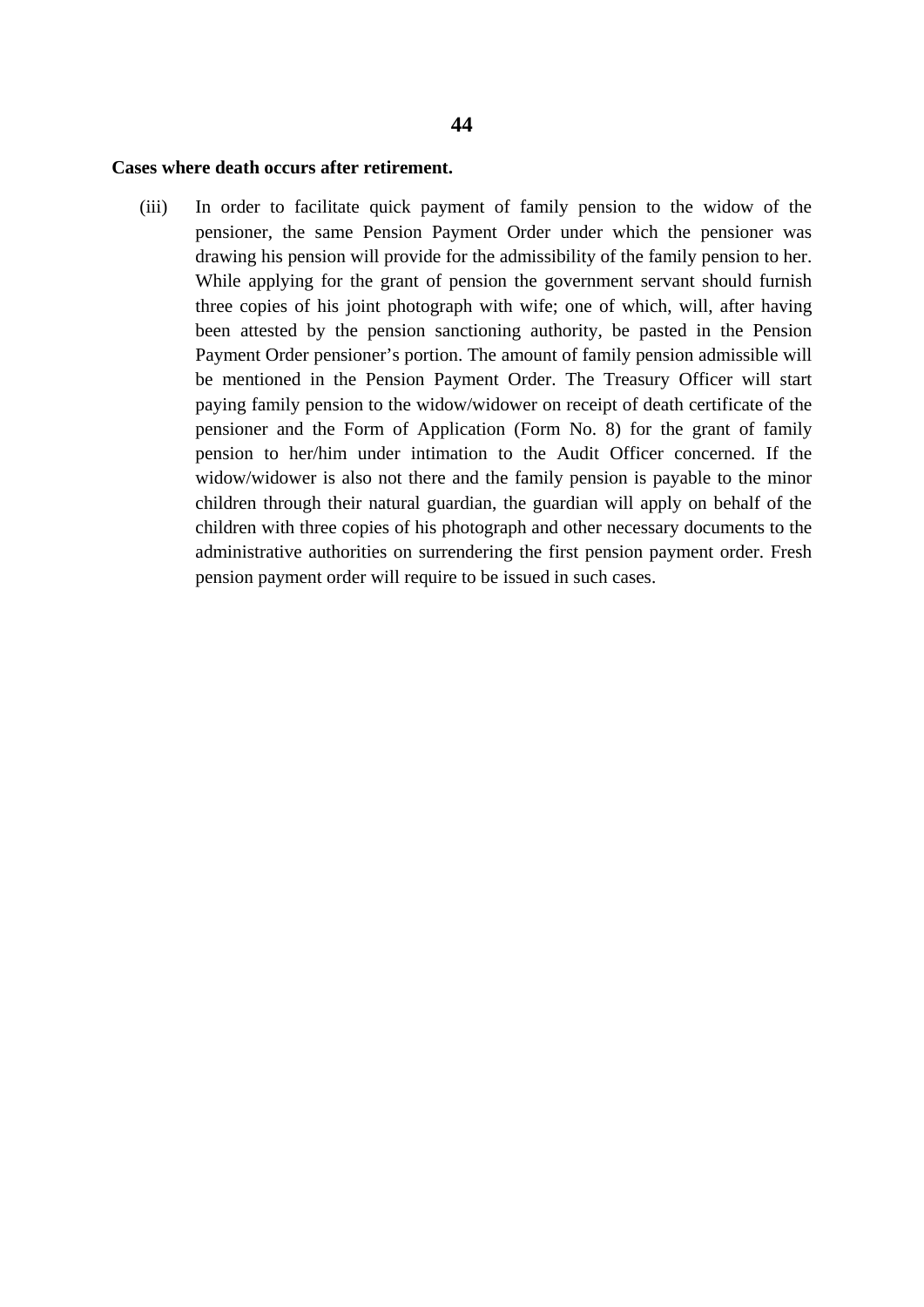# **45**

# **CHAPTER VIII**

# SPECIAL PROVISIONS: TEMPORARY, CONTINGENCY AND OTHER STAFF **Temporary Government Servants.**

- 54. (i)A temporary employees who retires on superannuation or is discharged on account of retirement or is declared invalid for further service will be eligible for a gratuity as per provision laid down in Rule 40 (1) (a).
	- *NOTE-* "Pay" for the purpose of determining the amount of gratuity will mean only basic pay, at the time of relinquishing service. It will not include special pay, personal pay and other emoluments classes as "Pay". In case the person concerned was on leave with or without allowance immediately before retirement/discharge/invalidation, pay for this purpose will be that which he would have drawn had he not proceeded on such leave.

(ii) the grant of gratuity under clause (i) above will be subject to the service rendered by the employee concerned being held by the authority competent to appoint him to be approved and satisfactory.

(iii)No gratuity will be admissible—

- (a) In a case where the employee concerned resigns his post or is removed or dismissed from public service;
- (b) To a probationer or other government servant discharged for failure to pass the prescribed test or examination;
- (c) To a re-employed pensioner;
- (d) To one paid from contingency or one belonging to work-charged establishment or any other service governed by separate rules or orders;
- (e) To one in contract service unless there is any specific stipulation in the contract-dee;
- (f) To one entitled to benefit or Contributory Provident Fund or similar other benefits;

# **Contingency and other non-pensionable staff:**

55. The Governor of Meghalaya may at his discretion an subject to such condition as he may think fit to impose, grant gratuity not exceeding six month pay to a person who retires after rendering many years of satisfactory as a contingency employees, or in government notice corps, or in any other non-pensionable service (other than members of the workcharged establishment) provided that no retirement benefit is otherwise admissible to such person under any other specific rule or order applicable to him.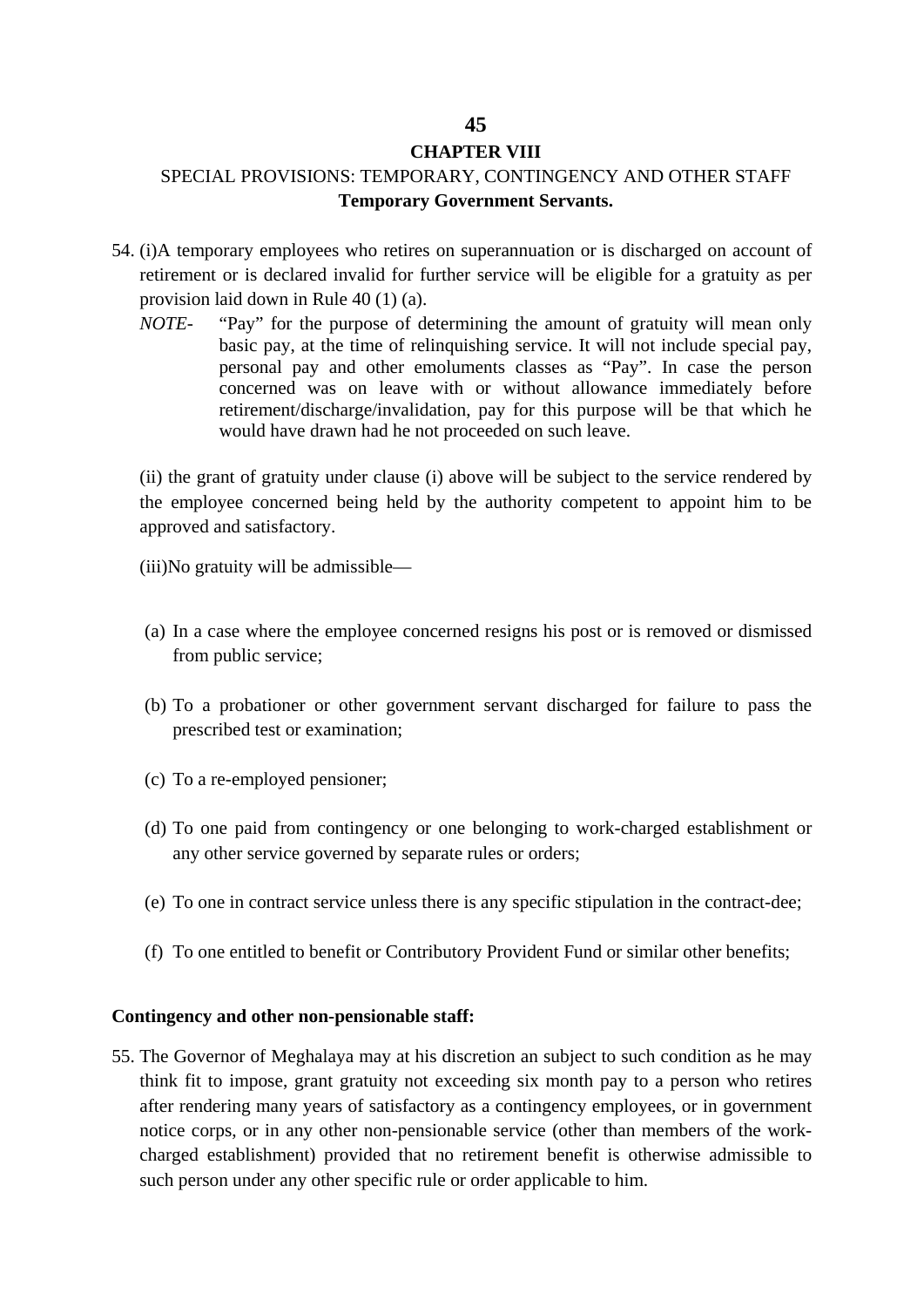*NOTE-* Though service in a work-charge establishment is non-pensionable members of such establishment may, on retirement be entitled to gratuity under rule 333 (2) of the Meghalaya Financial Rules, such staff will not be entitled to any gratuity under above rule in addition to the gratuity admissible under rule 333 of Meghalaya Financial Rules.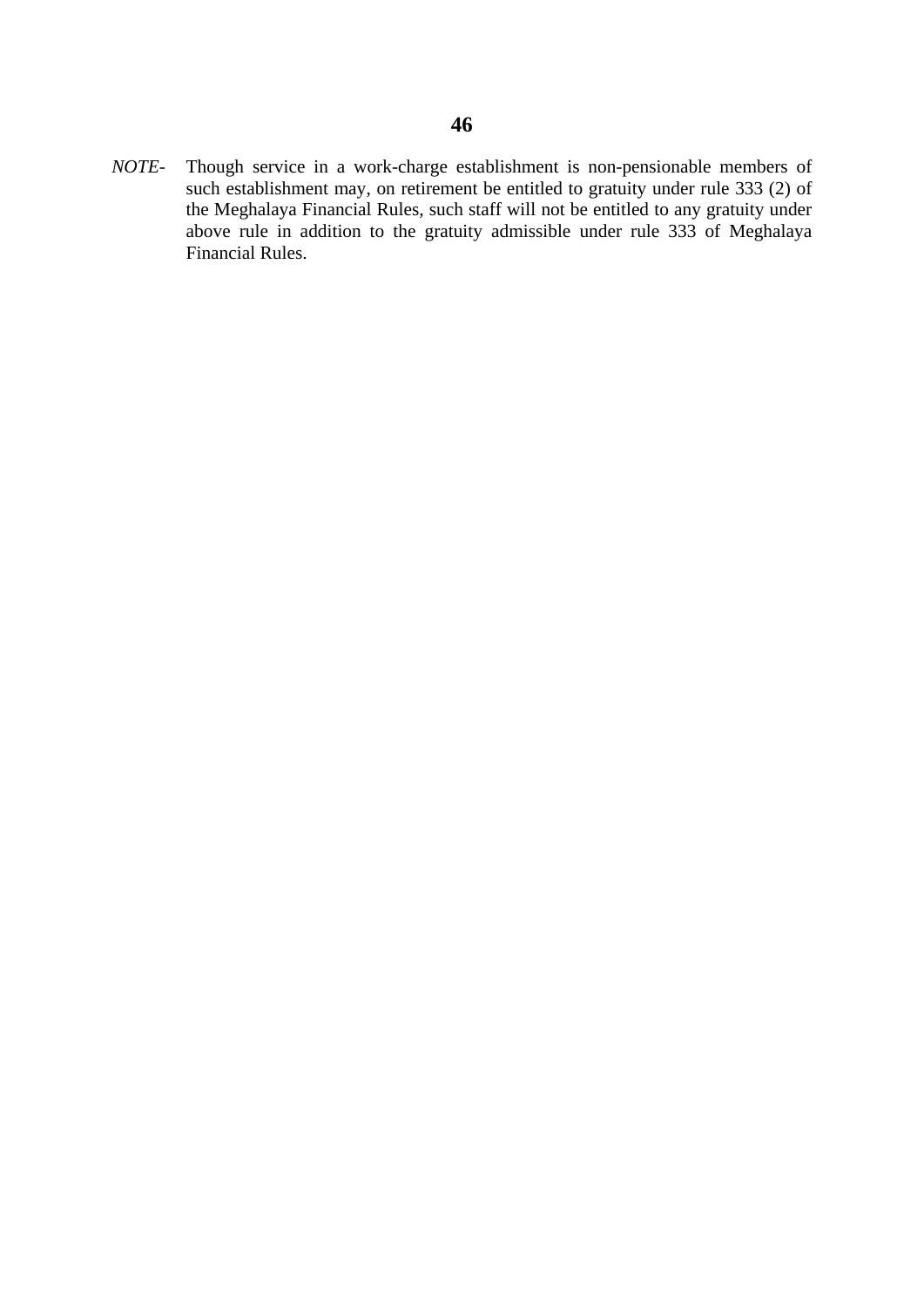# **47**

# **CHAPTER IX**

# **APPLICATION FOR AND SANCTION OF PENSION GENERAL**

### **Preparation of list of government servants due for retirement:**

56. (1) Every Head of the Department shall have a list prepared every six months, that is on the  $1<sup>st</sup>$  January and the  $1<sup>st</sup>$  July each year of all gazetted and non-gazetted government servants who are due to retire within the next 24 to 30 months of that date in form No. 18.

(2) A copy of every list referred to the sub-rule (1) shall be supplied to the Audit Officer concerned not later than the  $31<sup>st</sup>$  January or the  $31<sup>st</sup>$  July, as the case may be, of that year.

(3) In the case of a Government servant retiring for reasons other than by way of superannuation, the Head of the Department shall promptly inform the Audit Officer as soon as the impending retirement becomes known to him.

# **Intimation to Estate Officer regarding issue of 'No Demand Certificate'**

57. (i) The Head of Office will write to the Estates Officer at least two years before the anticipated date of retirement of a government servant who is in occupation of a government accommodation for issue of "No Demand Certificate".

(ii) The Estate Officer will scrutinize its records and inform the Head of Office eight months before the date of retirement of government servant if any outstanding dues were recoverable from the government servant on that date for the occupation of government accommodation in respect of any period prior to that date. If no intimation regarding outstanding dues is received by the Head of Office, the presumption would be that nothing was recoverable from the government servant in respect of any past period and issue of final pension payment order and order for payment of gratuity shall not be delayed on this account.

(iii) The head of Office shall ensure that House Rent for the next eight months, *i.e*., up to the date of retirement is recovered every month from the pay and allowances of the Government servant.

(iv) Where the Estate Officer intimates amount of Government dues recoverable in respect of any period mentioned in (ii) above the Head of Office shall ensure that the dues are recovered out of the gratuity before its payment is authorised.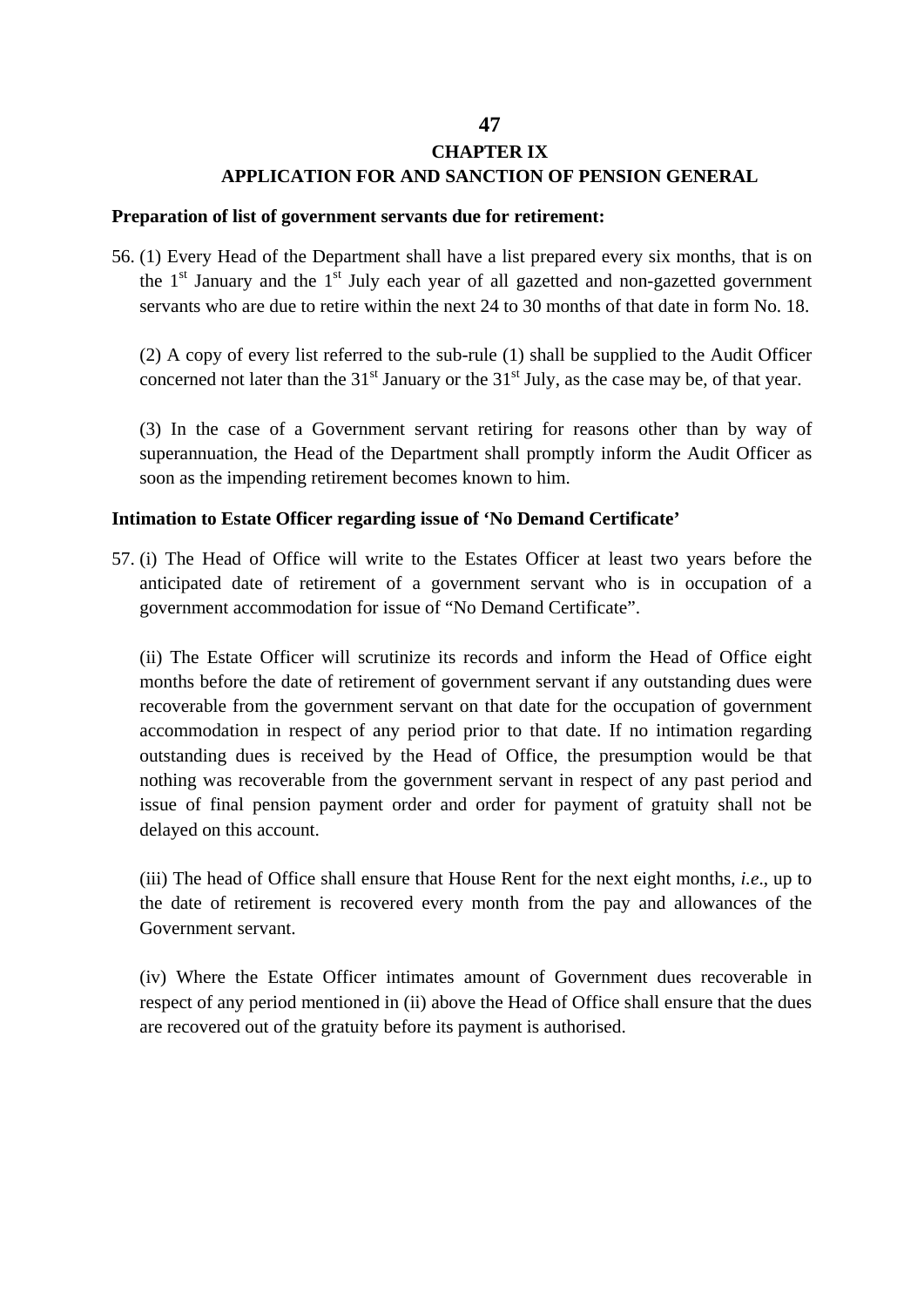(v) A Government servant is eligible to retain government accommodation for the permissible period of two months beyond the date of his retirement on the payment usual House Rent as he was paying before retirement. The Estate Officer will also intimate to the Head of Office the amount of House Rent in respect of the said permissible period of two months which shall be recovered from the amount of death-*cum*-retirement gratuity together with the dues intimated under (iv) above.

2. The above procedure has been prescribed so that finalisation of a pension case is not delayed on account of non-receipt of "No Demand Certificate" from the Estate Officer.

The Head of Office shall in no case overlook the retirement of writing to the Estate Officer for the issue of "No Demand Certificate" at least two years of the anticipated date of accommodation. The Head of Office are requested to ensure strict compliance of the aforesaid provisions.

# **Gazetted government servants drawing pay on establishment bill and other government servants holding gazetted posts in officiating capacity—**

58. (1) A gazetted government servant whose pay and allowances are drawn by the Head of Office on establishment bill shall be treated as a non-gazetted Government servant and the procedure laid down in rule 61 to 64 (both inclusive) shall apply to him.

(2) In the case of Government servant holding a lien or a suspended lien on a nongazetted post and holding a gazetted post in a temporary or officiating capacity and whose pay and allowances are not drawn by the Head of Officer on establishment bills, the Head of Office shall send the service book of the Government servant concerned to the audit Officer within a month from the date of promotion of such Government servant after verifying the non-gazetted portion of his service and recording a certificate to this effect and that the service book is complete in all respects.

### **Authority competent to sanction pension—**

- 59. (a) The Authority competent to make appointment to the post held at the time of retirement shall be competent to sanction pension and gratuity. The sanction of such authority shall be deemed to have been accorded after the procedure laid down in rule 62 of rule is followed.
	- *Explanation--* No order regarding reduction in the amount of pension/gratuity shall be made without the approval of appointing authority to be obtained according to the procedure laid down in rule 62 or 67.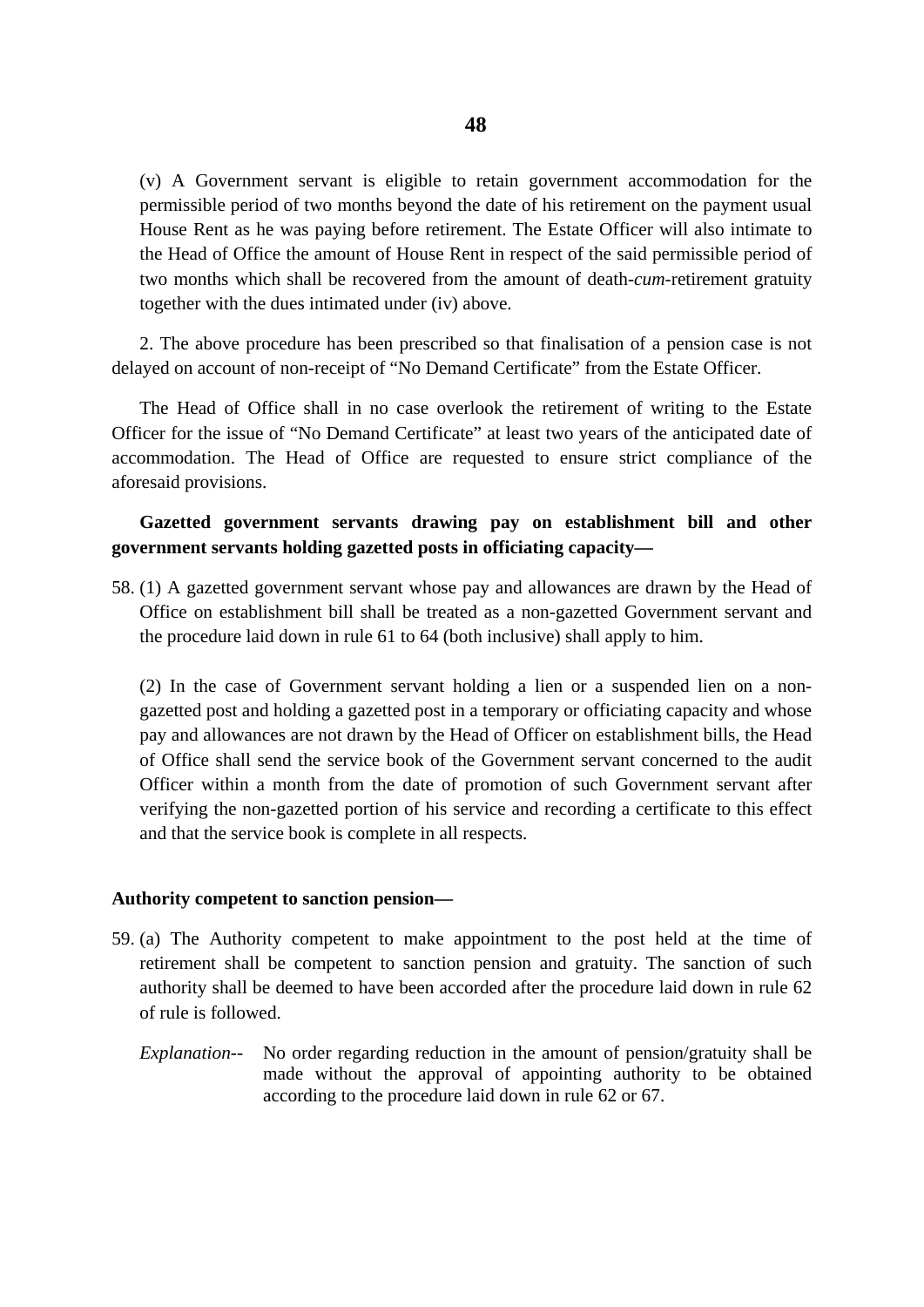(b) The authority referred to in clause (a) shall, after considering the facts of the case and having due regard to the provisions of rule 6 decide whether the service so rendered has not been thoroughly satisfactory and what reduction should, for that reason, be made from the full pension or gratuity or both.

60. **Revision of pension after sanction—**(1) Subject to the provisions of rules 8 and 9 pension once sanctioned after final assessment shall not be revised to the disadvantage of the Government pensioner, unless such revision becomes necessary on account of detection of clerical or computation error subsequently.

Provided that no revision of pension to the disadvantage of the pensioner shall be ordered by the pension sanctioning authority without the sanction of the Finance Department, if the clerical or computational error is detected after a period of two years from the date of sanction of pension.

(2) For the purposes of sub-rule (1) the Government pensioner concerned shall be served with a notice by the pension sanctioning authority, requiring him to refund the excess payments of pensions within a period of two months from the date of receipt of notice by him.

(3) In case the Government pensioner fails to comply with the notice, the pension sanctioning authority shall by order in writing, direct that such excess payment shall be adjusted by shirt payments of pensions in future, in one or more instalments, as the said authority may direct.

61. **Preparation of pension papers—**The Audit Officer concerned shall undertake the work of preparing pension papers in Form 4, two years before the date on which a Government servant is due to retire on superannuation or on the date on which he proceeds on leave preparatory to retirement whichever is earlier.

*Explanation—*In this rule and in rules 62, 63 & 64 the expression 'Government servant' means a gazetted Government servant other than a gazetted Government servant referred to in sub-rule (1) of rule 58.

62. **Further action to sanction pension—**(1) (a) The Head of Office if he is not the appointing authority (or the next higher authority when the pension case is that of the Head of Office himself), shall ascertain in advance from the appointing authority and communicate to the Audit Officer any intention to grant less than full pension/gratuity, at least 6 months prior to the date of retirement of government servant. Where no such intimation is received six months before retirement the Audit Officer shall process the pension case, on assumption that full admissible pension and gratuity shall be granted.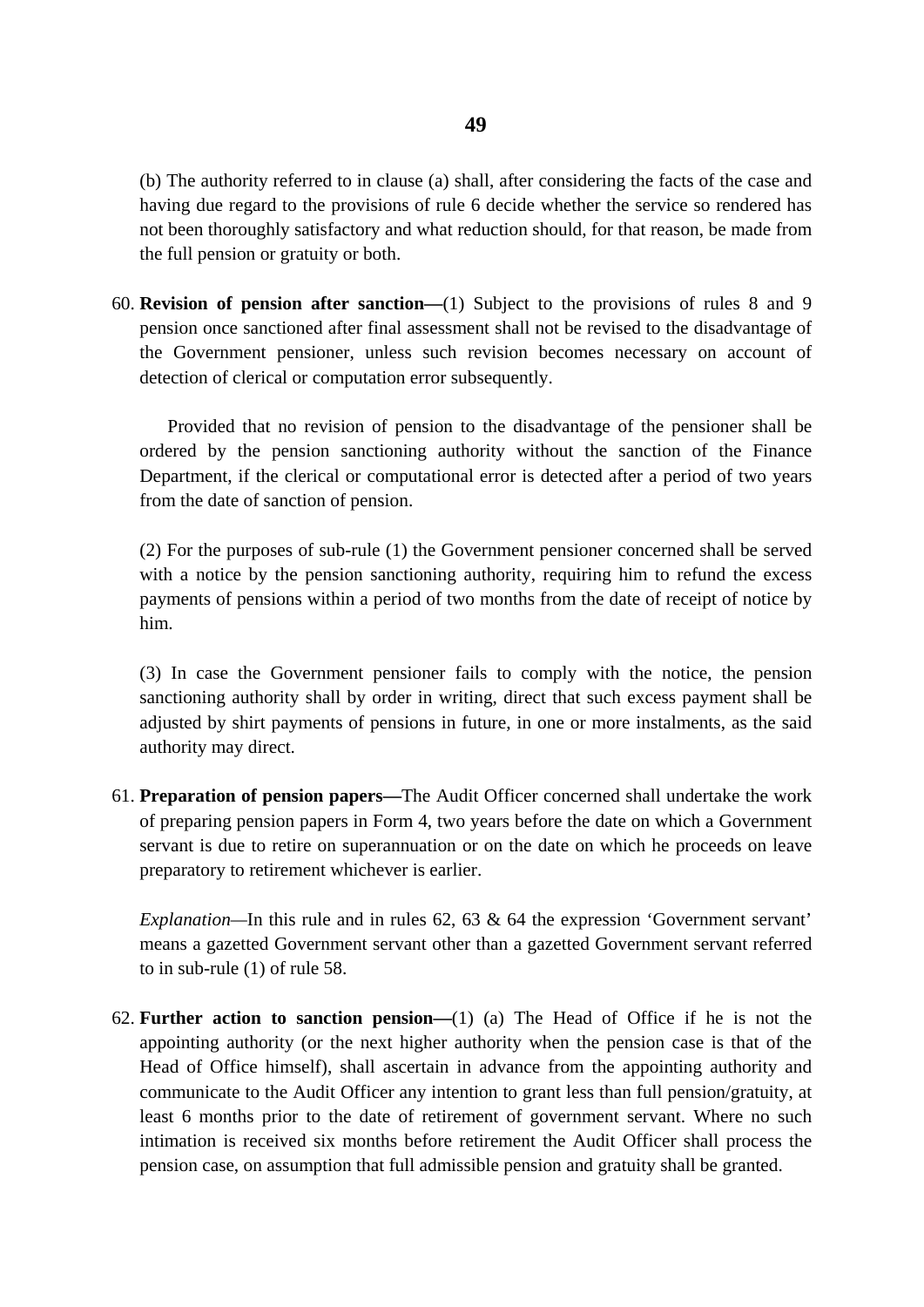(b) For the purpose of clause (a) one year prior to the retirement date the Head of Office, if he us not appointing authority (or next authority where the pension case is that of the Head of Office himself) shall address a separate inquiry to the Appointing Authority whether there is any intention to grant less than full pension or to institute any proceedings. If the appointing authority decides that there is a case for granting less than full admissible pension/gratuity the procedure laid down in rule 6 shall be followed and this process should be positively completed 6 months prior to the retirement date and order of appointing authority be communicated to Audit Officer in Form 3 by the Head of Office within the period prescribed in clause (a).

(c) If after the Government servant is retired any event occurs which has bearing on the amount of pension/gratuity admissible, the fact shall be promptly reported to the Audit Officer by the Head of Office not later than a week after the actual retirement date.

(d) In case no report as provided in clause (c) if received by the Audit Officer within the prescribed date of retirement of the Government servant.

(2) The Head of Office shall furnish to the Audit Officer at least 1 ½ months before the date of retirement of the Government servant, the following particulars namely—

- (a) Government dues recoverable out of the gratuity before payment is authorised that is to pay—
	- (i) Contribution towards contributory family pension, if applicable;
	- (ii) Government dues which have been ascertained and assessed;
- (b) The amount of gratuity to be held over for adjustment of Government dues which have not been assessed so far.

Provided the Audit Officer shall not be required to withhold an amount of gratuity for adjustment of Government dues which have not been assessed, if under rule 74 the Government servant has made a cash deposit or furnish a surety of permanent Government servant.

(3) When the Government servant has retired from service a notification in the official gazette specifying the actual date of retirement shall be issued within a week of such date and a copy of every such notification shall be forwarded immediately to the Audit Officer.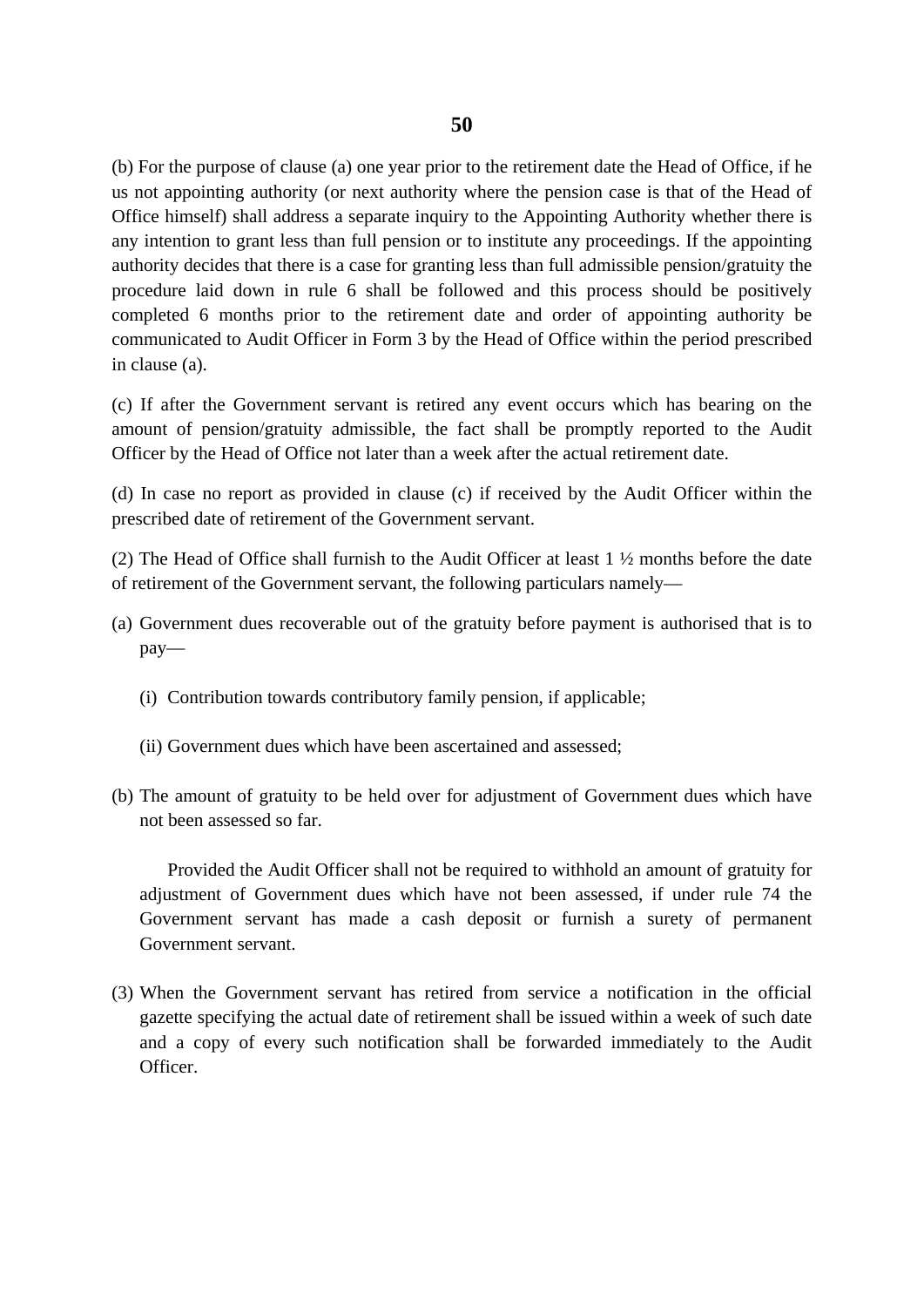Provided that where a notification in the official gazette regarding the grant of leave preparatory to retirement to a Government servant is issued a further notification that the Government servant actually retired on the expiry of such leave shall not be necessary unless is curtained and the retirement is for any reason ante-dated or postponed.

(4) The Audit Officer shall finally assess the pension and gratuity if the pension is payable in his circle of audit. He shall after taking into account the order about reduction of pension/gratuity, if any, and the audit enfacement on Section I of Part III of Form 4 and the dues mentioned in sub-rule (2) prepare the Pension Payment Order and order for the payment of gratuity.

Provided that the pension payment order and order for the payment of gratuity shall not be issued more than a month in advance of the date on which the Government servant is due to retire.

- (5) If the pension is payable in another circle of audit the Audit Officer shall send the necessary payment authority to the Audit Officer of that circle who shall arrange payment at the Treasury concerned.
- (6) The fact of the issue of the pension payment order and order for the payment of gratuity shall be promptly reported to the Head of Office and the retired Government servant.

### 63. **Sanction of anticipatory pension and gratuity—**

- (1) When a Government servant is likely to retire before his pension or gratuity or both can be finally assessed and settled in accordance with the provision of these rules, the Head of Office shall determine the pension/gratuity read with rule 75, to which, after the most careful summary investigation that he can make without delay, he believes the Government servant to be entitled. He shall then authorise under intimation to Audit Officer the disbursement of the pension not exceeding the amount so determined as 'anticipatory pension' and gratuity not exceeding 90 per cent of the amount as determined 'anticipatory gratuity' after deducting there from the date mentioned in sub-rule (2) of rule 62. Before authorising anticipatory gratuity information about the dues outstanding in the books of Accountant General should also be obtained and deducted. The anticipatory pension/gratuity shall be drawn by Head of Office on establishment pay bill form and paid Government servant if P.P.O/G.P.O. is not received by the date on which pension gratuity becomes payable.
- (2) The amount payable under sub-rule (1) shall be subject to revision on the completion of the detailed investigation and inquiries, if any.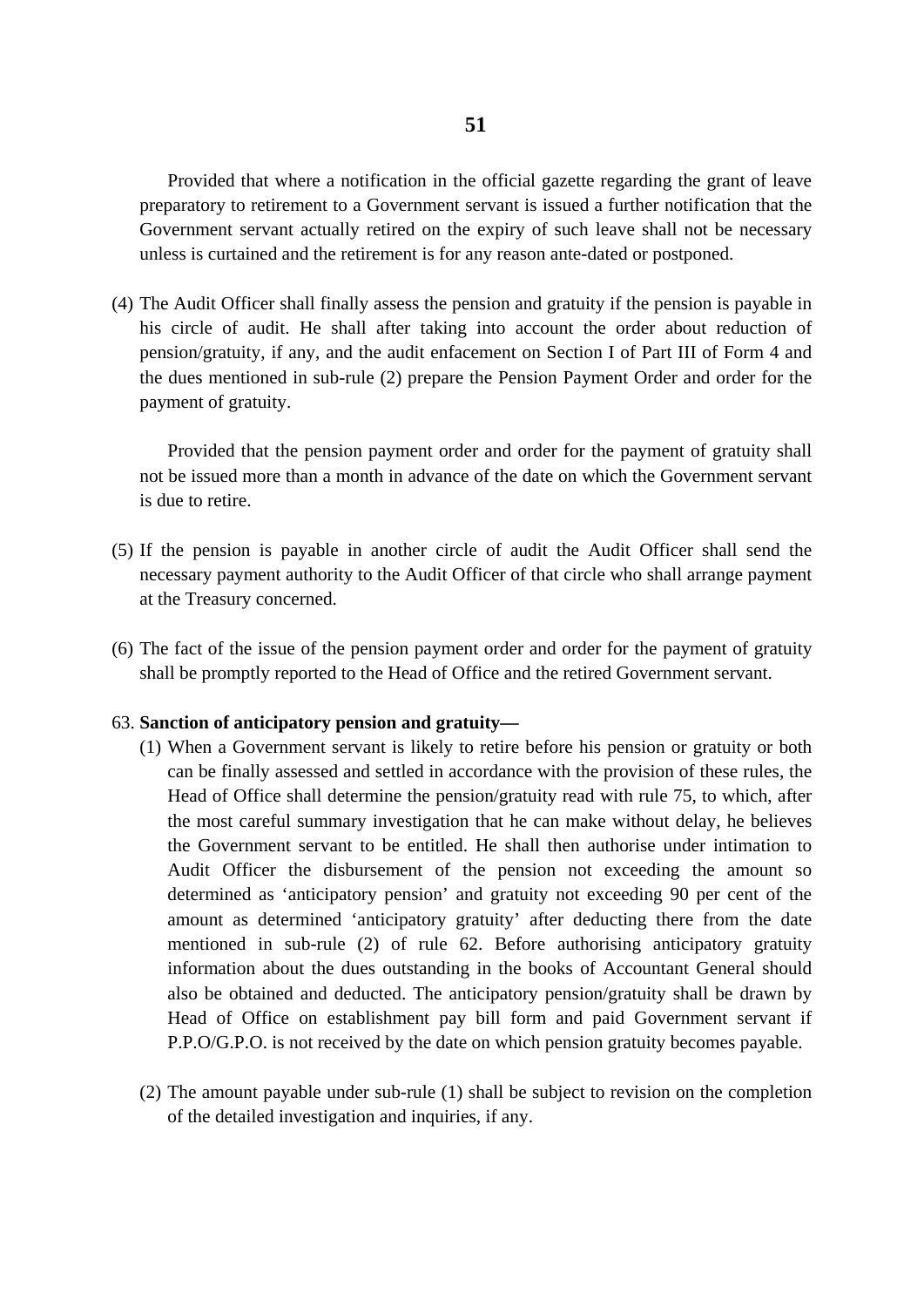- (3) If the amount of pension granted to a required Government servant under sub-rule (1) is afterwards found to be in excess of that to which he is entitled under these rules, the excess payment shall be adjusted from the balance of D.C.R.D and by short payments of pension in future in one or more instalments as the pension sanctioning authority may direct. If, however the amount of gratuity so disbursed proves to larger that the amount finally assessed, gratuitant shall be required to refund the excess actually disbursed to him.
- 64. **Provisional pension where departmental judicial proceeding may be pending—(**1) (a) In respect a Government servant referred to in sub-rule (4) of rule 9, the Audit Officer shall authorise the payment of provision pension not exceeding the maximum pension which would have been admissible on the basis of qualifying service up to the date of retirement of the Government servant or if it was under suspension on the date of retirement, up to the date immediately preceding the date on which he was placed under suspension.

(b) No gratuity shall be paid to the Government servant until the conclusion of the department or judicial proceeding and issue of final orders thereon.

(2) Payment of provisional pension made under sub-rule (1) shall be adjusted against final retirement benefits sanctioned to such Government servant upon conclusion of such proceedings but no recovery shall be made where the pension final sanctioned is less than the provisional pension or the pension reduced or withheld either permanently or for a specific period.

(4) Nothing contained in this rule shall prejudice the operation of rule 6 when final pension is sanctioned upon the conclusion of the departmental or judicial proceedings.

### *State Government's decision*

In the case of a Government servant who retires from service while on deputation to Government of India or while on foreign service, action to sanction pension and gratuity in accordance with the provisions of this Chapter shall be taken by Audit Officer or the Head of Office as the case may be, of the Government authority which sanctioned the deputation of the Government servant to the State Government or to foreign service

### NON-GAZETTED GOVERNMENT SERVANTS

65. **Preparation of pension papers—** (1) Every Head of Office shall undertake the work of preparing pension papers in form 4 two years before the date on which a Government servant is due to retire on superannuation.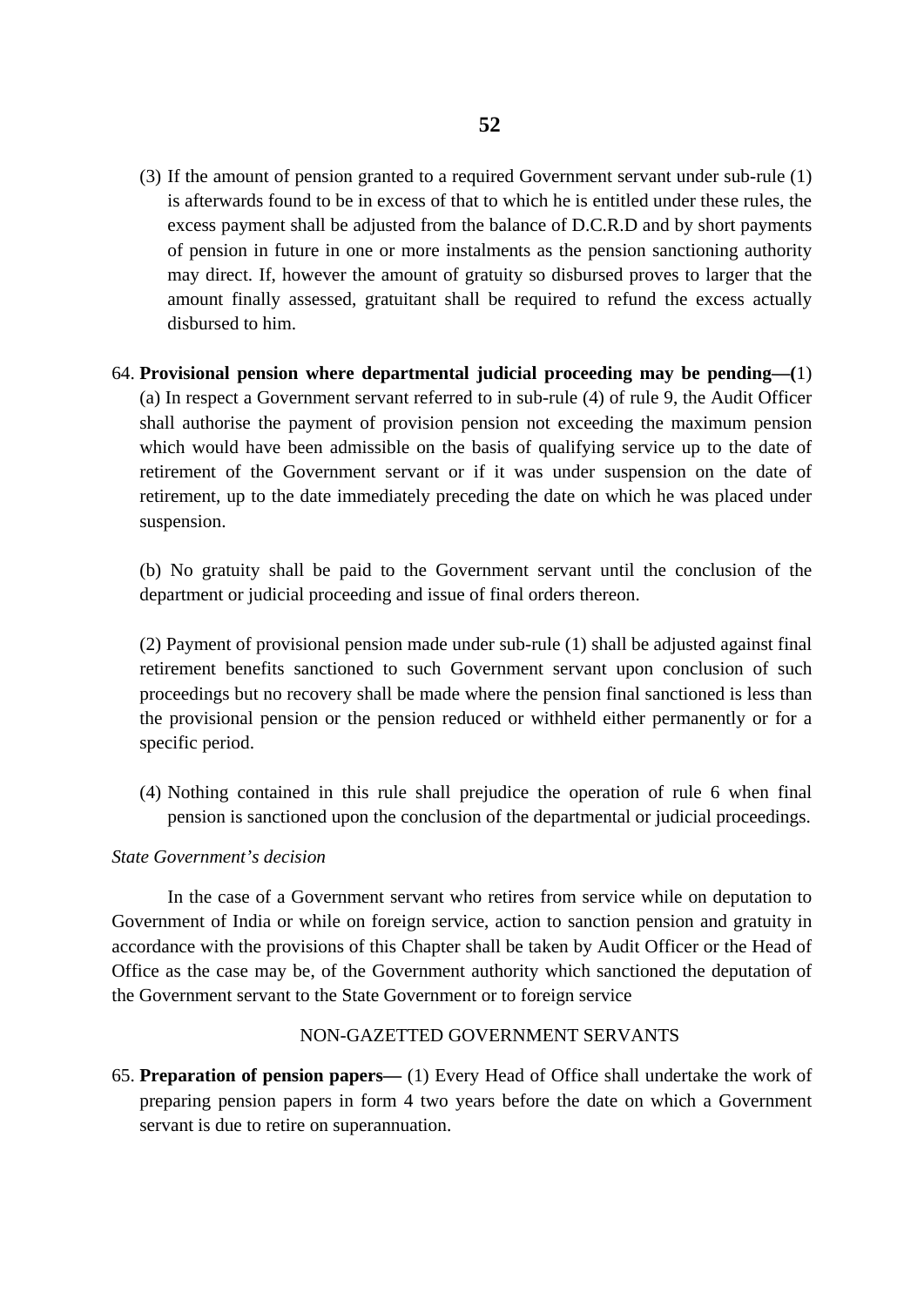The pension case of a Government servant shall be initiated by the Head of Office or other authority responsible for preparing pension papers, two years before the date of retirement. At this stage, the work will be essential that of assembling the information necessary for working out the qualifying service. As most delays in pension cases arise from gaps, deficiencies and imperfections in the service book/records, every effort should be made at this stage to remove them, while at the same time keeping in mind that what is intended is not a total overhaul or audit of the entire service book or records, but only a scrutiny limited to the purpose on hand viz., the preparation of pension papers. This process should be completed in good time at any rate not later than 8 months in advance of the date of retirement of the Government servant. On reaching that stage i.e., 8 months before the date of retirement any deficiency imperfection or omission which still remains in the service records will be ignored at this stage and the determination of qualifying service will be proceeded with on the basis of entries in the service records, whatever the degree of imperfection in which it might have been possible to bring them by that time. This process of determining the qualifying service shall be positively completed within a period of two months.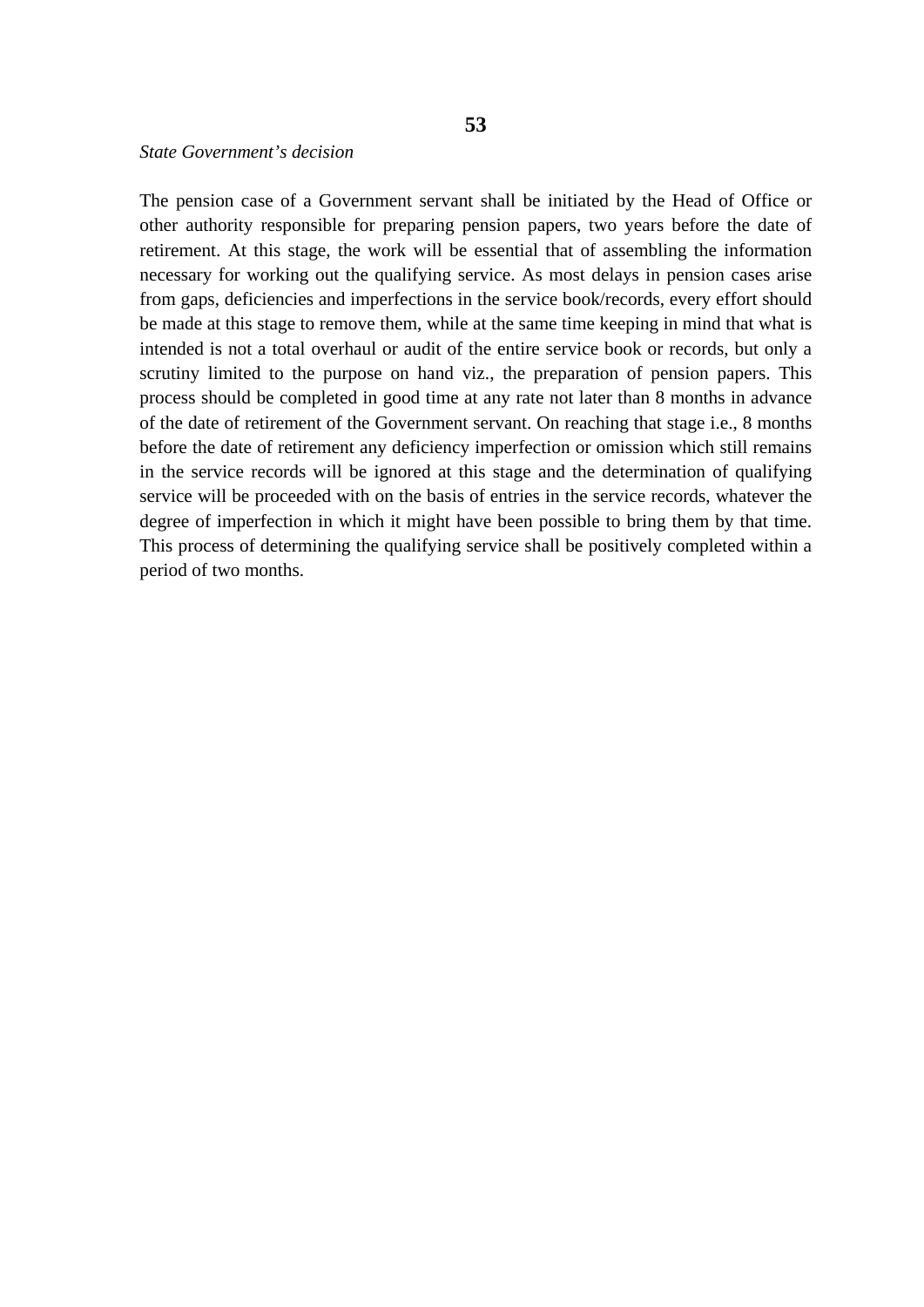### **Verification of service:**

66. (1) (a) The Head of Office shall go through the service book and the service roll, if any, of the Government servant and satisfy himself as to whether the annual certificate of verification for the entire service are recorded therein.

(b) In respect of the unverified portion or portion of service, he shall arrange to verify it or them, as the case may be, with reference to pay bills, a quittance rolls, or other relevant records and record necessary certificates in the service book or service rolls, as the case may be.

(2) If the service for any period is not capable of being verified in the manner specified in sub-rule (1) that period of service having been rendered by the Government servant in another Office or Department, a reference shall be made to the Head of that Office or as the case may be, Head of that Department in which the Government servant is shown to have served during that period for the purpose of verification.

(3) (a) if any portion of service rendered by a Government servant not capable of being verified in the manner specified in sub-rule (1) and (2) the Government servant shall file a written statement on plain paper stating that he had in fact rendered that period of service, and shall at the foot of the statement, make and subscribed to a declaration as to the truth of that statement, and shall, in support of such declaration which is in his power to produce or furnish.

(b) The authority competent to sanction pension to that Government servant shall, after taking into consideration the facts in the written statement and the evidence produced and the information furnished by that Government servant in support of the said period of service admit, if satisfied, that portion of service as having been rendered for the purpose of calculating the pension of that government servant.

# **Completion and forwarding of pension papers to Audit Officer—**

67. (1) (a) On reaching the stage i.e. 13 months before the date of retirement the Head of Office shall take up the actual work of preparation of pension papers in part I and II of Form 4. Any deficiency or imperfection or omission which still remains in the service record shall be ignored at this stage and the qualifying service shall be proceeded with on the basis of entries in the service record, whatever the degree of perfection to which it might have been possible to bring them by that time.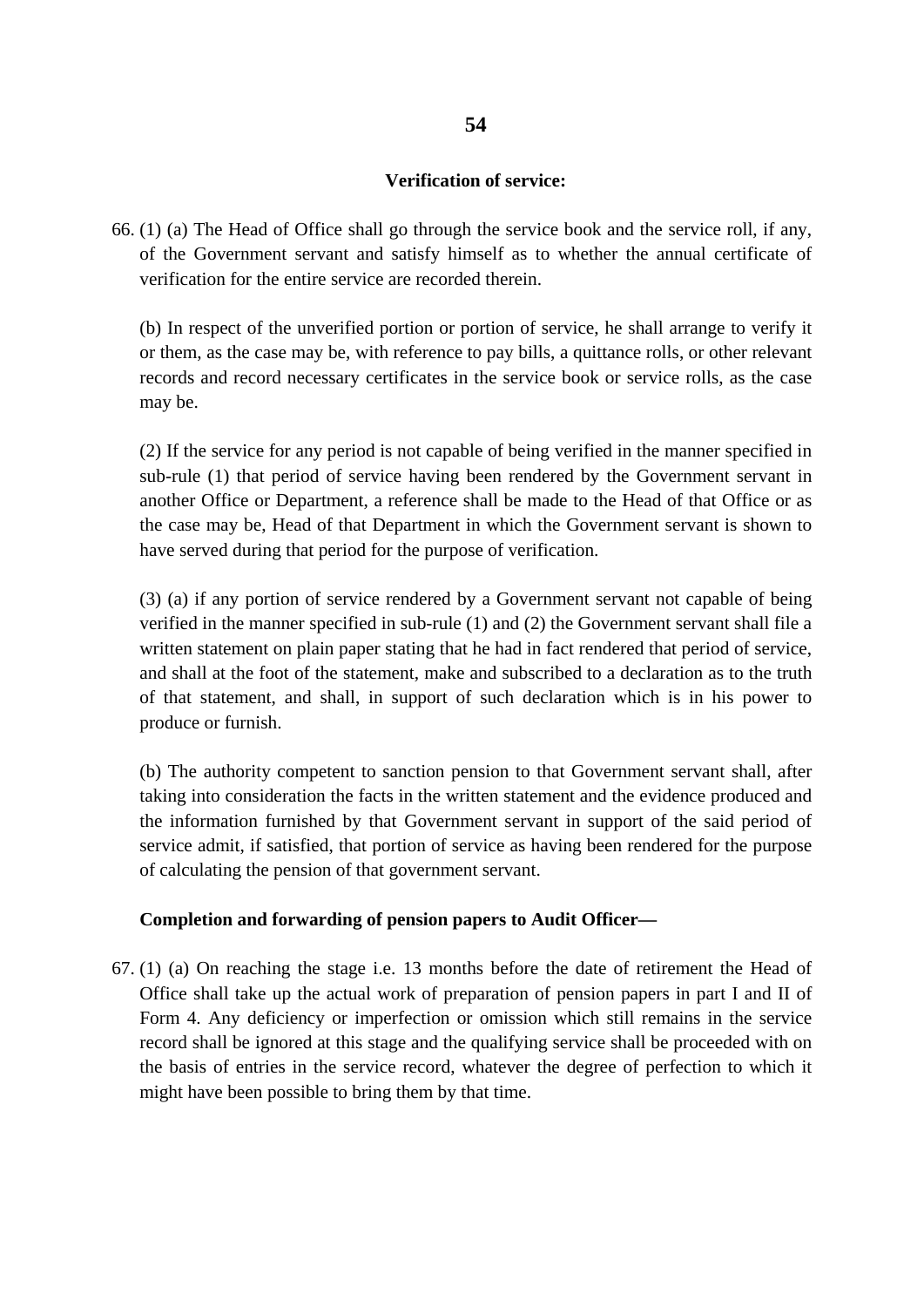(b) The Head of Office, if he himself is the appointing authority, shall examine the case whether there is any case for grant of lesser than full pension/gratuity or to institute any proceeding. It is decided to grant lesser than full pension/gratuity after following the procedure of rule 6, the Head of Office shall intimate decision to audit office 12 months before the date of retirement of government servant

(c) if the Head of Office is not the appointing authority he shall, 15 months in advance of the retirement date address a separate inquiry to the Appointing Authority whether there is any intention to grant less than full pension/gratuity. If the appointing authority decides that there is a case for reduction in pension/gratuity, he may after following the procedure in rule 6 may take a decision and communicate the same to the Head of Office 13 months before the retirement date. If no reply is received 12 months prior to the date of retirement, the Head of Office shall assume that there is no intention to reduce pension/gratuity.

(2) (a) The Head of Office shall send Form 4 along with Form 3 (only in cases where it is decided to reduce pension/gratuity) to the Audit Officer 12 months before retirement date with a covering memo, in Form 5 along with service book/ service roll duly completed and up-to-date and any other documents relied upon for the verification of service claimed; in such a manner that they can be conveniently consulted.

(b) The Head of Office shall retain one copy of each of the above Forms for his office record.

# **Intimation to Audit Officer regarding any event having a bearing on pension—**

68. (1) If, after the pension papers have been forwarded to the Audit Officer any event occurs which has a bearing on the amount of pension admissible, the fact shall be promptly reported to the Audit Officer by the head of Office. If no such report is received within a week from the date of retirement, Audit Officer shall assume that there has occurred no such event.

(2) The Head of Office shall furnish to the Audit Officer at least one and a half month before the date of retirement of the government servant, the following particulars, namely:-

- (a) Government dues recoverable out of the gratuity before payment is authorised, that is to say—
- (i) Contribution towards contributory family pension, if applicable;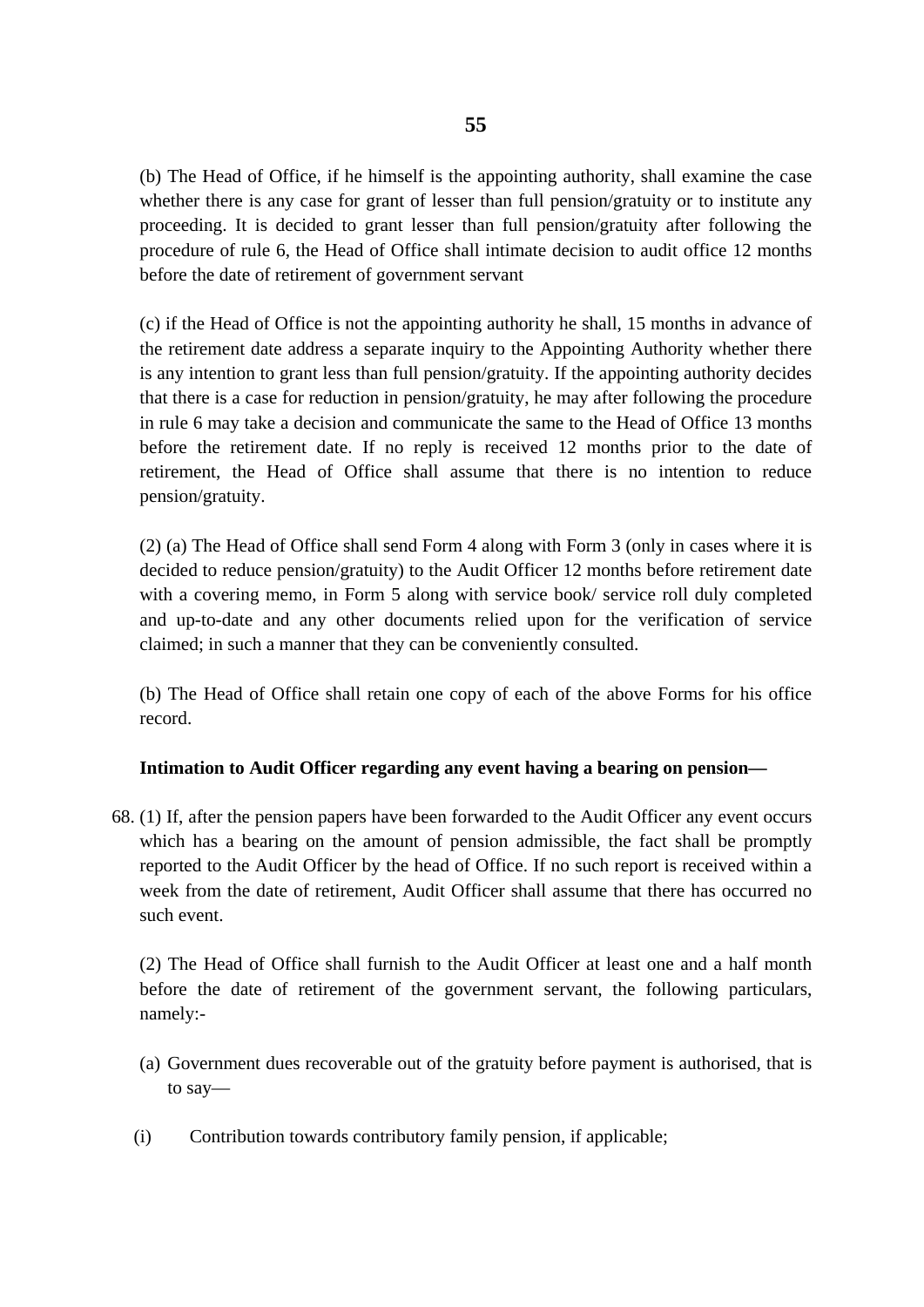- (ii) Government dues which have been ascertained and assessed;
- (b) Amount of gratuity to be held over for adjustment of government dues which have not been assessed so far.

Provided that the Head of Office shall not be required to withhold an amount for adjustment of government dues which have not been assessed, if under rule 73 the government servant has made cash deposit or furnished a surety of a permanent government servant.

*State Government's decision* 

### **Administrative sanction to pension and the concept of approved service—**

- (a) It has been noticed that the submission of pension papers to the Head of the Department or Appointing Authority for administrative sanction to pension with reference to the concept of approved service, though this is largely a formality in the vast majority of cases, nevertheless leads to a good deal of delay in the finalization of pension cases. It has, therefore, been decided that the requirement of an administrative sanction to pension, should be dispended with. The determination of pension will hereafter be merely a matter of calculation in accordance with the rules and the pension papers need not be submitted to the Head of Department or the Appointing Authority.
- (b) However, the intention behind the provisions in Rule 6 (1) under which less than the full admissible quantum of pension/gratuity can be granted after a summary procedure in a particular case on the grounds of unsatisfactory service or conduct, is not proposed to be given up. Recourse to this provision will obviously be had only in exceptional cases and for this purpose it is not considered necessary to submit all pension cases to the Head of the Department or the Appointing Authority or subject them to a process of administrative sanction. Instead, at the time, the preparation of pension papers is taken up i.e. 8 months prior to the retirement date, the Head of the Office should address a separate enquiry to the Appointing Authority whether is any intention to grant less than full pension or to institute any proceedings. (The pension papers need not to be that authority for this purpose). In the absence of a reply to this enquiry, the authority preparing the pension papers should assume that there is no intention to grant less than full pension/gratuity and should process the pension papers accordingly so as to transmit them by the prescribed deadline to the authority responsible for issuing the pension payment order. If, however, the appointing authority does decide that there is a case for granting less than the full admissible pension/gratuity, the procedure laid down in Rule 6 should be followed and this process should be positively completed before the deadline for sending the pension papers to the authority responsible for issuing the pension payment order is reached i.e. earlier than six months prior to the retirement date.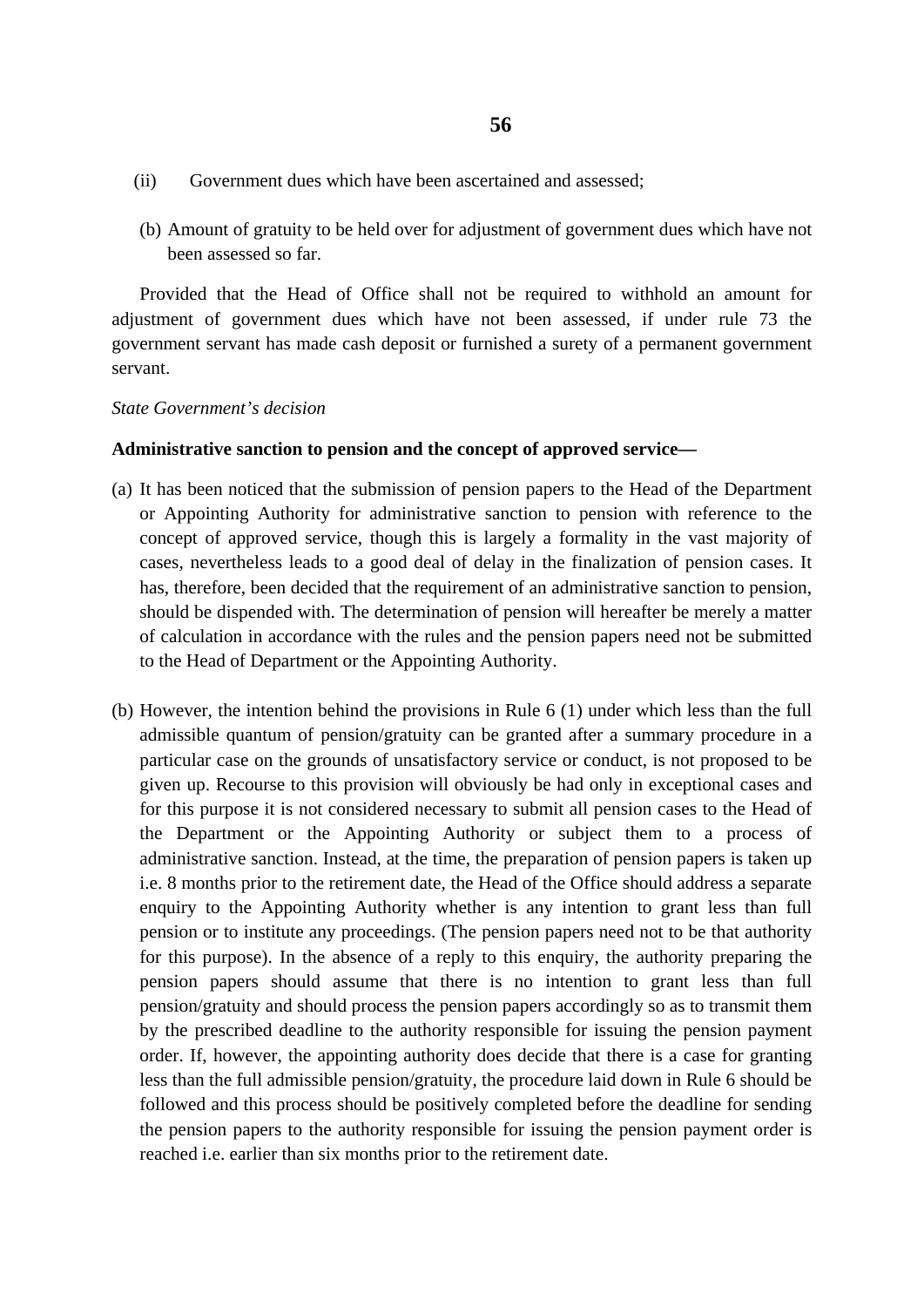(c) Where the responsibility for preparing the pension papers rests with an authority other than the Head of the Office concerned, it should be the responsibility of the Head of Office (or that of the next higher authority, where the pension case is that of the Head of Office himself) to ascertain in advance from the Appointing Authority and communicate to the authority responsible for preparing the pension papers any intention to grant less than the full admissible pension/gratuity, not later than 6 months prior to the retirement date. Where no such intimation has been received the authority responsible for preparing pension papers will process the pension case on the assumption that full admissible pension and gratuity may be granted.

#### **Sanctioning drawal and disbursement of provisional pension and of gratuity—**

69. If, for any special reason, it has not been found possible to complete and forward the pension papers to the officer responsible for issuing the P.P.O. within the prescribed timeschedule in a particular case, or if the pension papers have been sent late to that officer and/or that officer has either returned to the Head of Office for eliciting further information or has not been able to issue the Pension Payment Order before one month prior to the date of retirement of the government servant, steps shall be taken by the Head of Office to authorise payment of provisional pension and gratuity by the first of the month in which it is due. For this purpose, such information as available in the official record may be used, and further, the Head of Office should ask the retiring government servant for a simple statement giving his total length of service (from the date of joining duty to the date of retirement indicating the periods of breaks, if any), and also the emoluments drawn during the last ten months of service. The retiring government servant may also be asked to certify that the facts stated by him are correct to the best of his knowledge and belief. If the complete information in regard to emoluments drawn during the last ten months is not available wither with the Head of Office or with the government servant, the emoluments last drawn should be taken provisionally as average emoluments. The Head of Office shall sanction 100% of the pension calculated with reference to the information so obtained, as a provisional pension. The Death-*cum*-Retirement Gratuity should similarly be determined. The provisional pension and gratuity will be drawn and disbursed by the Head of Office as in respect of gazetted as well non-gazetted government servant. Before disbursing the provisional gratuity, all known dues such as long term advances still outstanding, over payment of pay and allowances etc., and other due, shall be adjusted. Where no such adjustments are due, a deduction of 10% of the gratuity or Rs. 1,000/, whichever is less, shall be made partly to cover unassessed dues, if any partly as margin for adjustment in the light of final determination of the gratuity.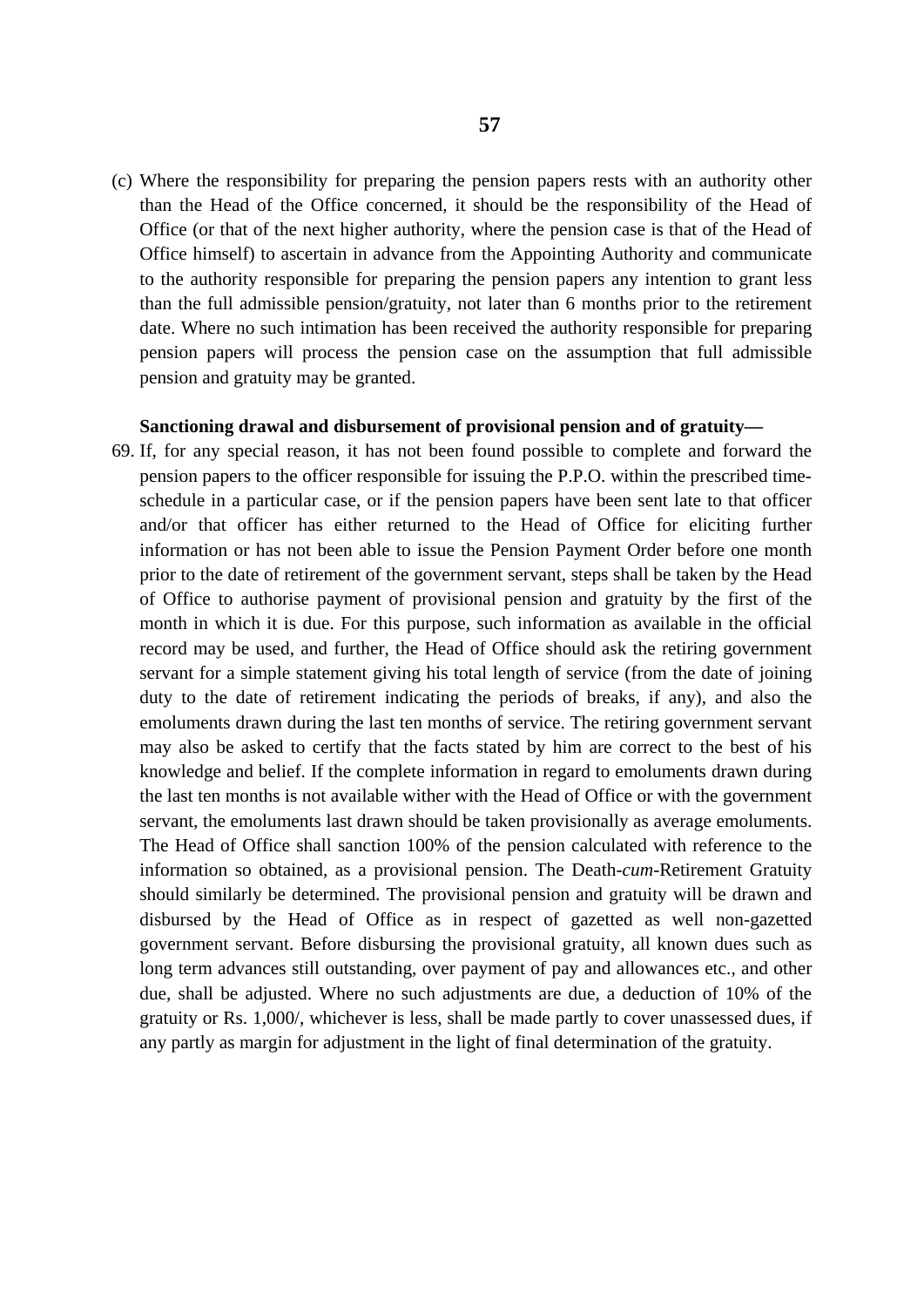- 70. **The provisional pension is not intended to be continued on a provisional basis beyond a period of six months from the date of retirement**. If the officer responsible for issuing the P.P.O. has not finalised the pension case by that time, the provisional pension shall be deemed to have been come final and, it will be obligatory for the officer concerned to issue the final pension payment order for the amount of pension and gratuity already calculated on a provisional basis and the deduction made from the gratuity as mentioned above shall also be released.
	- *Note--* The provisions regarding provisional pension to become final after six months, will not apply to provisional pension granted in terms of Rule 63 or 64 where departmental or judicial proceedings instituted during the service of the government servant are not likely to the finalised by the date of retirement.

### **Drawal of balance of gratuity from Treasury or from head of Office—**

71. (1) It shall be open to the government servant to receive the payment of the balance of the gratuity from the Treasury form which the payment of final pension is designed by him or from the Head of Office.

(2) Where a government servant desires to receive the payment of balance of the gratuity from the Head of Office, he shall communicate his option in the behalf to the Head of Office in writing before the date of his retirement.

(3) The Head of Office shall there upon take steps to draw and disburse the balance of the gratuity after the Audit Office has issued the necessary authority as provided in sub-rule (4) of rule 62.

### **Authorisation of final pension and gratuity by the Audit Officer—**

72. (1) On receipt of pension papers referred to in rule 67 the Audit Officer shall apply the require checks record his Audit enfacement on Section I of Part II of Form 4 and assess the amount of final pension and authority not less than 2 months in advance of date of retirement.

Provided that if the Audit Officer is for any reason, unable to assess the amount aforesaid, he shall communicate the fact to the Head of Office.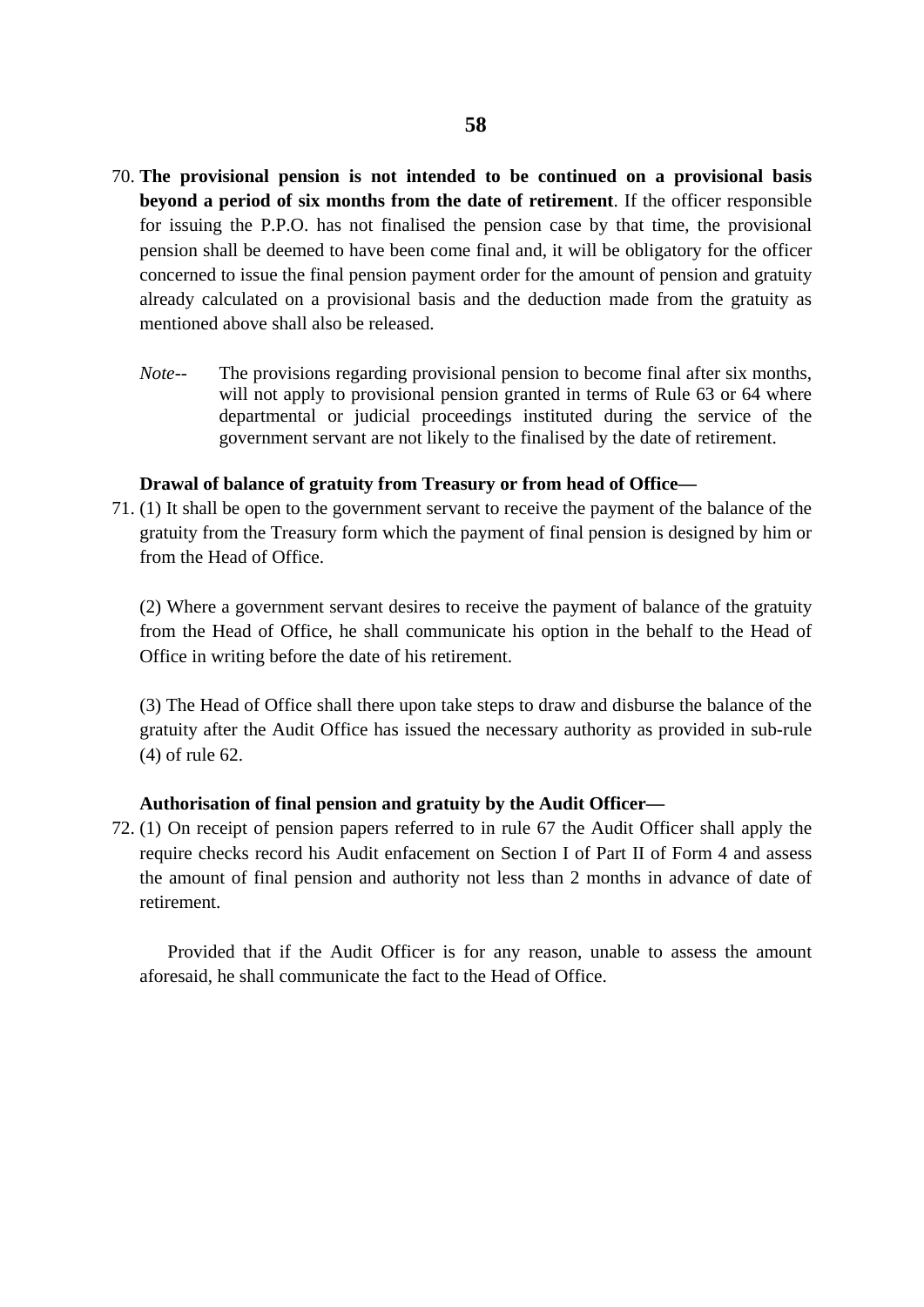*Note--* The Audit Officer while applying requisite checks shall keep in mind that what is intended is not a total overhaul or audit of retire Service Book or records, but only a scrutiny limited to the immediate purpose on hand, namely, the preparation of pension papers. Similarly, any check of correctness of emoluments whether in the office preparing pension papers or in Audit Office shall not become an occasion for an extensive examination going back into the distant past; the check should be of the last 12 months at the minimum which is absolutely necessary and it shall in any case not go back to a period earlier than a minimum of 24 months preceding the date of retirement.

(2) (a) If the pension is payable in his circle of audit, the Audit Officer shall prepare the Pension Payment Order including order of payment of death-*cum*-retirement gratuity one month in advance of date of retirement.

(b) The payment of pension shall be effective from the date the government servant ceased to be borne on the establishment.

(c) The amount of pension paid by Head of Office as anticipatory pension shall be adjusted the arrears of final pension.

(3) The Audit Officer shall authorise the payment of gratuity after adjusting the amount if any, outstanding against the retired government servant and the amount paid as anticipatory gratuity. If such gratuity is payable in his circle of audit, the Audit Officer shall prepare an order for its payment.

(4) If the government servant has opted for receiving the payment of balance of the gratuity from the Head of Office, the Audit Officer shall issue the necessary authority in this behalf under intimation to the government servant and the Treasury Officer indicating the amount if any, which the Head of Office shall adjust before making payment to the government servant along with the amount paid by him t as anticipatory gratuity.

(5) The fact of the issue of the Pension Payment Order and order for the payment of the gratuity shall be promptly reported to the Head of Office and the pension papers which are no longer required shall be returned to him.

(6)The Audit Officer may authorise the payment of balances of the gratuity even during the period of the currency of anticipatory pension, provided the amount of gratuity has been finally assessed and no recovery of government dues is outstanding against the retired government servant.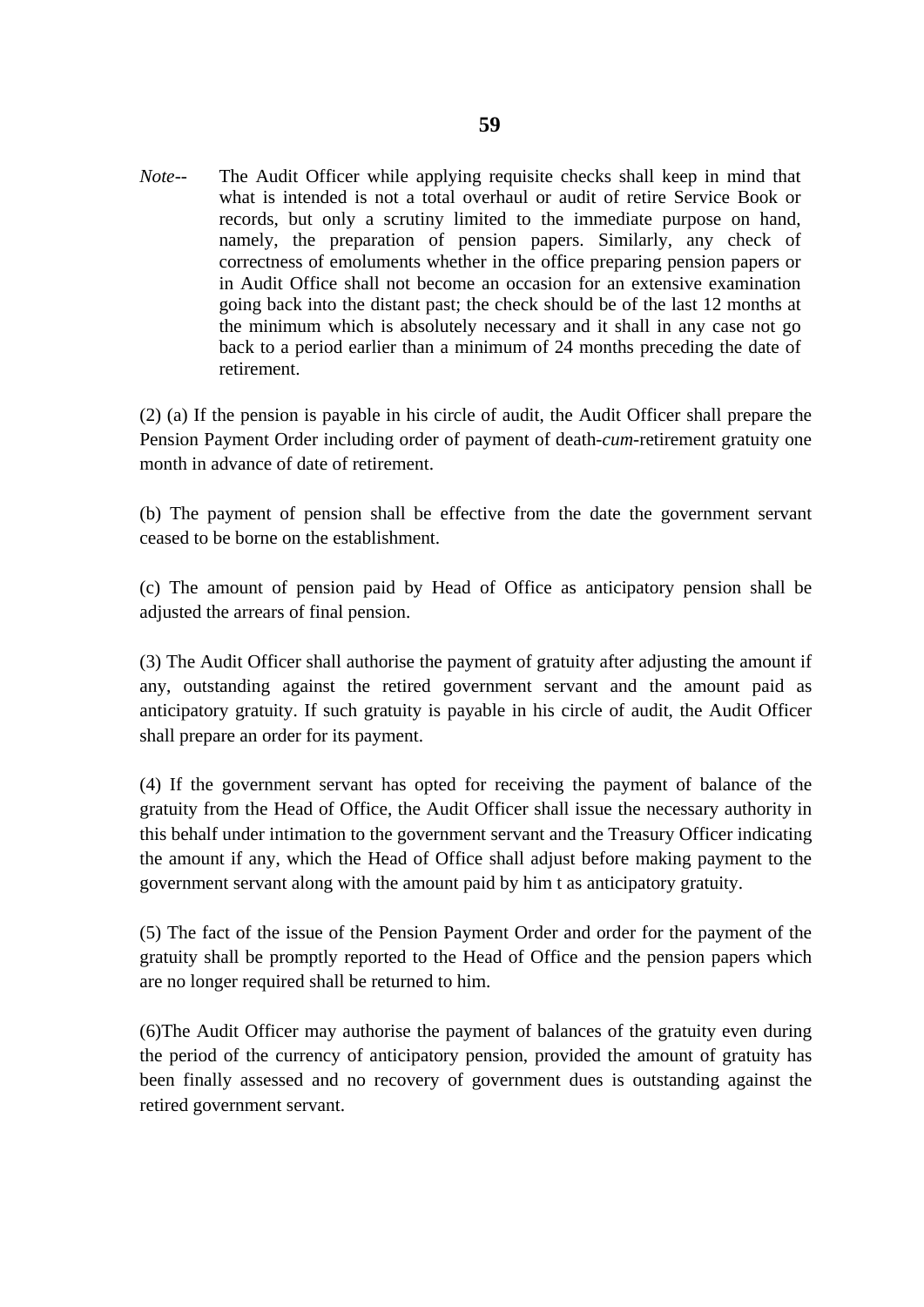(7) If the final pension and gratuity are payable in another circle of audit, the Audit Officer obtain information of the amount of anticipatory pension/gratuity paid by the Head of Office and send a copy each of Form 3 (if necessary) and Form 4 along with the Audit enfacement and the last pay certificate, if received to the Audit Officer of that circle who shall prepare the Pension Payment Order and the orders for the payment of gratuity.

Provided that the adjustment of anticipatory pension/gratuity drawn and disbursed by the Head of Office shall be made by the Audit Officer in whose circle the payment of anticipatory pension/gratuity was made.

(8) If the amount of anticipatory pension drawn and disbursed by the Head of Office is found to be in excess of the final pension assessed by the Audit Office it shall be open to the Audit Office to adjust the excess amount out of the balance of the gratuity, if any, or recover the excess amount by short payments of pension payable in future.

(9) If the amount of anticipatory pension/gratuity disbursed by the Head of Office proves to be in excess of the amount finally assessed by the Audit Officer, the gratuitant shall not be required to refund the excess.

### GOVERNMENT DUES

#### **Recovery and adjustment of government dues-**

73. (1) It shall be the duty of every retiring government servant to clear all government dues before the date of his retirement.

(2) Where a retiring government servant does not clear the government dues and such dues are ascertainable—

- (a) An equivalent cash deposit may be taken from hi.; or
- (b) Out of the gratuity payable to him, his nominee or legal heir, an amount equal to that recoverable on account of ascertainable government dues shall be deducted.

**Explanation—The expression "ascertainable government dues" includes of house** building or convenience advance, arrears of rent and other charges pertaining to occupation of government accommodation, over-payment of pay and allowances and arrears of incometax deductible at source under the Income-tax Act.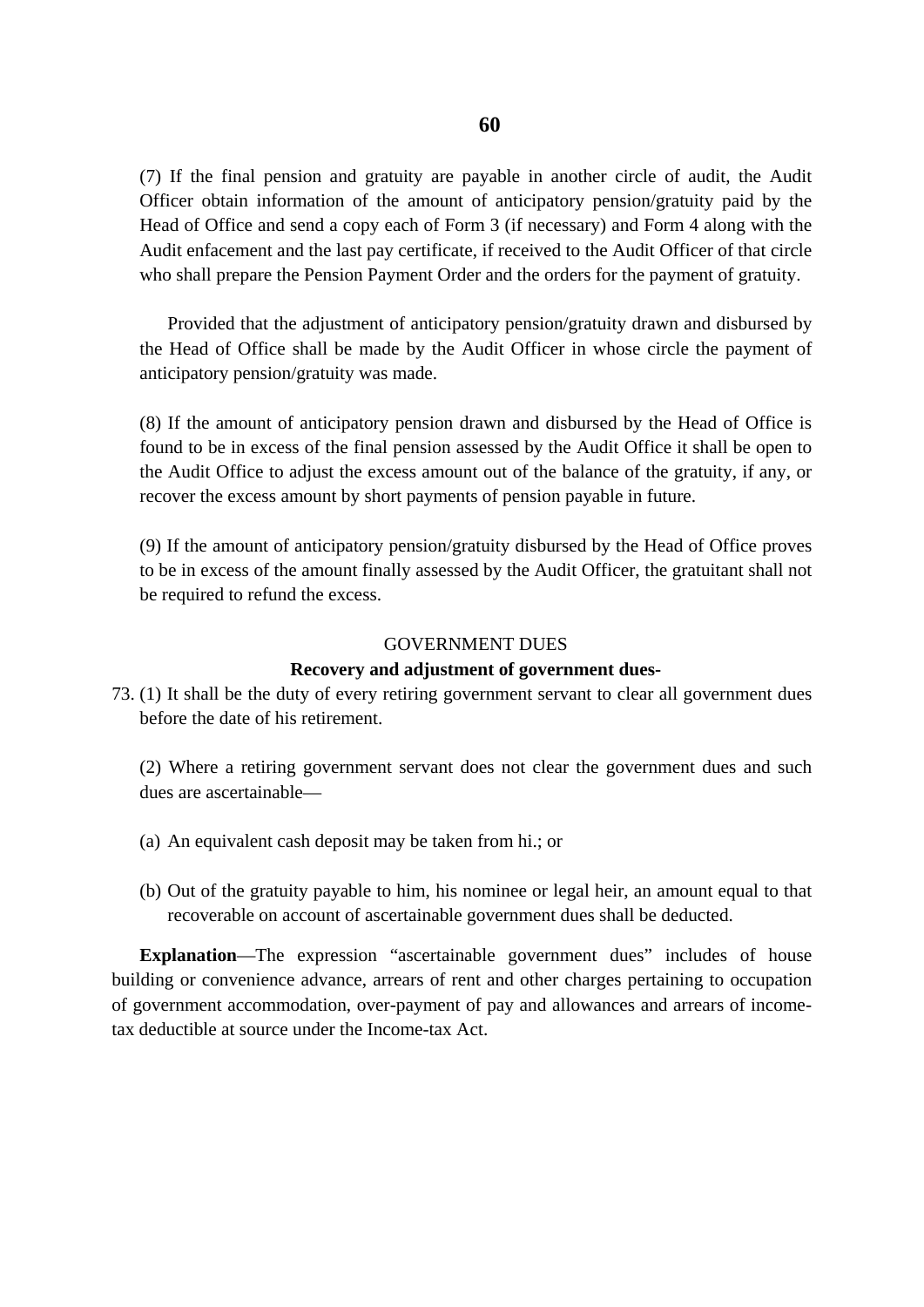#### *State Government's decision*

**Adjustment of Government's dues**—In respect of dues other than pertaining to government accommodation steps should be taken to ascertain or assess the outstanding dues when the processing of pension papers is taken up two years prior to the retirement date. As the next stage of the actual preparation of pension is reached only after a year and four months, there is ample time for ascertaining all kinds of government dues. Once that stage is reached i.e., eight months before the retirement of the government servant any further probing of records for recoveries due shall cover only a limited period i.e., not more than two years before the date of retirement. It should thus be quite possible for the Head of Office, or the office which is to issue the Pension Payment Order, as the case may be, to ascertain or assess all the dues particularly those pertaining to long term advances, over payments of pay and allowances, and such other dues, prior to the prescribed deadline for the issue or the Pension Payment/Gratuity payment orders or the provisional pension/gratuity order. The Pension papers should clearly indicate the total amount of outstanding dues which should be recovered out of death-*cum*-retirement gratuity before authority for the payment of gratuity (whether final or provisional) is issued; and if, after the pension papers have been transmitted to the office responsible for issuing the Pension Payment Order, additional recoveries to be made from the gratuity come to notice, the fact shall be promptly reported to that office. In a case where no major recoveries are due, 10 per cent of the gratuity or Rs. 1,000 has been withheld because there might be unassesed government dues or because the gratuity has been provisionally paid or because the last pay certificate has not been received, the withheld amount shall automatically become payable on the expiry of the six months after retirement. The Head of Office (or the office issuing the pension and gratuity payment orders) shall indicate in the orders granting a provisional gratuity (or the final gratuity payment order) itself the amount of gratuity withheld and add further that the withheld amount shall be released by the Office disbursing the pension without further instructions on the expiry of the period of six months from the date of retirement unless instructions for the recovery of the specified sum or sums from the withheld amount are issued within the aforesaid period.

#### **Furnishing of surety by retiring government servant—**

74. (1) (a) If any of the government dues (other than those referred to in rule 73) remain unrealised and un assessed for any reasons, the retiring government servant may be asked to furnish in Form 6 a surety of a suitable permanent government servant, holding a pensionable post .

(b) If the surety furnished by him is found acceptable the grant of his pension and gratuity shall not be delayed.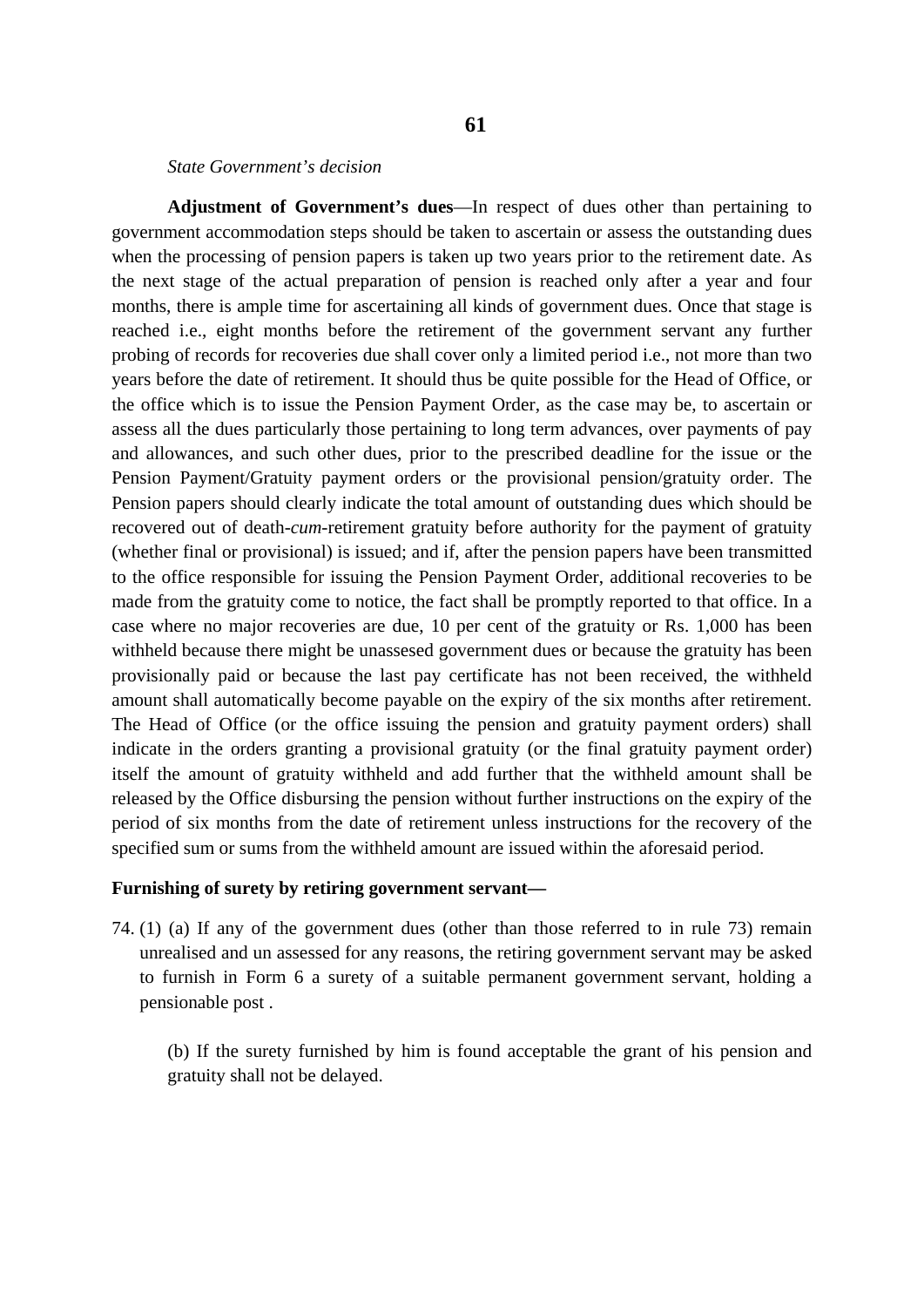(2) (a) If the retiring government servant is unable or unwilling to furnish surety, a suitable cash deposit may be taken from him, or such portion of gratuity payable to him as may be considered sufficient may be held over till the outstanding dues are assessed and adjusted.

(b) The cash deposit to be taken or the amount of gratuity to be withheld shall not exceed the estimated amount of the outstanding dues plus twenty five per cent thereof.

(c) Where it is not possible to estimate the approximate amount recoverable from the retiring government servant the amount of deposit to be taken or the portion of gratuity to be withheld shall be limited to ten per cent of the amount of gratuity or one thousand rupees, whichever is less.

(3) (a) Efforts shall be made to assess and adjust the recoverable government dues within a period not exceeding six months from the date of retirement of the government servant and if no claim is made on government account against the government servant within such a period it shall be presumed that no government claim excluding claim of house rent is outstanding against him.

(b) The Government dues as assessed shall be adjusted against the cash deposit or the amount withheld from the gratuity and the balance, if any, shall be released to the retired Government servant after the expiry of the period referred to in clause (a).

(c) Where a pensioner has furnished a surety, the surety shall be released after the expiry of the period referred to in clause (a) provided that dues assessed up to that time have been recovered.

(4) The Government dues which remain unrealised within the period referred to in clause (a) of sub-rule (3) and such other dues, the claim for which is received after that period shall be recoverable from the retired Government servant through legal procedure.

Provided that in respect of house rent, the amount, if any the claim for which is received after the period of 12 months from the date of retirement of the Government servant shall not be recoverable from the retired Government servant.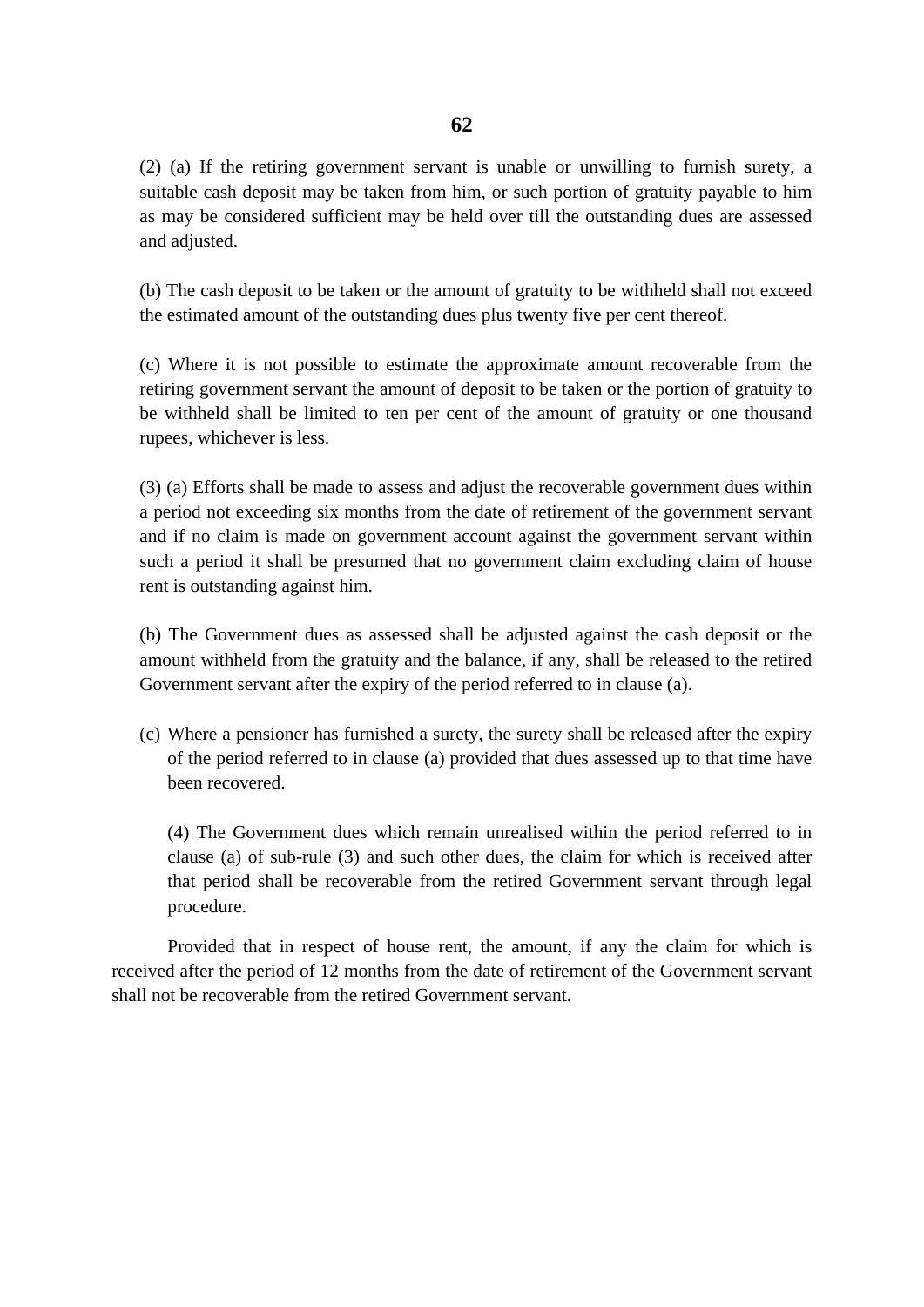### *State Government's decision*:

According to sub-rule (1) of rule 74 if any of the Government dues (other than those referred to in Rule 73) remain unrealised and unassessed for any reasons the retiring Government servant is required to furnish in Form 6 surety) of a suitable permanent Government servant. The authority competent to accept the surety bond in Form 6 for and on behalf of the Governor is the pension sanctioning authority. In terms of the requirement of the administrative sanction in Form 6 has been dispensed with and; therefore, the pension sanctioning authority has no role to play in the processing and finalising pension cases. In fact that authority has ceased to exist as the Head of the Office has been made responsible for processing and finalising pension cases.

(2) It has been decided that henceforth the Head of the Office in each case shall be the competent authority to accept the Surety Bond in Form 6 for and on behalf of the Governor.

### **CHAPTER X**

# **SANCTION OF FAMILY PENSION AND DEATH-***CUM***-RETIREMNT GRATUITY IN RESPECT OF GOVERNMENT SERVANT DYING WHILE IN SERVICE**

**Payment of family pension and death-***cum***-retirement gratuity when a gazetted Government servant dies while in service—**

75. (1) Where the Head of Office has received intimation about the death of a gazetted Government while in service, he shall communicate the fact to the Audit Officer concerned.

*Explanation:-* For the purposes of this rule, gazetted Government servant means—

- (i) A Government servant who, before his death, had a lien or a suspended lien on a permanent pensionable service or post in a gazetted capacity but does not include a gazetted Government servant referred to in sub-rule (1) of rule 58 and;
- (ii) A Government servant other than a Government servant referred to in sub-rule (1) of rule 58 who before his death held pensionable service or post in gazetted capacity but had not held a lien or suspended lien on any permanent pensionable service or post.

(2) On receipt of the information communicated under sub-rule (1), the Audit Officer shall ascertain whether any death-*cum*-retirement gratuity or family pension or both is or are payable in respect of the deceased Government servant.

(3) (a) Where the family of the deceased Government servant is eligible for the death*cum*-retirement gratuity under rule 40, the Audit Officer shall ascertain—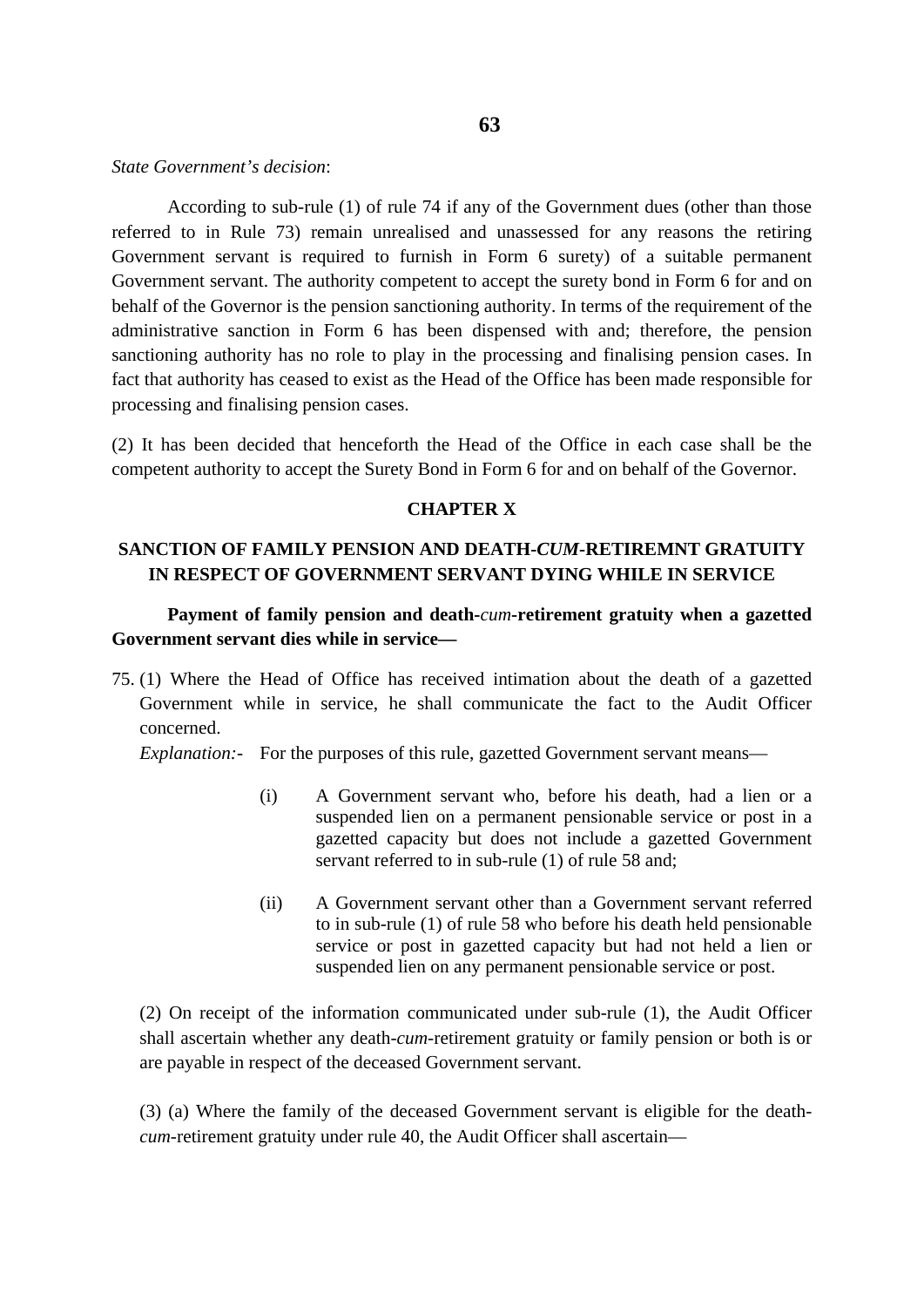- (i) If the deceased Government servant had nominated any person or persons to receive the gratuity; and
- (ii) If the deceased Government servant had not made any nomination or the nomination made does not subsist, the person or persons to whom the gratuity may be payable.

 (b) The Audit Officer shall then address the person concerned in Form 7 for making a claim in Form 8.

(4) Notwithstanding anything contained in Sub-rule (3), the Head of Office shall furnish to the Audit Officer the following particulars, namely:-

- (i) Government dues recoverable out of the gratuity before payment is authorised, that is to say—
	- (a) Contribution towards contributory family pension, if applicable.
	- (b) Government dues which have been ascertained and assessed.
- (ii) Amount of gratuity to be held over for adjustment of Government dues which have not been assessed so far;
- (iii)Such other particulars, including details of the family of the deceased Government servant for the purpose of obtaining claim, as the Audit Officer may require.
- *Note*:- The amount of gratuity to be held over under sub-clause (ii) shall be determined in accordance with the provisions of clauses (b) and (c) of sub-rule (2) of rule 74.

(5) If the dues which are not assessed are wholly or partly due to non-vacation of Government accommodation after death, the Head of Office shall within six months from the date of death, communicate the fact to the Audit Officer and where no such communication is received by the Audit Officer, he shall presume that the amount withheld relates to ascertainable dues not connected with non-vacation of Government accommodation and shall proceed to refund such amount.

(6) On receipt of the claim, or claims the Audit Officer shall complete Form 11 and finally assess the amount of death-cum-retirement gratuity or family pension or both.

- (7) If the family pension is payable in this circle of audit, the Audit Officer shall prepare the Pension Payment Order.
- (8) (a) The Audit Officer shall authorise the payment of gratuity after adjusting the amount, if any, outstanding against the decreased government servant.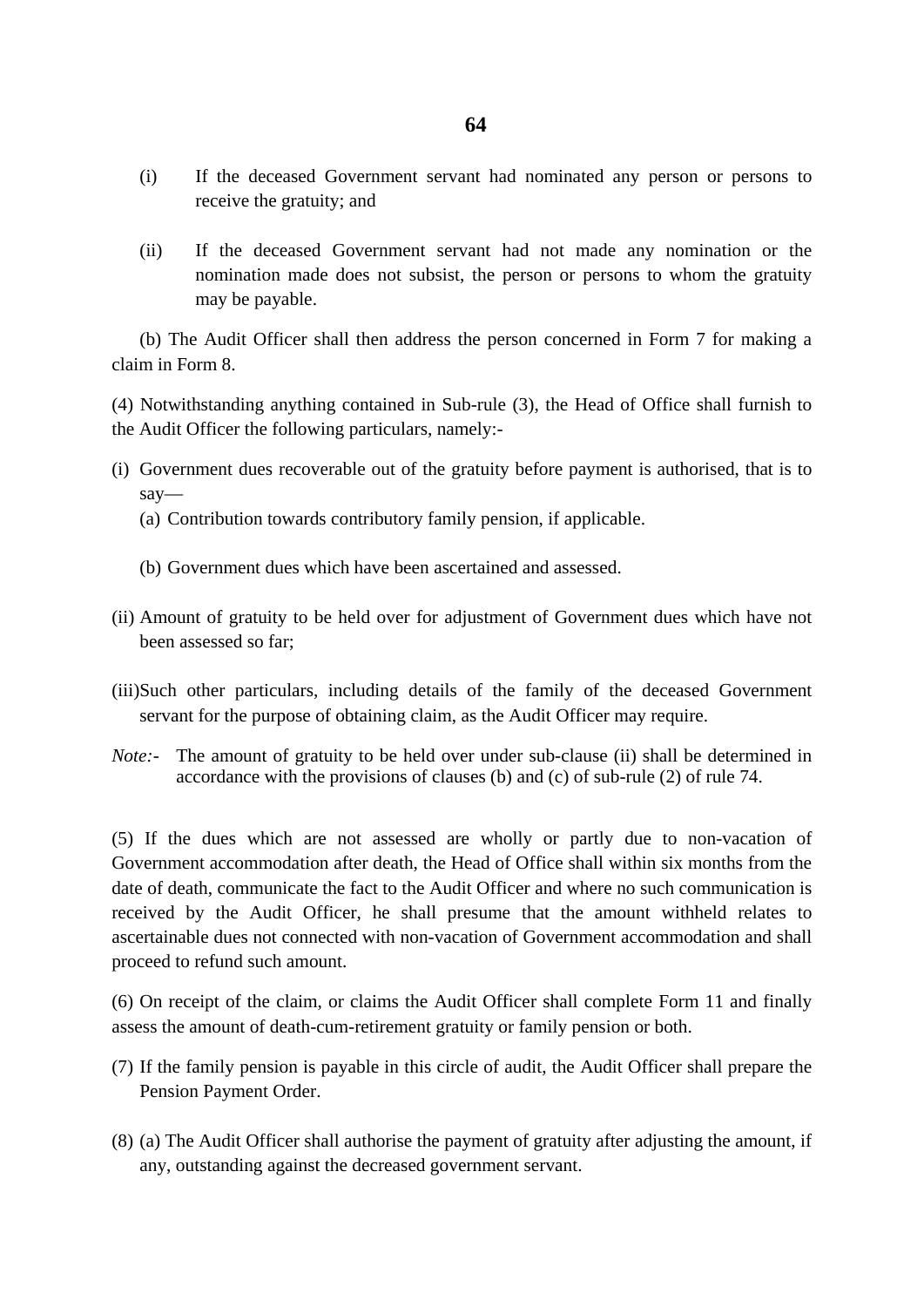(b) The amount of gratuity held over under sub-clause (ii) of sub-rule (5) shall be adjusted by the Audit Officer against the government dues ascertained and assessed subsequently and the balance, if any, shall be released to the claimant of claimants after the expiry of the period referred to in clause (a) of sub-rule (3) of rule 74.

(c) If the gratuity is payable in his circle of audit, the Audit Officer shall prepare an order for its payment.

- (9) If the family pension and gratuity are payable in another circle of audit, the Audit Officer shall send the necessary payment authority to the Audit Officer of that circle who shall prepare the Pension Payment Order and order for the payment of gratuity.
- (10) The fact of the issue of the Pension Payment Order and order for the payment of gratuity shall be promptly reported to the pension sanctioning authority.

#### **Authorisation of Anticipatory Gratuity and Family Pension.**

76. (1) Where the amount of death-*cum*-retirement gratuity and family pension payable under rule 75 cannot be finally assessed and settled in accordance with the provisions of these rules within a reasonable time, the Audit Officer shall determine the gratuity and the family pension, which after the most careful summary investigation that he can made without delay, he believes the claimant to be entitled. He shall, after complying with the provisions of sub-rules (8), (9) and (10) of rule 75 authorise the disbursement of the family pension so determined as, anticipatory family pension and three-fourths of the amount of the gratuity so determined as 'anticipatory gratuity'.

(2) The anticipatory family pension and gratuity authorised under sub-rule (1) shall be subject to revision on completion of detailed investigation and inquiries, if any.

(3) If the amount of anticipatory family pension granted is afterwards found to be in excess of the final family pension assessed by the Audit Officer, it shall be open to the Audit Officer to adjust the excess by short payment of family pension payable in future. If, however, the amount of gratuity disbursed proves to be larger than the amount finally assessed by the Audit Officer, the gratuity shall not be required to refund the excess actually disbursed to him.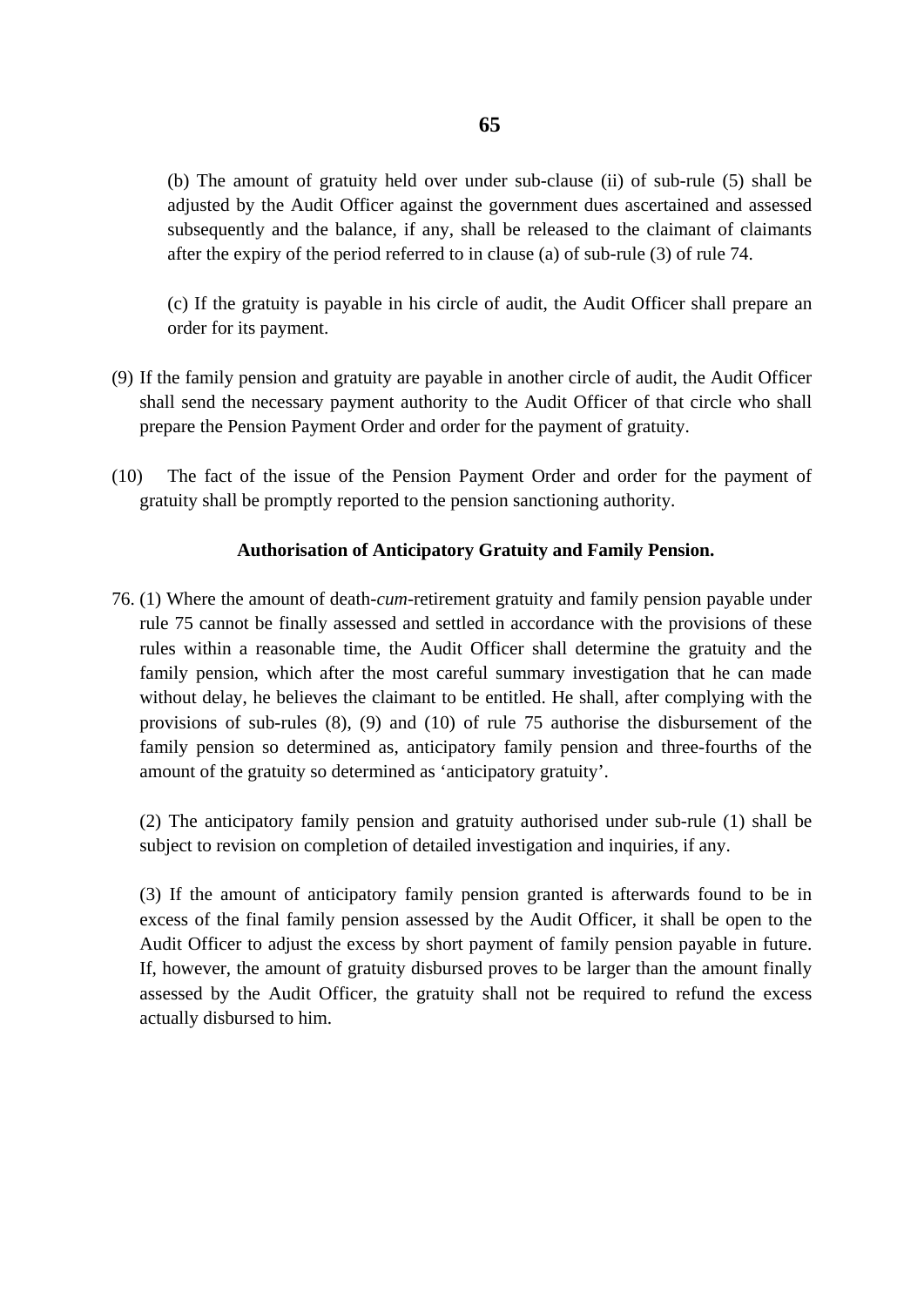## **Payment of provisional family pension and death-***cum***-retirement gratuity when a non-gazetted government servant dies while in service**

77. (1) Where the Head of Office has received an intimation about the death of a nongazetted Government servant while in service, he shall ascertain whether any death-cumretirement gratuity or family pension or both if or are payable in respect of the deceased servant.

*Explanation*—For the purpose of this rule and rule 78 the expression 'non-gazetted government servant' includes:-

- (i) A gazetted government servant referred to in sub-rule (1) of rule 58 and;
- (ii) A gazetted government servant who before the death did not hold a lien or a suspended lien on a permanent pensionable service or post in a gazetted capacity but held a lien or suspended lien on a permanent pensionable service or post in non-gazetted capacity.

(2) (a) Where the family of the deceased government servant is eligible for the death-cumretirement gratuity under rule 40 the Head of Office shall ascertain:-

- (i) If the deceased government servant had nominated any person or persons the gratuity; and
- (ii) Where the deceased government servant had not made any nomination or the nomination made does not subsist, the person or persons to whom the gratuity may be payable.

(b) The Head of Office shall then, address the person concerned in Form 7 who may submit claim in Form 8.

(3) The Head of Office shall furnish to the Audit Officer the following particulars regarding the details of government dues outstanding against the deceased government servant namely:-

(a) Government dues recoverable out of the gratuity before payment is authorised, that is to say—

Government dues which have been ascertained and

(b) Amount of gratuity to be held over for adjustment of government dues which have not been assessed so far.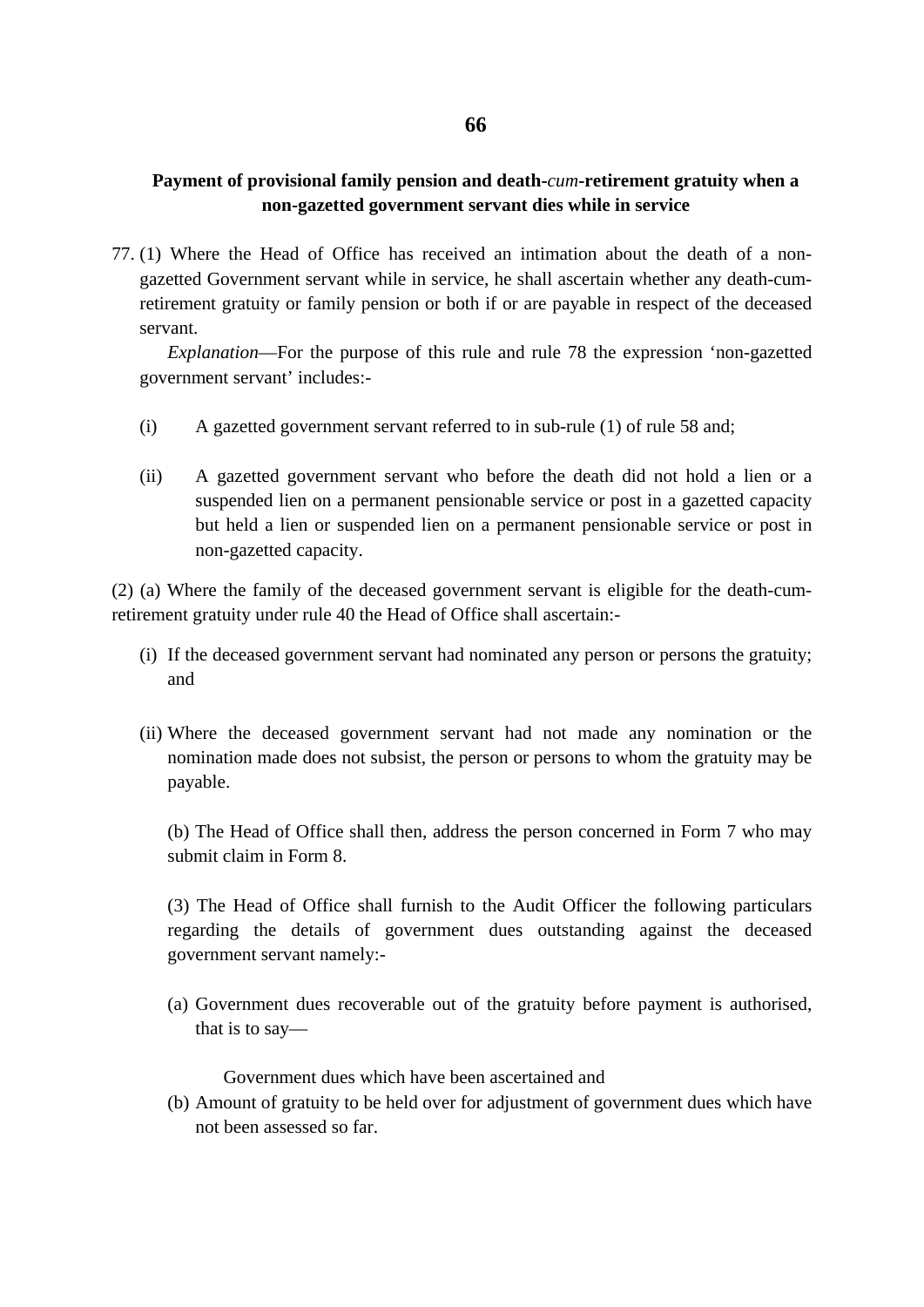NOTE—The amount of gratuity to be held over shall be determined in accordance with the provisions of clause (b) and (c) of sub-rule (3) of rule 74.

(4) If the dues which are not assessed are wholly or partly due to non-vacation of government accommodation after death, the Head of Office shall within six months from the date of death communicate the fact to the Audit Officer and where no such communication is received by the Audit Officer, he shall presume that the amount withheld relates to unascertainable dues not connected with non-vacation of government accommodation and shall proceed to refund such amount.

(5) (a) After completing Form 11, the Head of Office shall send that form in original to the Audit Officer with a covering letter in Form 12 along with the government servant's service book and service roll, if any, duly completed up to date and any other documents relied upon for the verification of the service claimed in such manner that they can be conveniently consulted.

(b) The Head of Office shall retain one copy of the aforesaid for his office record.

(c) If the payment is desired in another circle of audit, Form 11 shall be sent in duplicate to the Audit Officer.

(6) After the documents referred to in sub-rules (3) and (4) have been sent to the Audit Officer concerned, the Head of Office shall draw provisional family pension not exceeding the maximum family pension and three-fourths of the gratuity as indicated in Part 1 of Form 11 and for this purpose adopt the following procedure, namely:-

- (a) He shall issue a sanction letter in favour of the claimant or claimants endorsing a copy thereof to the Audit Officer indicating the amount of provisional family pension and three-fourths of the gratuity payable these rules;
- (b) He shall indicate in the sanction letter the amount recoverable out of the gratuity under sub-rule (3);
- (c) After issue of the sanction letter, he shall draw—
	- (i) The amount of provisional family pension; and
	- (ii) The amount of three-fourths of the gratuity after deducting there from the dues mentioned in clause (b);

From the Treasury at which the pay and allowances of the establishment are drawn by him.

(7) The Head of Office shall disburse the provisional family pension and gratuity to the claimant or claimants on or after the first day of the month following the month in which the government servant died.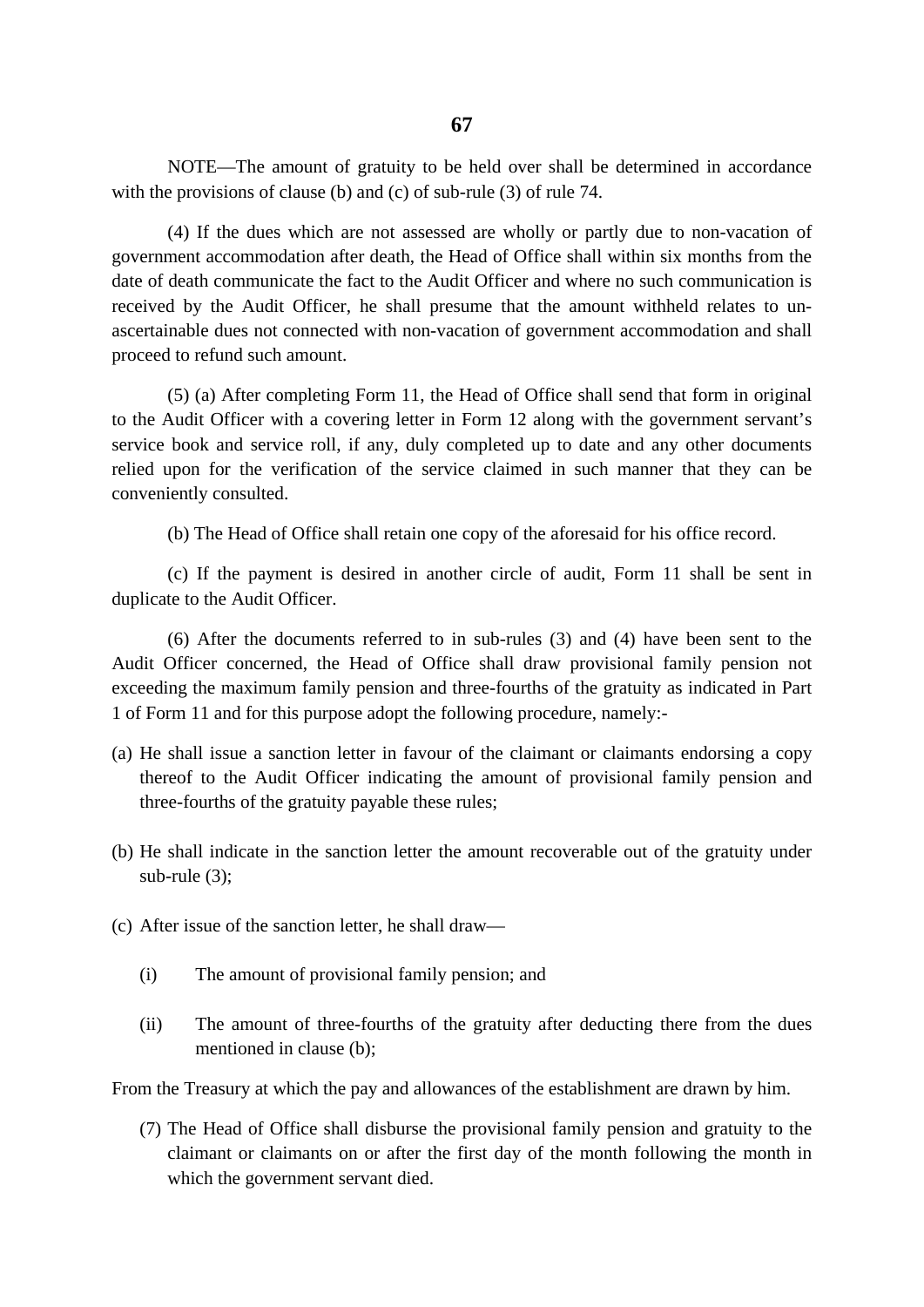- (8) The payment of provisional family pension shall continue for a period of six months from the date following the date of death of government servant unless the period is extended by the Audit Office under the proviso to sub-rule (1) of rule 78.
- (9) The Head of Office shall inform the Audit Officer—
- (a) As soon as the gratuity has been paid to the claimant or claimants, and
- (b) As soon as the provisional family pension has been paid for a period of six months, or for the period extended under the proviso to sub-rule (1) of rule 78 as the case may be.
- (10) If the claimant desires the payment of provisional family pension or of gratuity or of both through money order or bank draft the same shall be remitted to him through money order or bank draft at his cost.

Provided that in the case of any claimant who is sanctioned provisional family pension not exceeding Rs. 100 per mensem the amount of pension shall, at the request of the claimant, be remitted to him by money order at government expense.

## **Authorisation of final family pension and balance of gratuity in respect of a deceased non-gazetted government servant.**

78. (1) On receipt of the documents referred to in sub-rules (3) and (4) of rule 77, the Audit Officer shall within a period of six months from the date of death of the non-gazetted government servant, apply the requisite checks, records his audit enhancement on Section I of Part Iv of Form 11 and assess the amount of family pension and gratuity.

Provided that if the Audit Officer is, for any reason unable to assess the amount within the period aforesaid, he shall communicate the fact to the Head of Office under intimation to the Treasury Officer concerned and authorise the Head of Office to continue to disburse the provisional family pension to the claimant for such period as may be specified by the Audit Officer.

(2) (a) If the family pension is payable in his circle of audit, the Audit Officer shall prepare the Pension Payment Order.

(b) The payment of family pension shall be effective from the date following the date on which the payment of provisional family pension ceased.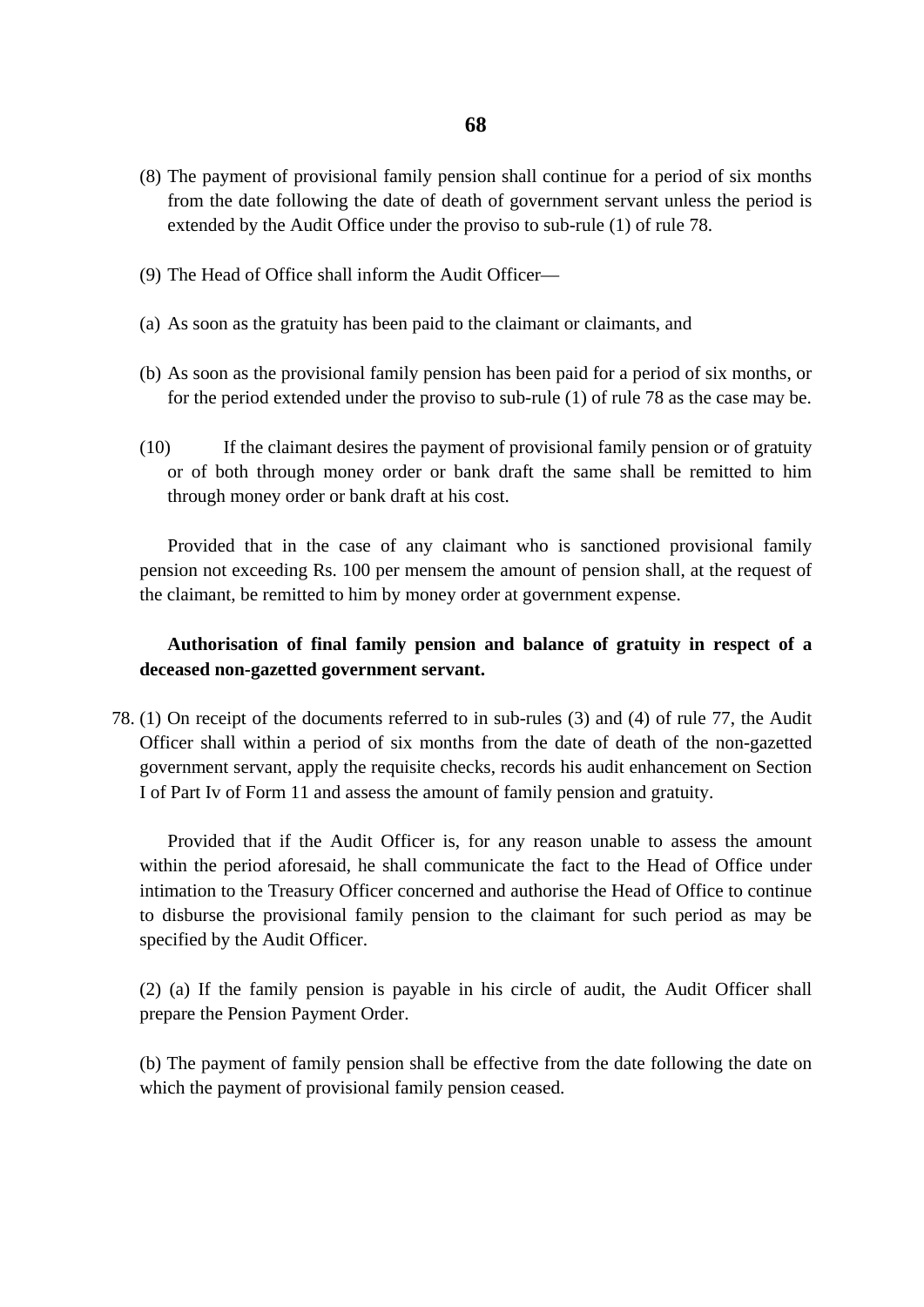(c) Arrears of family pension, if any, in respect of the period for which family pension was drawn and disbursed by the Head of Office shall also be authorised by the Audit Officer.

(3) (a) The Audit Officer shall authorise the payment of balance of the gratuity after adjusting the amount, if any, outstanding against the deceased government servant.

(b) The amount of gratuity held over, under sub-rule (4) of rule 75, shall be adjusted by the Audit Officer against government dues ascertained and assessed subsequently and the balance if any, shall be released to the claimant or claimants after the expiry of the period referred to in clause (a) of sub-rule (3) of rule 74.

(c) If the balance of gratuity is payable in his circle of audit, the Audit Officer shall prepare an order for its payment.

(4) The fact of the issue of the Pension Payment Order and order for the payment of balance of the gratuity shall be promptly reported to the Head of Office and the documents which are no longer required shall be returned to him.

(5) The Audit Officer may authorise the payment of balance of the gratuity even during the period of the currency of provisional family pension.

Provided that the amount of gratuity has been assessed and no recovery of dues is outstanding against the deceased Government servant.

(6) If the final family pension and the balance of the gratuity are payable in another circle of audit, the Audit Officer shall send a copy of Form 11 along with the audit enfacement and the last pay certificate, if received, to the Audit Officer of that circle who shall prepare the Pension Payment Order and order for the payment of balance of the gratuity.

Provided that adjustment of provisional family pension and gratuity drawn and disbursed by the Head of Office shall be made by the Audit Officer in whose circle the provisional payments were made.

(7) If the amount of provisional family pension drawn and disbursed by the Head of Office is found to be in excess of the final family pension assessed by the Audit Officer, it shall be open to the Audit Officer to adjust the excess amount of the balance of the gratuity, if any, or recover the excess amount by short payment of family pension payable in future.

(8) if the amount of gratuity disbursed by the Head of Office powers to be larger than the amount family assessed by the Audit Officer, the gratuitant shall not be required to refund the excess.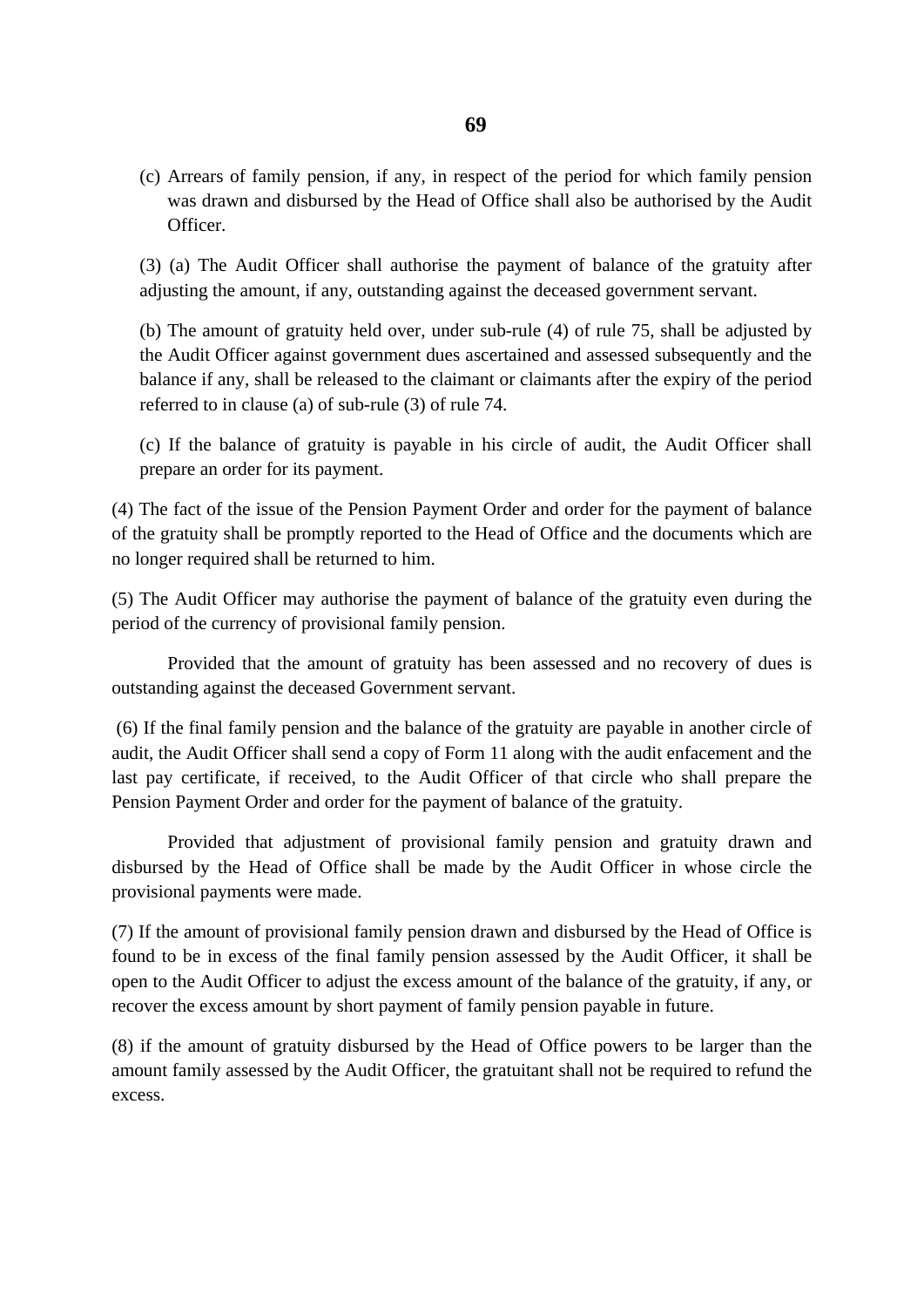**Payment of family pension and death-***cum***-retirement gratuity when a government servant dies while on deputation to a State Government or while on Foreign Service.** 

79. In the case of a government servant who dies while on deputation to a State Government or while on foreign service, action to authorise payment of family pension and death-*cum*retirement gratuity in accordance with the provisions of this chapter shall be taken by the Audit Officer or the Head of Officer, as the case may be, of the cadre authority which sanctioned the deputation of the government servant to the State Government or to foreign service.

#### **CHAPTER XI**

## SANCTION OF FAMILY PENSION AND RESIDUARY GRATUITY OF DECEASED **PENSIONERS**

#### **Sanction of family pension and residuary gratuity on death of a pensioners**

80. (1) Where the Head of Officer has received an intimation regarding the death of a retired government servant who was in receipt of pension, he shall ascertain whether any family pension or residuary or both is or are payable in respect of the deceased pensioner.

Provided that the Head of Office may, when he considers it necessary so to do, consult the Audit Officer.

(2) Where on the death of a retired government servant a residuary gratuity becomes payable to the family of the deceased under sub-rule (2) of rule 40, the head of Office shall sanction its payment on receipt of a claim or claims in Form 13 from the person or persons eligible to receive the residuary gratuity.

#### **Authorisation of payment by Audit officer**

81. On receipt of sanction under rule 80 regarding the payment of family pension or of residuary gratuity or of both the Audit Officer shall authorise the payment of the same.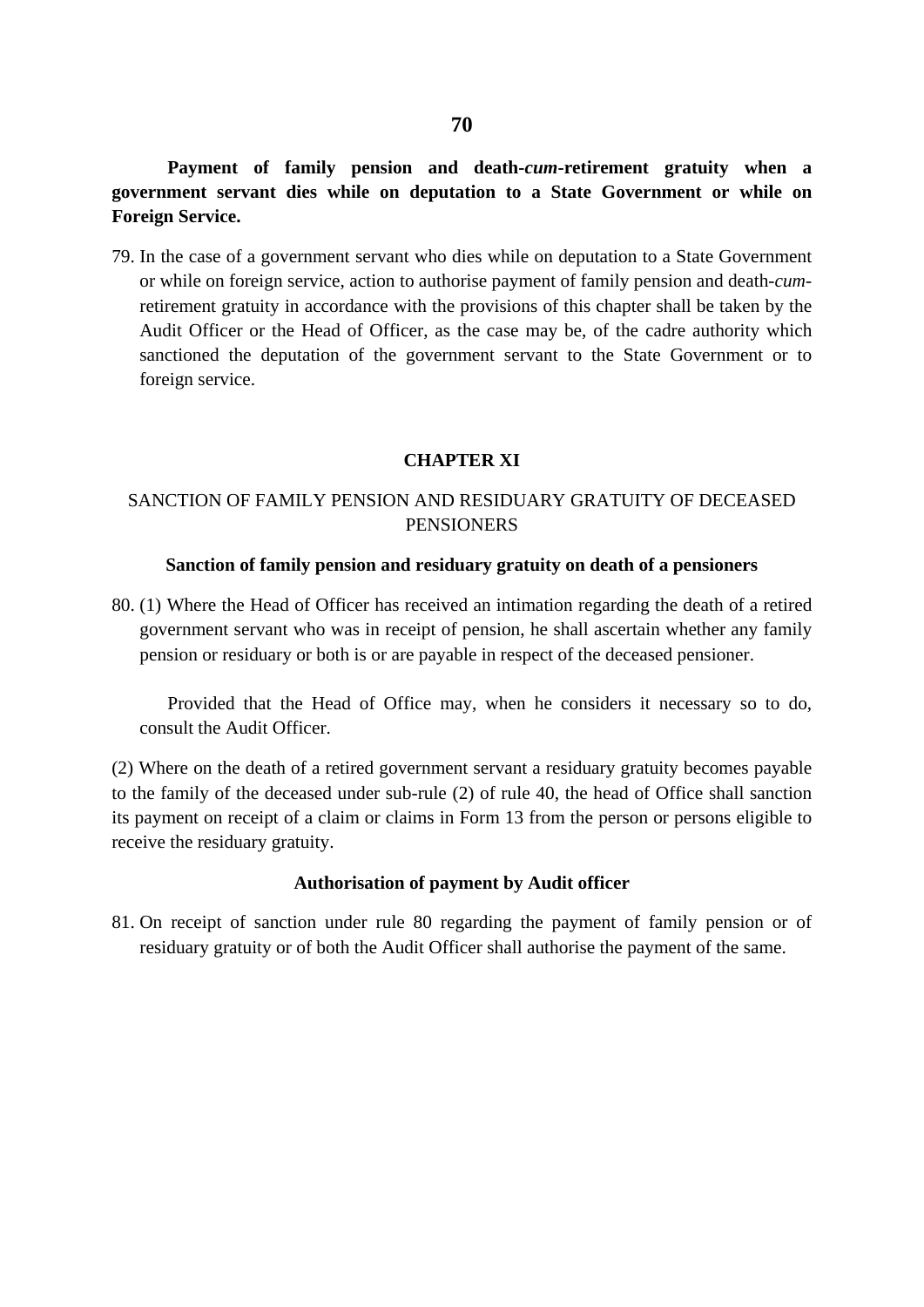# **71 CHAPTER XII**

#### RE-EMPLOYMENT OF PENSIONERS

82. Re-employment of pensioners is normally not permissible except on public grounds and under exceptional circumstances. An officer who has retired on superannuation or retiring pension, on re-employment, is not eligible for a second pension in respect of his service after re-employment. But in the event of re-employment in a pensionable service after he has retired on compensation pension or invalid pension or compensation gratuity or invalid gratuity, he may count his former service for future pension under certain conditions, which are detailed below:-

A government servant who, having retired on compensation pension or invalid pension or compensation gratuity or invalid gratuity, is re-employed and appointed substantively to a service or post to which these rules apply may exercise option either—

- (a) to continue to draw the pension or retain the gratuity sanctioned for his earlier service, in which case his former service shall not count as qualifying service, or
- (b) to cease to draw his pension or refund the gratuity, including the death-cumretirement gratuity, if any as the case may be, and count his previous service as qualifying service in which case the pension intermediately drawn shall not be required to be refunded.

(2) (a) The authority issuing the order of substantive appointment to a service or post as is referred to in sub-rule (1) shall along with such order require in writing the government servant to exercise the option under that sub-rule within three months of the date of issue of such order, or if he is on leave on that day, within three months of his return from leave, whichever is later and also bring to his notice the provisions of clause (b).

(b) If no option is exercised within the period referred to in clause (a), the government servant shall be deemed to have opted for clause (a) of sub-rule (1).

(3) In the case of a government servant who opts for clause (a) of sub-rule (1) the pension or gratuity admissible for his subsequent service is subject to the limitation, that service gratuity or the capital value of the pension and death-*cum*-retirement gratuity, if any, shall not be greater than the difference between the value of the pension and death-*cum*-retirement gratuity, if any, that would be admissible at the time of the government servant's final retirement if the two periods of service were combined and the value of retirement benefits already granted to him for the previous service.

*Note*—The capital value of pension shall be calculated in accordance with the table prescribed by the Governor under the Civil Pensions (Commutation) Rules applicable at the time of the second or final retirement.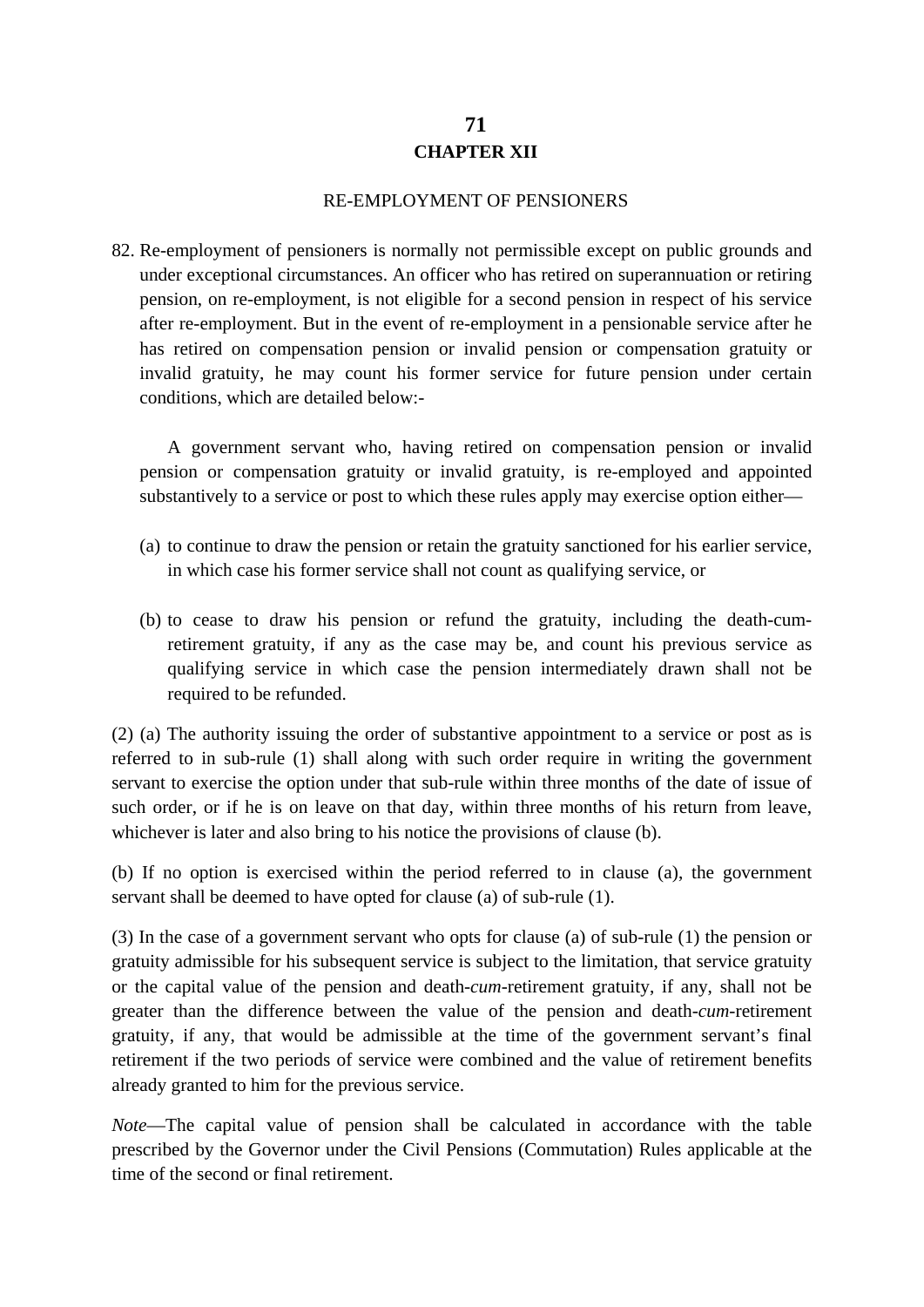(4) (a) A government servant who opts for clause (b) of sub-rule (1) shall be required to refund the gratuity received in respect of his earlier service, in monthly instalment not exceeding thirty-six in number, the first instalment beginning from the month following the month in which he exercised the option.

(b) The right to count previous service as qualifying service shall not revive until the whole has been refunded.

(5) In the case of a government servant, who having elected to refund the gratuity, dies before the entire amount is refunded the amount of un-refunded gratuity shall be adjusted against the death-*cum*-retirement gratuity which may become payable to his family.

83. (i) After compensation or invalid gratuity—

A government servant who has obtained a compensation or invalid gratuity may either retain his gratuity in which case his former service shall not count as qualifying service for future pension or refund it and count his previous service for future pension.

The option should be exercised within three months of the date of issue of the order of substantive appointment. He should refund the gratuity received in respect of his earlier service in monthly instalment not exceeding 36 in number the first instalment beginning from the month following the month in which he exercised the option. The right to count the pension does not revive till the whole amount is refunded.

(ii) After compensation or invalid pension--

The government servant has a two-fold option. He may either retain his pension in which case fresh service will be reckoned separately for a future pension or he may stop receiving pension from the date of re-employment in which case his past service will be added to the present service for purposes of future pension. Pension drawn prior to re-employment need not be refunded. The time limit for exercising this option is three months from the date of issue of order of substantive appointment.

In both cases referred to above, the total of the pensionary benefit for the old and new services is limited to the pensionary benefit that would be admissible if the whole service had been reckoned as one.

It may also be made clear that the re-employment of government servant retired on superannuation or retiring pension in substantive capacity does not arise as they are obviously advanced in age. They are treated as temporary Government Servant for all purposes and cannot earn any pension in respect of their fresh service.

84. An Officer who is in receipt of superannuation or retiring Pension and/or gratuity shall not be re-employed or continued to be employed in service paid from the consolidated Fund of the State or from a local fund, except on public grounds. Sanction to reemployment or extension of the terms of re-employment may be given—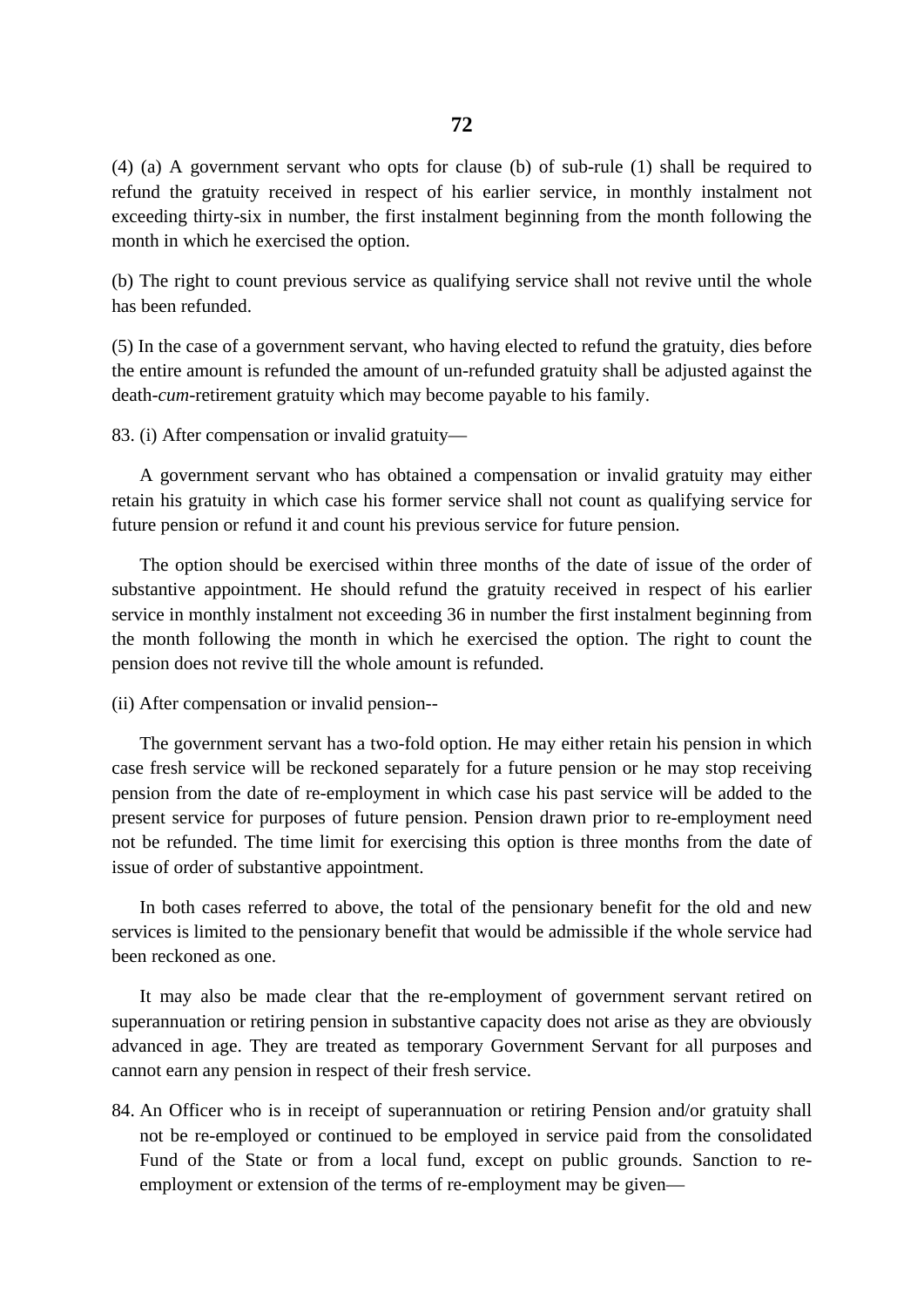- i) By the Governor;
- ii) By any authority

To whom the Governor may delegate his powers under this rule in respect of pensioners re-employed in establishment under the control of such authority.

85. The authority competent to fix the pay and allowances of the post in which the pensioner is re-employed shall determine whether his pension shall be held wholly or in part in obeyance. If the pensioner is drawn wholly or in part such authority shall take the fact into account in fixing the pay to be allowed to him.

#### **Commercial employment after retirement**

86. (1) If a pensioner who immediately before his retirement was a member of State Service Class I, wishes to accept any commercial employment before the expiry of two years from the date of his retirement, he shall obtain the previous sanction of the Government to such acceptance and no pension shall be payable to a pensioner who accepts a commercial employment without such sanction in respect of any period for which he is employed or such longer period as the Government may direct.

Provided that a Government servant who was permitted by the Government to take up a particular form of commercial employment during his leave preparatory to retirement or during refused leave shall not be required to obtain subsequent permission for his continuance in such employment after retirement.

(2) Subject to the provisions of sub-rule (3), the Government may, by order in writing on an application made by a pensioner grant, subject to such conditions, if any, as it may deem necessary, permission or refuse for reasons to be recorded in the orders, permission to such pensioner to take up the commercial employment specified in the application.

(3) In granting or refusing permission under sub-rule (2) to a pensioner for taking up any commercial employment the Government shall have regard to the following factors, namely;

- (a) The nature of the employment proposed to be taken up and the antecedents of the employer;
- (b) Whether his duties in the employment which he proposes to take up might be such as to bring him into conflict with Government;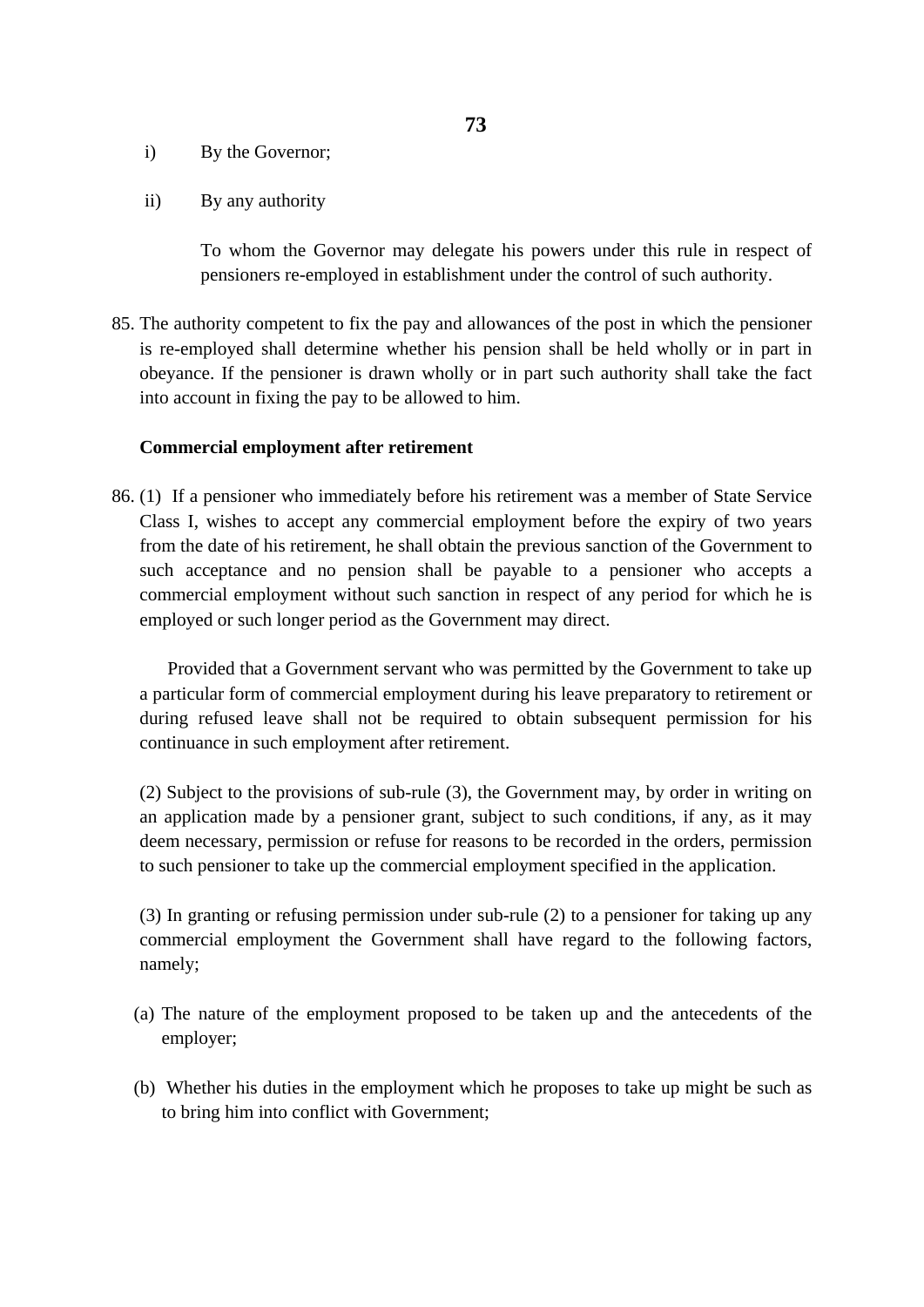- (c) Whether the pensioner while in service had any such dealing with the employer under whom he proposes to seek employment as might afford a reasonable basis for the suspicion that such pensioner had shown favour to such employment;
- (d) Whether the duties of the commercial employment proposed involve liaison or contact work with Government departments;
- (e) Whether his commercial duties will be such that his previous official position or acknowledge or experience under Government could be used to give the proposed employer an unfair advantage;
- (f) The emolument offered by the proposed employer and
- (g) Any other relevant factor.

(4) Where within a period of sixty days of the date of receipt of an application under sub-rule (3), the Government does not refuse to grant the permission applied for or does not communicate the refusal to the applicant, the Government shall be deemed to have granted the permission applied for.

(5) Whether the Government grants the permission applied for subject to any conditions or refuses such permission, the applicant may, within thirty days of the receipt of the order of the Government to that effect, make a representation against any such condition or refusal and the Government may make such order thereon as it deems fit.

Provided that no order other than an order cancelling such condition or granting such permission without any conditions shall be made under this sub-rule without giving the pensioner making the representation an opportunity to show cause against the order proposed to be made.

(6) If any pensioner takes up any commercial employment at any time before the expiry of two years from the date of his retirement without the prior permission of the Government or commits a breach of any condition subject to which permission to take up any commercial employment has been granted to him under this rule, it shall be competent for the Government to declare by order in writing and for reasons to be recorded therein that he shall not be entitled to the whole or such part of the pension and for such period as may be specified in the order.

Provided that no such order shall be made without giving the pensioner concerned an opportunity of showing cause against such declaration.

Provide that further that in making any order under this sub-rule, the Government shall have regard to the following factors, namely:-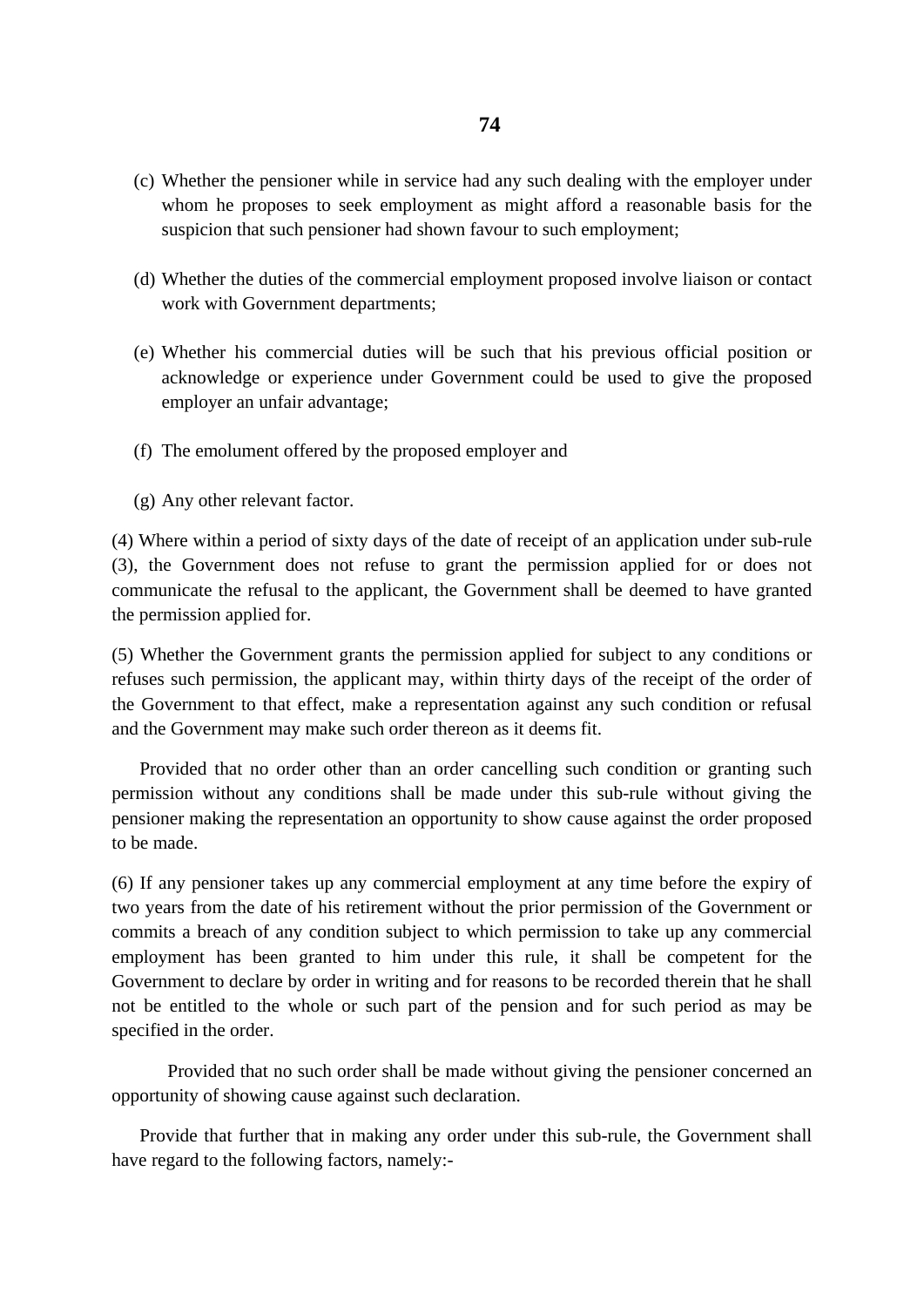- i) The financial circumstances of the pensioner concerned.
- ii) The nature of, and the emoluments from the commercial employment taken up the pensioner concerned; and
- iii) Any other relevant factor.

(7) Every order passed by the Government under this rule shall be communicated to the pensioner concerned.

(8) In this rule—

- (a) The expression "commercial employment" means:-
- i) An employment in any capacity including that if an agent, under a company, cooperative society, firm or individual engaged in trading, commercial, industrial financial, or professional business and includes also a directorship of such company and partnership of such firm, but does not include employment under a body corporate, wholly or substantially owned or controlled by the Government;
- ii) Setting up practice, either independently or as a partner of a firm, as adviser or consultant in matters in respect of which the pensioner—
	- A. Has no professional qualifications and the matters in respect of which the practice is to be set up or is carried on are relatable to his official knowledge or experience, or
	- B. Has professional qualifications but on the matters in respect of which such practice is to be set up are such as are likely to give his clients an unfair advantage by reason of his previous official position, or
- iii) Has to undertake work involving liaison r contact with the offices or officers of the Government.

*Explanation*:-- For the purpose of this clause "employment under a co-operative society" includes the holding of any office, whether elective or otherwise, such as that of President, Chairman, Manager, Secretary, Treasurer and the like, by whatever name called in such society;

(b) the expression "date of retirement" in relation to a government servant re-employed after retirement, without any break, or in any other equivalent post under a State Government means the date on which such Government servant finally ceased to be reemployed in Government service.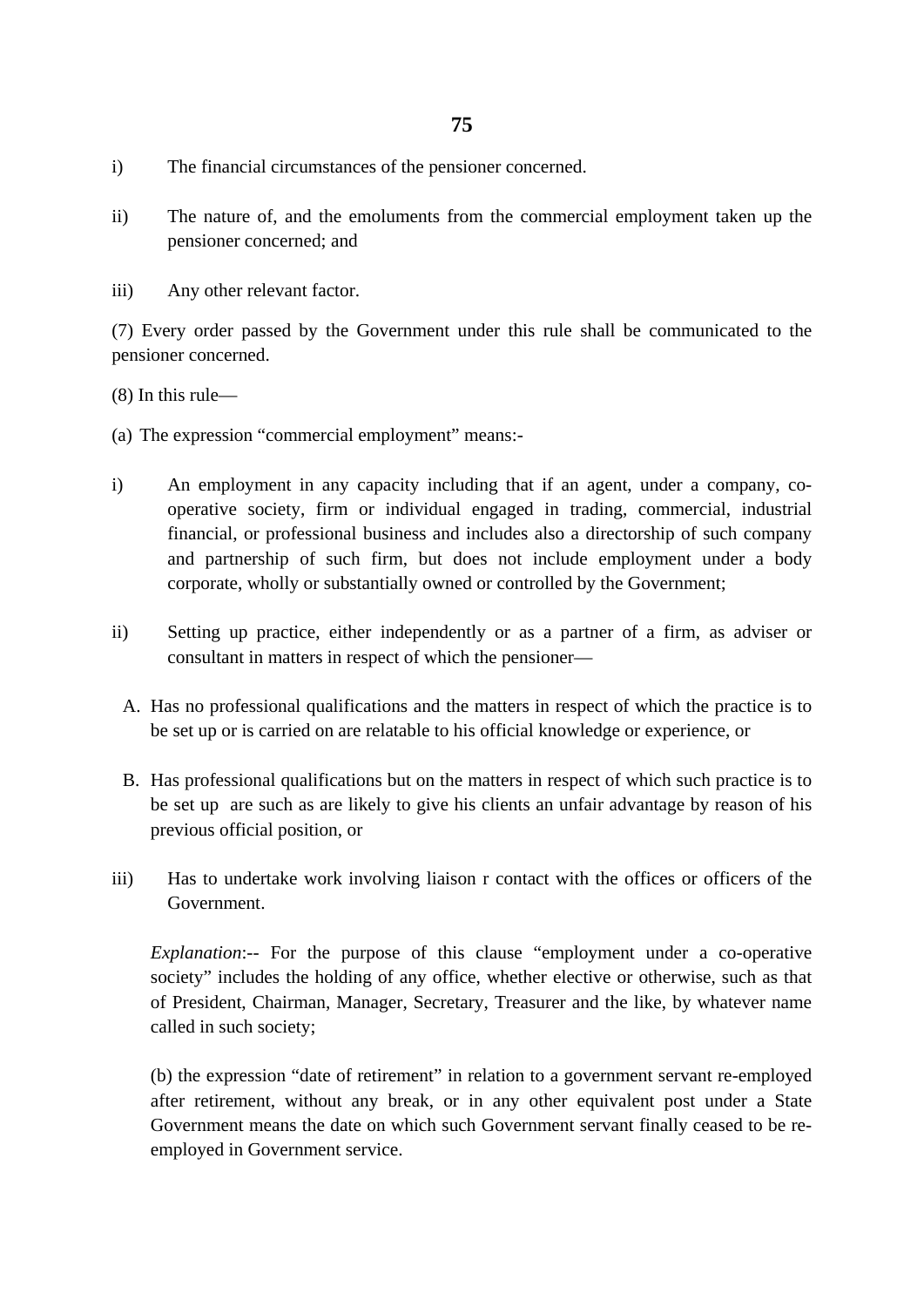# **76 CHAPTER XIII**

#### PAYMENT OF PENSION

87. **Date from which pension become payable**—(1) Except in the case of a government servant to whom the provisions of rule 36 apply and subject to the provisions of rules 9, 58 and 64 a pension other family pension shall become payable from the date on which a government servant ceases to be borne on the establishment.

(2) Pension including family pension shall be payable for the day on which its recipient dies.

88. **Currency in which pension is payable**—(1) Except as otherwise provided in this rule, all pensions shall be payable in rupees in India.

(2) In the case of non-Indian government servant who on retirement takes up his residence outside India, the payment of pension and rate at which it should be paid shall be governed by the rules made by the Government of India, in this behalf from time to time for their pensioners.

89. **Manner of payment of gratuity and pension**—(1) Except as otherwise provided in these rules, a gratuity shall be paid in lump-sum.

(2) A pension fixed at monthly rates shall be payable monthly on or after the first day of the following month.

- 90. **Application of Treasury Rules**—Save as otherwise provided in these rules the Treasury Rules, shall apply in regard to the procedure of payment:
	- i) Of gratuity,
	- ii) Of pension,
	- iii) Of pension undrawn for more than a year; and
	- iv) Of pension in respect of deceased pensioner.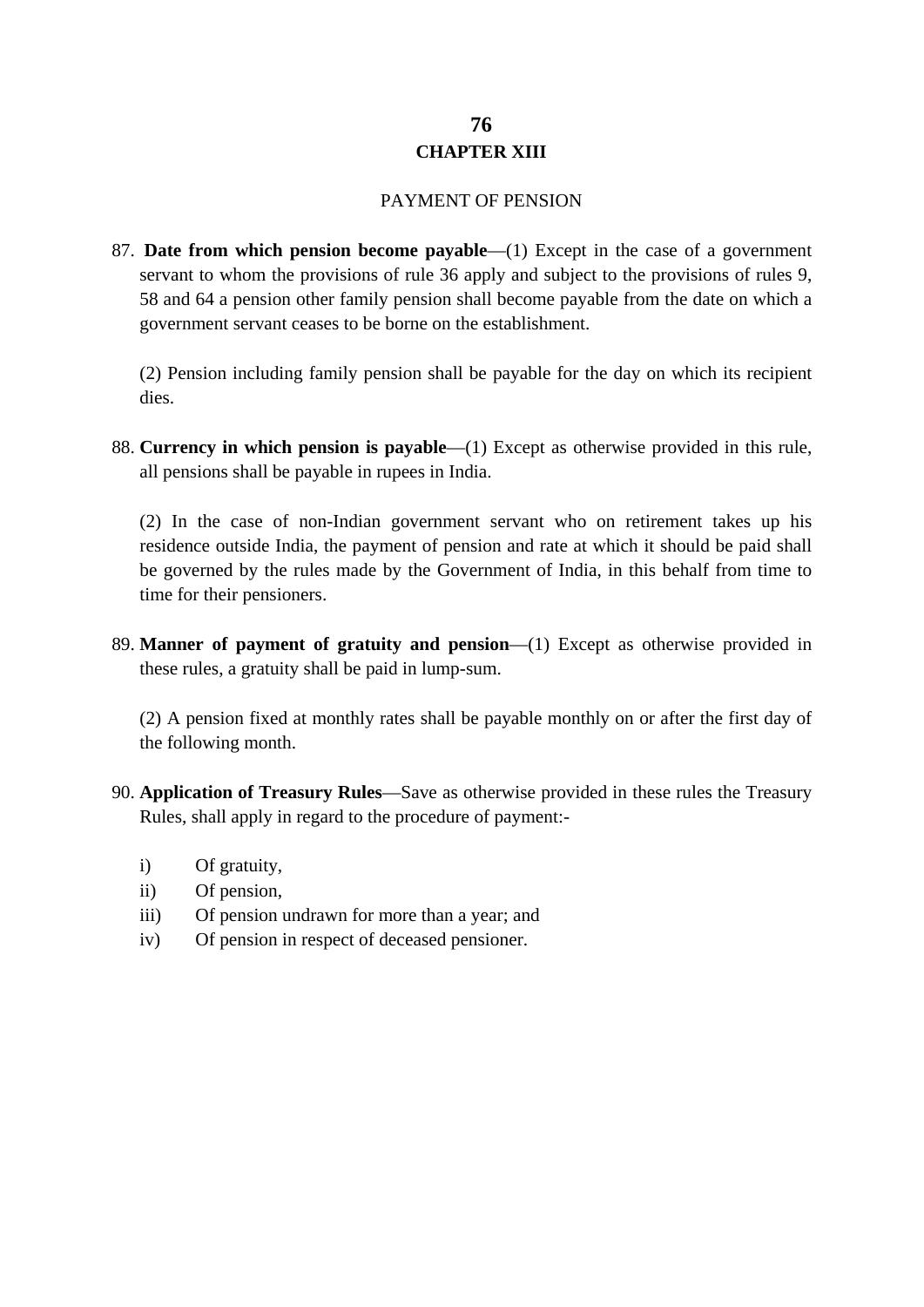# **77 CHAPTER XIV** MISCELLANEOUS

- 91. **Interpretation**—Where any doubt arises as to the interpretation of these rules; it shall be referred to the Government in Finance Department for decision.
- 92. **Power to relax**—Where any department of the Government is satisfied that the operation of any of these rules causes undue hardship in any particular case, the State Government may by order for reasons to be recorded in writing dispense with or relax the requirements of that rule to such extent and subject to such exceptions and conditions as it may consider necessary for dealing with the case in a just and equitable manner.

Provided that no such order shall be made except with the concurrence of the Finance Department.

- 93. **Repeal and saving**—(1) On the commencement of these rules, every rule, regulation or order including Office Memorandum (hereinafter referred to in this rule as the old rule) in force immediately before such commencement shall, in so far as it provides for any of the matters contained in these rules, ceases to operate.
	- (2) Notwithstanding such ceaser of operation—
	- (a) (i) every nomination for the payment of death-cum-retirement gratuity, or of noncontributory family pension.

(ii) every form regarding the details of family of a government servant for the purposes of contributory family pension, which a government servant had given under the old rules shall be deemed to have been made or given under the corresponding provisions of these rules;

(b) any nomination for the payment of death-*cum*-retirement gratuity or of noncontributory family pension, any form regarding the details of family of a government servant for the purpose of contributory family pension required to be made or given by the government servant under the old rules but not made or given before the commencement of these rules shall be made or given after such commencement in accordance with the provisions of these rules;

(c) any case which pertains to the sanction of pension to a government servant who had retired before the commencement of these rules and is pending before such commencement shall be disposed of in accordance with the provisions of the old rules as if these rules had not been made;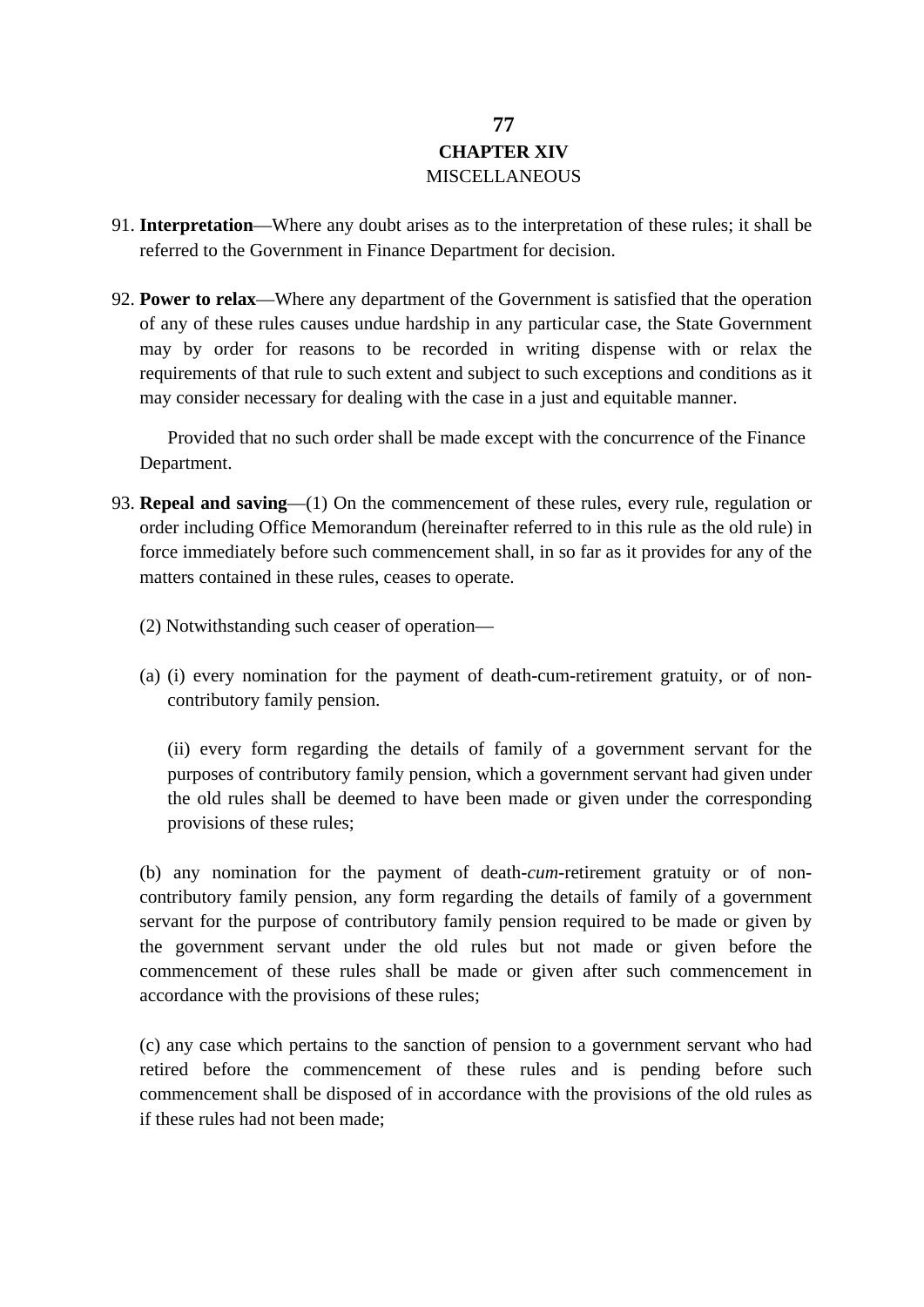- (d) any case which pertains to the sanction of death-*cum*-retirement gratuity and family pension to family of a deceased government servant or of a deceased pensioner and is pending before the commencement of these rules shall be disposed of in accordance with the provisions of the old rules as if these rules had not been made.
- (e) Subject to the provisions of clauses (c) and (d), anything done or any action taken under the old rules shall be deemed to have been done or taken under corresponding provisions of these rules.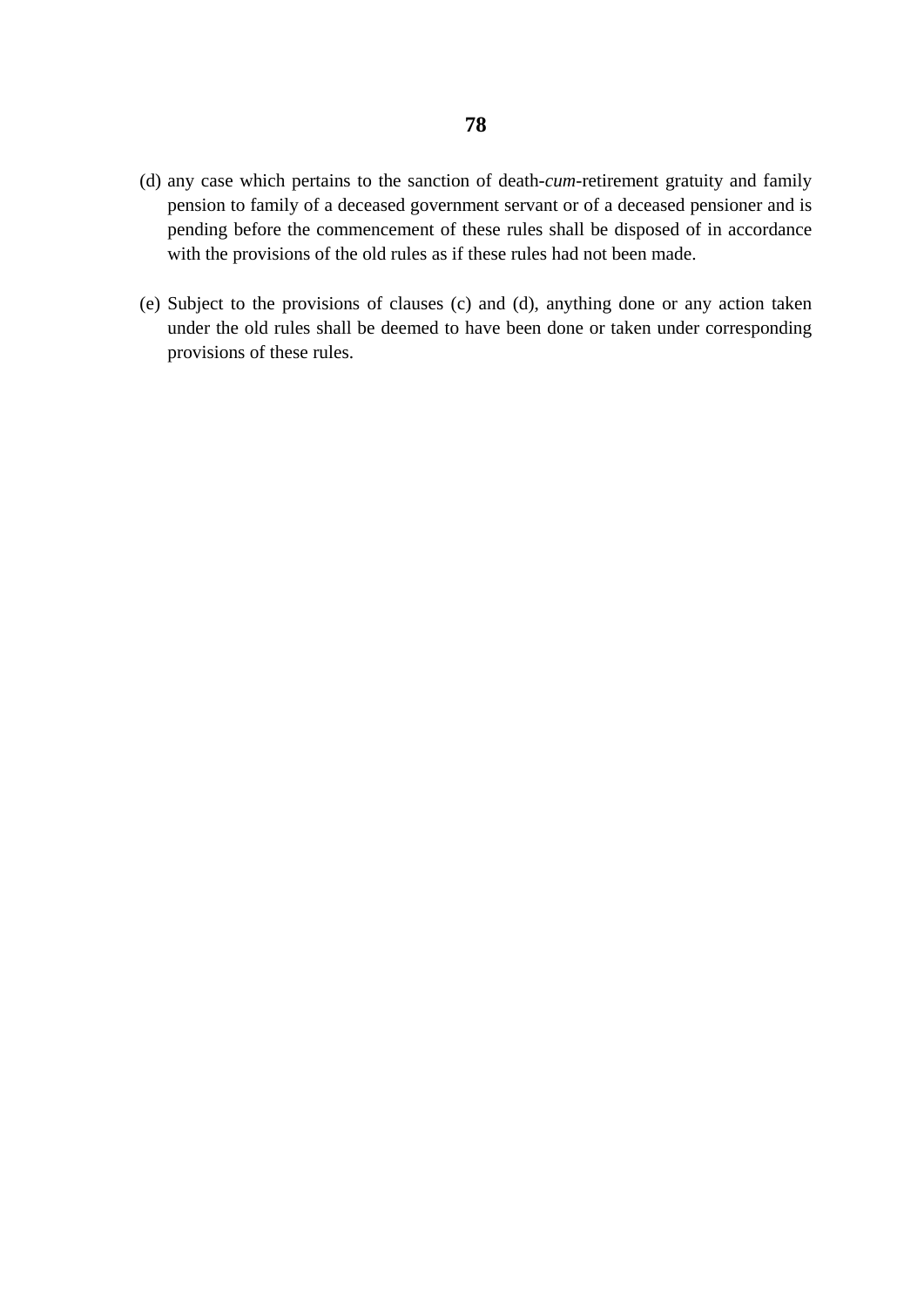# PENSION RULES FORMS

| Sl. No.        | Form                                                                                                                                                                                           |          |          | Pages   |
|----------------|------------------------------------------------------------------------------------------------------------------------------------------------------------------------------------------------|----------|----------|---------|
| $\mathbf{1}$   | Nomination for Death-cum-Retirement Gratuity-                                                                                                                                                  |          |          |         |
|                | When the Government servant has a family and wishes to<br>nominate one member, or more than one member thereof.                                                                                |          |          | 81-83   |
| $\overline{2}$ | Nomination for Death-cum-Retirement Gratuity-                                                                                                                                                  |          |          |         |
|                | When the Government servant has no family and wishes to<br>nominate one person, or more than one person.                                                                                       |          |          | 83-85   |
| 3              | Form for Sanctioning Pension                                                                                                                                                                   |          |          | $-86$   |
| $\overline{4}$ | Form for Assessing Pension and Gratuity                                                                                                                                                        |          |          | 87-91   |
| 5              | Form of Memo to the Audit Officer forwarding the Pension papers<br>of a Government servant.                                                                                                    |          |          | 92-93   |
| 6              | Form of Surety Bond                                                                                                                                                                            |          |          | 93-94   |
| 7              | Form of Intimation for family Pension.                                                                                                                                                         |          |          | 95-96   |
| 8              | Form of Application for Family Pension                                                                                                                                                         | .        | $\cdots$ | 96-97   |
| 9              | Form of Sanctioning Family Pension                                                                                                                                                             |          |          | 98-99   |
| 10             | Form of Certificate of verification of service for pension                                                                                                                                     |          |          | 100-101 |
| 11             | Form of Assessing and Sanctioning Family Pension and Death-<br>cum-Retirement Gratuity when a Government servant dies while<br>in service.                                                     |          |          | 102-108 |
| 12             | Form of letter to the Audit Officer forwarding papers for the grant<br>of Family Pension and Death-cum-Retirement Gratuity to the<br>family of a Government servant who dies while in service. |          |          | 109-110 |
| 13             | Form of Application of the Grant for Residuary Gratuity on the<br>death of a pensioner.                                                                                                        |          |          | 111-112 |
| 14             | Form of Medical Certificate                                                                                                                                                                    |          |          | $-113$  |
| 15             | <b>Indemnity Bond</b><br>$\cdots$<br>$\cdots$                                                                                                                                                  | $\cdots$ | $\cdots$ | 114-116 |
| 16             | Form of bond of Indemnity for drawing of D.C.R.G. where there is<br>no nomination or nomination does not subsists.                                                                             |          |          | 117-119 |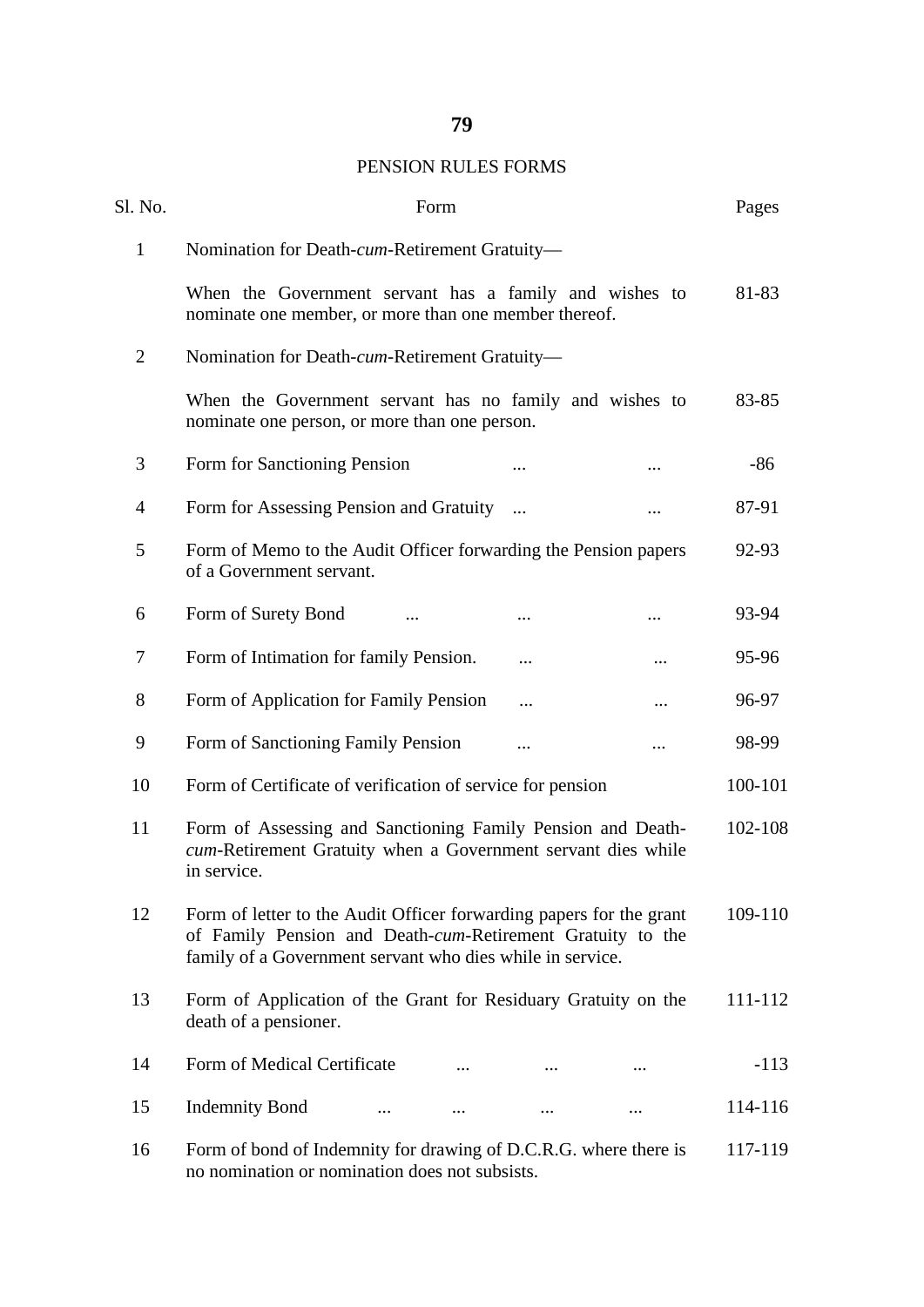| Sl. No. |                                        | Form     |          |          |          | <b>Pages</b> |
|---------|----------------------------------------|----------|----------|----------|----------|--------------|
| 17      | Details of Family                      | $\cdots$ | $\cdots$ | $\cdots$ | $\cdots$ | 120-121      |
| 18      | <b>Annual superannuation Statement</b> |          |          | $\cdots$ | $\cdots$ | -122         |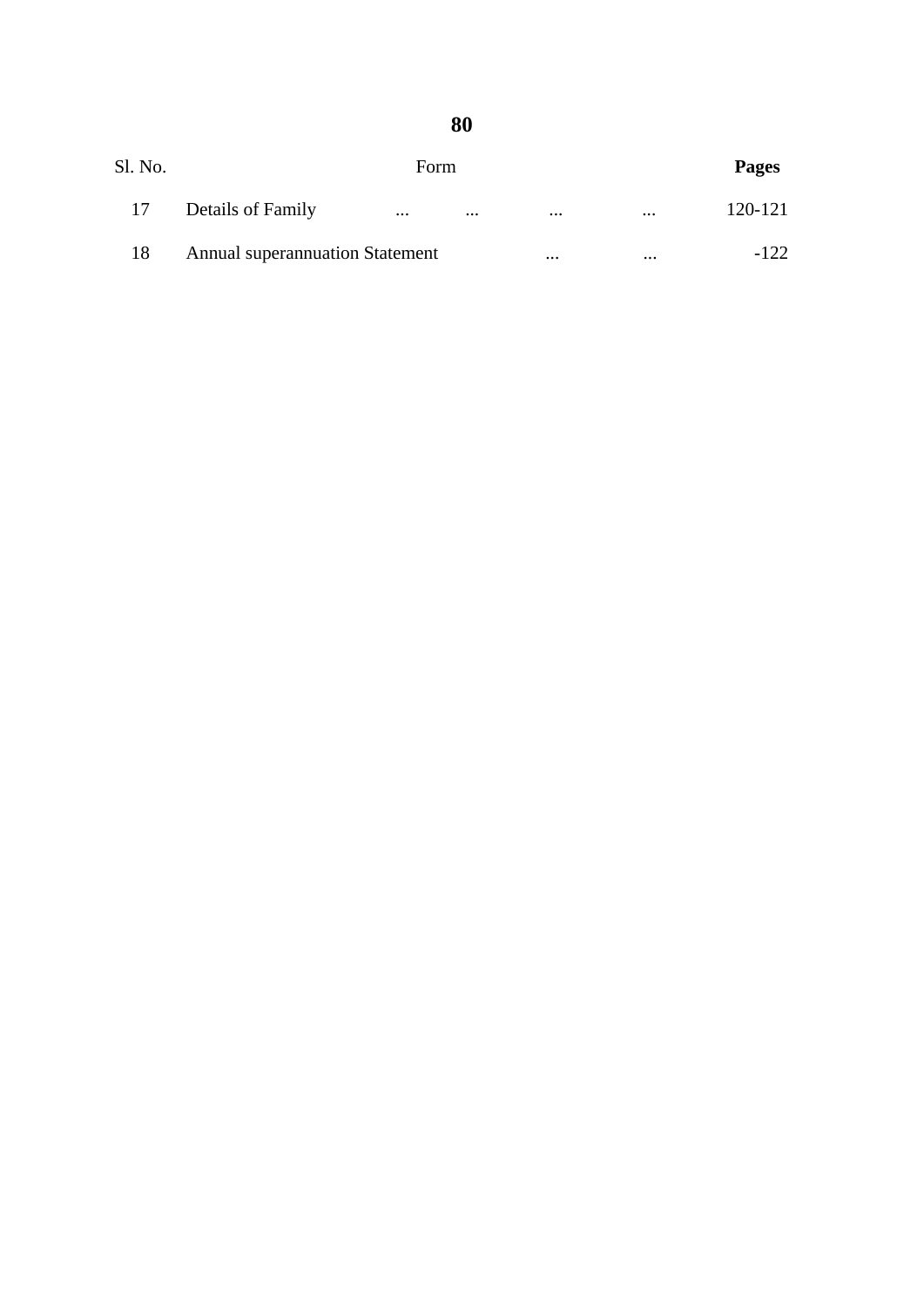#### **FORM 1**

#### (See Rule 43)

#### **Nomination for Death-***cum***-Retirement Gratuity**

When the Government servant has a family and wishes to nominate one member, or more than one member thereof.

I .........................................................hereby nominate the person/persons mentioned below who is/are member (s) of my family, and confer on him/them the right to receive, to the extent specified below any gratuity that may be sanctioned by the Government in the event of my death while in service or after retirement.

| Original nominee (s)                          |                                                          |     | Alternate nominee (s)                                       |                                                                                                                                                                                                                                                                                                                                                                |       |
|-----------------------------------------------|----------------------------------------------------------|-----|-------------------------------------------------------------|----------------------------------------------------------------------------------------------------------------------------------------------------------------------------------------------------------------------------------------------------------------------------------------------------------------------------------------------------------------|-------|
| Name<br>Addresses of<br>nominee/no<br>minees. | and Relationship<br>with<br>the<br>Government<br>servant | Age | Amount<br>of share<br>of<br>gratuity<br>payable<br>to each. | Name, address, relationship Amount<br>and get age of the person or of share<br>persons, if any, to whom the of<br>right conferred on the gratuity<br>nominee shall pass in the payable to<br>event of the<br>nominee<br>predeceasing<br>the<br>Government servant or the<br>nominee dying after the<br>death of the Government<br>servant but before receiving | each. |
| $\left(1\right)$                              | (2)                                                      | (3) | (4)                                                         | payment of gratuity.<br>(5)                                                                                                                                                                                                                                                                                                                                    | (6)   |

This nomination supersedes the nomination made by me earlier on ........................................... which stands cancelled. *Note--* (i) The Government servant shall draw lines across the blank space below the last entry to prevent the insertion of any name after he has signed. (ii) Strike out if not applicable. Date this ........................................... day of ........................................ 19, at.............................

Witnesses to signature: .............................................

Signature of Government Servant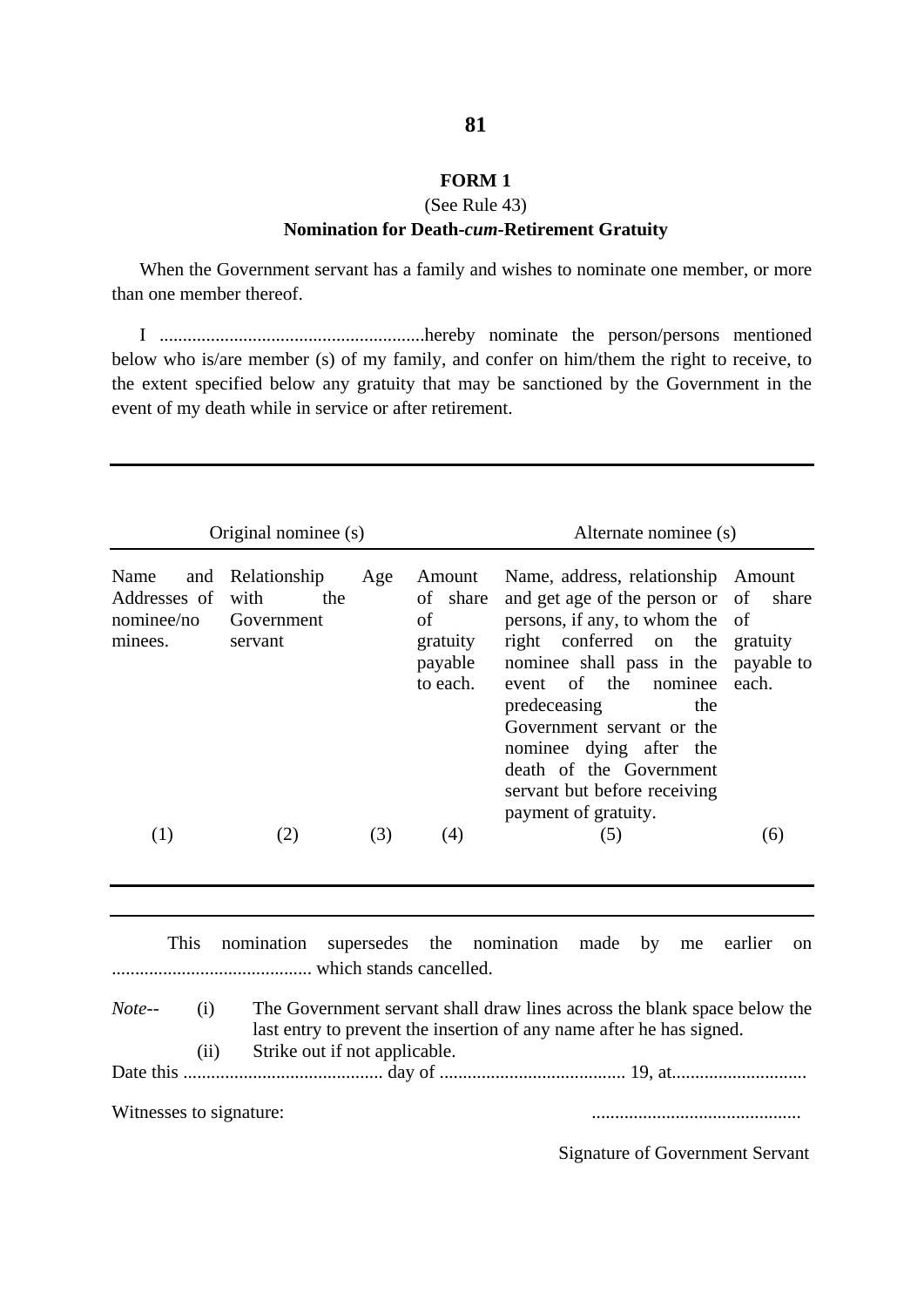1. ................................ 2. ................................

This column should be filled in so as to cover the whole amount of gratuity.

The amount/share of the gratuity shown in this column should cover the whole amount/share payable to the original nominee (s)

(To be filled in by the head of Office/Audit officer)

Nomination by .................................... ..........................................

Signature of Head of

office/Audit Officer

Designation ..................................... Date ..................................................

Office .............................................. Designation .......................................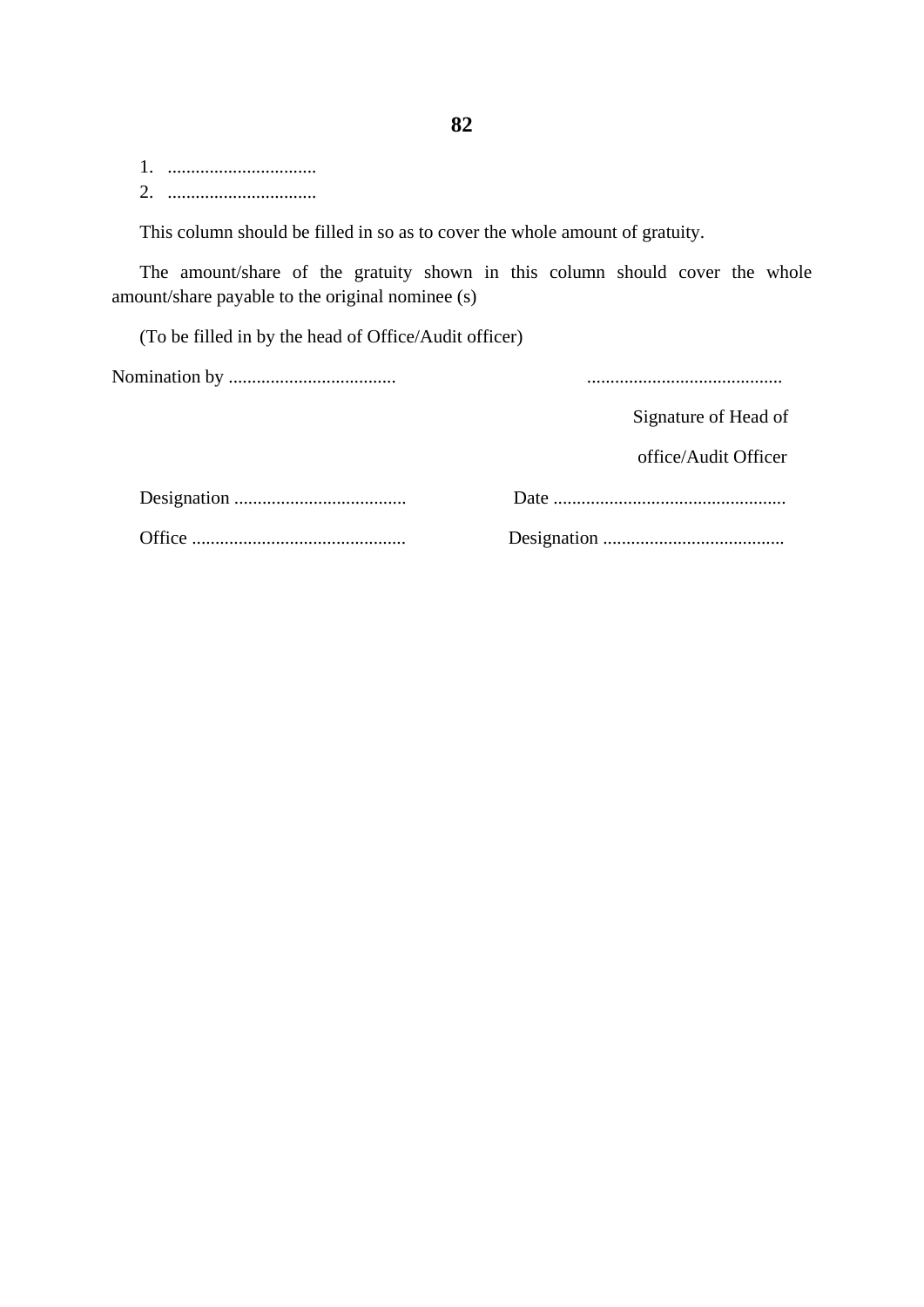## PRO-FORMA FOR ACKNOWLEDGING THE RECEIPT OF THE NOMINATION FORM BY THE HEAD OF OFFICE/AUDIT OFFICER

To

 ................................................ ................................................. ................................................. I acknowledge the receipt of your nomination, dated the ................................../cancellation dated the .......................................... of the nomination made earlier in respect of gratuity in Form ................................................................... and state that it has been duly placed on record. Place ....................................... ............................................ Dated the............................... Signature of Head of Officer/

Audit Officer,

(Designation)

*Note--* The Government servant is advised that it would be in the interest of his nominees, if copies of the nominations and the related notices and acknowledgements are kept in safe custody so that may come into the possessions of the beneficiaries in the events of his death.

#### **Form 2**

#### (See Rule 43)

#### **Nomination for Death-***cum***-Retirement Gratuity**

When the Government servant has no family and wishes to nominate one person or more than one person.

I.............................................................. having no family, hereby nominate the person/persons mentioned below and confer on him/them the right to receive, to the extent specified below, any gratuity that may be sanctioned by the State Government in the event of any death while in receive or after retirement:-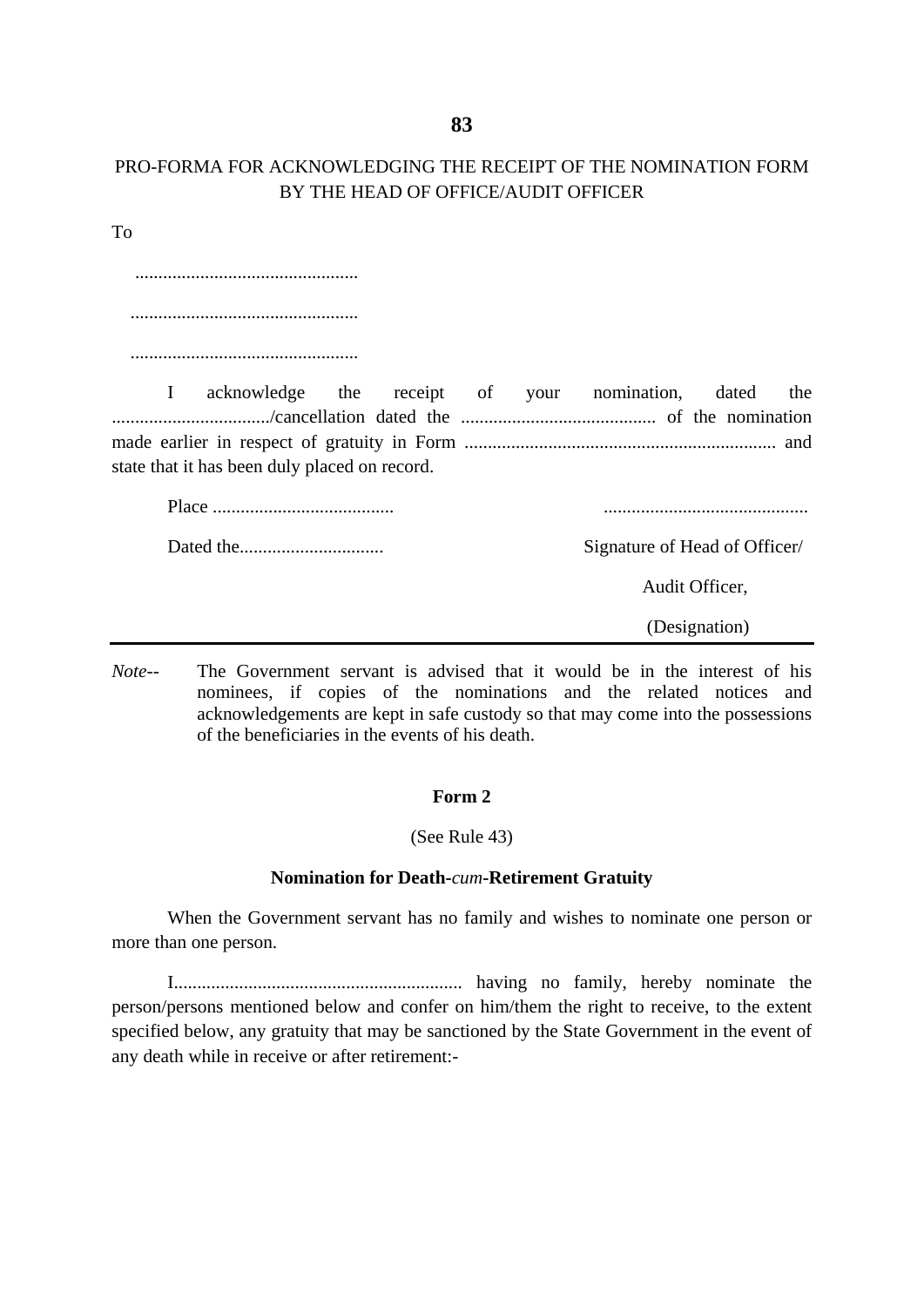|                                                      | Original nominee (s)                                 |     |                                                             | Alternate nominee (s)                                                                                                                                                                                                                                                                                                         |                                                          |
|------------------------------------------------------|------------------------------------------------------|-----|-------------------------------------------------------------|-------------------------------------------------------------------------------------------------------------------------------------------------------------------------------------------------------------------------------------------------------------------------------------------------------------------------------|----------------------------------------------------------|
| Name<br>and<br>Addresses of<br>nominee/no<br>minees. | Relationship<br>with<br>the<br>Government<br>servant | Age | Amount<br>of share<br>of<br>gratuity<br>payable<br>to each. | Name, address, relationship<br>and get age of the person or<br>persons, if any, to whom the of<br>right conferred on the<br>nominee shall pass in the<br>nominee<br>of the<br>event<br>predeceasing<br>the<br>Government servant or the<br>nominee dying after the<br>death of the Government<br>servant but before receiving | Amount<br>share<br>of<br>gratuity<br>payable to<br>each. |
| (1)                                                  | (2)                                                  | (3) | (4)                                                         | payment of gratuity.<br>(5)                                                                                                                                                                                                                                                                                                   | (6)                                                      |

This nomination supersedes the nomination made by me earlier on ........................................... which stands cancelled. *Note--* (i) The Government servant shall draw lines across the blank space below the last entry to prevent the insertion of any name after he has signed. (ii) Strike out if not applicable.

Date this ........................................... day of ........................................ 19, at.............................

Witnesses to signature:

1. ................................ 2. ................................

 ............................................ Signature of Government Servant Servant Servant Servant Servant Servant Servant Servant Servant Servant Servant Servant Servant Servant

This column should be filled in so as to cover the whole amount of gratuity.

The amount/share of the gratuity shown in this column should cover the whole amount/share payable to the original nominee (s)

(To be filled in by the head of Office/Audit officer)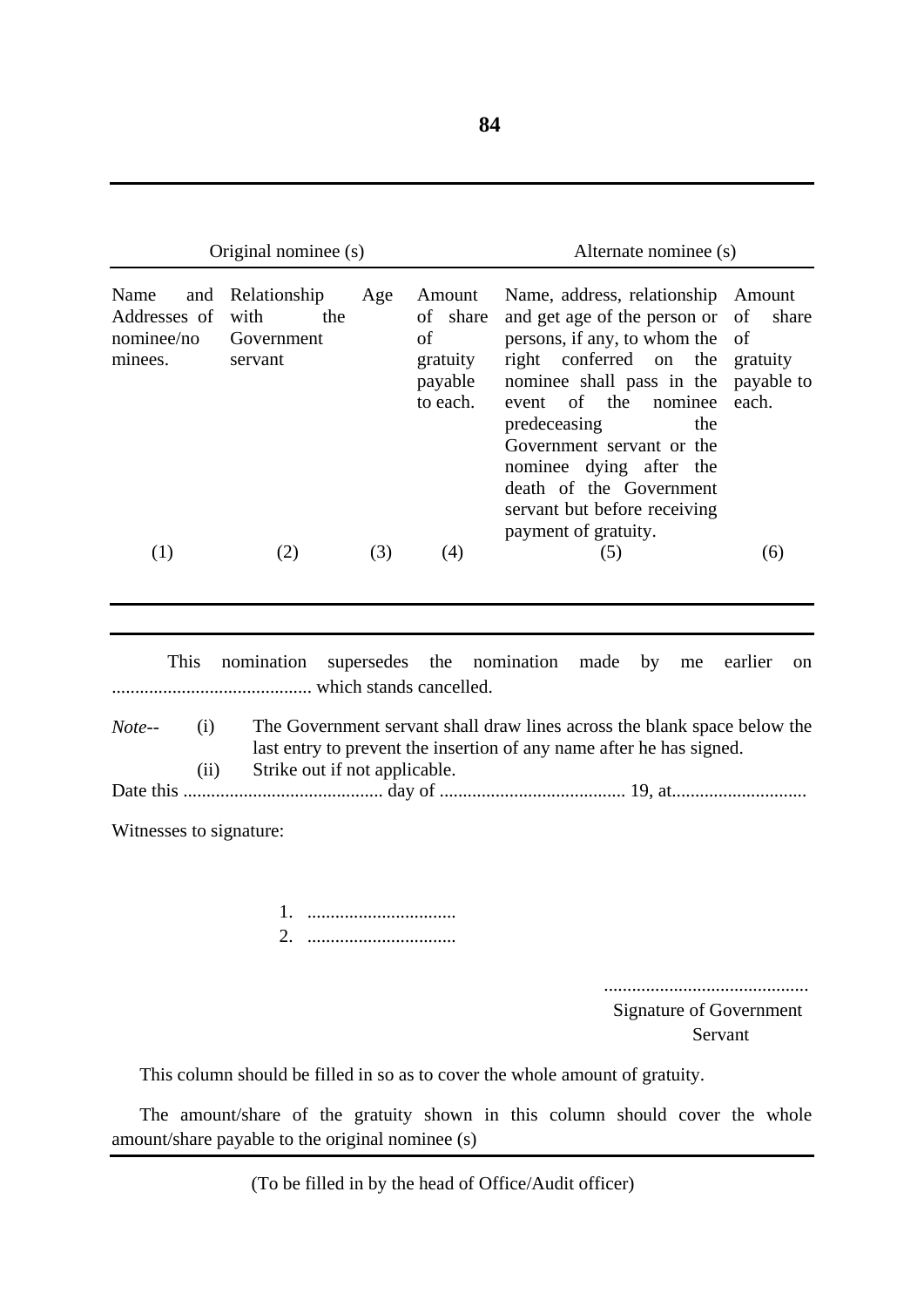| Signature of Head of |
|----------------------|
| office/Audit Officer |
|                      |
|                      |

## PRO-FORMA FOR ACKNOWLEDGING THE RECEIPT OF THE NOMINATION FORM BY THE HEAD OF OFFICE/AUDIT OFFICER

To

 ................................................ ................................................. .................................................

I acknowledge the receipt of your nomination dated the......................................../cancellation, dated the............................................of the nomination made earlier in respect of gratuity in Form.........................................and to state it has been duly placed on record.

Place...........................................................

Dated the...................................................

......................................................

Signature of Head of Office/Audit

Officer. (Designation)

*Note--* The Government servant is advised that it would be in the interest of his nominees if copies of the nominations and the related notices and acknowledgements are kept in safe custody so that they may come into the possession of the beneficiaries in the event of his death.

\_\_\_\_\_\_\_\_\_\_\_\_\_\_\_\_\_\_\_\_\_\_\_\_\_\_\_\_\_\_\_\_\_\_\_\_\_\_\_\_\_\_\_\_\_\_\_\_\_\_\_\_\_\_\_\_\_\_\_\_\_\_\_\_\_\_\_\_\_\_\_\_\_\_\_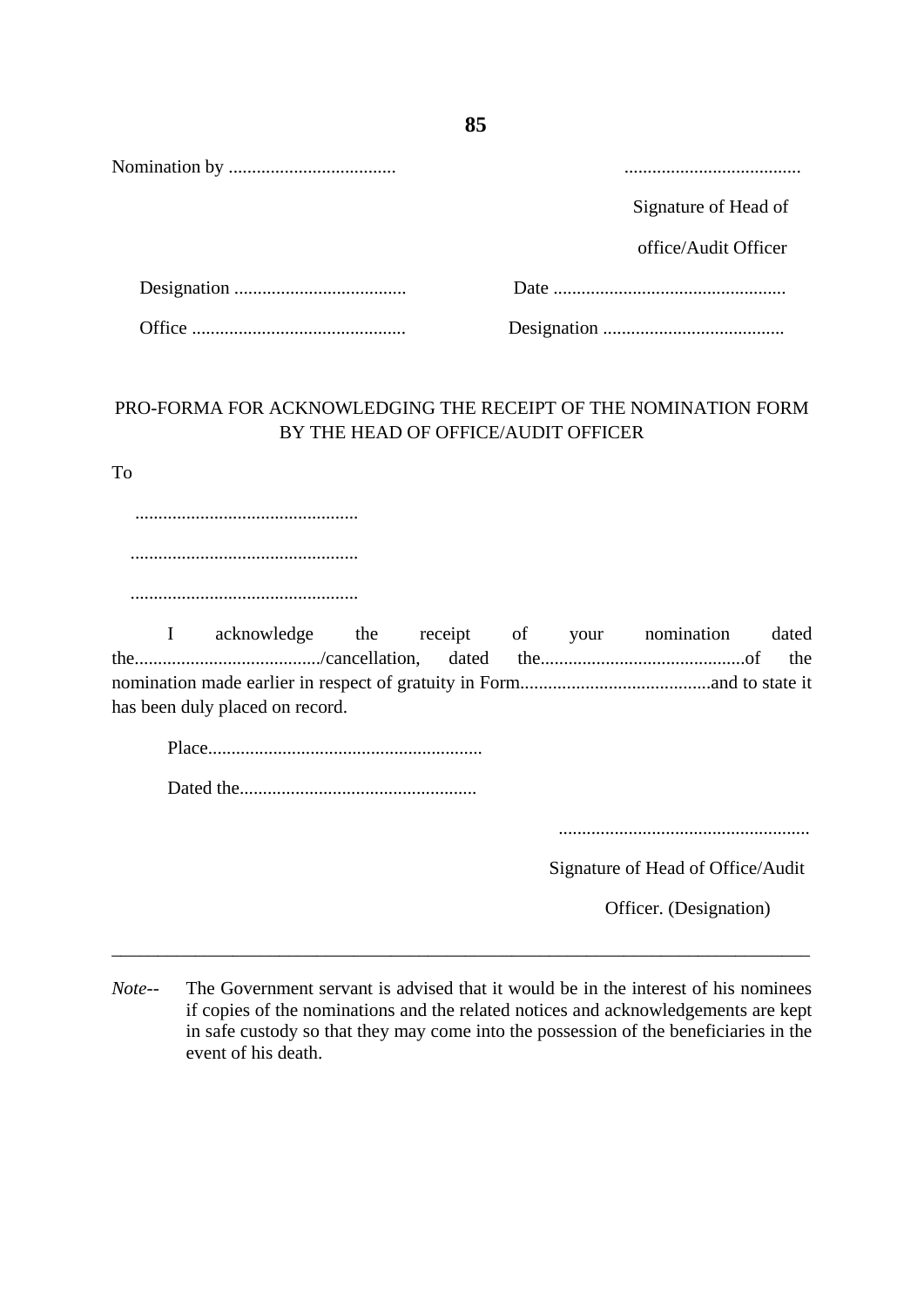#### **Form 3**

#### **Form for Sanctioning Pension**

[*See* rule 62 (b) 67, 72 (7)]

(To be sent in duplicate if payment is desired in a different circle of audit).

Name of the Government servant ........................................................

Father's name (and also husband's name in the case of a female Government servant).......................................................................

Present or last appointment, including name of establishment ..........................................

Orders of the pension sanctioning authority—(to be filled in only when pension is reduced).

(a) The undersigned "having satisfied himself/has been directed to state, that the service of Shri/Shrimati/Kumari....................................................has not been thoroughly satisfactory" hereby orders/ and to say, that the full pension or gratuity or both which may be accepted by the Audit Officer as admissible under the Meghalaya Civil Services (pension) Rules, 1983 shall be reduced by the specified amount or percentage indicated below—

Amount of reduction in the pension....................................................................................... Amount of reduction in the gratuity....................................................................................... The grant of pension of gratuity shall take effect from..........................................................

- (b) This order is subject to the condition that if the amount of pension as authorised be afterwards found to be in excess of the amount of which the Government servant is entitled under the Meghalaya Civil Services (pension) Rules 1983, he/she shall be called upon to refund such excess.
- (c) The pension and gratuity are chargeable to the Head of Account..........................................

| Signature and designation |
|---------------------------|
| of the Head of Office.    |

\*Strike out whichever is not applicable.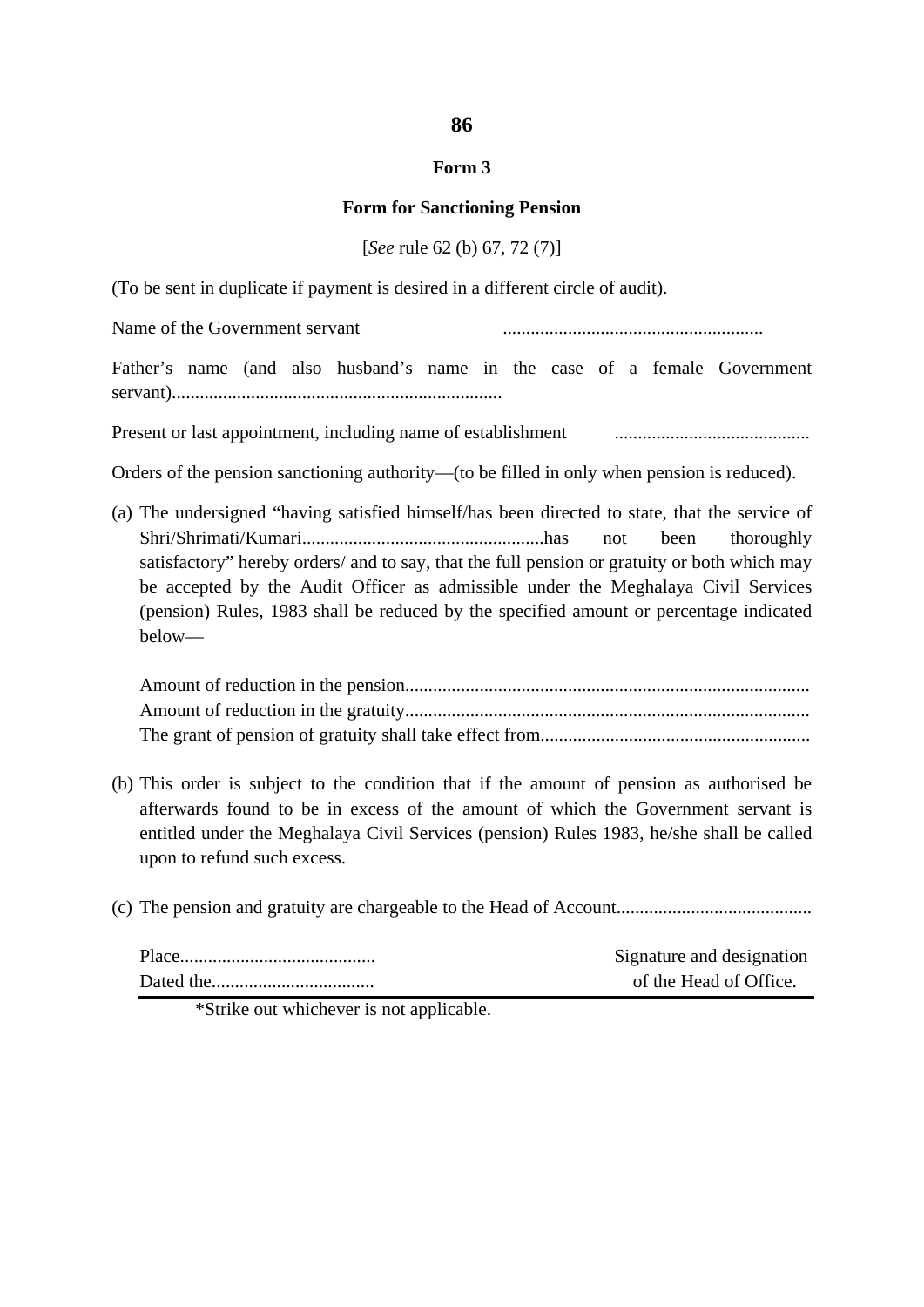# **FORM 4 Form for Assessing Pension and Gratuity** (Rules 61, 62, 65, 67 and 72)

# PART I 1. Name of the Government servant........................................................................................... 2. Father's name (and also husband's name in the case of a female Government servant)................................................................................................................................... 3. Date of birth (by Christian Era).............................................................................................. 4. Religion and nationality......................................................................................................... 5. Permanent residential address showing village/town, district and state......................................................................................................................................... 6. Present or last appointment including name of establishment............................................... 7. Date of beginning of service.................................................................................................. 8. Date of ending of service........................................................................................................ 9. (i) Total period of military service for which pension/gratuity was sanctioned............................................................................................................................... (ii) Amount and nature of any pension/gratuity received for previous civil service..................................................................................................................................... 10. Amount and nature of any pension/gratuity received for previous civil service..................................................................................................................................... 11. Government under which service has been rendered in order of employment......................... 12. Interruption and non-qualifying service................................................................................ 13. Length of qualifying service................................................................................................... 14. Class of pension or service gratuity applied for by the Government servant and cause of application. (In case of invalid pension, medical certificate to be attached). 15. Emoluments reckoning for gratuity........................................................................................ 16. Average emoluments reckoning for pension.......................................................................... 17. Proposed pension....................................................................................................................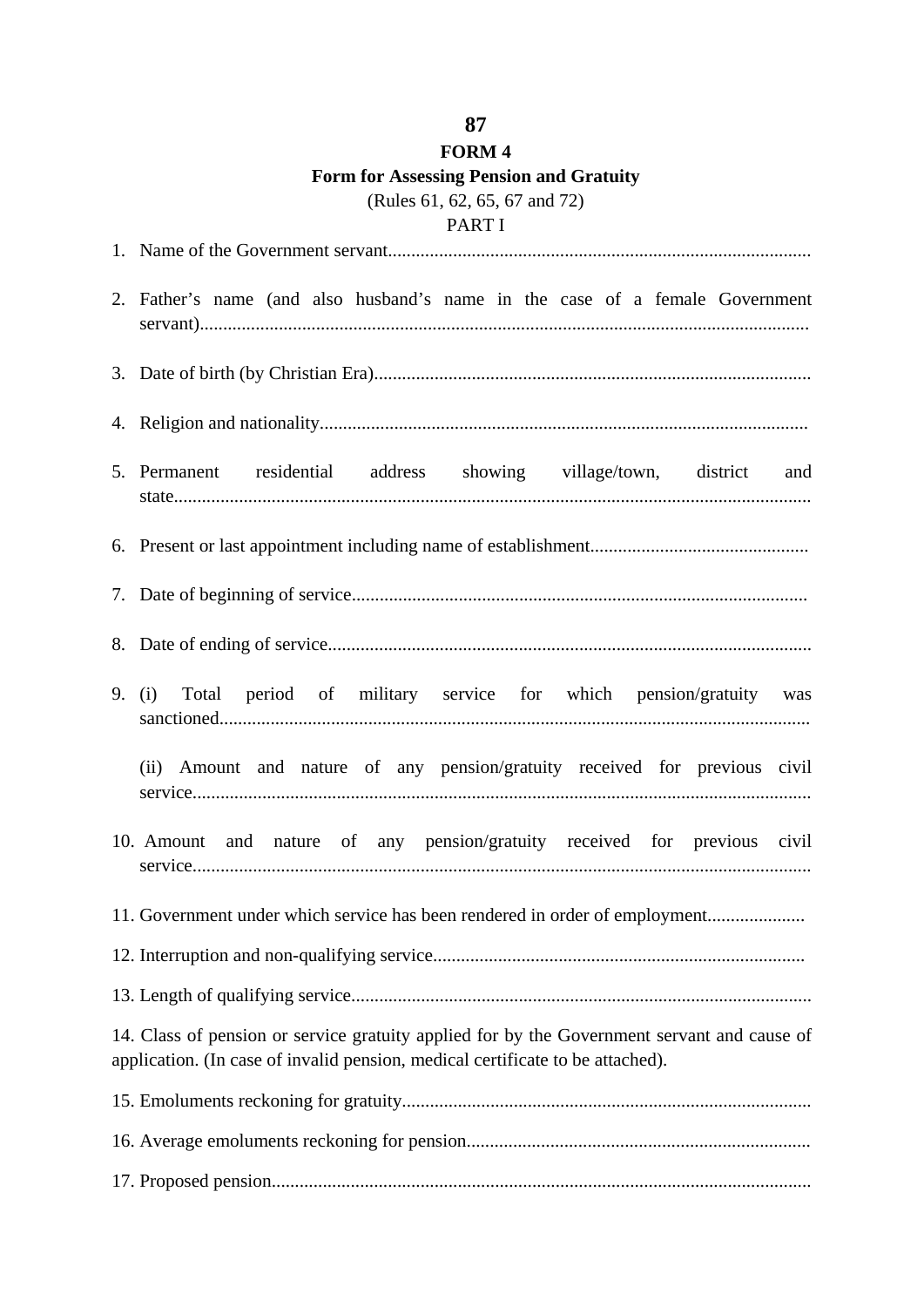18. Proposed death-*cum*-retirement gratuity............................................................................... 19. Proposed service gratuity, if any............................................................................................ 20. Date from which pension is to commence............................................................................. 21. Whether nomination made for Death-*cum*- retirement Gratuity. 22. Whether the Government servant has paid all the Government dues. 23. At enhanced rate of......................... from............................. to......................... at normal

rate of...............................................from............................................ to.....................................

(i) Complete and up-to-date details of family is given in form 3:-

| Serial<br>number  | Name of the member of<br>family |                                                    | Date of birth | Relationship with<br>Government servant |
|-------------------|---------------------------------|----------------------------------------------------|---------------|-----------------------------------------|
| 1                 | $\overline{2}$                  |                                                    | 3             | 3                                       |
| 1.                |                                 |                                                    |               |                                         |
| 2.                |                                 |                                                    |               |                                         |
| 3.                |                                 |                                                    |               |                                         |
| 4.                |                                 |                                                    |               |                                         |
| 24. Height        | $\cdots$                        |                                                    |               |                                         |
|                   | 25. Identification marks        |                                                    |               |                                         |
| or Sub-Treasury). |                                 | 26. Place of payment of pension/gratuity (Treasury |               |                                         |

27. Head of Account to which pension and gratuity, ...................................................... are debitable.

Signature of. Head of Office/Audit **Officer** 

Place................................................. ................................................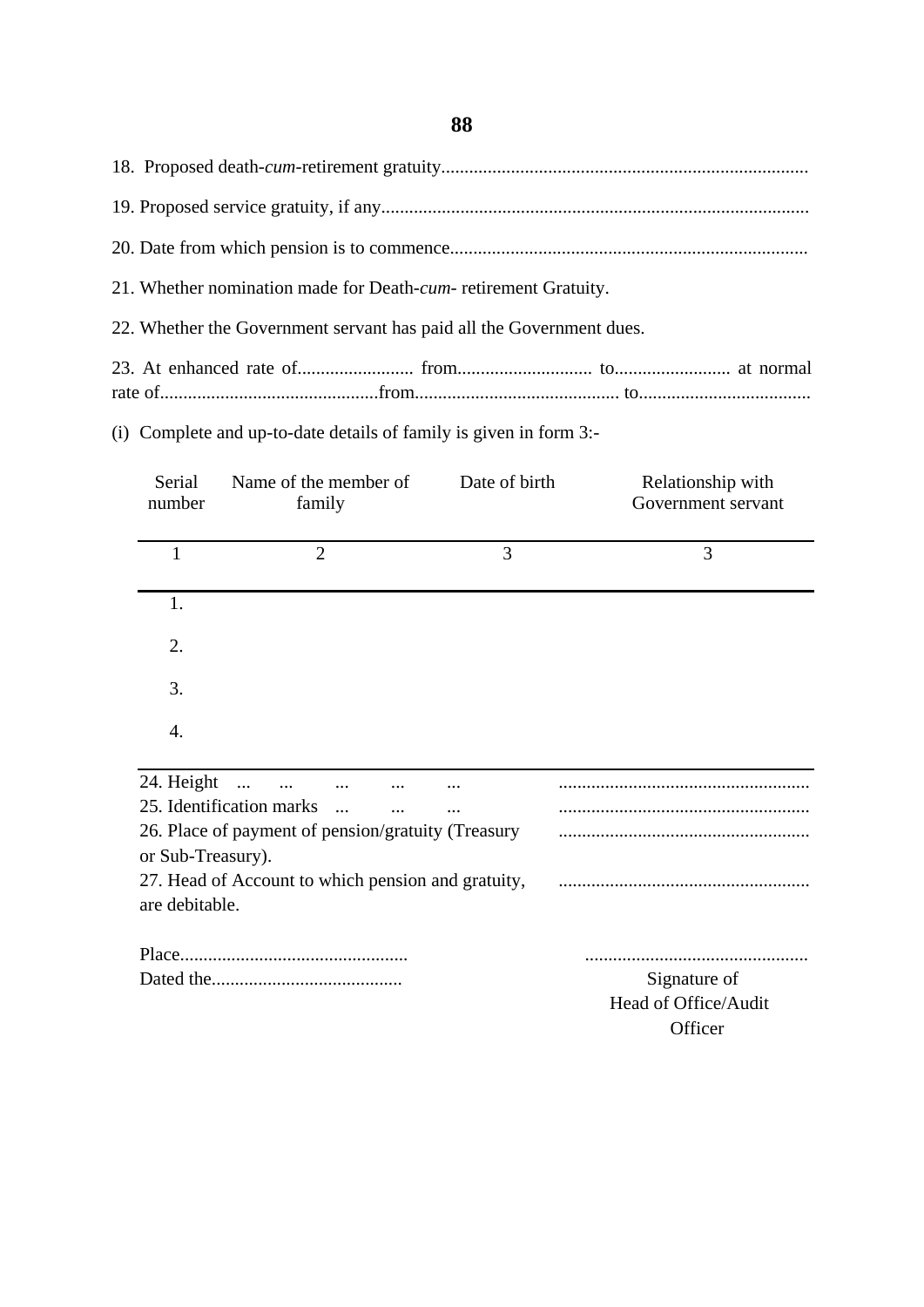# **89 PART II Section I**

| Emoluments drawn during the last 12 months of service |      |    |     |                      |
|-------------------------------------------------------|------|----|-----|----------------------|
| Post held                                             | From | To | Pay | Personal/Special Pay |
|                                                       |      |    |     |                      |
|                                                       |      |    |     |                      |
|                                                       |      |    |     |                      |
| Average emoluments                                    |      |    |     |                      |

In a case where the last 12 months include some period not to be reckoned for calculating average emoluments of an equal period backwards has to be taken for calculating the average emoluments.

| <b>Section II</b>                              |       |    |
|------------------------------------------------|-------|----|
| Details of non-qualifying service              |       |    |
| Y.M.D                                          | Form  | To |
| 1. Interruption $(S)$                          |       |    |
| 2. Any other service not treated as qualifying | Total |    |

#### **Section III**

- 1. Period of service not verified with reference to a quittance Rolls.
- 2. Whether the above period has been verified in accordance with the provisions of rule 61 of the Meghalaya Civil Service (Pension) Rules, 1983.

#### PART III

#### **Section I**

#### Audit enfacement

- 1. Total period of qualifying service which has been accepted for the grant of superannuation/retiring/invalid/compensation/compulsory retirement pension/gratuity with reasons for disallowances, if any.
	- *Note--* Service for the period commencing from............................ and up to the date of retirement has not yet been verified; this would be done before the pension payment order is issued.
- 2. Amount of superannuation/retiring/invalid/compensation/compulsory retirement pension/gratuity; that has been admitted.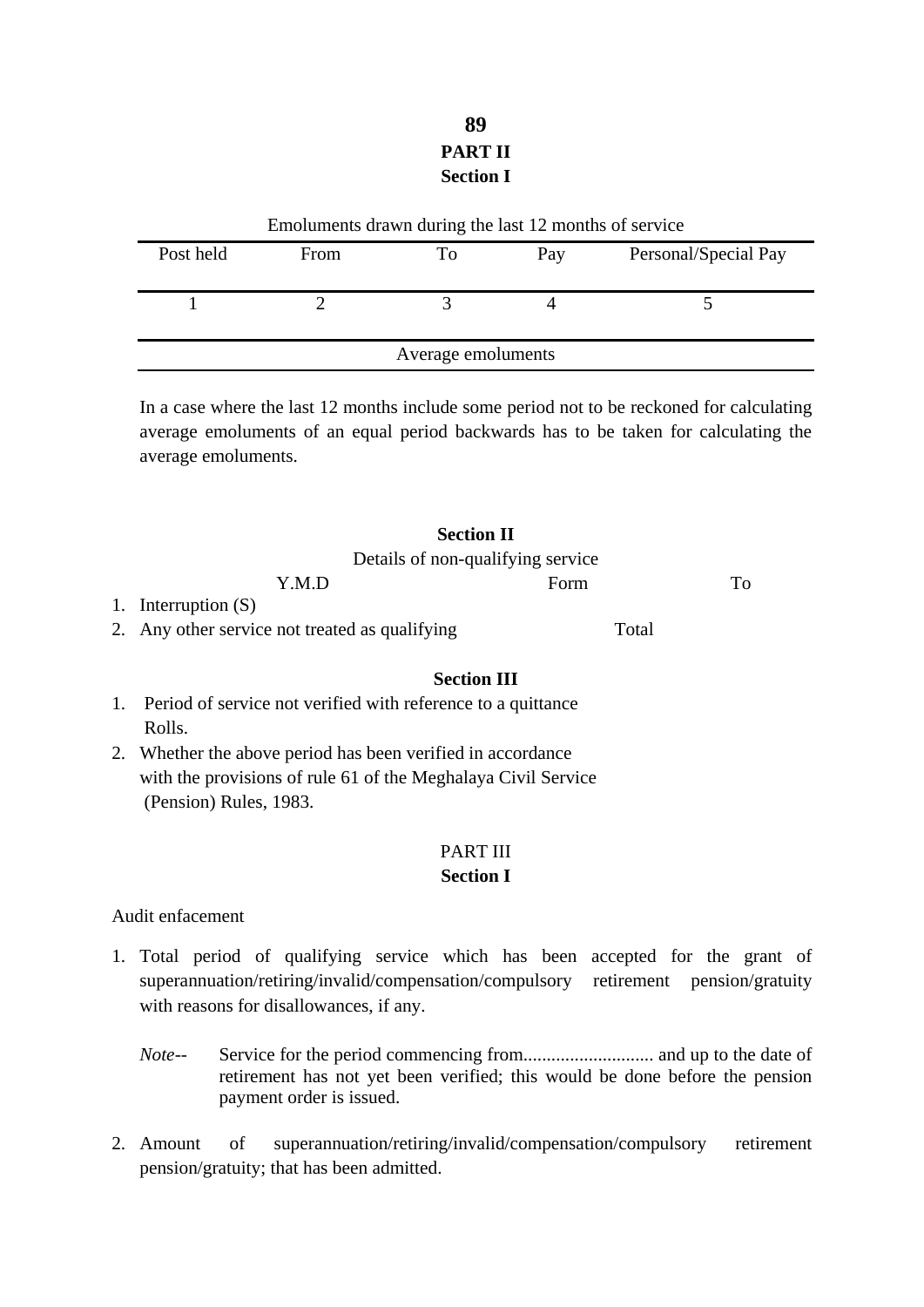- 3. Amount of superannuation/retiring/invalid/compensation/compulsory retirement pension/gratuity, admissible after taking into account reduction if any, in pension and gratuity made by the pension sanctioning authority.
- 4. The date from which superannuation/retiring/invalid/compensation/compulsory retirement pension/gratuity is admissible
- 5. Head of Account to which superannuation/retiring/invalid/compensation/compulsory retirement pension/gratuity is chargeable.
- 6. The amount of family pension becoming payable to the entitled members of the family in the event of death of the Government servant after retirement;

At enhanced rate of..........................P.M. From......................... To................................. At normal rate of..............................P.M. From......................... To.................................

> Accounts Officer Assistant Accountants General.

#### SECTION II

| 2. |                                      |
|----|--------------------------------------|
| 3. |                                      |
| 4. |                                      |
| 5. |                                      |
| 6. | Amount of family pension admissi-    |
|    | ble in the event of the death of the |
|    | Government servant after retirem-    |
|    | ent;                                 |
|    |                                      |
|    |                                      |
| 7. | Amount recoverable from gratuity     |
|    | under sub-rule 2 (b) of Rule 73 of   |
|    | the Meghalaya Civil Service (Pen-    |
|    | sion) Rules, 1983.                   |
| 8. | The amount of cash deposit or the    |
|    | amount of gratuity held over for     |
|    | adjustment of unassessed Govern-     |
|    | ment dues.                           |
|    |                                      |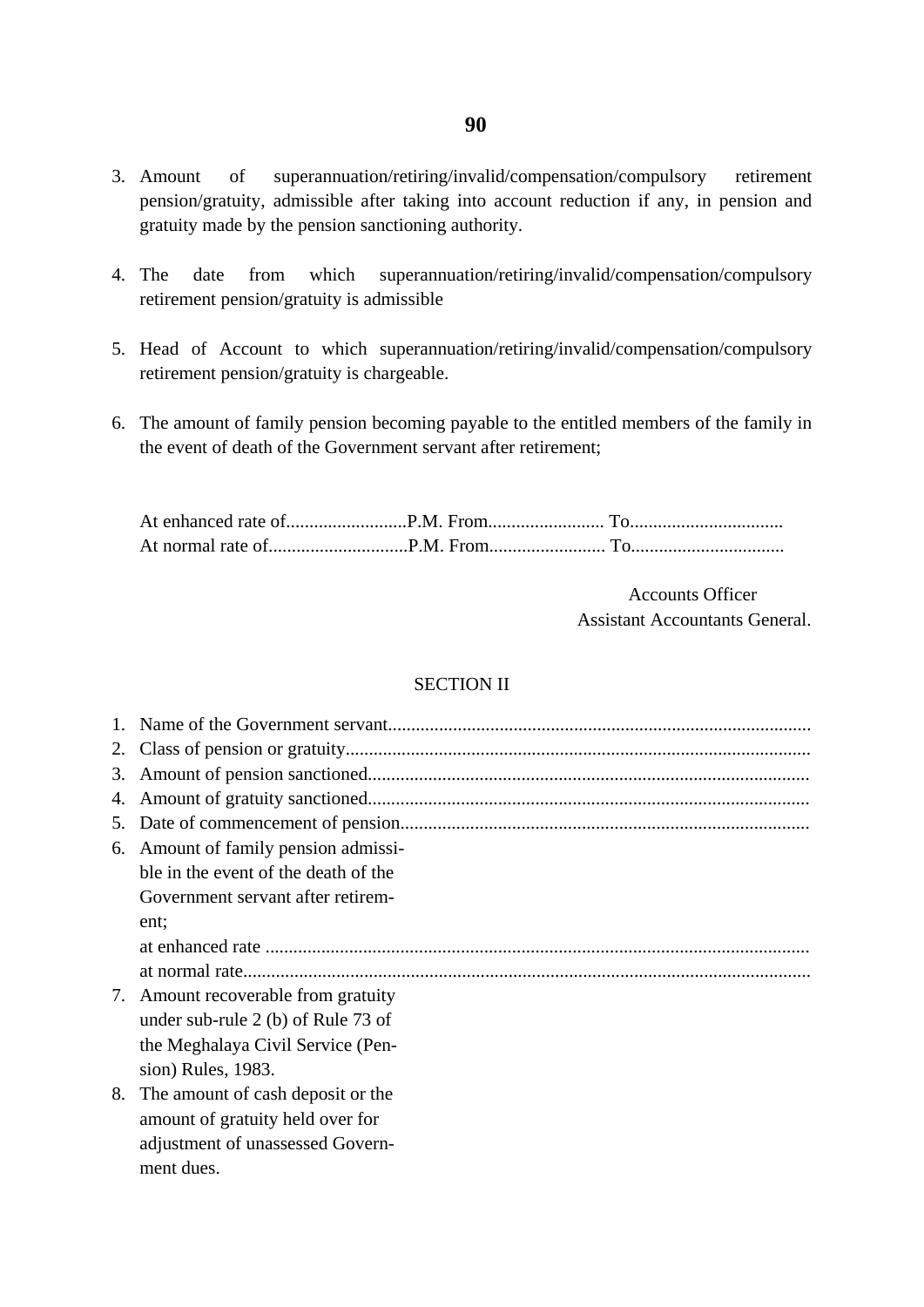### **91 .................**

## **PART VI**

#### **Instructions:**

- 1. *Average emoluments*: The calculation of average emolument mentioned in item 17 of part I should be based on the actual number of days contained in each month.
- 2. Compensation pension or gratuity**—**
- (a) If the case is of a compensation pension or gratuity the particulars of the savings affected should be fully stated against item 14 of Part i of this Form.
- (b) State why employment was not found elsewhere.
- 3. *Details of Service*—All periods not reckoned as service should be distinguished.
- 4. *Identification marks*—Specify a few conspicuous marks not less than two, if possible.
- 5. *Name*—When initials of name of the Government servant are or is incorrectly given in the various records consulted, mention this fact in the letter forwarding the pension papers.
- 6. *Date of Retirement*—Date of retirement to be indicated in the service book the Last Pay Certificate, if any.
- 7. *Reinstatement*—In the case of a Government servant who has been reinstated after having been suspended; compulsory retired, removed or dismissed from service, brief statement leading to his reinstatement should be appended.
- 8. *Alteration*—Alteration to be made in red link under dated initials of a gazetted Government servant.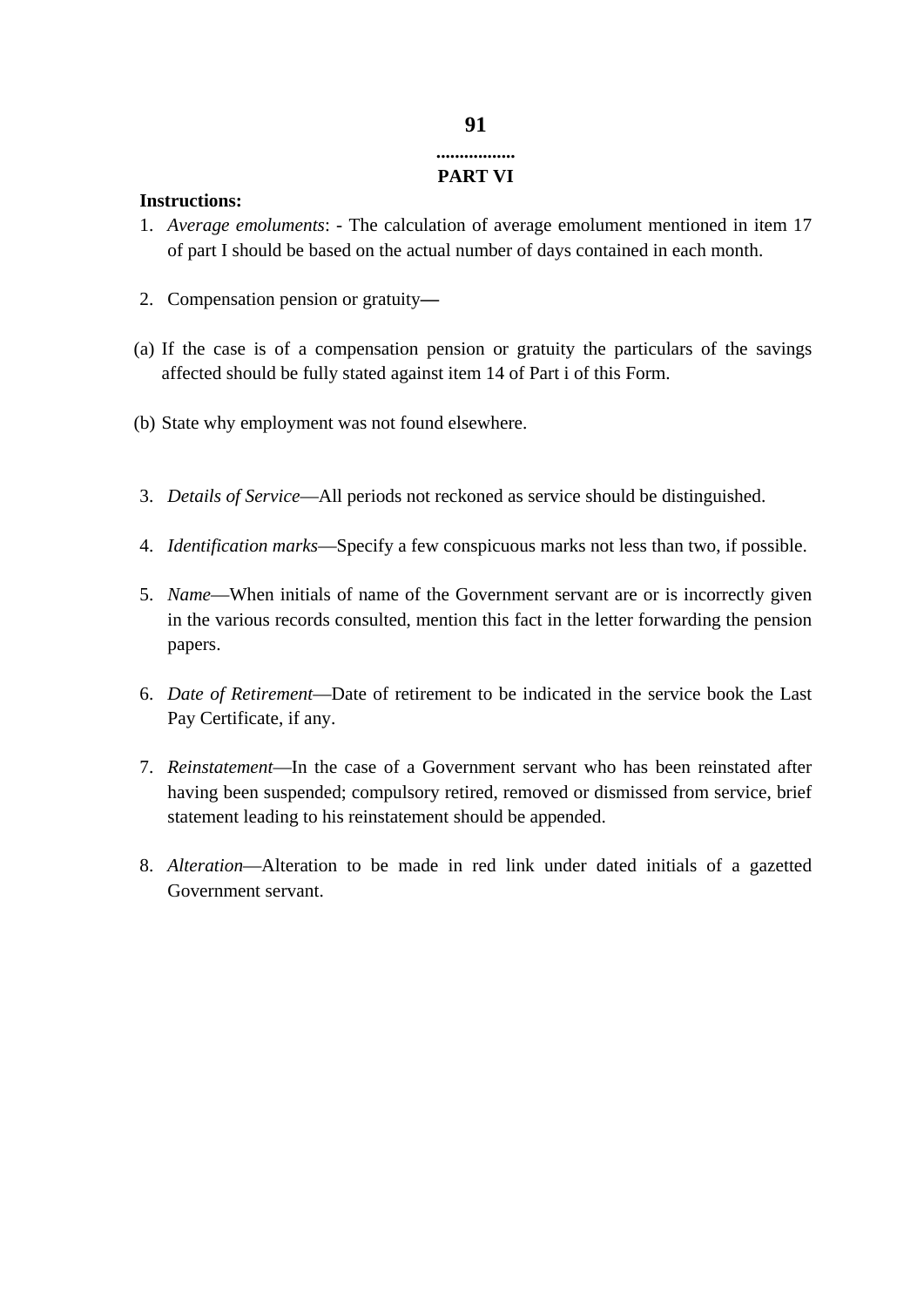# **FORM 5 Form of Memo to the Audit Officer forwarding the Pension papers of a Government Servant**

(*See* Rule 67)

| Government of Meghalaya |
|-------------------------|
|                         |
|                         |

To

The Accountant-General, Meghalaya,

...........................................................

...........................................................

**SUBJECT-Pension papers of Shri/Shrimati/Kumari............................................................. for authorisation of pension.**

The pension papers (as detailed in the list of enclosures) of Shri/Shrimati/Kumari......................................................................... of this Officer/Department are forwarded herewith for further necessary action.

2. The receipt of the letter may be acknowledged.

Head of Office.

#### **List of Enclosures**

- 1. Form 4 along with Form 3 containing the orders of the pension sanctioning authority, if necessary.
- 2. Medical certificate for invalidation (if the claim is for invalid pension).
- 3. Service Book.
- 4. Memorandum of average emoluments is reckoning for pension.
- 5. (a) Two specimen signature, duly attested by gazetted Government servant or in the case of pensioner not literate enough to sign his name two slips bearing the left hand thumb and finger impressions, duly attested by a gazetted Government servant, and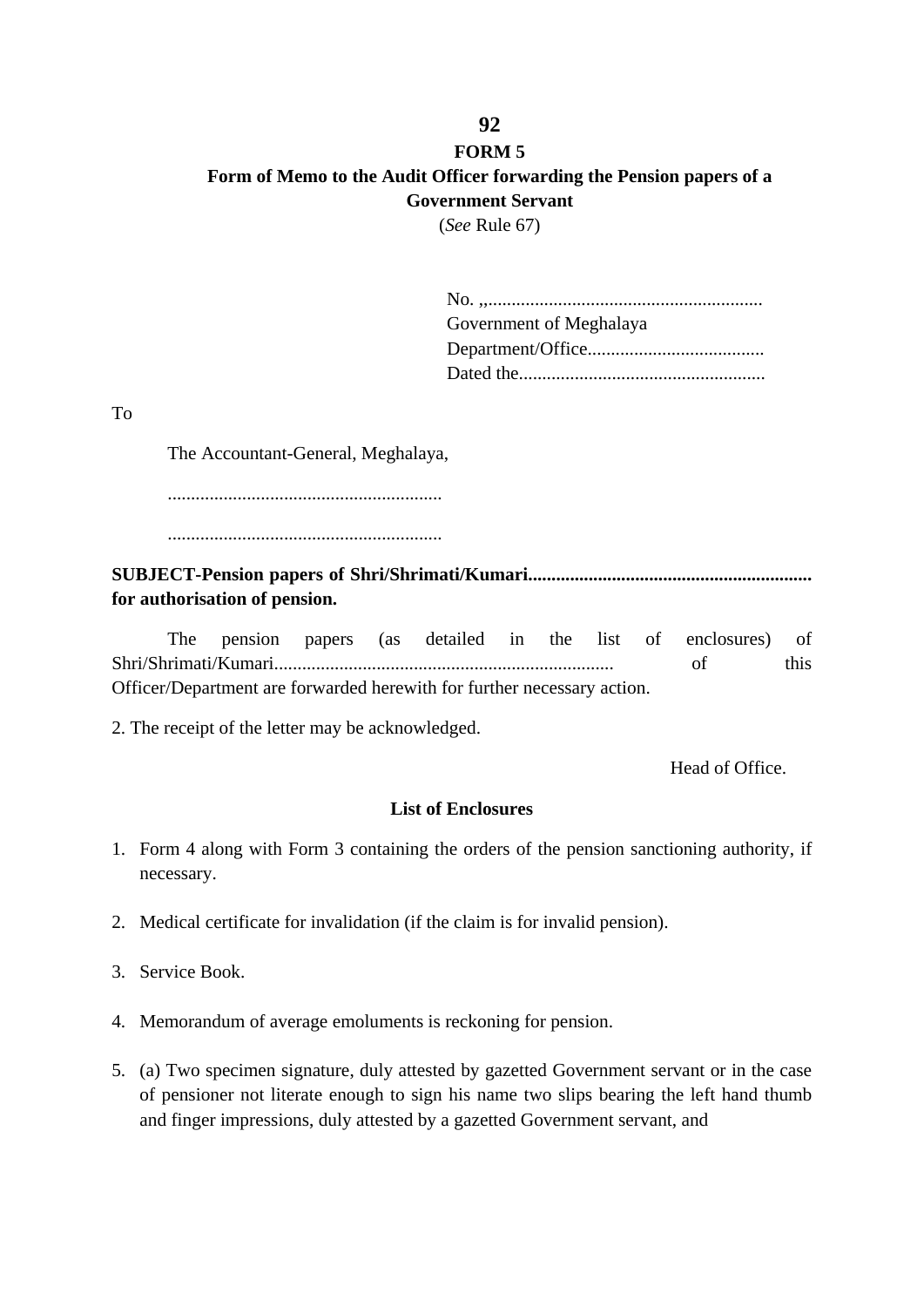(b) Three copies of passport size joint photograph with wife/husband duly attested by the Head of Office.

- (c) Two slips showing the particulars of height and identification marks, duly attested.
- 6. Explanation for delay, if any, beyond one month from the date of retirement of the Government servant in forwarding Forms 4 and 3 when necessary.
- 7. When the fact of service in another office, is not satisfactorily attested the Service Book, duly certified abstract from the Head of Office.
- 8. Written statement, if any, of the Government servant as required by rule 66 of the Meghalaya Civil Service (Pension) Rules, 1983 duly admitted by the Head of Office.

Only two copies of passport size photograph of Government servant need be furnished:

If a Government servant is Compulsory retired, the Head of Office may forward the pension papers to the Audit Officer even in the absence of papers at serial No. 5.

*Note--* Pardanashin Ladies are exempted from joint photograph. In such a case declaration that applicant is pardanashin lady shall be enclosed.

#### **FORM 6**

#### **Form of Surety Bond**

#### (See Rule 74)

In consideration of the Governor of Meghalaya (hereinafter called the Government which expression shall include his successors assigns) having agreed to settle the final accounts of Shri/Shrimati............................................................... without production of a "No Demand Certificate" form the PWD/PHED, I hereby stand surety (which expression shall include my heirs, executors and administrators) for payment by the said...................................................of rent and other dues in respect of residence now allotted to him/her by the Government and also for any residence that may be allotted or that was allotted to the said.............................. from time to time by the Government. I, the surety, further agree and undertake to indemnity the Government against all loss and damage until delivery of vacant possession of the above said residence is made over to the Government.

I hereby also stand surety for any amounts that may be due by said.................................... to the Government by way of over payment of pay, allowances, leave salary, advance, house building or other purpose, or any other dues.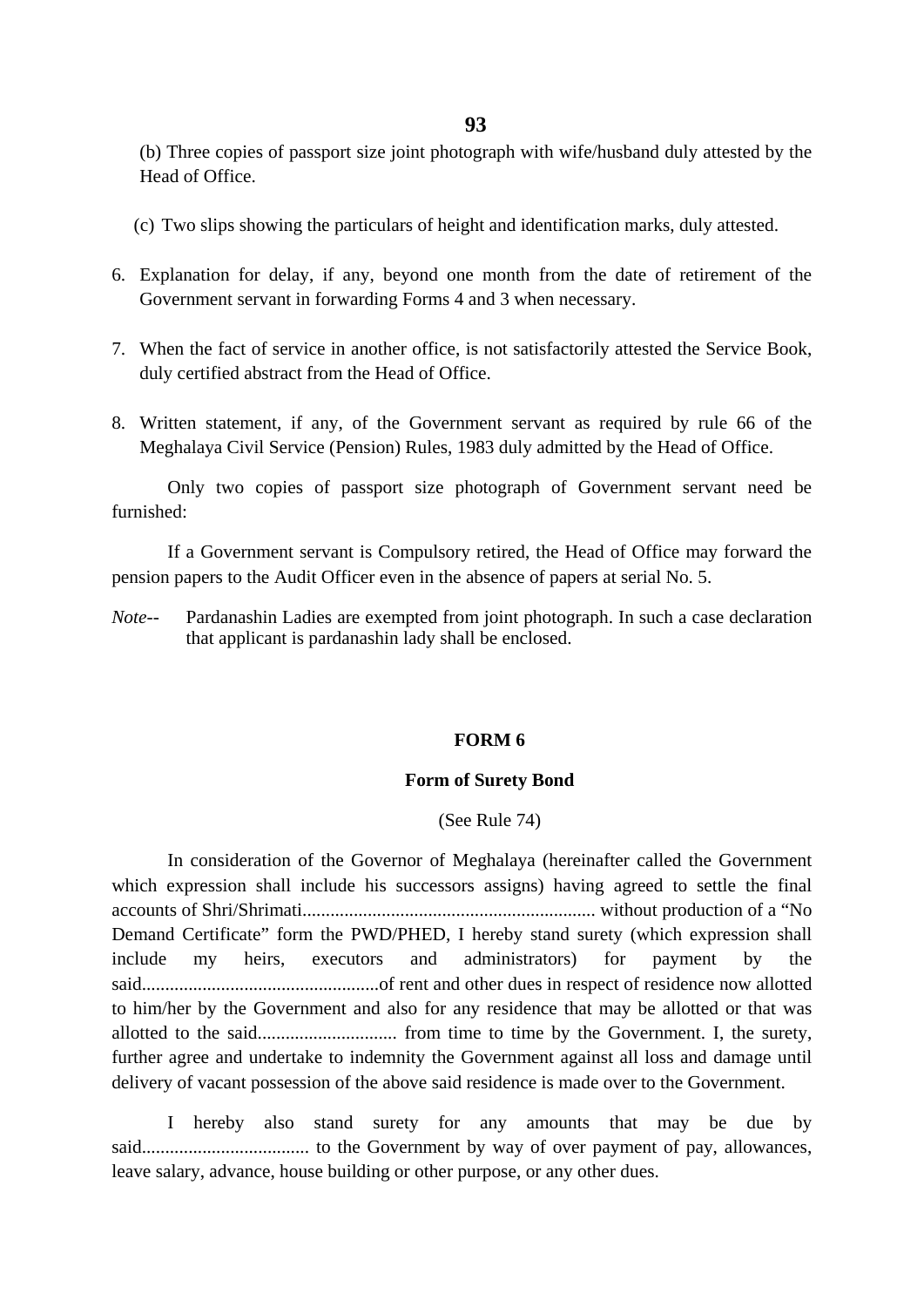The obligation undertaken by me shall not be discharged or in a way affected by an extension of time or any other indulgence granted by the Government to the said.....................................................................

The guarantee shall remain in force till, (i) the "No Demand Certificate" is issued by the PWD/PHED in favour of the said.......................................

(ii) The Head of Office in which the said..................................... was last employed, and in case he/she was drawing pay and allowances on gazetted Government servant bill form the concerned Audit Officer, has certified that nothing is new due to the Government from the said...............................................................

The stamp duty on this instrument shall be borne by the Government

..........................................

Signature of the surety.

Certified that Shri/Shrimati.........................................................................................is a permanent Government servant. He/she shall not attain the age of superannuation within 2 years from the date he/she stand surety.

> Signature of the Head of the Department or Head of Office, which the surety is employed.

This bond is hereby accepted

............................................................ Signature and Designation for and on behalf of the Governor of Meghalaya.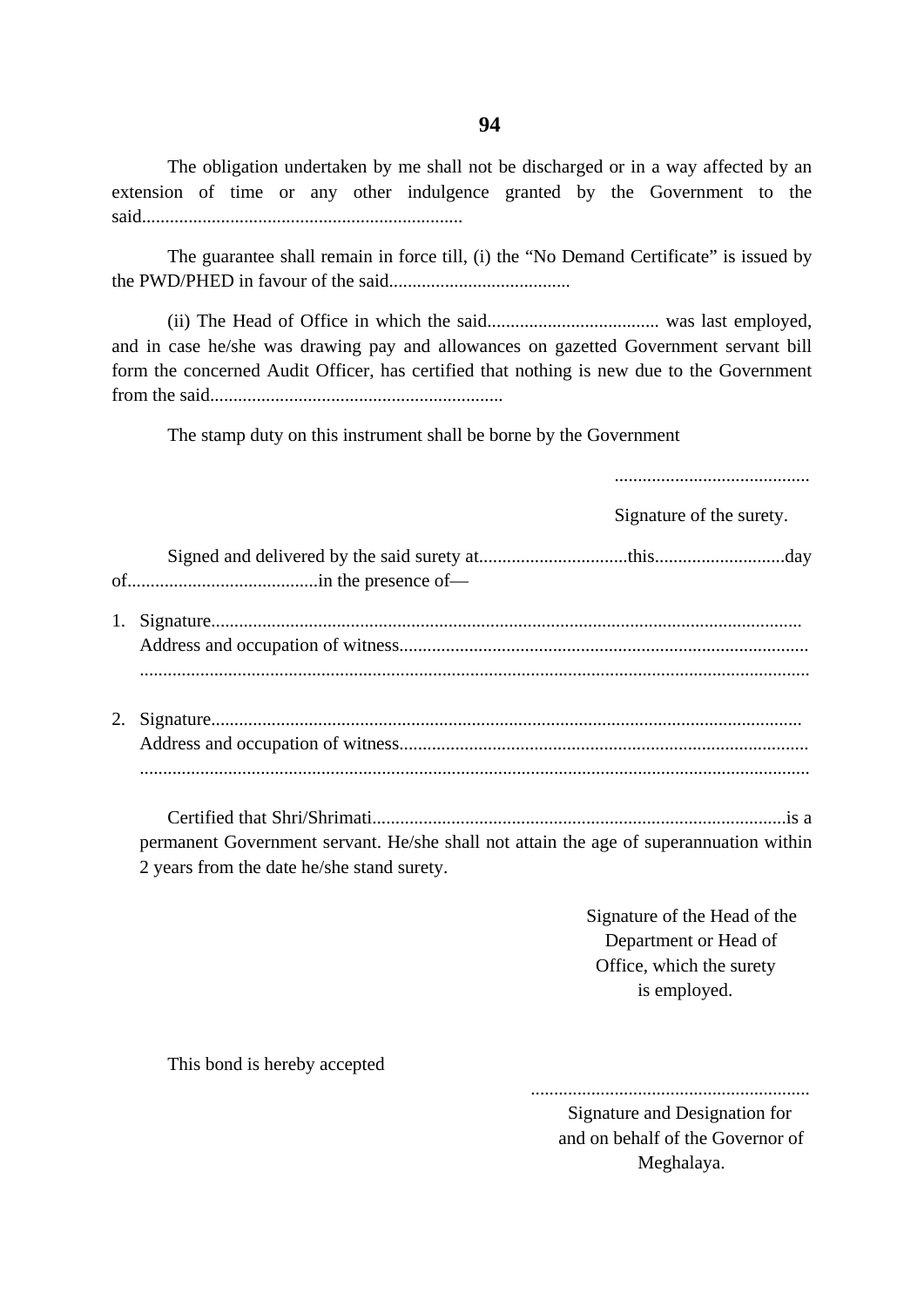#### **FORM 7**

#### (See rule 53, 75)

#### **(Pension)**

#### **Form of Intimation for family Pension**

No.

Government of Meghalaya

..................................................................Department

Office of the.................................................................

Dated.................................The......................................

**SUBJECT:- Payment of family Pension in respect of Shri/Shrimati ...................................**

**.........................................................under the Family Pension Scheme, for Meghalaya Government Employees (Rule 44 of the Meghalaya Service (Pension) Rules, 1983).**

The undersigned has learnt with regret the death of late Shri/Shrimati...........................

......................................................................................................................................................

(Designation)

In this Office/Department and is directed to inform you that under provisions of the Family Pension Scheme, for Meghalaya Government Employees you are entitled to Family Pension for life or till remarriage whichever is earlier/till attaining the maturity.

I am according to suggest that formal claim for the grant of family pension may be submitted by you in the enclosed Form of Application in Form No. 8 (Pension) along with the following documents:-

1. Death certificate.

- 2. Three copies of a passport size photograph duly attested by a gazetted officer.
- 3. Guardianship certificate where pension is admissible to the minor children.

Signature................................................... (Designation)............................................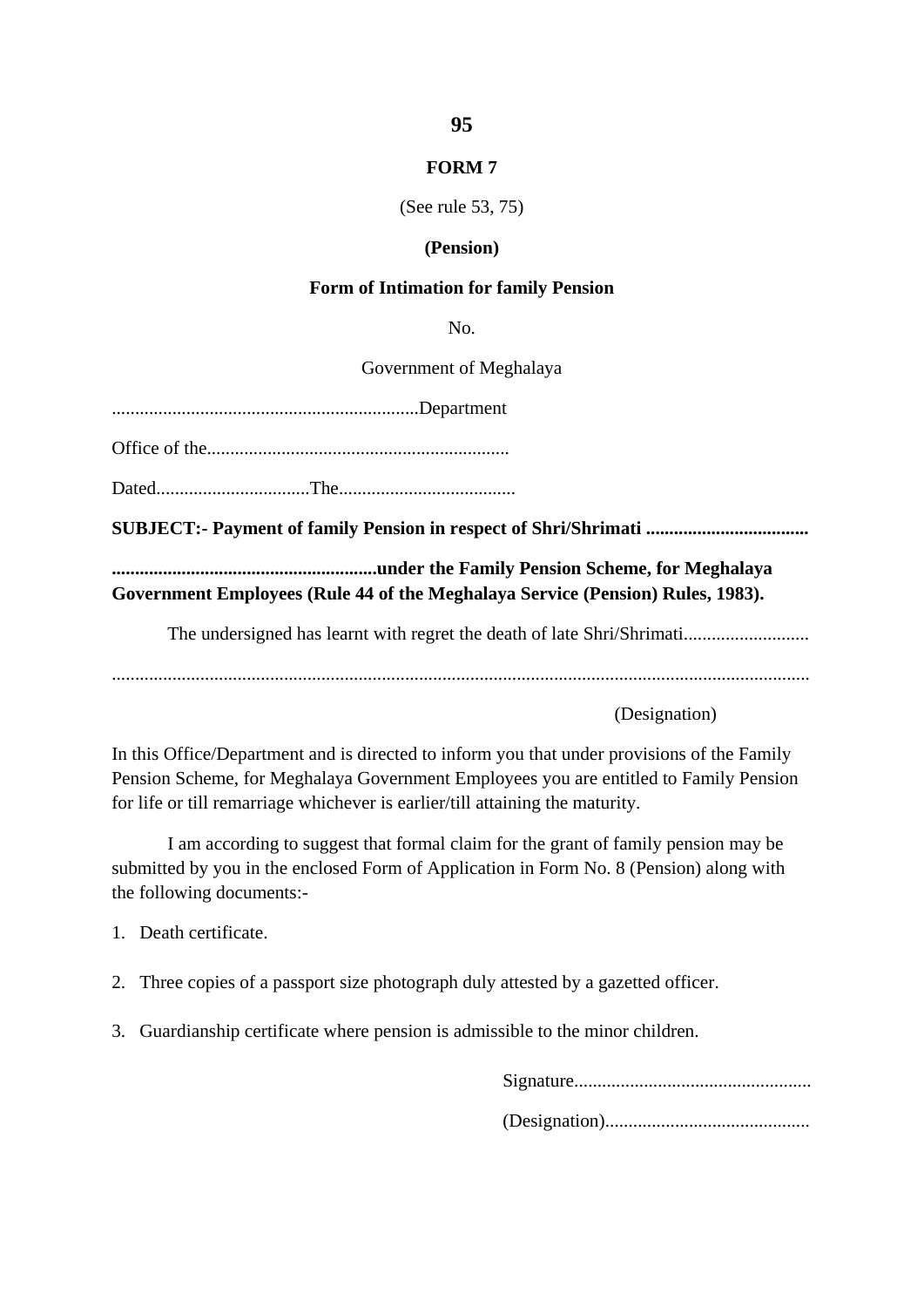| To |  |
|----|--|
|    |  |
|    |  |
|    |  |
|    |  |

#### **FORM 8**

(See Rule 53, 75)

#### **(Pension)**

# **Form of Application for family Pension**

|                                                                  | Application for a family pension for the family of |  |  |      |      |  |                    |  | late |
|------------------------------------------------------------------|----------------------------------------------------|--|--|------|------|--|--------------------|--|------|
|                                                                  |                                                    |  |  |      |      |  |                    |  |      |
|                                                                  |                                                    |  |  |      |      |  | (Designation)      |  |      |
|                                                                  |                                                    |  |  |      |      |  |                    |  |      |
|                                                                  |                                                    |  |  |      |      |  |                    |  |      |
|                                                                  |                                                    |  |  |      |      |  |                    |  |      |
|                                                                  |                                                    |  |  |      |      |  |                    |  |      |
|                                                                  |                                                    |  |  |      |      |  |                    |  |      |
|                                                                  |                                                    |  |  |      |      |  |                    |  |      |
|                                                                  |                                                    |  |  |      | Name |  | Date of birth      |  |      |
|                                                                  |                                                    |  |  |      |      |  | (by Christian era) |  |      |
|                                                                  |                                                    |  |  |      |      |  |                    |  |      |
|                                                                  |                                                    |  |  |      |      |  |                    |  |      |
|                                                                  |                                                    |  |  |      |      |  |                    |  |      |
|                                                                  |                                                    |  |  |      |      |  |                    |  |      |
| Name of Treasury/Sub-treasury at which payment is desired.<br>6. |                                                    |  |  |      |      |  |                    |  |      |
| 7.                                                               | Descriptive                                        |  |  | Roll |      |  |                    |  |      |

widow/widower/guardian of the minor children of late...................................................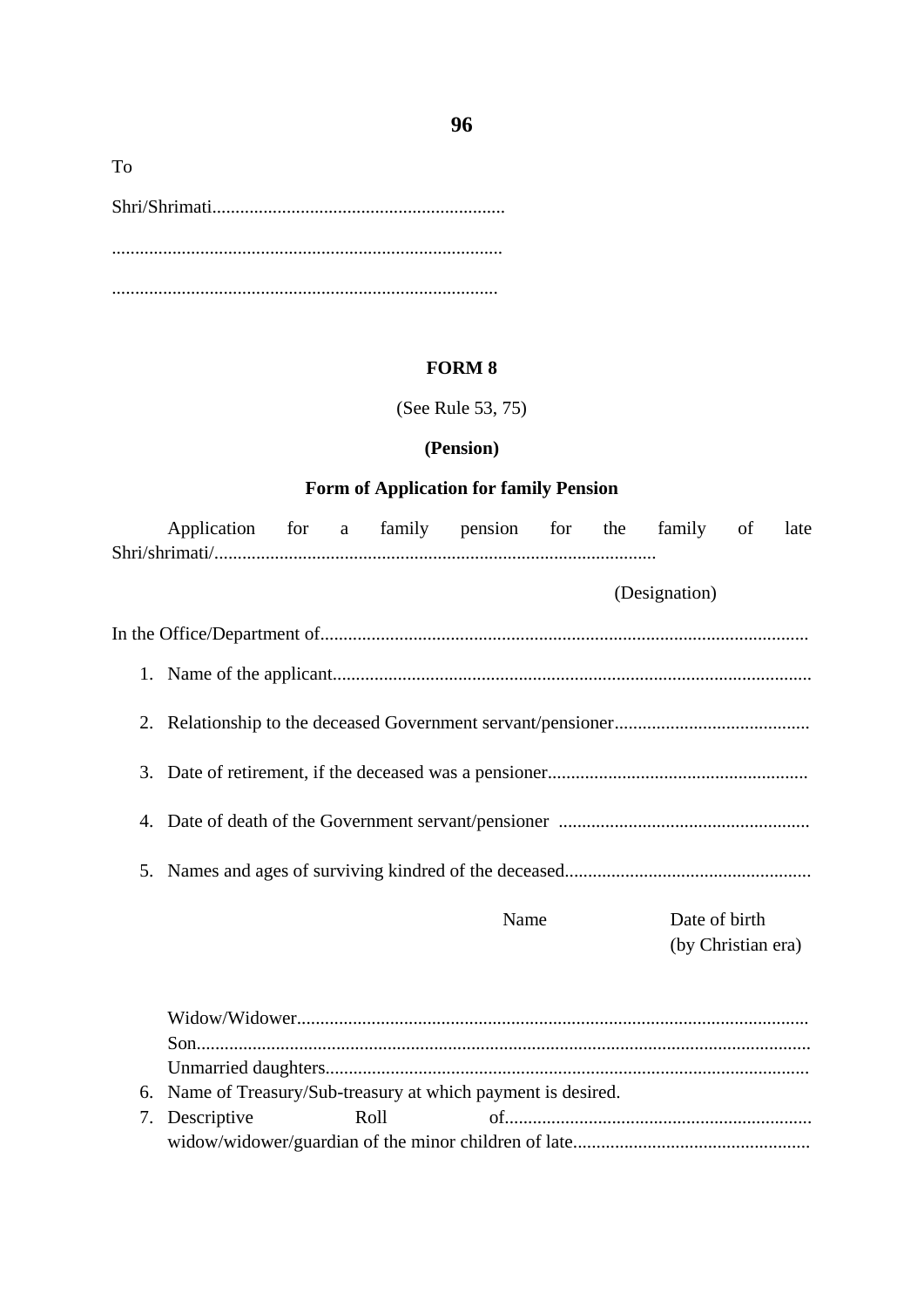i) Date of birth (by Christian era)............................................................................ ii) Height................................................................................................................... iii) Personal marks, if any, on hand or face................................................................ iv) Signature or left hand thumb and finger impressions:- Small finger Ring finger Middle finger Index finger Thumb 8. Full Address of the applicant........................................................................................... 9. The following documents are also enclosed: i) Death certificate......................................................................................................... ii) Three copies of a passport size photograph duly attested by a gazetted officer......................................................................................................................... iii) Guardianship certificate where pension is admissible to the minor children....................................................................................................................... 10. Signature or left hand thumb and finger impression.....................................................in the case of those who are not literate enough to sign their names. (1)......................................................... (1)............................................................. ............................................................. .................................................................. (2)......................................................... (2).............................................................

*Note:--* The Descriptive Roll (Column 7) and signature or left hand thumb and fingers impressions accompanying application for family pension should be in duplicate (in two separate sheets) and attested by two gazetted officers, or persons of respectability in the town, village, or pargana in which the applicant resides.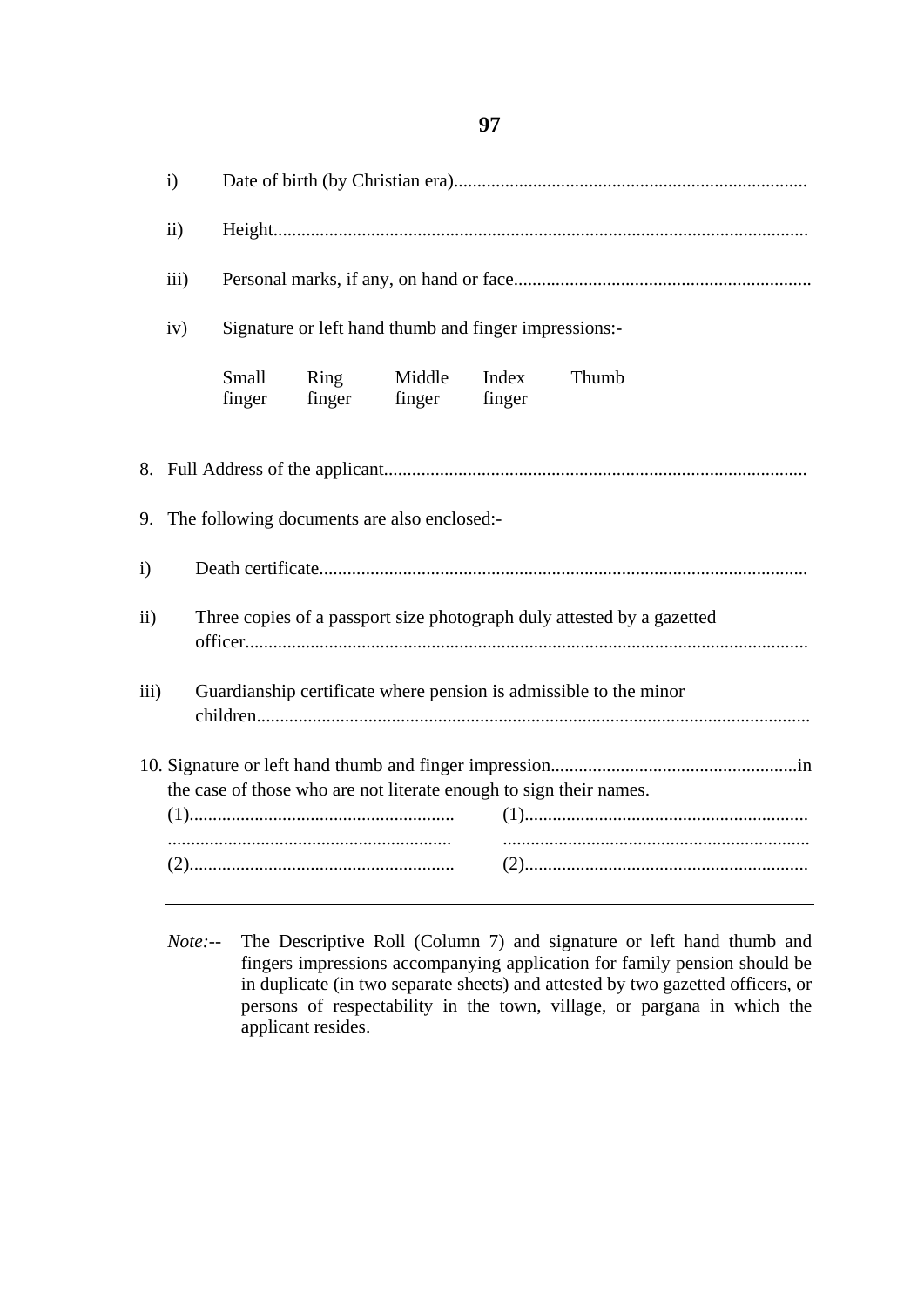# **FORM 9**

# (See Rule 53)

# **(Pension)**

# **Form for Sanctioning Family Pension**

# (Under the Family Pension Scheme)

| 2. Father's name (and also husband's name in the case of a woman Government |
|-----------------------------------------------------------------------------|
|                                                                             |
|                                                                             |
|                                                                             |
|                                                                             |
|                                                                             |
|                                                                             |
|                                                                             |
|                                                                             |
|                                                                             |
|                                                                             |
|                                                                             |
|                                                                             |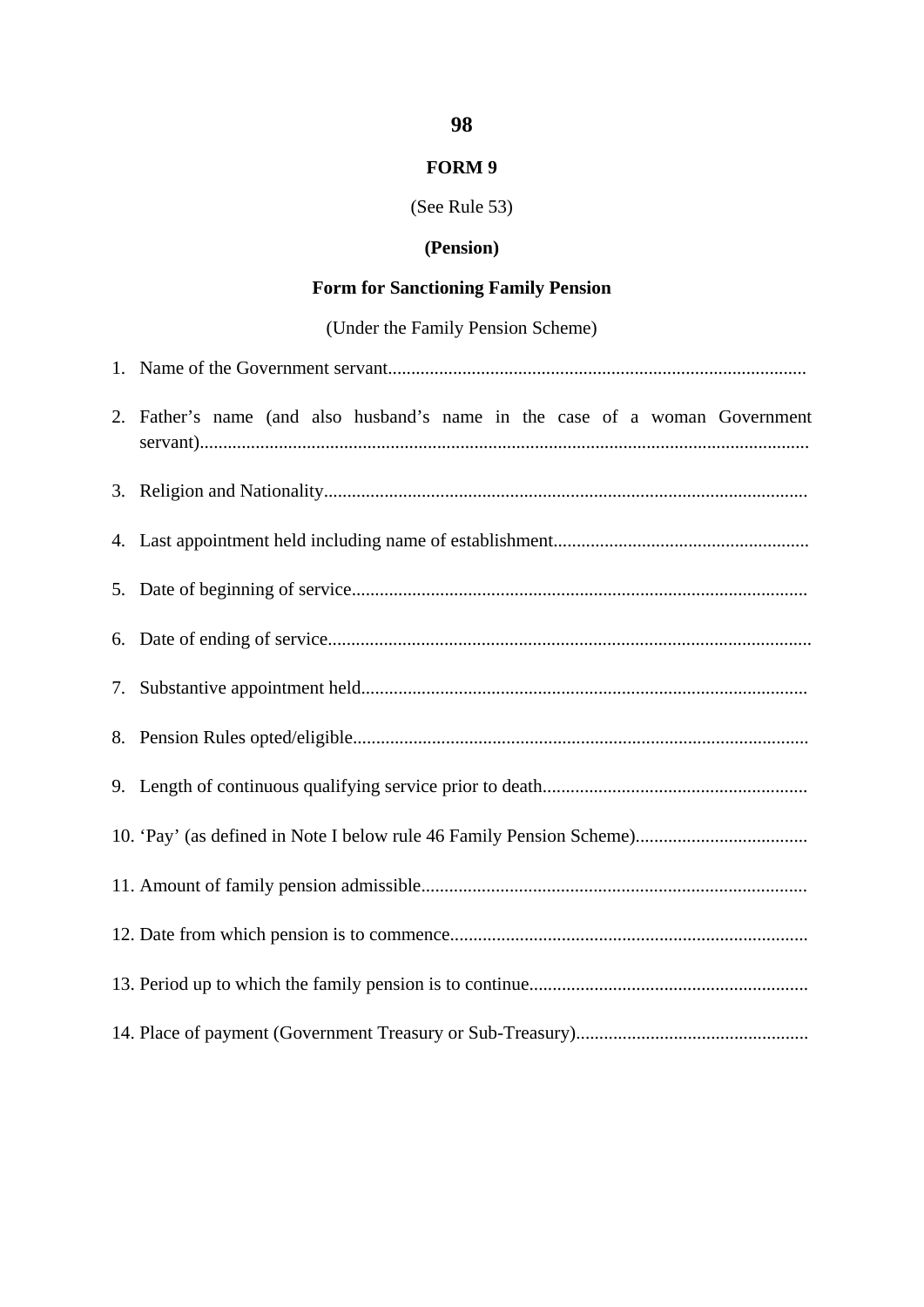The undersigned having satisfied himself of the above particulars of late Shri/Shrimati.................................................................hereby orders the grant of a family pension of Rs. P. Only (Rupees.......................................................................only) per mensem to Shri/Shrimati................................................................................ Address......................................................................................................which may be accepted by the Audit Officer as admissible under the rules.

....................................................

(Signature)

....................................................

....................................................

(Designation of the Sanctioning Authority)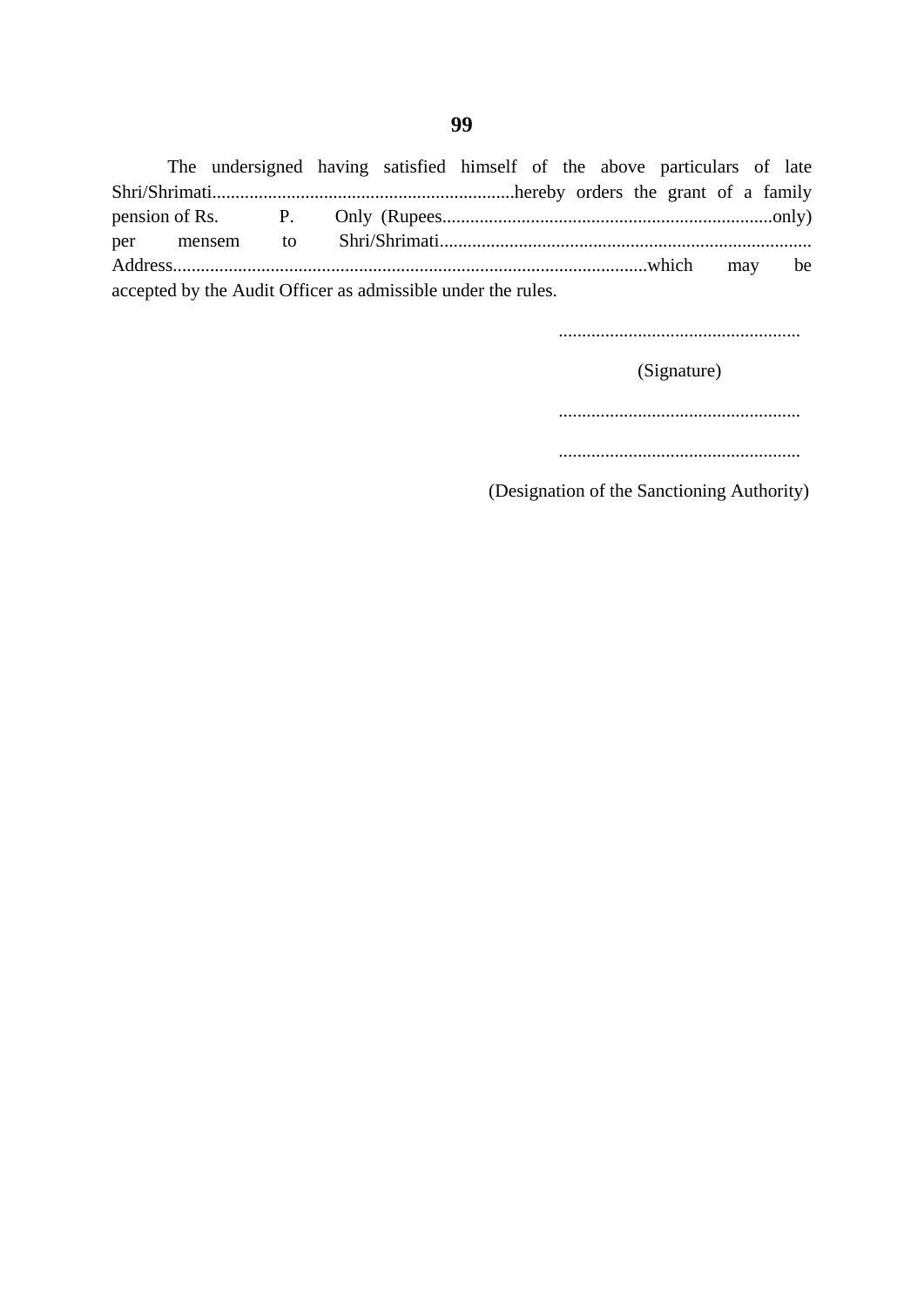#### **FORM 10**

#### [*See* rule 26 (10]

#### **Form of Certificate of verification of service for pension**

No............................................................

Government of Meghalaya

Office of..................................................

Department of.........................................

#### **Memorandum**

Dated............................................

It is certified, in consultation with the Audit Officer, that Shri.......................................................has completed a qualifying service of....................years

(name and designation)

Months and...................................days as on.....................................as per details given below.

(date)

The service has been verified on the basis of his service documents and in accordance with the rules regarding qualifying service in force at present. This verification is subject to final verification of qualifying service which shall be made at the time of the retirement of the Government servant.

From To

## DETAILS OF QUALIFYING SERVICE

1.

2.

3

Signature of Audit Officer/

Head of Office.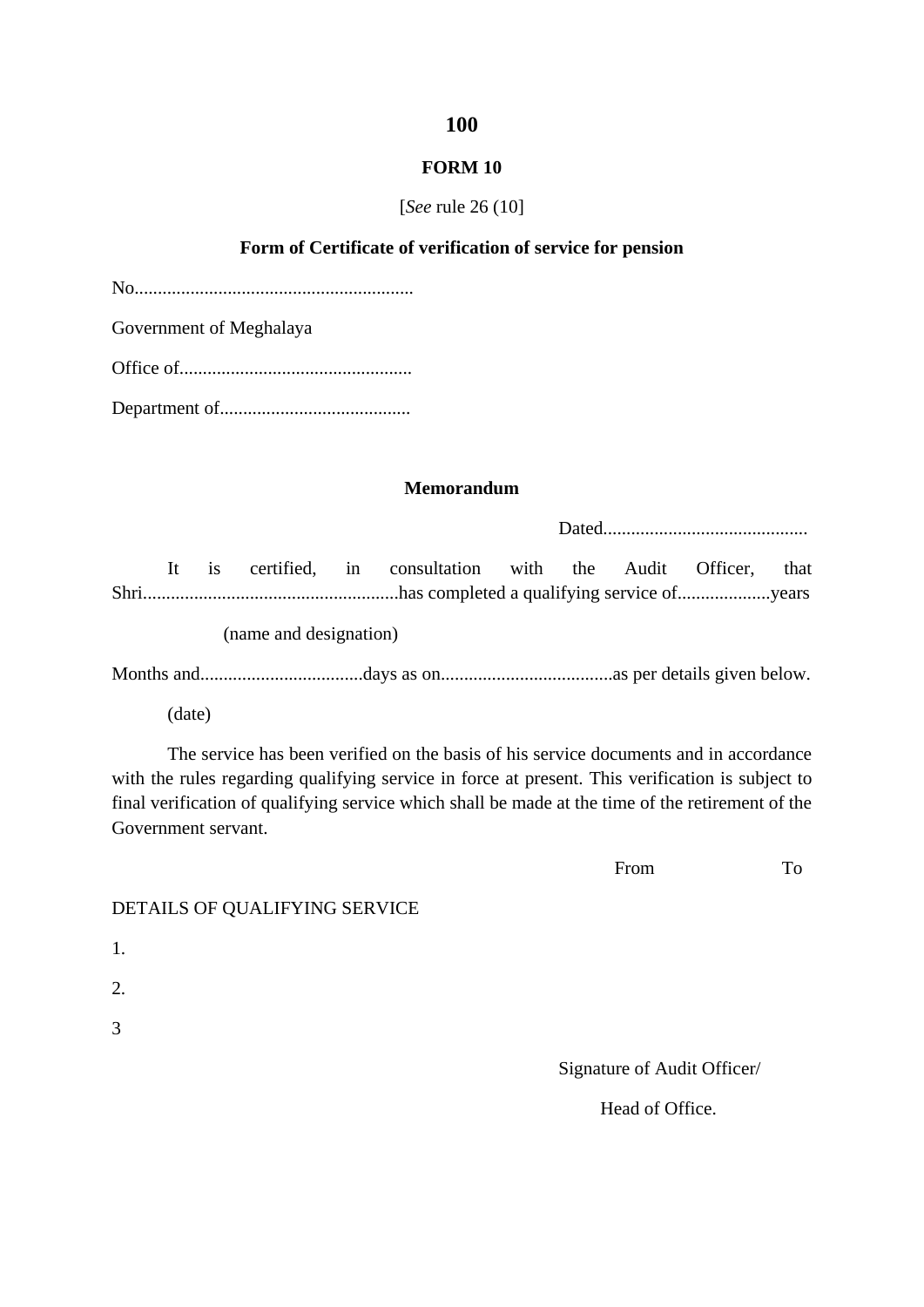To

Shri...............................................................

(Name and designation)

To be retained in the case of a non-gazetted Government servant.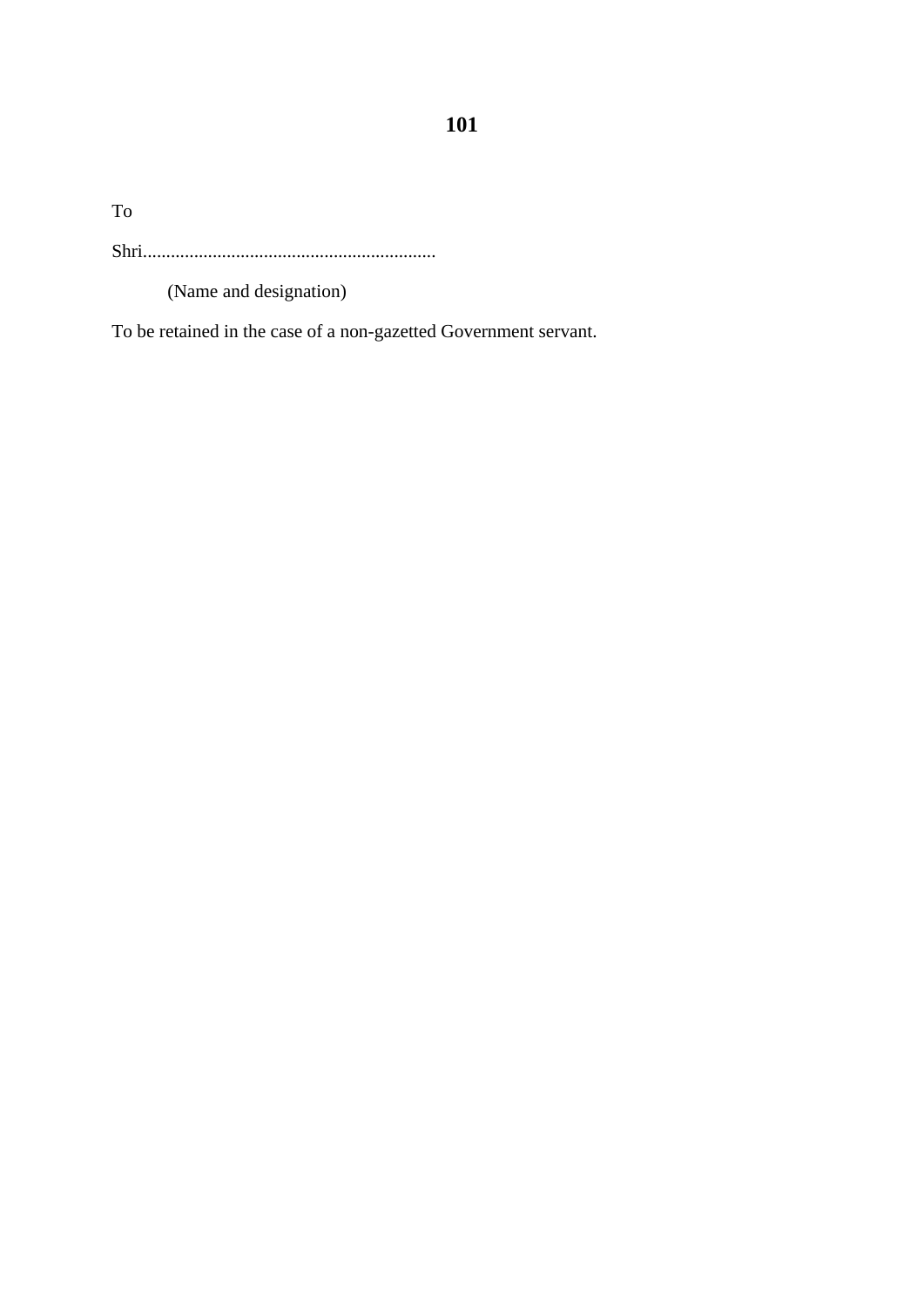### **FORM II**

(See rule 75, 77, 78)

# **Form for Assessing and Sanctioning Family pension and Death-Cum-Retirement Gratuity when a Government servant dies while in service.**

(To be sent in duplicate if the payment is desired a different circle of audit).

|                                                                                     |                                 |  |          |  |          |  |  |  | 2. Father's name (and also husband's name in the case of a female Government |
|-------------------------------------------------------------------------------------|---------------------------------|--|----------|--|----------|--|--|--|------------------------------------------------------------------------------|
|                                                                                     |                                 |  |          |  |          |  |  |  |                                                                              |
|                                                                                     |                                 |  |          |  |          |  |  |  |                                                                              |
|                                                                                     |                                 |  |          |  |          |  |  |  |                                                                              |
|                                                                                     |                                 |  |          |  |          |  |  |  |                                                                              |
|                                                                                     | 7. Appointment held last—       |  |          |  |          |  |  |  |                                                                              |
| $\mathbf{i}$                                                                        | Substantive                     |  | $\cdots$ |  |          |  |  |  |                                                                              |
| $\rm ii)$                                                                           | Officiating                     |  |          |  | $\cdots$ |  |  |  |                                                                              |
| iii)                                                                                | Temporary                       |  | $\cdots$ |  | $\cdots$ |  |  |  |                                                                              |
|                                                                                     | 8. Date of beginning of service |  |          |  |          |  |  |  |                                                                              |
|                                                                                     | 9. Date of ending of service    |  |          |  |          |  |  |  |                                                                              |
| 10. (i) Total period of military service for which pension/                         |                                 |  |          |  |          |  |  |  |                                                                              |
| gratuity was sanctioned                                                             |                                 |  |          |  |          |  |  |  |                                                                              |
| (ii) Amount and nature of any pension/gratuity received<br>for the military service |                                 |  |          |  |          |  |  |  |                                                                              |
| 11. Amount and nature of any pension received for previous<br>civil service if any  |                                 |  |          |  |          |  |  |  |                                                                              |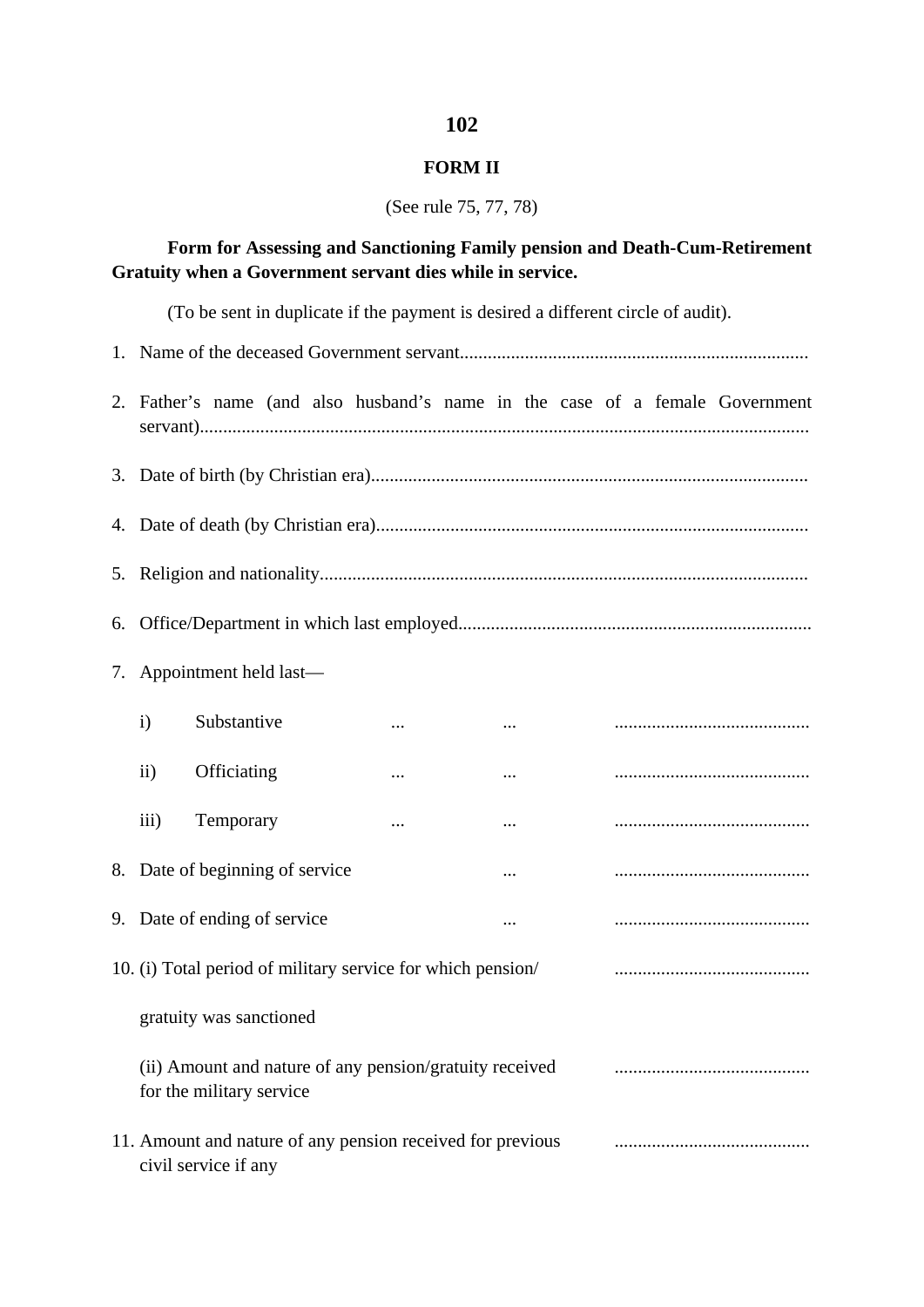|              | order of employment.                                                   | 12. Government under which service has been rendered in                                                                             |  |                                   |                               |  |  |
|--------------|------------------------------------------------------------------------|-------------------------------------------------------------------------------------------------------------------------------------|--|-----------------------------------|-------------------------------|--|--|
|              | 13. Interruption and non-qualifying service                            |                                                                                                                                     |  |                                   |                               |  |  |
|              | 14. Length of qualifying service                                       |                                                                                                                                     |  |                                   |                               |  |  |
|              |                                                                        | 15. Emolument reckoning for gratuity                                                                                                |  |                                   |                               |  |  |
|              |                                                                        | 16. Proposed death-cum-retirement gratuity                                                                                          |  |                                   |                               |  |  |
|              |                                                                        | 17. Whether nomination made for ---                                                                                                 |  |                                   |                               |  |  |
| $\mathbf{i}$ |                                                                        | Death-cum-retirement gratuity                                                                                                       |  |                                   |                               |  |  |
| $\rm ii)$    |                                                                        | Family pension, if applicable                                                                                                       |  |                                   |                               |  |  |
|              |                                                                        | 18. If family pension applies and the Government servant<br>had rendered more than 20 years, qualifying service.                    |  |                                   |                               |  |  |
| $\mathbf{i}$ | he remained alive.                                                     | "Average emoluments" for pension if the<br>Government servant would have retired on<br>the date following the date of his death has |  |                                   |                               |  |  |
| $\rm ii)$    | Proposed pension                                                       |                                                                                                                                     |  |                                   |                               |  |  |
|              |                                                                        | 19. Persons to whom family pension is payable                                                                                       |  |                                   |                               |  |  |
| Name         |                                                                        |                                                                                                                                     |  |                                   |                               |  |  |
| servant.     |                                                                        | Relationship with the deceased Government                                                                                           |  |                                   |                               |  |  |
|              | <b>Full postal Address</b>                                             |                                                                                                                                     |  |                                   |                               |  |  |
|              | 20. Persons to whom death- <i>cum</i> -retirement gratuity is payable— |                                                                                                                                     |  |                                   |                               |  |  |
| Sl. No.      | Name                                                                   | Amount of the share of the<br>death- <i>cum</i> -retirement gratuity                                                                |  | Relationship with<br>the deceased | Full postal<br><b>Address</b> |  |  |
| (1)          | (2)                                                                    | (3)                                                                                                                                 |  | (4)                               | iv)                           |  |  |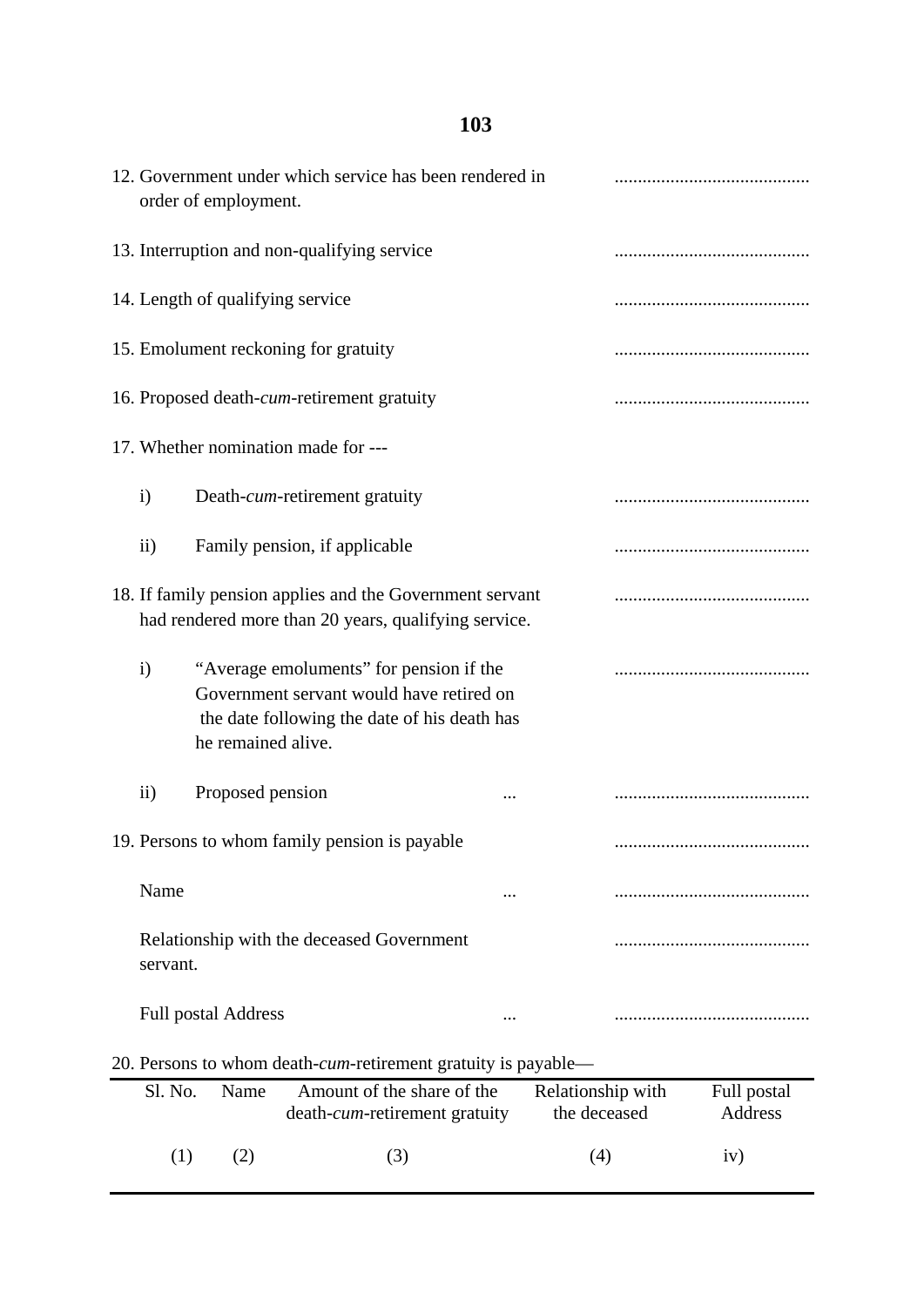| 1.                                                                                                                                  |                                                   |
|-------------------------------------------------------------------------------------------------------------------------------------|---------------------------------------------------|
| 2.                                                                                                                                  |                                                   |
| 3.                                                                                                                                  |                                                   |
| 4.                                                                                                                                  |                                                   |
| 5.                                                                                                                                  |                                                   |
| 6.                                                                                                                                  |                                                   |
| 21. Name of the guardian who will receive<br>payment of family pension and death-cum-<br>retirement gratuity in the case of minors. |                                                   |
| 22. Government dues, if any, outstanding against<br>the deceased Government servant.                                                |                                                   |
| 23. Head of account to which family pension<br>and death-cum-retirement gratuity are debitable.                                     |                                                   |
| 24. Name of the Treasury or Sub-Treasury where<br>the payment of family pension and death-cum-<br>retirement gratuity is desired.   |                                                   |
|                                                                                                                                     | Signature of the Head of<br>Office/Audit Officer. |

# **PART II Section I**

| (To be filled in, if family pension is admissible) |      |    |     |                      |  |
|----------------------------------------------------|------|----|-----|----------------------|--|
| Emoluments drawn during the last 12 months         |      |    |     |                      |  |
| Post held                                          | From | Tо | Pay | Personal/Special Pay |  |
|                                                    |      |    | (4) | (၁)                  |  |

**\_\_\_\_\_\_\_\_\_\_\_\_\_\_\_\_\_\_\_\_\_\_\_\_\_\_\_\_\_\_\_\_\_\_\_\_\_\_\_\_\_\_\_\_\_\_\_\_\_\_\_\_\_\_\_\_\_\_\_\_\_\_\_\_\_\_\_\_\_\_\_\_**

Average emoluments

**104**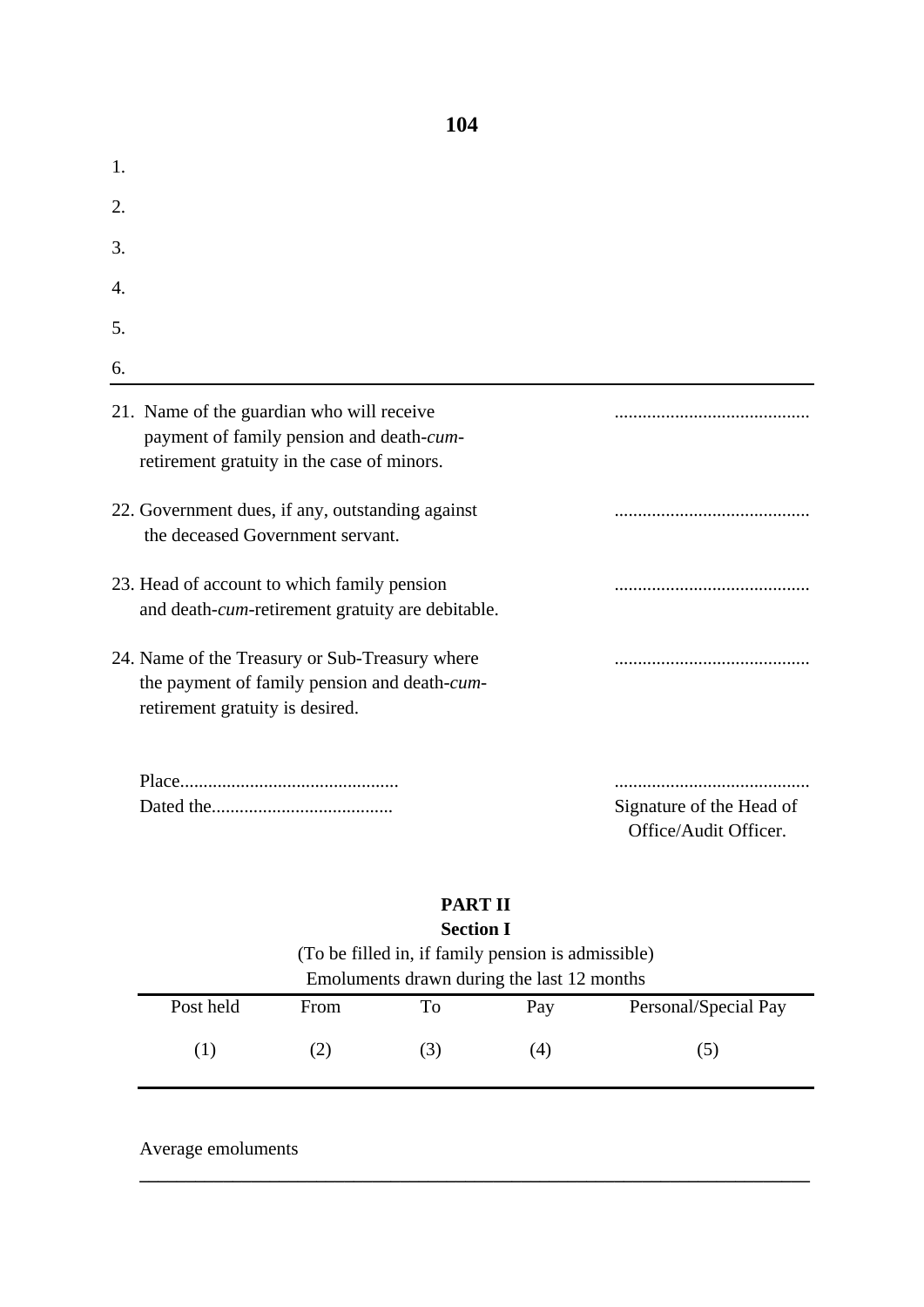In a case where the last 12 months include some period not to be reckoned for calculation average emoluments of all equal period backwards has to be taken for calculating the average emoluments.

|                                                      | <b>Section II</b>  |          |  |
|------------------------------------------------------|--------------------|----------|--|
| Details of non-qualifying service—                   |                    |          |  |
| 1. Interruption                                      | $\cdots$           | $\cdots$ |  |
| 2. Any other service not treated as qualifying       |                    |          |  |
|                                                      | <b>Section III</b> |          |  |
| Period of service not verified with reference to the |                    |          |  |
| Acquittance Rolls.                                   |                    |          |  |
| Whether the above period has been verified in        |                    |          |  |
| Accordance with the provisions of sub-rule           |                    |          |  |
| $3(a)$ of rule 66 of the Meghalaya Civil Services    |                    |          |  |
| (Pension) Rules, 1983.                               |                    |          |  |

### PART III

Order for grant of reduced gratuity and family

pension if applicable.

The undersigned having satisfied himself/have been directed to state that the service of the late Shri/Shrimati/Kimari.......................................................... was not thoroughly satisfactory hereby orders/and to say that the amount of gratuity and family pension, if applicable, as may be accepted by the Audit Officer under Meghalaya Civil Service (Pension) Rules, 1983 shall be reduced by the amount specified below before any authority for payment is issued to the period(s) mentioned in Part I of the Form.

| Amount of reduction in the gratuity                   |                        |
|-------------------------------------------------------|------------------------|
| Amount of reduction in family pension, if applicable. | Amount of reduction in |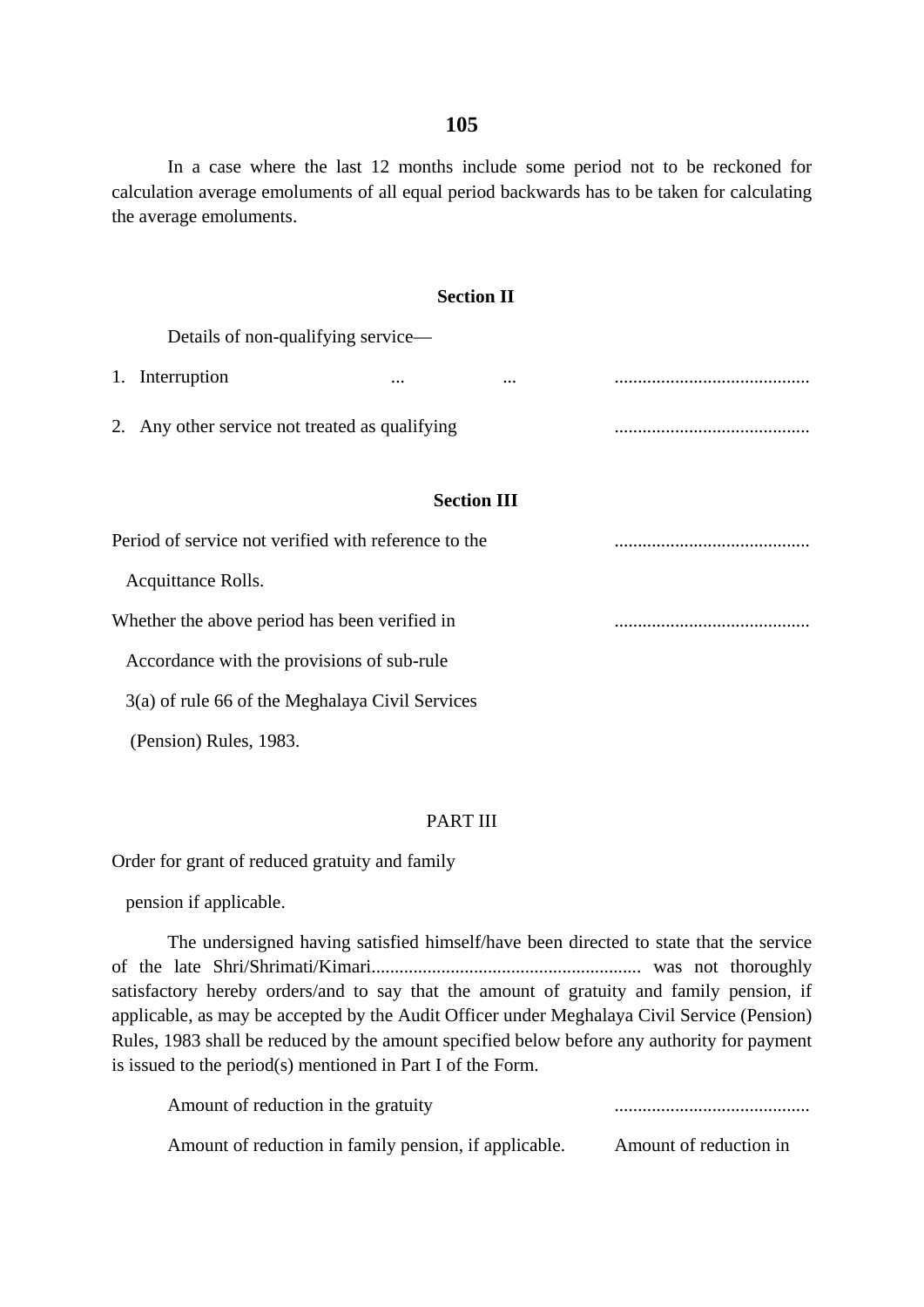The grant of gratuity or of family pension or of both shall take effect from.......................................................................................................

Place............................................... ..........................................

Signature and designation of Head of Office.

### **PART IV Section I**

### Audit Enfacement—

1. Total period of qualifying service which has been accepted for:

| $\mathbf{i}$      | Death- <i>cum</i> -retirement gratuity                                                                                                               |  |
|-------------------|------------------------------------------------------------------------------------------------------------------------------------------------------|--|
| $\ddot{\text{1}}$ | Family pension                                                                                                                                       |  |
| $Note-$           | Service for the period commencing<br>death has not yet been verified:<br>this should be done immediately<br>and audit office informed.               |  |
|                   | 2. Reduction ordered by pension sanctioning authority.                                                                                               |  |
|                   | 3. Net amount of death- <i>cum</i> -retirement gratuity<br>after taking into account the reduction mentioned<br>in item 2 and other government dues. |  |
|                   | 4. Amount of family pension—                                                                                                                         |  |
| $\mathbf{i}$      | If death took place before seven years of<br>service.                                                                                                |  |
| $\rm ii)$         | If death took place after seven years of<br>service, the period of tenability of the<br>enhance pension and normal pension with.                     |  |
|                   | 5. Amount of family pension after taking into<br>account this reduction mentioned in item 2 and<br>the period for which it is tenable.               |  |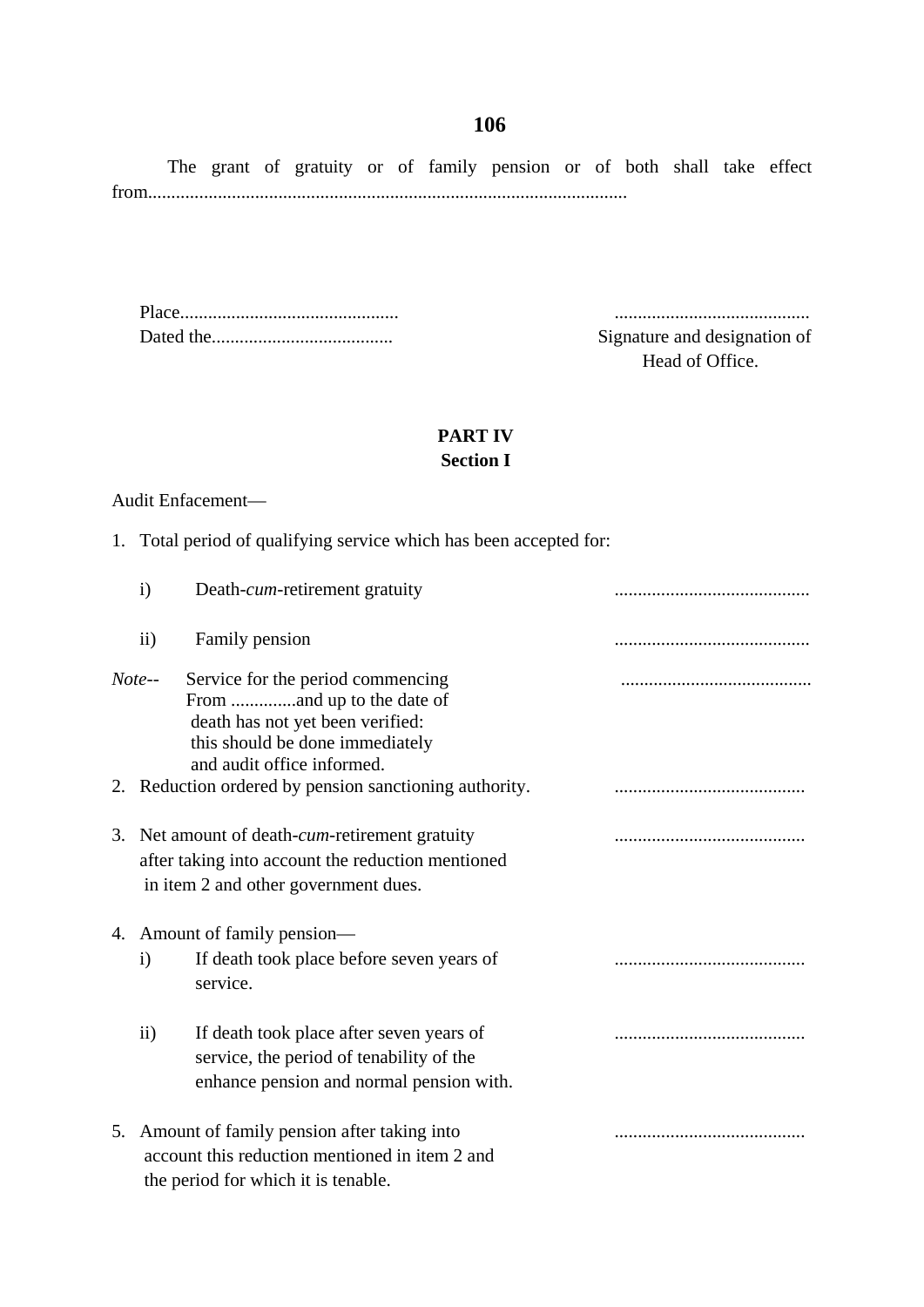| 6. The date from which finally pension is admissible.                                                    |  |
|----------------------------------------------------------------------------------------------------------|--|
| 7. Head of account to which death- <i>cum</i> -retirement<br>gratuity and family pension are chargeable. |  |

Accounts Officer

\_\_\_\_\_\_\_\_\_\_\_\_\_\_\_\_\_\_\_\_\_\_\_\_\_ Assistant Accountant General

| <b>Section II</b>                                                                  |   |  |
|------------------------------------------------------------------------------------|---|--|
| 1. Name of the deceased Government servant                                         |   |  |
| 2. Date of death of the Government servant                                         |   |  |
| 3. Date of submission of claim by the family<br>of the deceased Government servant |   |  |
| 4. Amount of family pension sanctioned                                             | . |  |
| 5. Amount of gratuity sanctioned                                                   | . |  |
| 6. Amount recoverable from gratuity                                                | . |  |
| 7. The amount of gratuity held over for adjustment                                 |   |  |

### PART V

### **Instructions—**

of unassessed Government dues.

- 1. *Average emoluments*: The calculation of average emoluments, mentioned in item 19 of part I should be based on the actual number of days contained in each month.
- 2. *Details of Service*—All periods not reckoned as service should be distinguished.
- 3. *Identification Marks*—Specify a few conspicuous marks, not less than two, if possible.
- 4. *Name*—When initials of name of the Government servant are or is incorrectly given in the various records consulted, mention this fact in the letter forwarding the pension papers.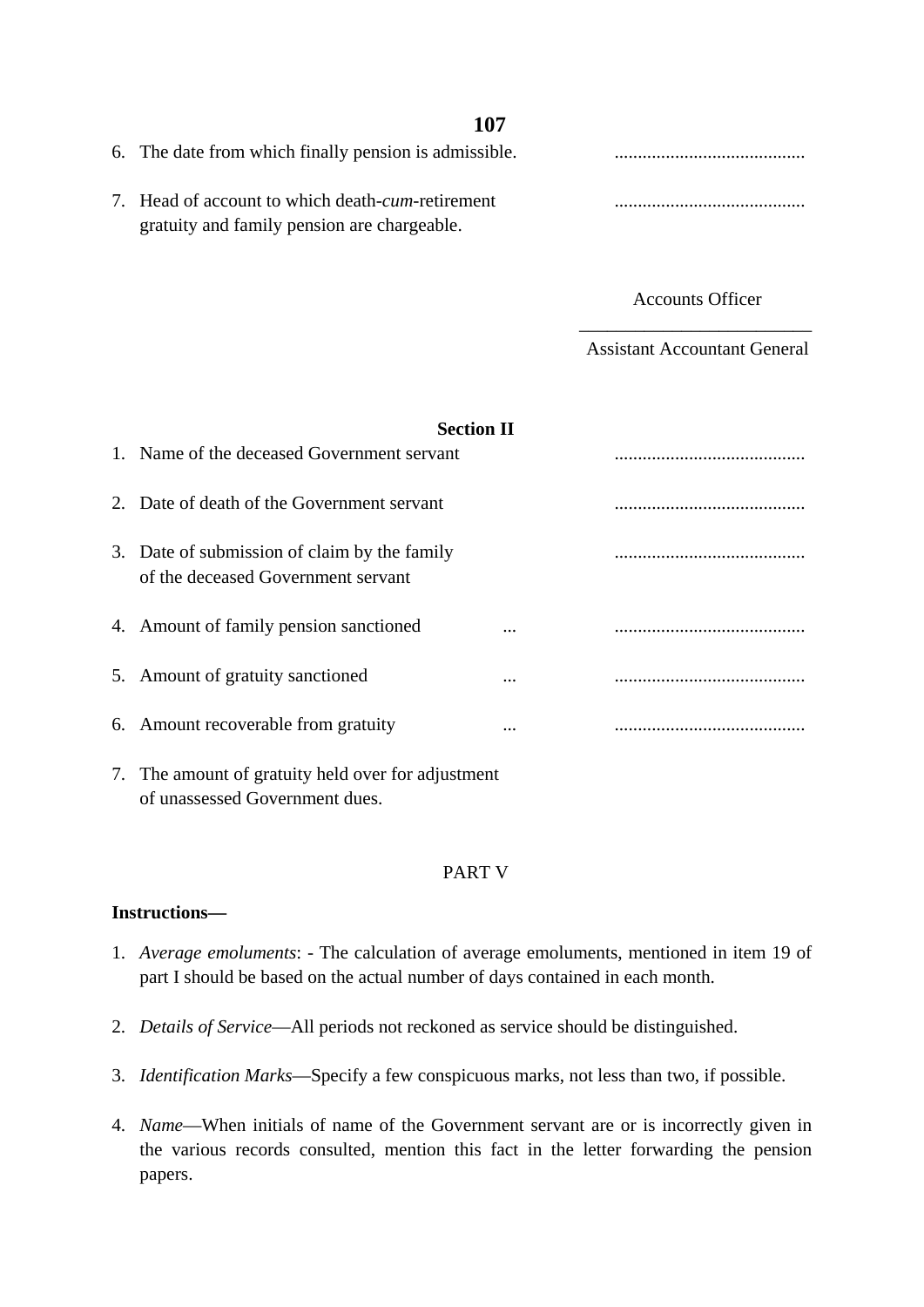- 5. *Date of death*—Date of death to be indicated in the Service Book and the Last Pay Certificate, if any.
- 6. *Alterations*—Alterations to be made in red link under dated initials of a gazetted Government servant.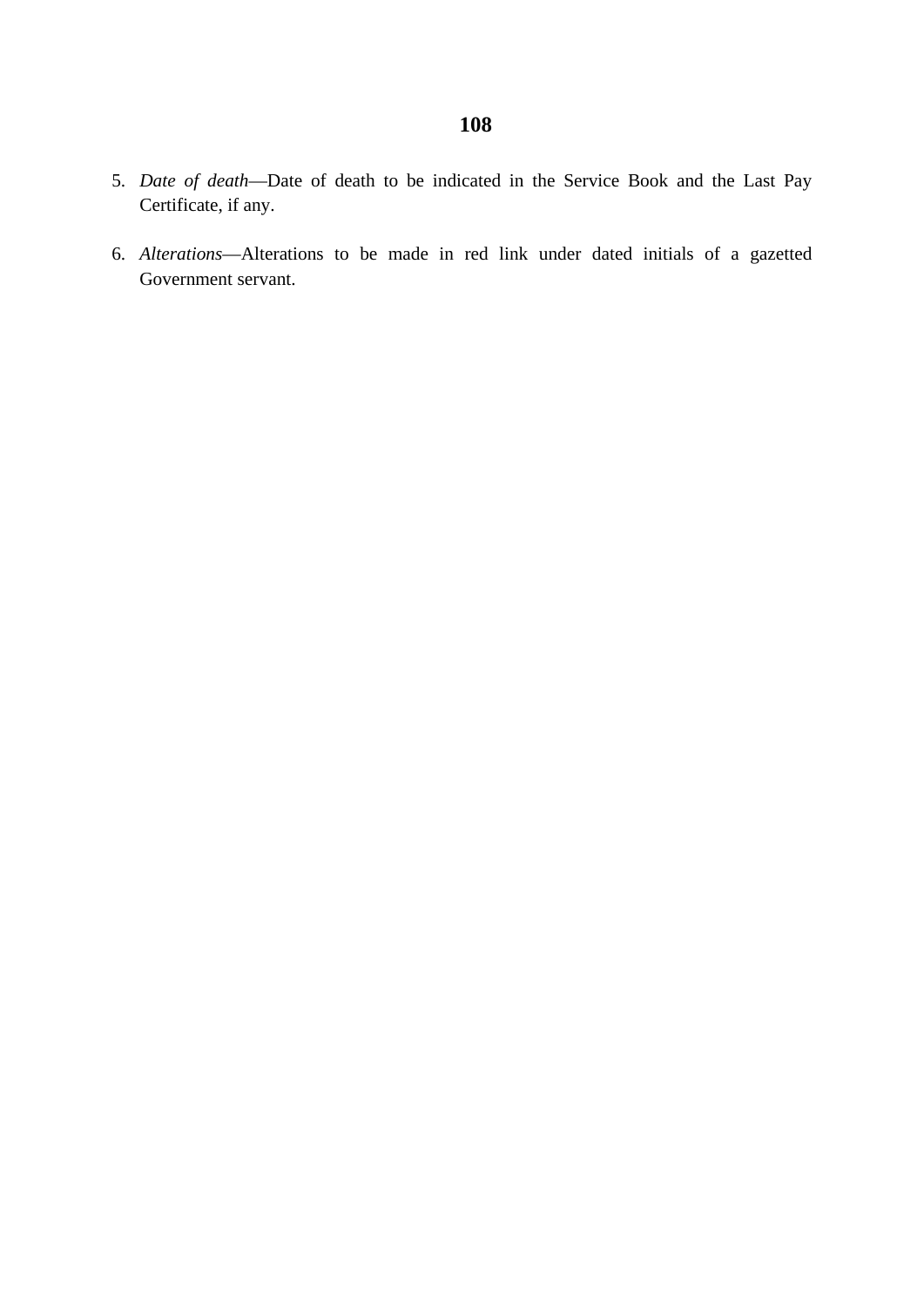### **FORM 12**

### (See Rule 77)

**Form of letter to the Audit Officer forwarding papers for the grant of Family Pension and Death-***cum***-Retirement Gratuity to a Government Servant who dies while in Service.** 

(*See* Rule 67)

| Government of Meghalaya/ |
|--------------------------|
|                          |
|                          |

To

The Accountant-General,

Meghalaya,

**Subject:--**Grant of family pension and Death-*cum*-retirement Gratuity.

I am to inform you that Shri........................................................................... (Designation), died on................................................. Hid family has become eligible for the grant of family pension and death-*cum*-retirement gratuity. Form 11 duly completed and containing orders of pension sanctioning authority is forwarded herewith for further necessary action.

2. Tour attention is invited to the list of enclosures which is forwarded herewith.

3. The receipt of this letter may be acknowledged and this Department/Office informed that necessary instructions for the disbursement of family pension and death-*cum*-retirement gratuity have been issued to the Treasury Officer concerned.

..........................................

Head of Office

### **List of Enclosures**

- 1. Specimen signature or left hand thumb and finger impressions of the beneficiary, duly attested.
- 2. Two attested copies of passport photograph of the beneficiary.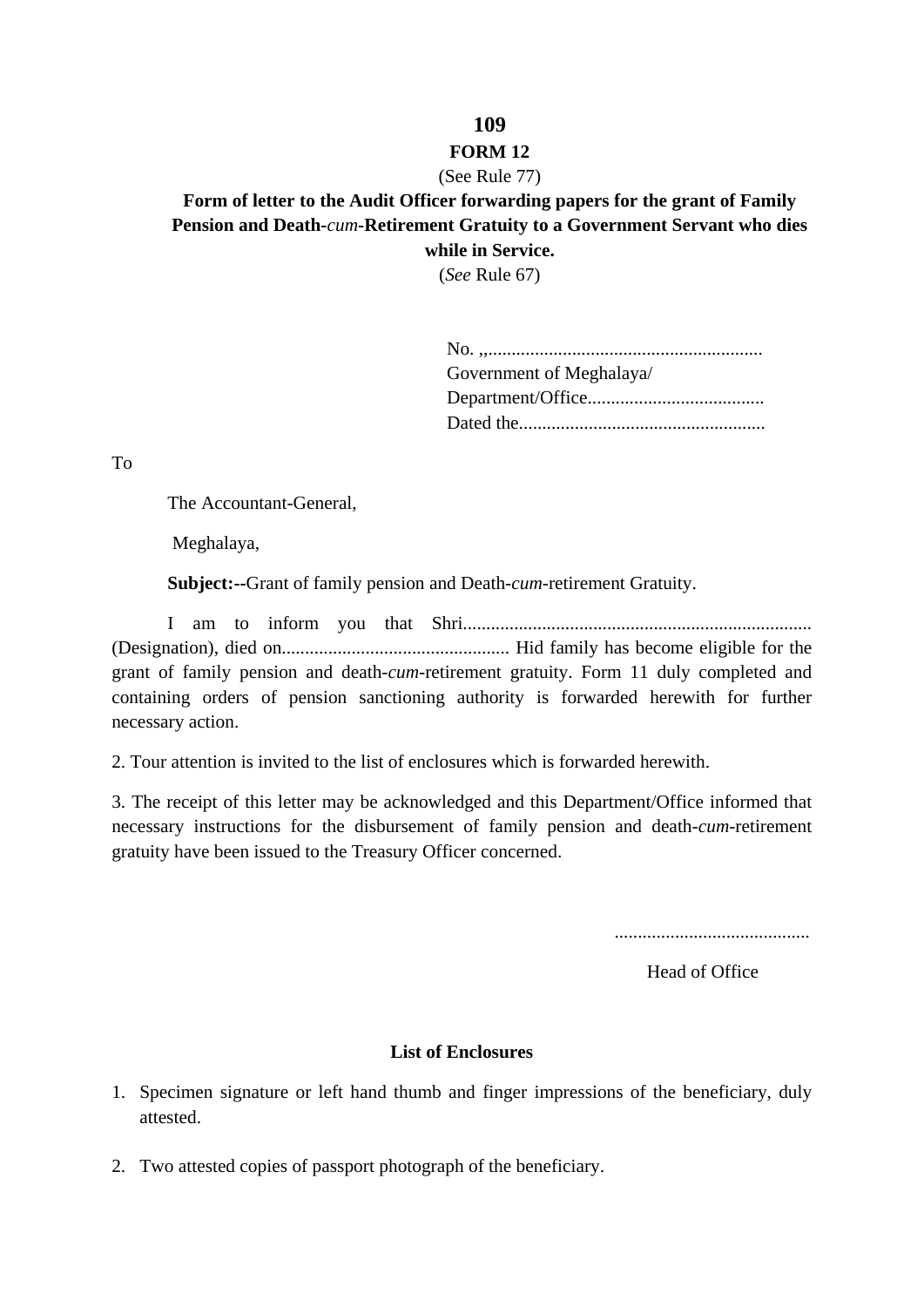3. Descriptive Roll of the beneficiary, duly attested.

\*Delete wherever not required.

Purdanashin ladies are exempted from submission of photograph. In such cases declaration that beneficiary is purdanashin lady shall be enclosed.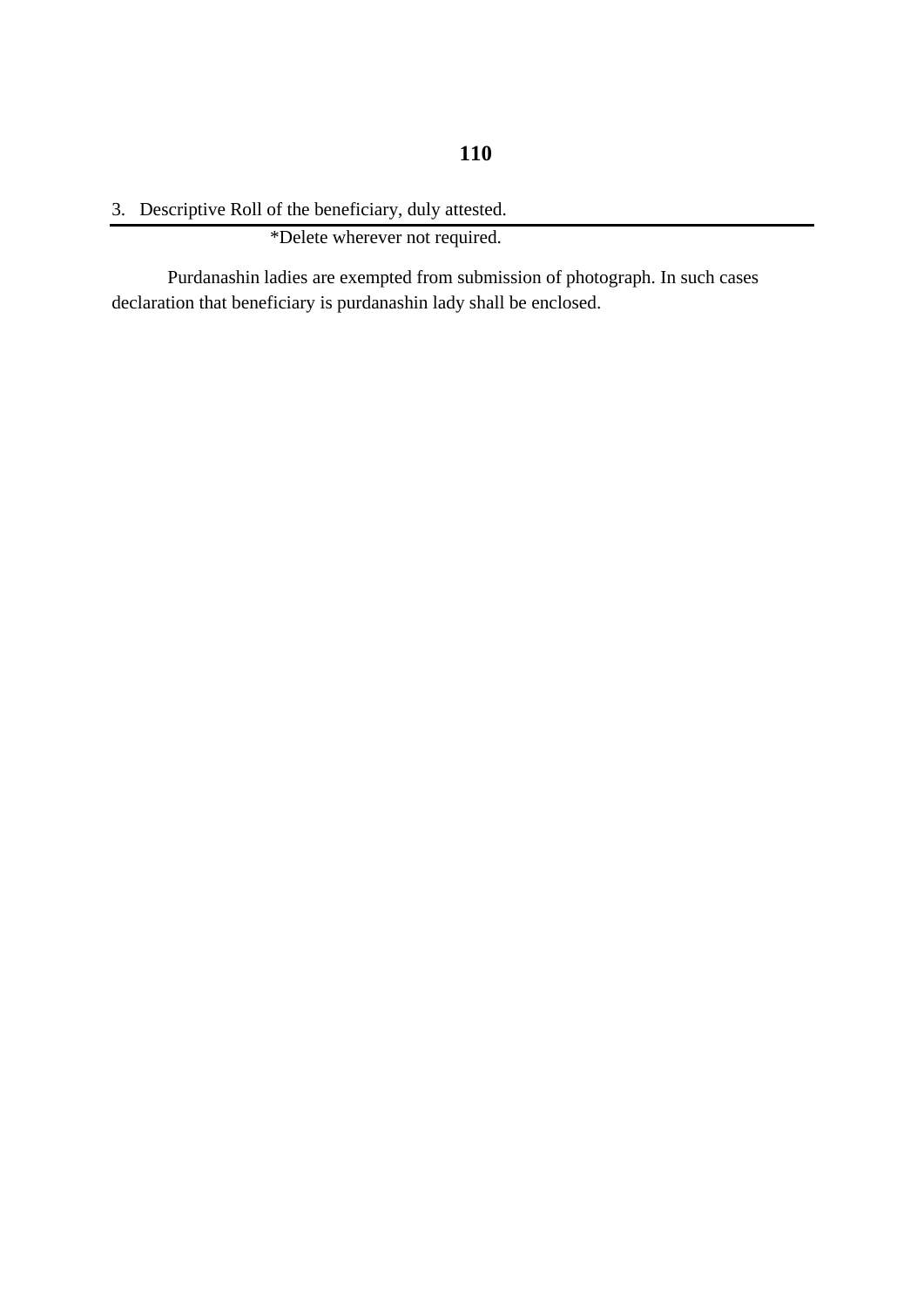### **FORM 13**

### $[(See Rule 80 (2)]$

### **Form of Application of the Grant for Residuary Gratuity on the death of a pensioner.**

(To be filled in separately by each applicant)

- 1. Name of the Applicant
- 2. (i) Name of the guardian in case the applicant is a minor.
	- (ii) Date of birth of guardian
- 3. Name of the deceased pensioner
- 4. Office/Department in which the deceased pensioner served last.
- 5. Date of death of the pensioner.
- 6. Date of retirement of the deceased pensioner.
- 7. Amount of monthly pension (including adhoc increase if any) sanctioned to deceased pensioner.
- 8. Amount of death-*cum*-retirement gratuity received by the deceased pensioner.
- 9. The amount of pension (including adhoc increase if any) drawn by the deceased till the date of death.
- 10. If the deceased had commuted a portion of pension before his death, the commuted value of the pension.
- 11. Total of items 8, 9, and 10
- 12. Amount of death-*cum*-retirement gratuity equal to 12 times of the emoluments.
- 13. The amount of residuary gratuity claimed, i.e., the difference between the amount shown against item 12 and item 11.
- 14. Relationship of the applicant with the deceased pensioner.
- 15. Date of birth of the applicant.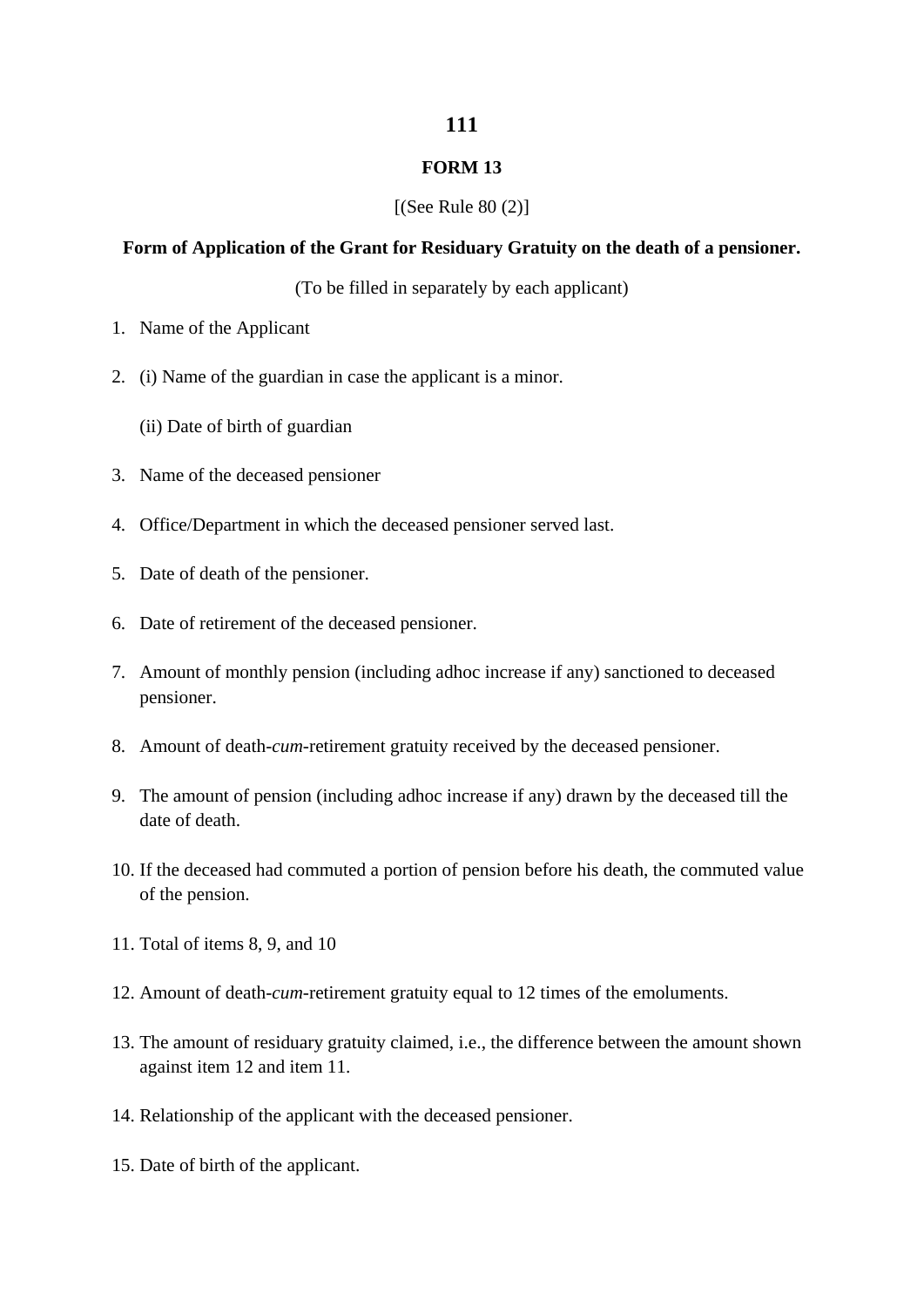16. Name of the Treasury or Sub-Treasury at which payment id desired.

If a retired Government servant is in receipt of service gratuity or pension dies within five years from the date of his retirement from service including compulsory retirement as a penalty and the sums actually received by him at the time of his death on account of such gratuity or pension including adhoc increase, if any, together with the death-*cum*-retirement gratuity and the commuted value of any portion of pension commuted by him are less than the amount equal to 12 times of his emoluments, a residuary gratuity equal to the deficiency becomes payable to the family.

When a Government servant had retired before earning a pension, the amount of service gratuity should be indicated.

17. Full address of the applicant.

- 18. Signature or thumb impression of the applicant (to be furnished in a separate sheet duly attested)
- 19. Attested By:--

| (i)              |  |
|------------------|--|
| (ii)             |  |
| 20. Witnesses:-- |  |
| (i)              |  |
| (ii)             |  |

Attestation should be done by two Gazetted Government servants or by two or more persons of respectability in the town, village or paragons in which the applicant resides.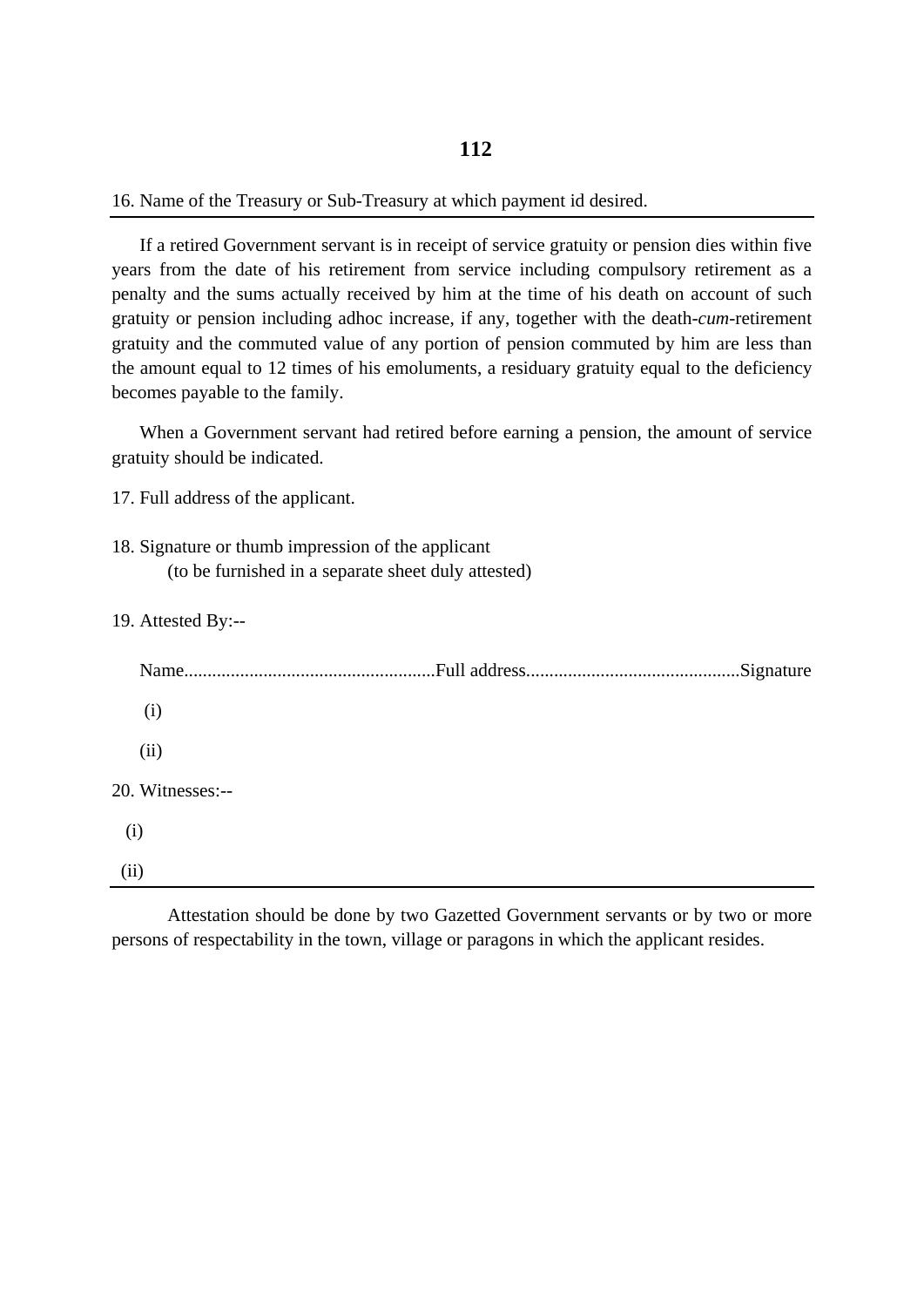# **FORM 14**

[*See* Rule 34 (3)]

### **Form of Medical Certificate**

| be completely and permanently incapacitated for further service of any kind in the             |  |
|------------------------------------------------------------------------------------------------|--|
|                                                                                                |  |
| disease or cause). His incapacity does not appear to me/us to have been caused by irregular or |  |
| intemperate habits.                                                                            |  |

*NOTE* (1)-- If the incapacity is the result of irregular or intemperate habits, the following will be substituted for this sentence:-

> In my/our opinion his incapacity is directly due to the irregular or intemperate habits/has been accelerated or aggravated by the irregular or intemperate habits.

*NOTE* (2)-- If the incapacity does not appear to be completed and permanent, the certificate should be modified accordingly and the following addition should be made.

I am/we are of opinion that.............................................................is fit for further service of a less laborious character than that which he had been doing/may, after resting for........................................months, be fit for further service of less laborious character than that which he had been doing.

...................................................

Signature and Designation of

Dated..................................... Examining Medical Authority

\*Strike out whichever is not applicable.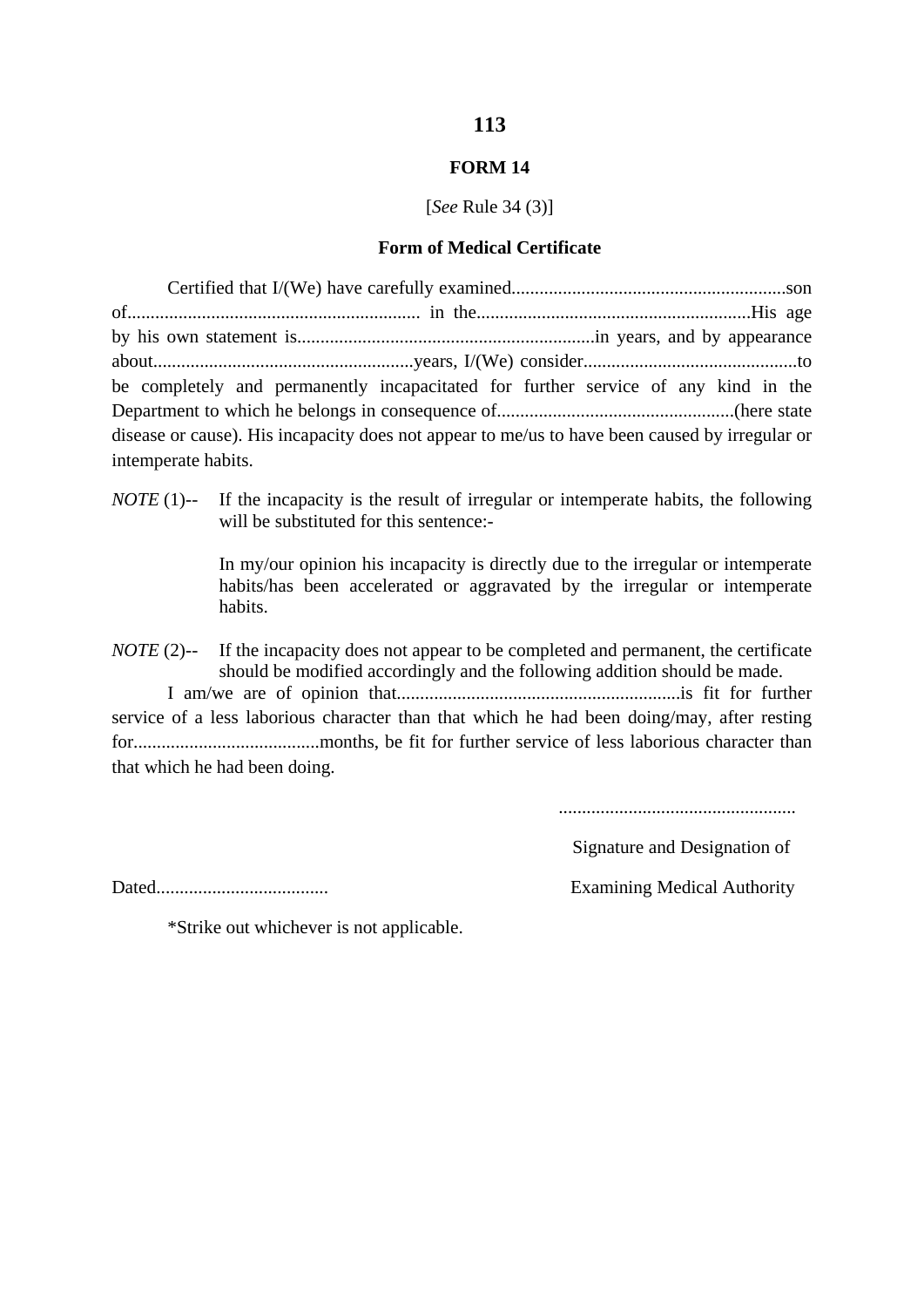### **FORM 15**

#### **Indemnity Bond**

### [See Rule 41 decision (3)]

KNOW ALL MEN by these presents that we (a)............................................... (b) the widow/son/brother etc., of (c)...............................................deceased, resident of....................................................(hereinafter called "the Obligor") and (d)...........................................son/wife/daughter of ..................................................resident of............................................and..................................... son/wife/daughter of .................................................. resident of............................................the sureties for and on behalf of the Obligor (hereinafter called "the Sureties") are held and firmly bound to the Governor of Meghalaya (hereinafter called "the Government") in the sum of Rs........................(Rs...............................................) only well and truely to be paid to the Government on demand and without a demur for which payment we bind ourselves and our respective heirs, executors, administrators, legal representatives, successors and assigns by these presents.

Signed this..........................................................day of............................................one thousand one hundred and...........................................of the day of ......................................19

WHEREAS (c)................................................was at the time of his death in the employment of the Government/receiving a pension at the rate of Rs.........................................( Rupees....................................only) per month from the Government.

AND WHEREAS the said (c)...........................................died on the ..................................day of..............................................19 and there was due to him at the time of his death the sum of Rs............................................. (Rupees.........................................) for and towards share of his minor son/daughter in the death-*cum*-retirement gratuity.

AND WHEREAS the Obligator claims to be entitled to the said sum as *de facto* guardian of the minor son/daughter of the said (c).......................................but has not obtained till the date of these presents the certificate of guardianship from any competent court of law in respect of the said minor (s).

AND WHEREAS the Obligor has satisfied the (c)........................................that he/she is entitled to the aforesaid sum and that it would cause undue delay and hardship if the Obligor is required to produce the certificate of guardianship from the competent court of law before payment to him of the said sum of Rs...............................................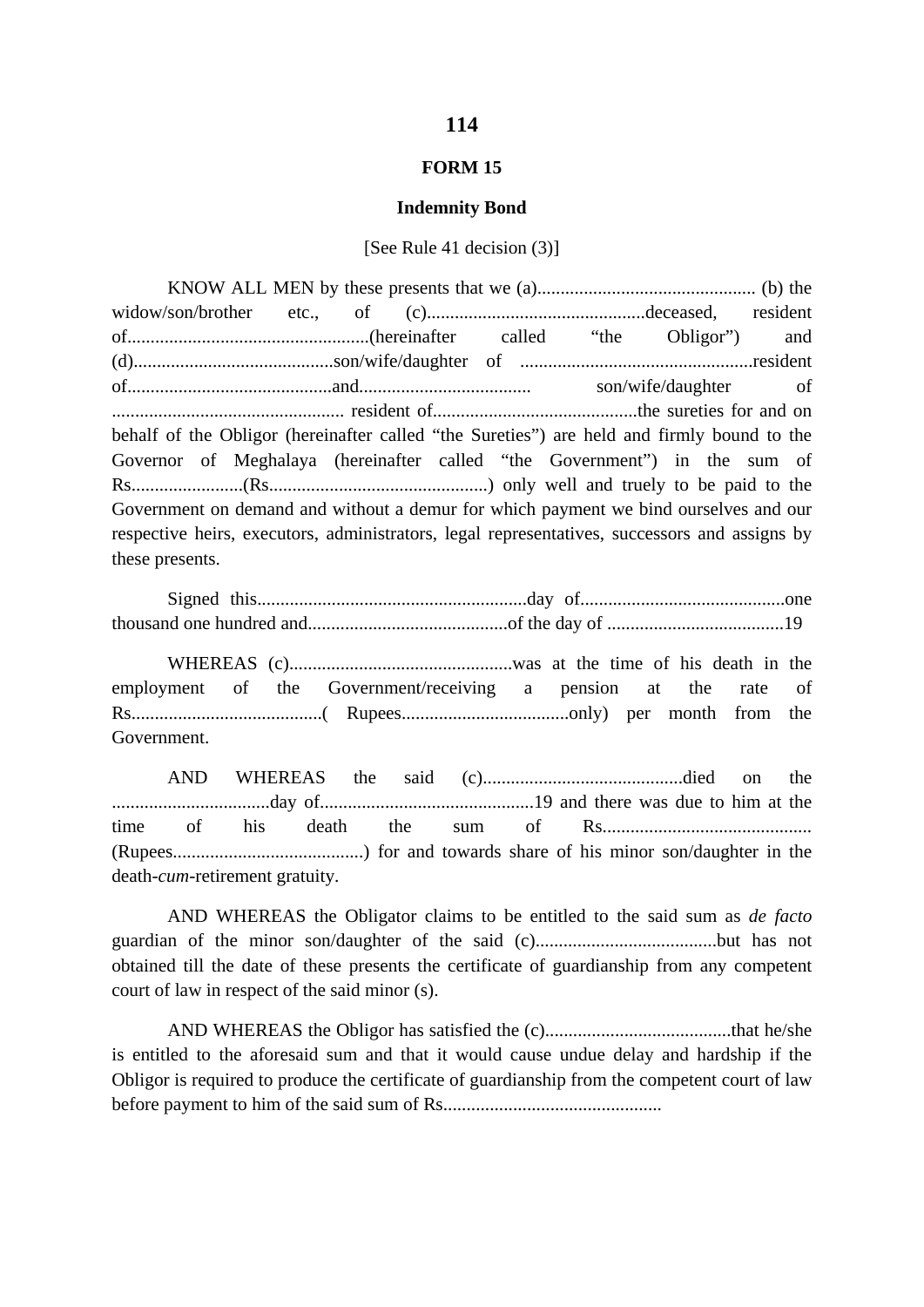AND WHEREAS the Government has no objection to the payment of the said sum to the Obligator but under Government Rules and Orders, it is necessary for the Obligator to first execute a bond with one surety/two sureties to Indemnity the Government against all claims to the amount so due as aforesaid to the said (e)..................................................before the said sum can be paid to the Obligor.

NOW THE CONDITIONS OF THIS BOND are such that if after payment has been made to the Obligator, the Obligator and/or the surety/sureties shall in the event of a claim being made by any other person against the Government with respect to the aforesaid sum of Rs......................................................, refund to the Government the said sum of Rs.......................................and shall otherwise indemnity and keep the Government harmless and indemnified against and from all liabilities in respect of the aforesaid sum and all costs incurred in consequence of the claim thereto. Then the above written bond or obligation shall be void and of no effect but otherwise it shall remain in full force, effect and virtue.

AND THESES PRESENTS ALSO WITNESS that the liability of the sureties here under shall not be impaired or discharged by reason of time being granted by one forbearance act or omission of the Government whether with or without the knowledge or consent of the surety/sureties in respect of or in relation to the obligations or conditions to be performed or discharged by the Obligor or by any other method or thing whatsoever which under the law relating to sureties shall but for this provisions, have the effect of so releasing the surety/sureties from such liability nor shall it be necessary for the Government to sue the Obligator before suing the surety/sureties or either of them for the amount due hereunder, and the Government agrees to bear the stamp duty, if any, chargeable on these presents.

IN WITNESS WHERE OF the Obligor and the surety/sureties here to have set up subscribed their respective hands here unto on the day year above written.

Signed by the above name "Obligor" in the presence of WITNESS.

Signature of Obligor

- 1. ..................................................
- 2. ..................................................

Signed by the above named, Surety/Sureties in the presence of

- 1. .................................................
- 2. .................................................

Signature of Surety/Sureties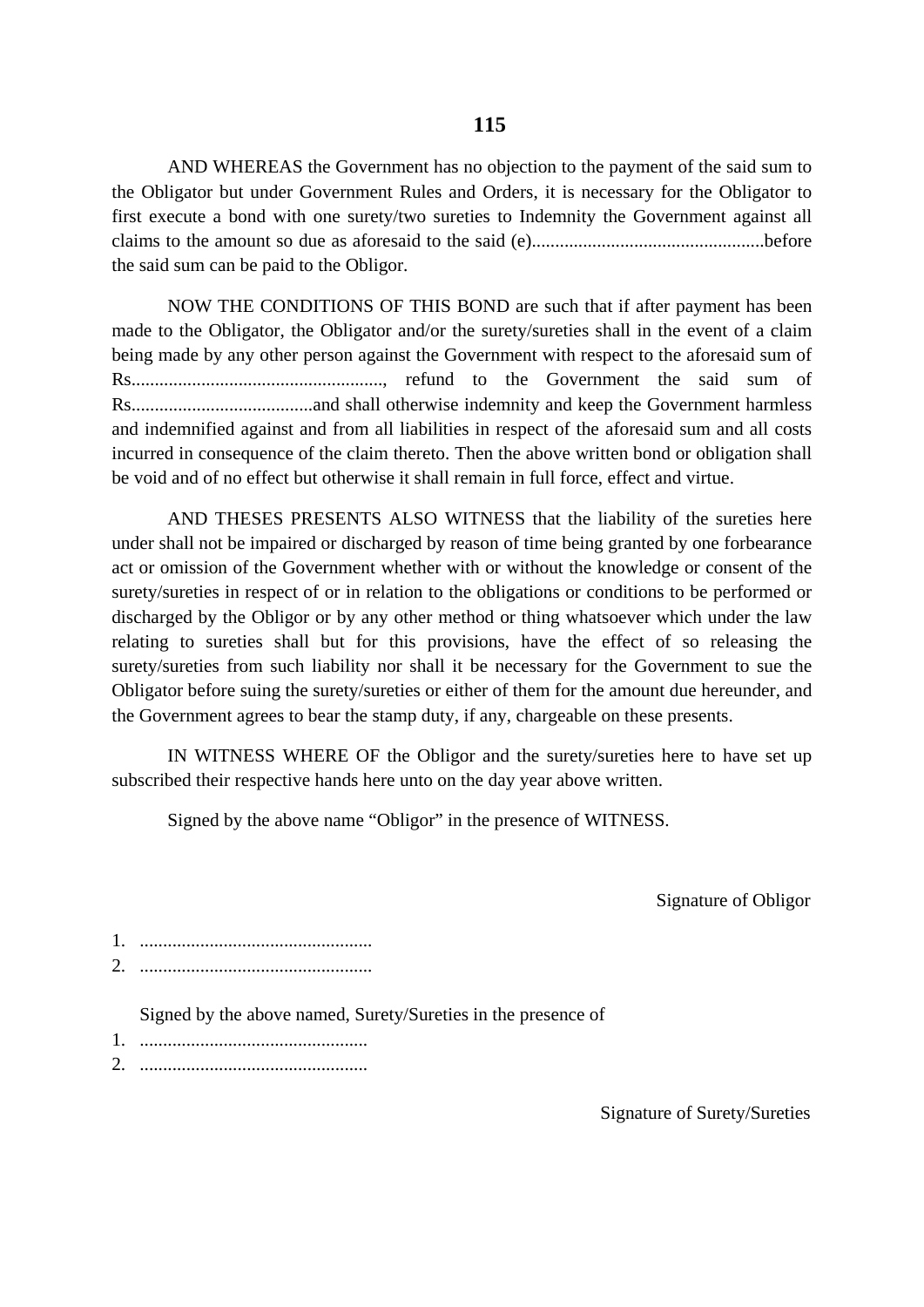Accepted for and on behalf of the Governor of Meghalaya by..........................................in the presence of....................................................

(Name and designation of witness) Name and designation

....................................................... of Officer accepting

the bond.

### Signature of witness

- *NOTE* 1.— (a) Full name of the claimant referred to as the "Obligor"
	- (b) State relationship of the Obligor to the deceased.
	- (c) Name of the deceased Government Officer.
	- (d) Full name or names of the sureties with name or names of the father (s)/husband (s) and place of residence.
	- (e) Designation of the officer responsible for payment.
- *NOTE* 2.-- The Obligor as well as the sureties should have attained majority so that the bond may have legal effect or force.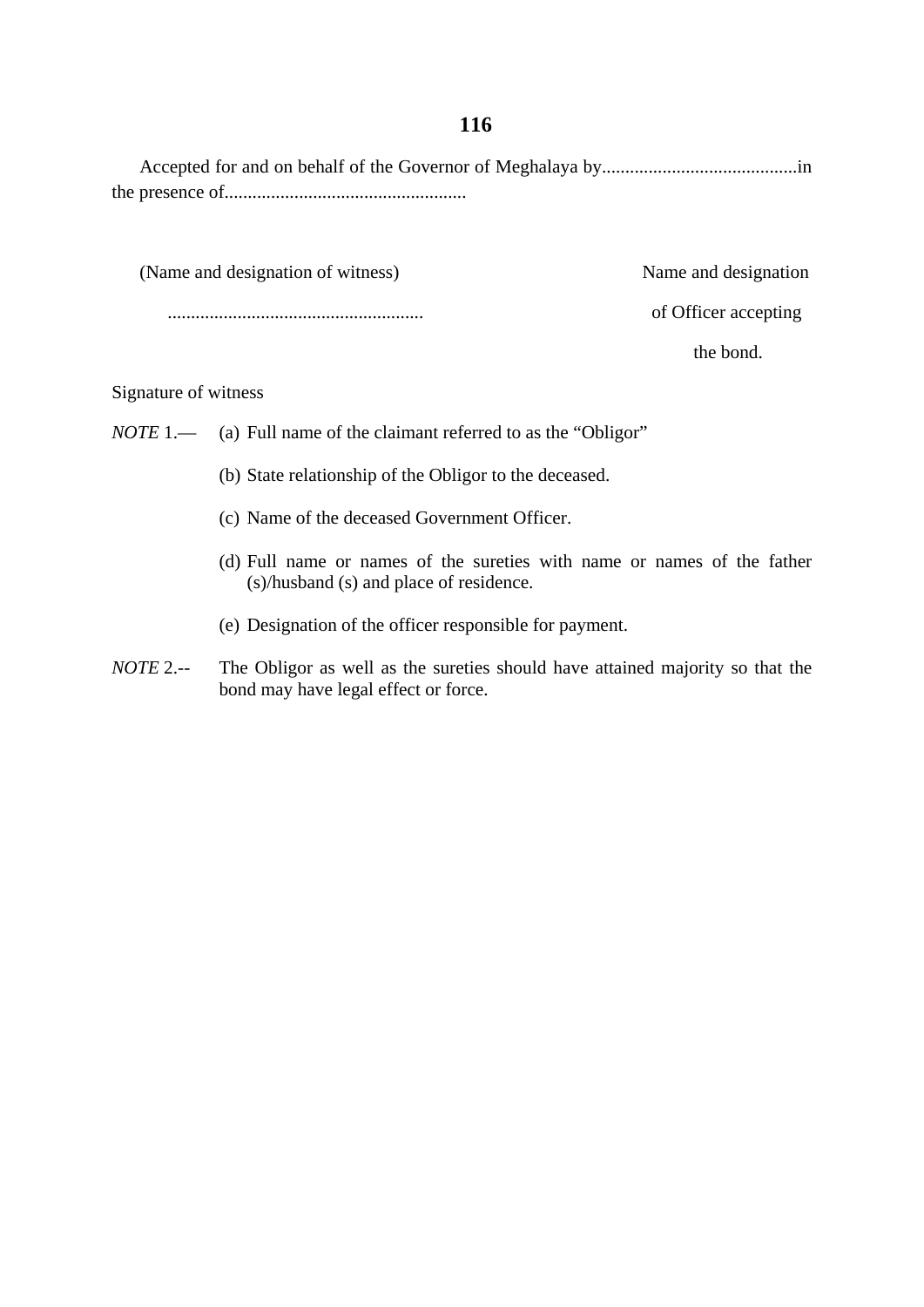### **FORM 16**

#### [*See* decision (5) under rule 41]

### **Form of bond of indemnity for drawing of D.C.R.G where there is no nomination or nomination does not subsists.**

|      | (Hereinafter called "the Obligor" which expression shall unless excluded by or repugnant to   |  |  |
|------|-----------------------------------------------------------------------------------------------|--|--|
|      | the context included his/her heirs, executors, administrators and legal representatives) and  |  |  |
| I/we |                                                                                               |  |  |
|      |                                                                                               |  |  |
|      |                                                                                               |  |  |
|      |                                                                                               |  |  |
|      | of the obligor (hereinafter called "the surety"/"the Sureties" which expression shall unless  |  |  |
|      | excluded by or repugnant to the context includes his their heirs executors, administrator and |  |  |
|      | legal representatives) bind ourselves jointly and severally to pay to the Governor of         |  |  |
|      | Meghalaya (hereinafter called "the Government" which expression shall unless excluded by      |  |  |
|      | or repugnant to the context includes his successor and assigns) on demand and without a       |  |  |
|      |                                                                                               |  |  |
|      | for which payment well and truely to be made we bind ourselves firmly by these present.       |  |  |

Dated this.........................................................day of.................................................19

WHEREAS the aforesaid Shri/Shrimati................................................(b)...................... at the time of his/her death in the employment of Government and he/his/her family was/is entitled to Death-*cum*-Retirement Gratuity of Rs....................................from the Government AND WHEREAS THE said Shri/Shrimati............................................(b)................................. died on the...............................................day of..............................19........and there was/is due to his/her/legal heirs the sum of Rs............................................(f)................................... (Rupees.....................................) for Death-*cum*-Retirement gratuity in respect of his/her said employment.

AND WHEREAS the above bounded obligor.............................................................. (a)...........................................claims to be entitled to the said sum as heir of her/his husband/wife/father, the said Shri/Shrimati.............................................(b)............................... but has not obtained letters of administration or a succession certificate to the property and effects Shri/Shrimati...................................................................(b)............................................. AND WHEREAS the obligor has satisfied the Government that he/she is entitled to the aforesaid sum that it would cause undue delay and hardship if he/she required to produce letters of administration or a succession certificate to the property and effects of the said Shri/Shrimati............................................... (b)........................................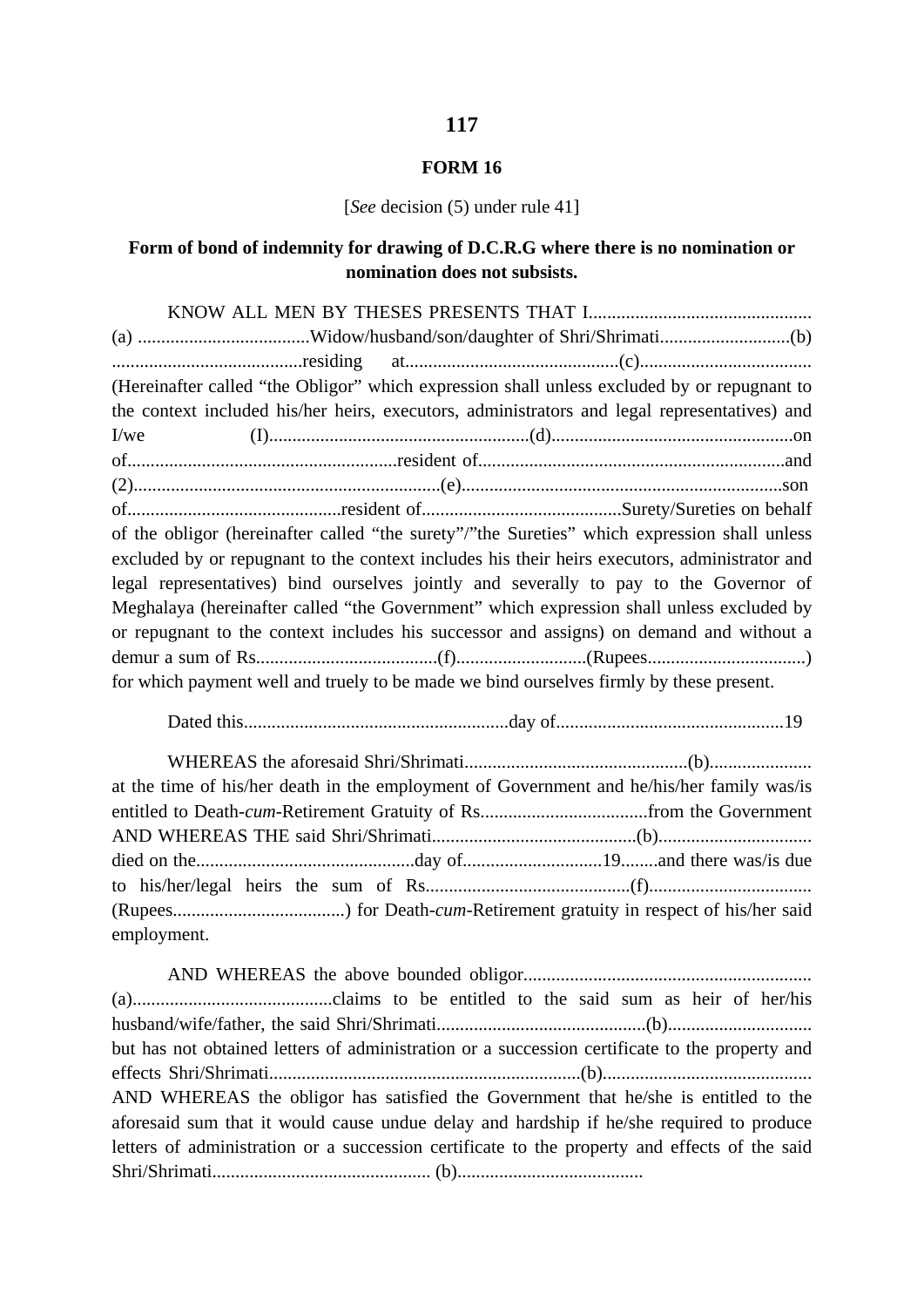AND WHEREAS the Government desire to pay the said sum to the obligor but under Government rules and orders it is necessary that he/she should first execute a bond with one surety/two sureties to indemnity against all claims to the amount so due to the said Shri/Shrimati.......................................................... (b).....................................................before the said sum can be paid to the obligor.

NOW THE CONDITION of this bond is such that if after this payment has been made to the Obligor, the Obligor, or the Surety/Sureties shall in the event of the claim being made by any other person against the Government with respect to the aforesaid sum of Rs........................................... (f)................................................. (Rupees.................................) refund to the Government, the sum of Rs................................................. (1)............................ (Rupees.............................................) and shall otherwise indemnity and save Government harmless from all liability in respect of the aforesaid sum and all costs incurred in consequence of any claims thereto. THEN the above written bond or obligation shall be void but otherwise the said bond shall remain in full force, effect and virtue.

IN WITNESS WHEREOF the parties hereto have here unto set their respective hands the day and the year first above written.

|    | Signed by the above              |
|----|----------------------------------|
|    | named obligor in the presence of |
| ** | Witness:-                        |
|    |                                  |
|    |                                  |
|    | Signed by the above named        |
|    | surety/sureties in the presence  |
|    | of                               |
|    | Witness:-                        |
|    |                                  |
|    |                                  |
|    |                                  |

Signature of Witness Signature and designation.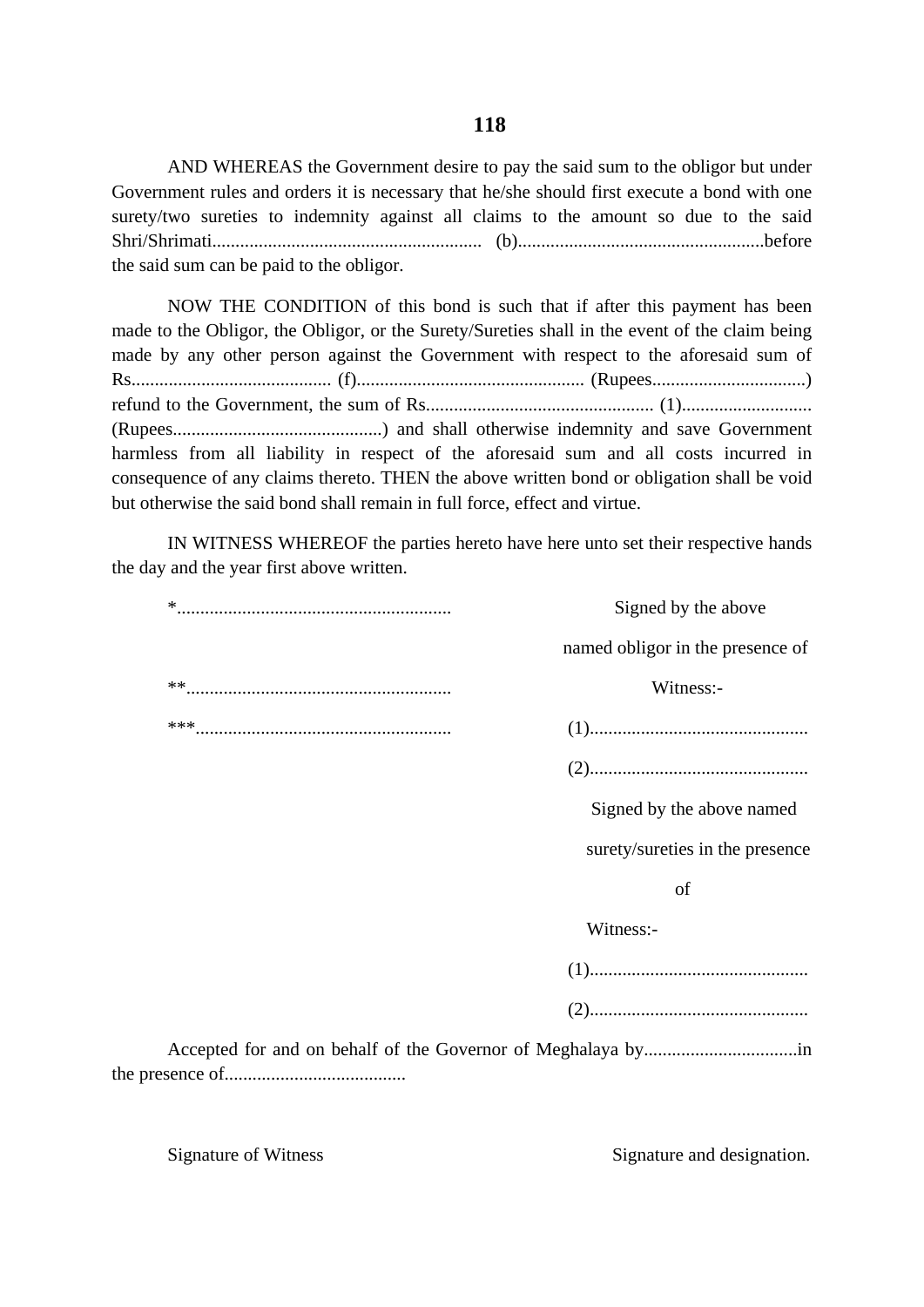\*\*\*\* Certified that Shri/Shrimati.......................................is a permanent Government Servant and he/she shall not attain the age of superannuation within 2 years from the date....................................................

Signature of Head of Office in which

Surety/Sureties is employed.

(a) Full Name of the claimant.

(b) Name of the deceased Government Servant/Pensioner.

(c) Full address and place of residence of the Claimant.

(d) First Surety.

- (e) Second Surety.
- (f) Amount of the claim.

\*Signature of the Obligator. \*\* Signature of the First Surety. \*\*\* Signature of the Second t Surety.

Name and designation of the officer directed or authorised, in pursuance of Article 299 (1) of the Constitution, to accept the bond for and on behalf of the Governor of Meghalaya.

Name and designation of witness.

Signature of the officer accepting the bond.

*Note*-- The obligor as well as the Sureties have attained majority so that the bond may have legal effect or force.

\*\*\*\* In respect of every surety Certificate shall be obtained.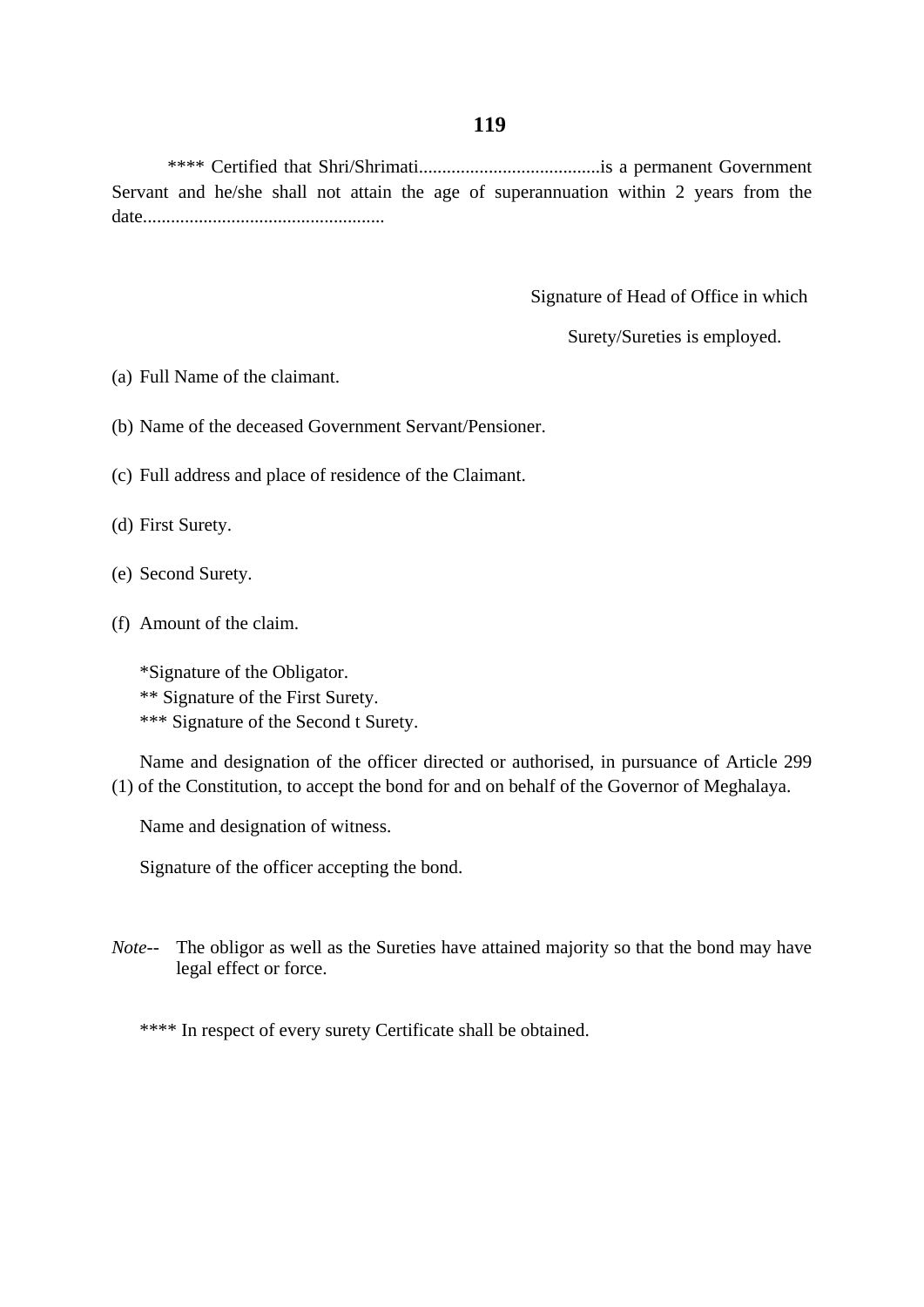# **120 FORM 17** (*See* Rule 52)

# **Details of Family**

| Name of Government Servant |                                       |                  |                                                |                                   |         |  |
|----------------------------|---------------------------------------|------------------|------------------------------------------------|-----------------------------------|---------|--|
|                            |                                       |                  |                                                |                                   |         |  |
|                            |                                       |                  |                                                |                                   |         |  |
|                            |                                       |                  |                                                |                                   |         |  |
|                            |                                       |                  |                                                |                                   |         |  |
| Sl. No                     | Name of the<br>Members of<br>'family' | Date of<br>birth | Relationship with<br>the Government<br>Servant | Initials of the<br>head of Office | Remarks |  |
| (1)                        | (2)                                   | (3)              | (4)                                            | (5)                               | (6)     |  |
| 1.                         |                                       |                  |                                                |                                   |         |  |
| 2.                         |                                       |                  |                                                |                                   |         |  |
| 3.                         |                                       |                  |                                                |                                   |         |  |
| 4.                         |                                       |                  |                                                |                                   |         |  |
| 5.                         |                                       |                  |                                                |                                   |         |  |
| 6.                         |                                       |                  |                                                |                                   |         |  |
| 7.                         |                                       |                  |                                                |                                   |         |  |
| 8.                         |                                       |                  |                                                |                                   |         |  |
| 9.                         |                                       |                  |                                                |                                   |         |  |

I hereby undertake to keep the above particulars up to date by notifying to the Audit Officer/Head of Office any addition or alteration.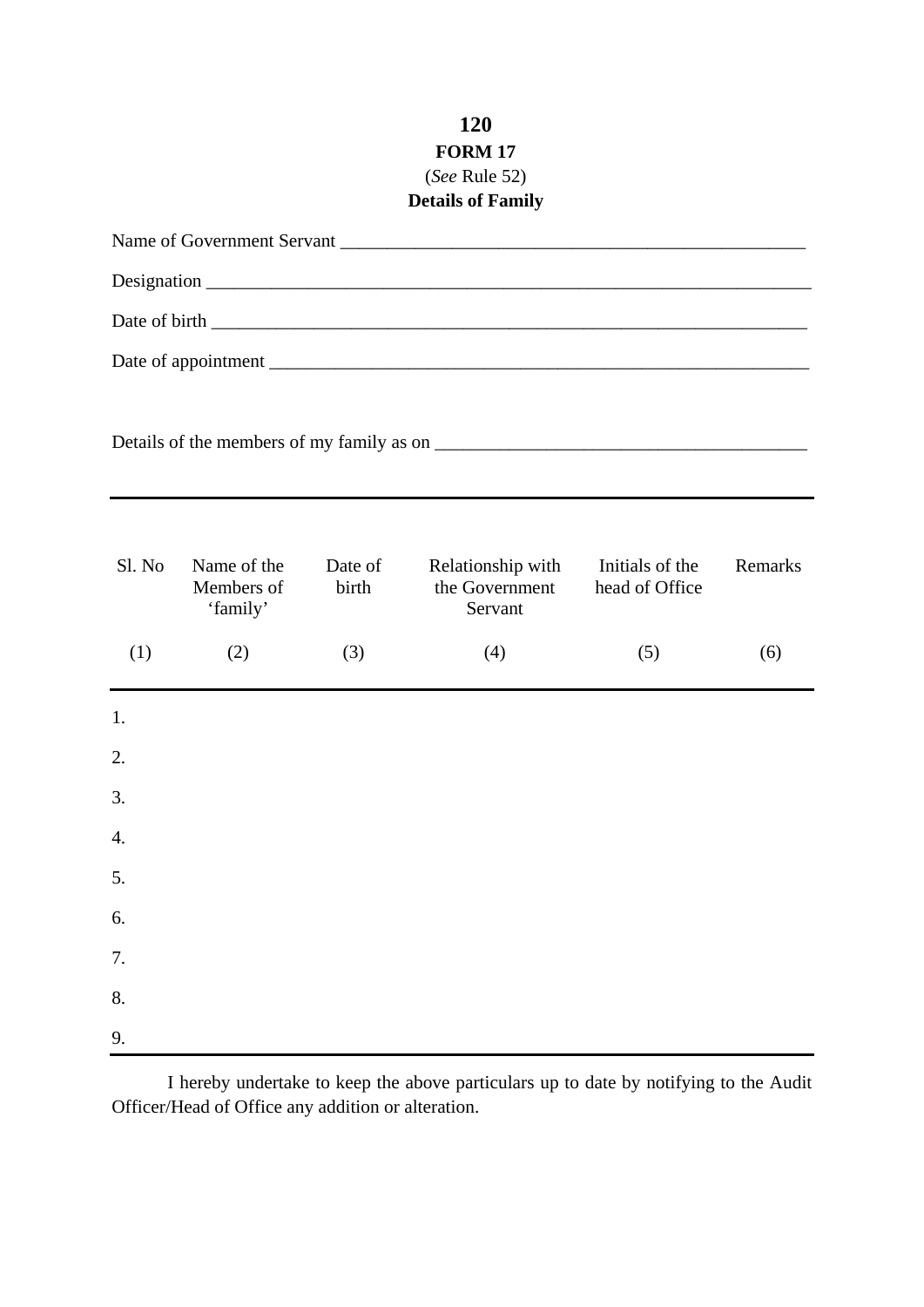| $Place \_$                                        |                                                                                           |
|---------------------------------------------------|-------------------------------------------------------------------------------------------|
|                                                   |                                                                                           |
|                                                   | Signature of the Government                                                               |
|                                                   | Servant                                                                                   |
| (To be filled in by Head of Office/Audit Officer) |                                                                                           |
| Details of family—                                |                                                                                           |
|                                                   |                                                                                           |
|                                                   |                                                                                           |
|                                                   | the control of the control of the control of the control of the control of the control of |
|                                                   | Signature of Head of                                                                      |
|                                                   | Office                                                                                    |
|                                                   |                                                                                           |

Designation \_\_\_\_\_\_\_\_\_\_\_\_\_\_\_\_\_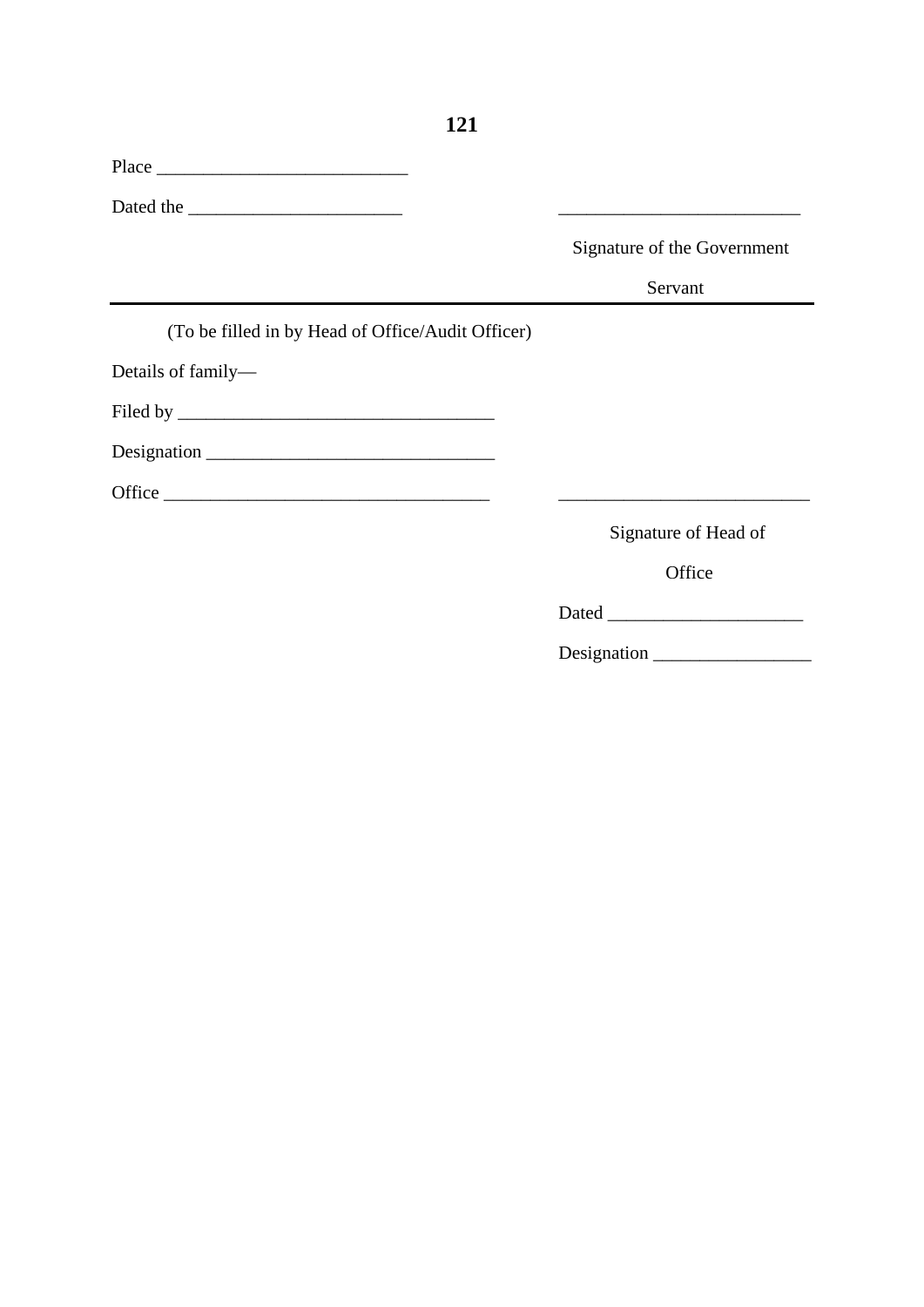### **FORM 18**

[Rule (56)]

The annual superannuation Statement shall be prepared in following form

### **Annual Superannuation Statement**

Statement of officers and staff due to retire on superannuation during the next official year

19.................

(From 1<sup>st</sup> January to 31<sup>st</sup> December)

\_\_\_\_\_\_\_\_\_\_\_\_\_\_\_\_\_\_\_\_\_\_\_\_\_\_\_\_\_\_\_\_\_\_\_\_\_\_\_\_\_\_\_\_\_\_\_\_\_\_\_\_\_\_\_\_\_\_\_\_\_\_\_\_\_\_\_\_\_\_\_\_\_\_\_

Name of establishment(s)/or)

Department(s) \_\_\_\_\_\_\_\_\_\_\_\_\_\_\_\_\_\_\_\_\_\_\_\_\_\_\_\_\_\_\_\_\_\_\_\_\_\_\_\_\_\_\_\_\_\_\_\_\_\_\_\_\_\_\_\_\_\_\_\_\_\_\_

| Sl.<br>N <sub>0</sub><br>$\cdot$ | Nam<br>e of<br><b>Offi</b><br>cers | Substa<br>ntive<br>post<br>and<br>Scale<br>and<br>classifi<br>cation | Appointment held<br>Officiatin<br>g post,<br>scale and<br>classificat<br>ion | Date<br>of<br>birth | Name<br>of<br>Office/<br>Depart<br>ment<br>where<br>emplo<br>yed | Date of<br>superann<br>uation | Exten<br>sion<br>for<br>what<br>perio<br>d | Whether the<br>pensioner has<br>been granted<br>Re-<br>employ<br>ment<br>and for<br>what<br>period | Provi<br>dent<br>Fund<br>Acco<br>unt<br>No. | Re-<br>ma<br>rks |
|----------------------------------|------------------------------------|----------------------------------------------------------------------|------------------------------------------------------------------------------|---------------------|------------------------------------------------------------------|-------------------------------|--------------------------------------------|----------------------------------------------------------------------------------------------------|---------------------------------------------|------------------|
| 1                                |                                    | 3<br>$\overline{2}$                                                  | 4                                                                            | 5                   | 6                                                                | 7                             | 8                                          | 9                                                                                                  | 10                                          | 11               |

 A.B. SENGUPTA Class I officers Special Officer, Class III officer

Finance (Revision of Rules and Manual) Class IV officers

Department.

22-12-82 Class II officers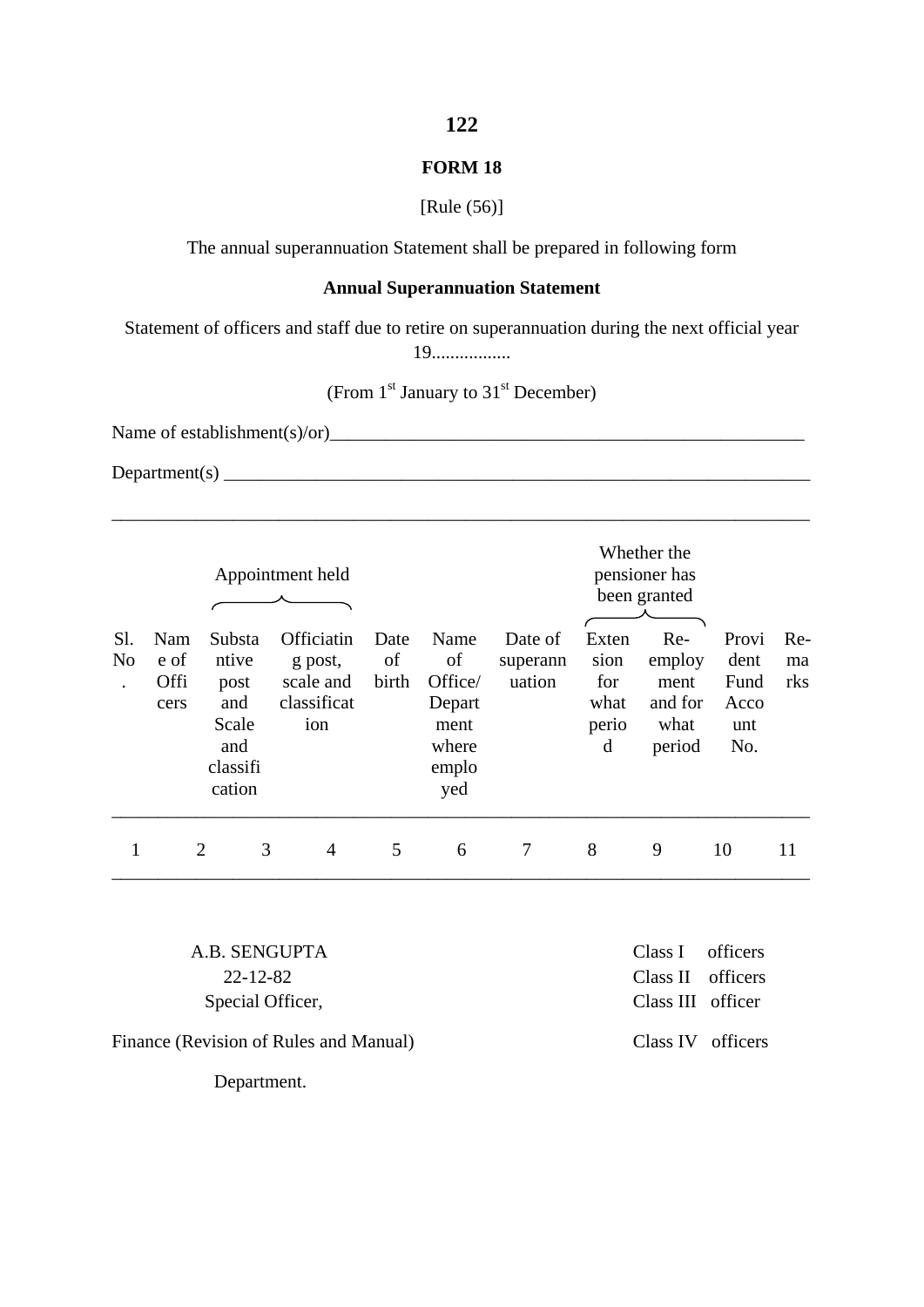# PENSION RULES **INDEX A**

| Abolition of permanent post-                                                 | Rule No.                        | Page No. |
|------------------------------------------------------------------------------|---------------------------------|----------|
|                                                                              | $35(2)$ (a)                     | 24       |
| Absence-                                                                     |                                 |          |
|                                                                              | $24(1)$ (a)                     | 18       |
|                                                                              | 24(2)                           | 18       |
| of Suspension shall be taking as counting towards the<br>qualifying service. | 20 (State<br>Govt.<br>Decision) | 16       |
|                                                                              | $24(1)$ (b)                     | 18       |
| Absorption-                                                                  |                                 |          |
| interest.                                                                    | 32                              | 22       |
|                                                                              | 32                              | 22       |
| Corporation, Company or body.                                                | 32                              | 22       |
| Accommodation-                                                               |                                 |          |
|                                                                              | 75(5)                           | 64       |
| <b>Addition and Alteration-</b>                                              |                                 |          |
| Government servant will be required to keep a statement up to                | 52(1)(i)                        | 43       |
| Adjustment-                                                                  |                                 |          |
|                                                                              | 73                              | 60       |
| Admissible-                                                                  |                                 |          |
| The pension will be                                                          | 48(ii)                          | 40       |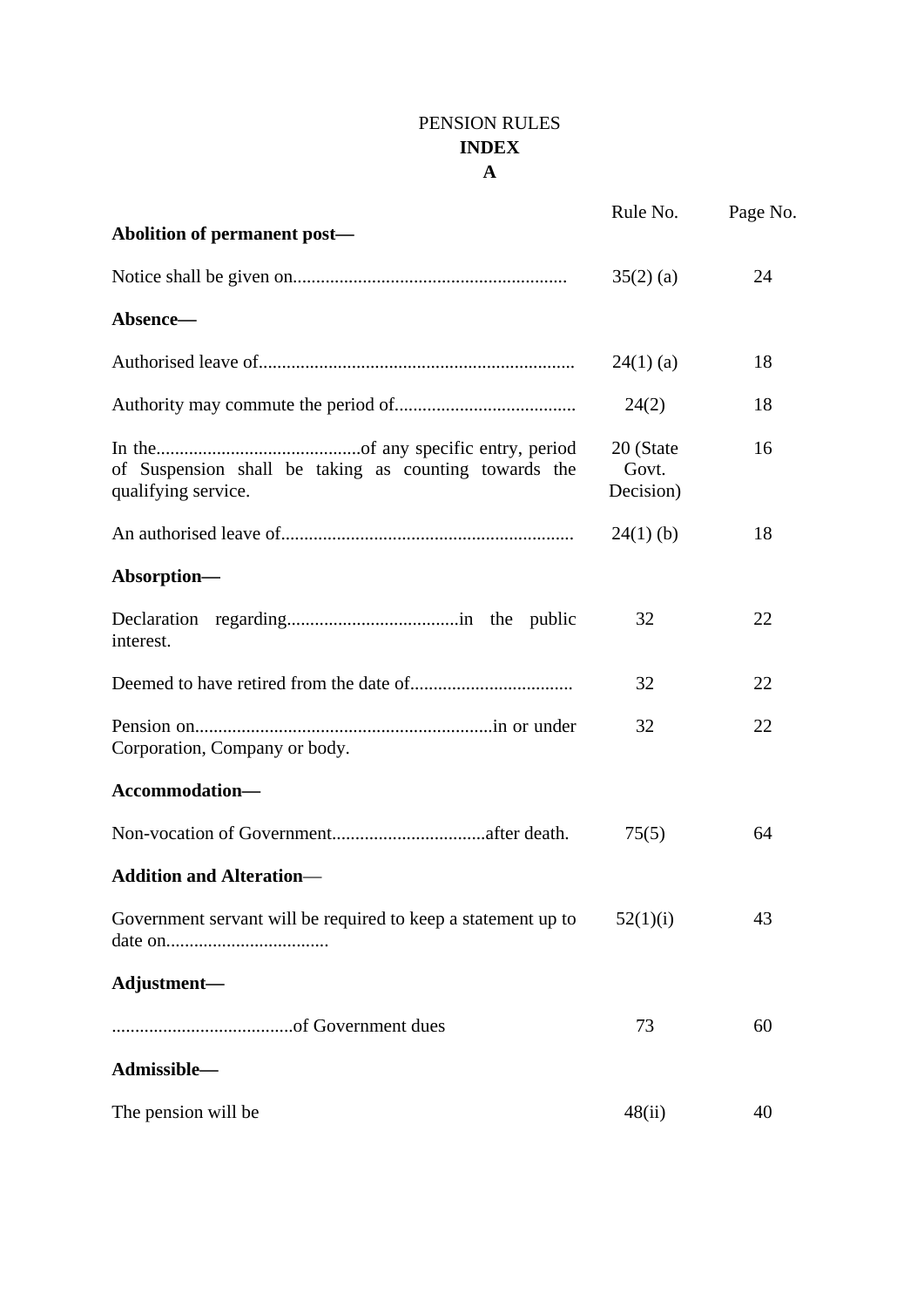|                                                                                                               | Rule No.    | Page No. |
|---------------------------------------------------------------------------------------------------------------|-------------|----------|
| <b>Age of Superannuation—</b>                                                                                 |             |          |
| The family may be granted a pension rate on which the<br>officer<br>would<br>have<br>reached<br>the<br>normal | 47(1)       | 39       |
| Alternate nominee-                                                                                            |             |          |
|                                                                                                               | 43(3)(1)    | 35       |
| Amount of gratuity-                                                                                           |             |          |
| than the amount finally assessed.                                                                             | 63(3)       | 52       |
|                                                                                                               | $74(2)$ (b) | 62       |
| amount assessed by the audit officer.                                                                         | 76(3)       | 65       |
|                                                                                                               | $77(3)$ (b) | 66       |
|                                                                                                               | 75(8)(b)    | 65       |
| <b>Amount of Pension-</b>                                                                                     |             |          |
|                                                                                                               | 62 $(1)(c)$ | 50       |
| than ten years.                                                                                               | 39(2)       | 28       |
|                                                                                                               | 39(4)       | 30       |
| anticipatory pension.                                                                                         |             | 59       |
| <b>Amount of Anticipatory Gratuity-</b>                                                                       |             |          |
| If thedisbursed by the head of office.                                                                        | 72(9)       | 60       |
| <b>Amount of Anticipatory Pension-</b>                                                                        |             |          |
| of office.                                                                                                    | 72(8)       | 60       |

ii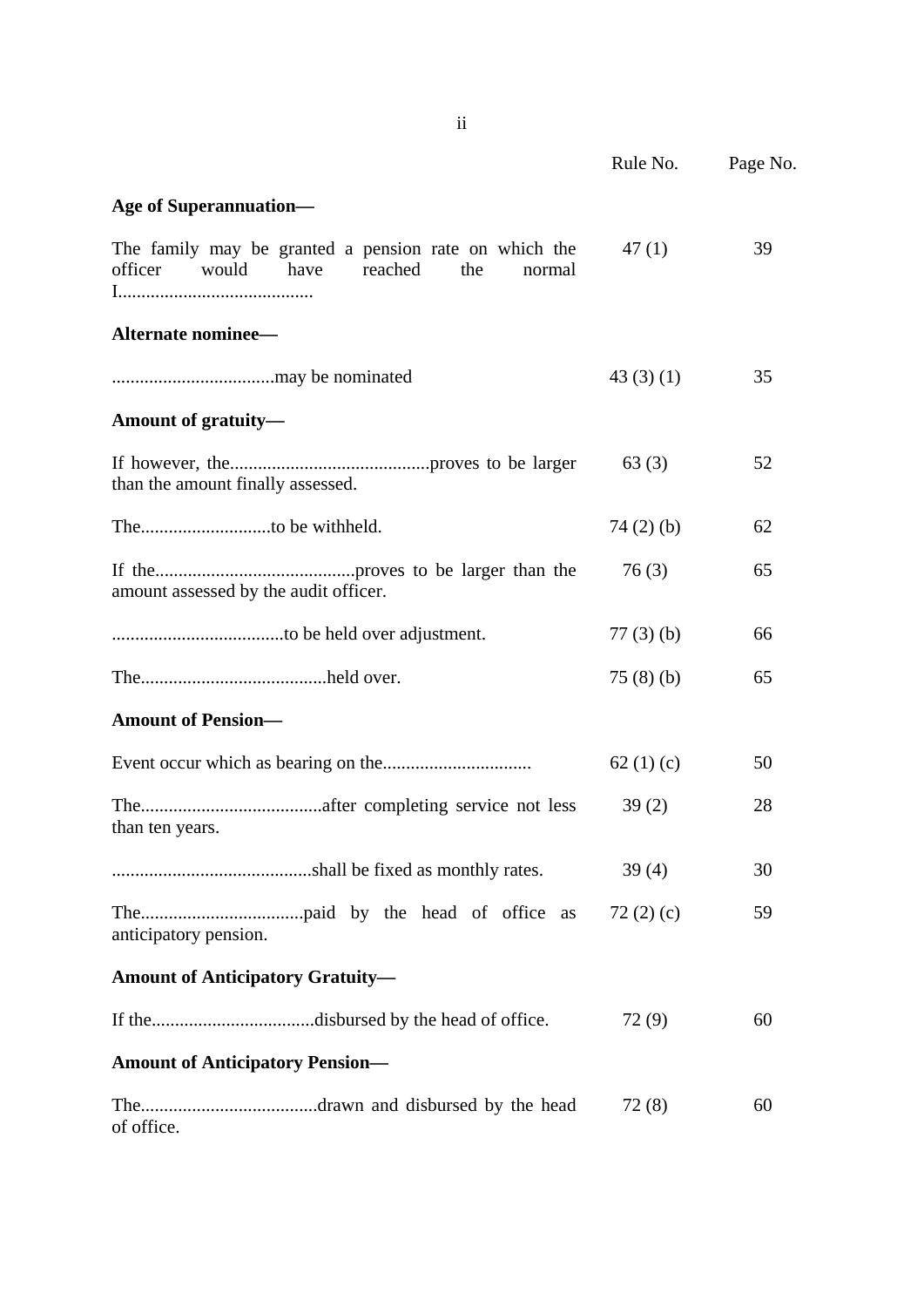|                                       | Rule No.                         | Page No. |
|---------------------------------------|----------------------------------|----------|
| <b>Amount of Outstanding dues—</b>    |                                  |          |
|                                       | 73 (State<br>Govt.<br>Decision). | 61       |
| <b>Amount of Family Pension-</b>      |                                  |          |
|                                       | 78(1)                            | 68       |
|                                       | 78(1)                            | 68       |
| <b>Amount of deposit—</b>             |                                  |          |
| gratuity.                             |                                  | 62       |
| Amount of provisional family pension- |                                  |          |
| of office.                            | 78(7)                            | 69       |
| Amount recoverable-                   |                                  |          |
|                                       | $77(3)$ (a)                      | 66       |
| Amount withheld-                      |                                  |          |
|                                       | 77(4)                            | 67       |
| <b>Amount of Service gratuity—</b>    |                                  |          |
| Thebe in the appropriate amount       | 39                               | 29       |
| <b>Anticipatory pension—</b>          |                                  |          |
| Office.                               | 63(1)                            | 51       |
|                                       | 63(1)                            | 51       |
| Anticipatory gratuity-                |                                  |          |
|                                       | 76                               | 65       |
| Anticipatory gratuity-                |                                  |          |
|                                       | 63(1)                            | 51       |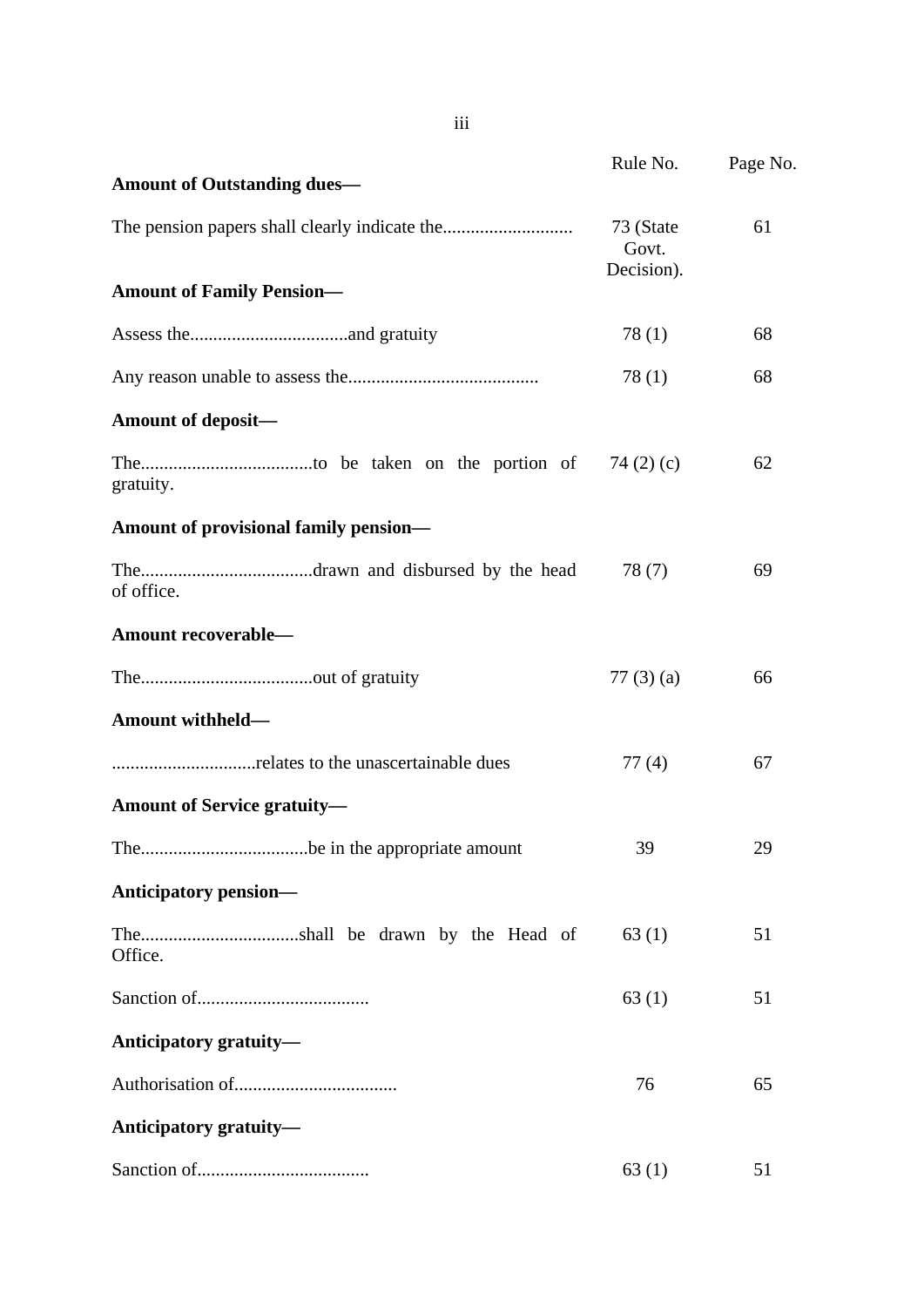|                                                                 | Rule No.   | Page No. |
|-----------------------------------------------------------------|------------|----------|
| Application-                                                    |            |          |
| The<br>Govt. may grant by order in writing on                   | 86(2)      | 74       |
| Appeal—                                                         |            |          |
|                                                                 | 8(5)       | 7        |
| Applicable—                                                     |            |          |
| servant had put less than 7 years Continuous Service.           | 47(iii)    | 39       |
| <b>Assess the amount of Family Pension—</b>                     |            |          |
|                                                                 | 78(1)      | 68       |
|                                                                 | 78(1)      | 68       |
| B                                                               |            |          |
| <b>Balance of gratuity-</b>                                     |            |          |
| of Office.                                                      | 71         | 58       |
| Govt.<br>desires<br>servant<br>to<br>receive<br>the<br>payment  | 71(2)      | 58       |
| The Head of office shall take steps to draw and disburse        | 71(3)      | 58       |
| If the Govt. servant has opted for receiving the payment<br>of  | 72(4)      | 59       |
| The<br>Audit<br>officer may authorise the<br>payment            | 78(5)      | 69       |
| audit.                                                          | 78(6)      | 69       |
|                                                                 | 78         | 69       |
| The<br>Audit<br>officer<br>shall<br>authorise<br>the<br>payment | 78 (3) (a) | 69       |

iv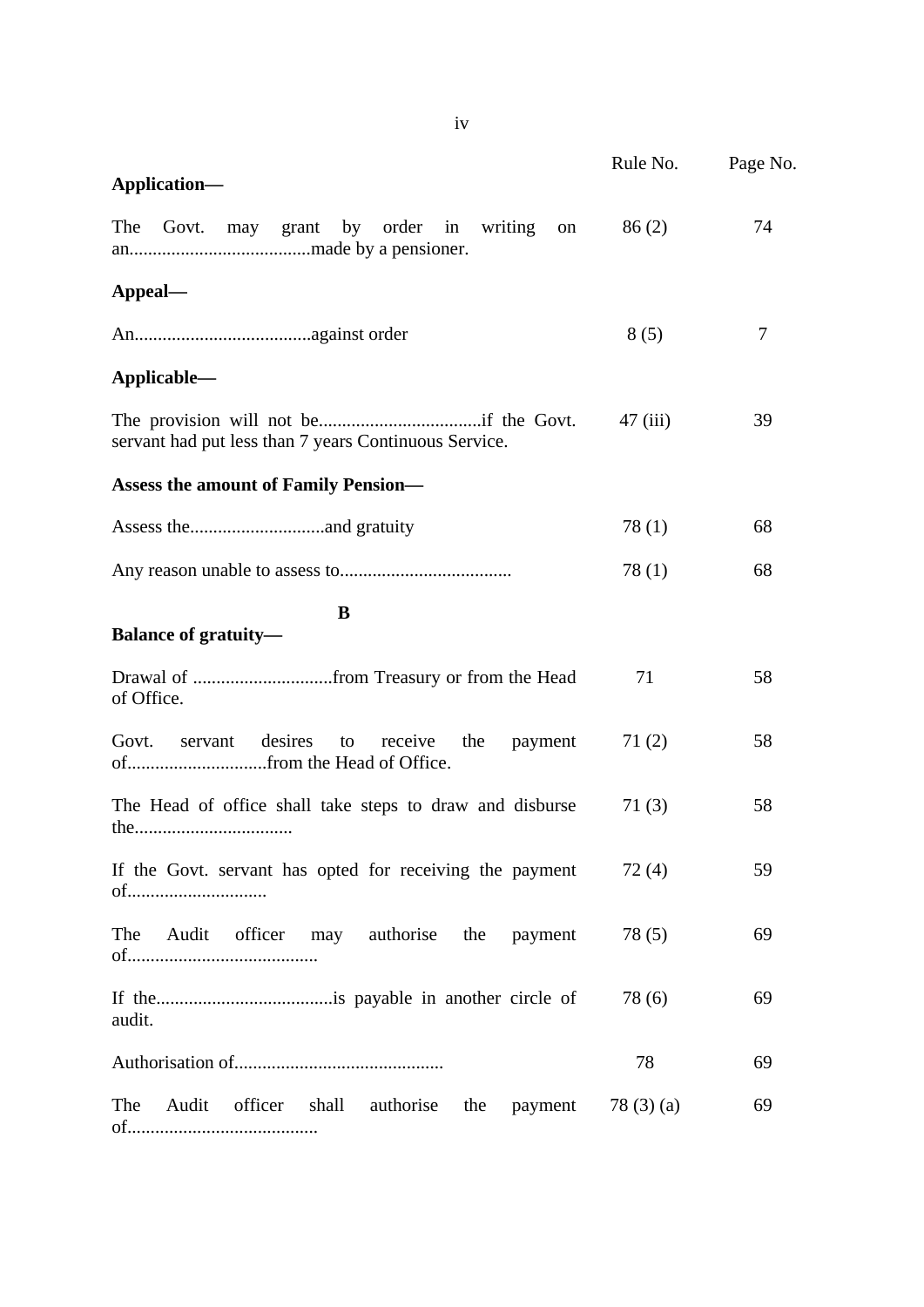|                                                             | Rule No.    | Page No.       |  |
|-------------------------------------------------------------|-------------|----------------|--|
| Basic pay-                                                  |             |                |  |
| 'pay' for the purpose of determining the amount of gratuity | 54 (Note)   | 45             |  |
| <b>Benefits-</b>                                            |             |                |  |
|                                                             | 17 (Note)   | 15             |  |
| $\mathbf C$<br><b>Cash Deposit-</b>                         |             |                |  |
|                                                             | $74(2)$ (b) | 62             |  |
| Casual labour-                                              |             |                |  |
|                                                             | 50(c)       | 41             |  |
| Certificate-                                                |             |                |  |
| The person receiving family pension shall produce a Child   | 48 $(v)$    | 41             |  |
| <b>Children Allowance-</b>                                  |             |                |  |
|                                                             | 3(1)(c)     | $\overline{2}$ |  |
| paid in addition.                                           |             | 39             |  |
| Circle of audit-                                            |             |                |  |
|                                                             | 62(5)       | 51             |  |
|                                                             | 72(7)       | 60             |  |
|                                                             | 75(7)       | 64             |  |
|                                                             | 75 $(8)(c)$ | 65             |  |
|                                                             | 78(2)(a)    | 68             |  |
| Civil proceedings-                                          |             |                |  |
|                                                             | 9(6)(b)(ii) | 9              |  |

v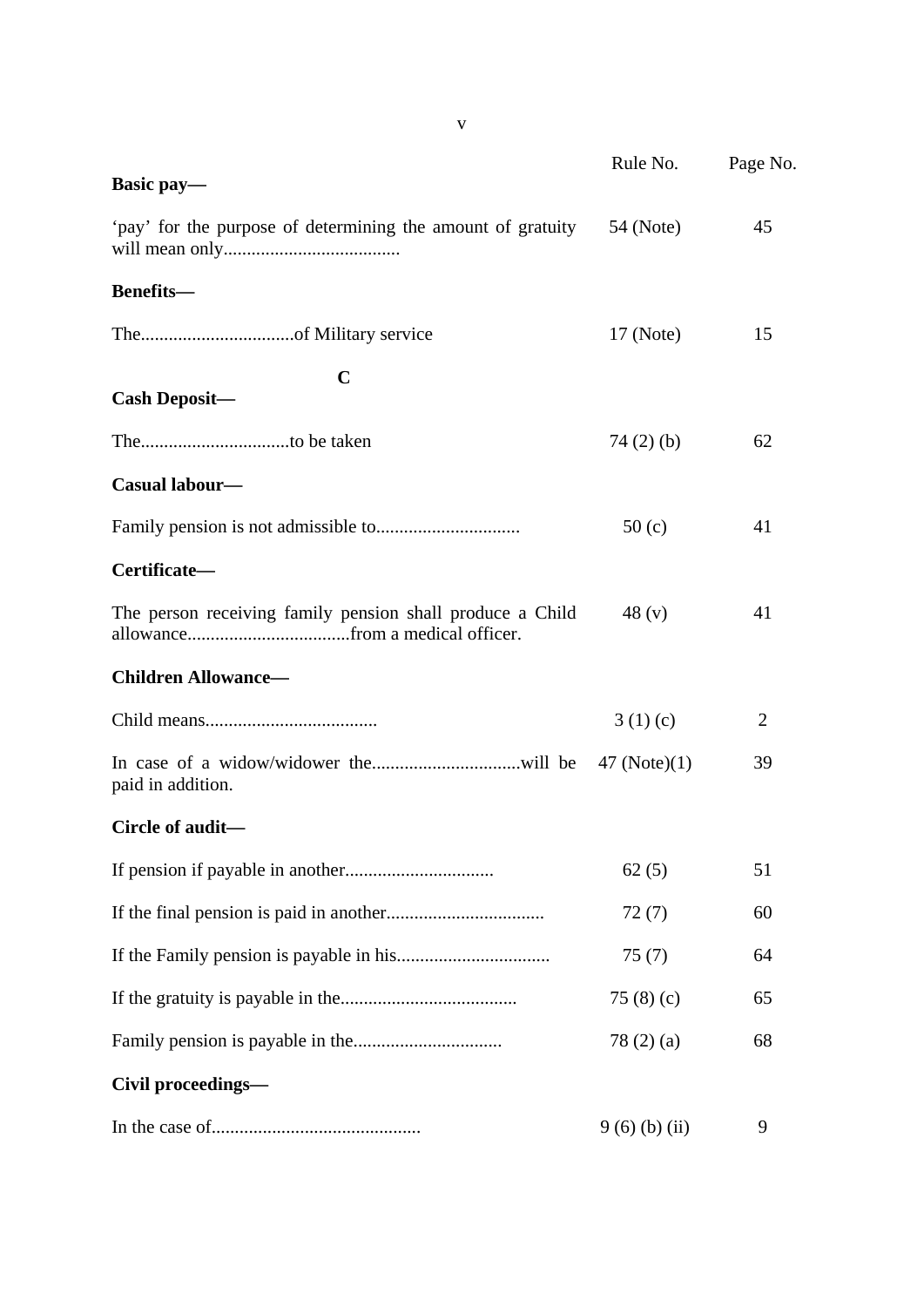|                                                               | Rule No.          | Page No. |
|---------------------------------------------------------------|-------------------|----------|
| Claims-                                                       |                   |          |
| arising out of the scheme                                     | 52                | 43       |
|                                                               | 5(1)              | 5        |
| Govt. servant.                                                | 74(3)             | 62       |
|                                                               | 80(2)             | 70       |
| Competent to sanction pension-                                |                   |          |
| The post held at the time of retirement shall be.             | 59(a)             | 48       |
| Competent-                                                    |                   |          |
|                                                               | 8(4)              | 7        |
| Authority<br>which<br>make<br>appointment.                    | 38(3)             | 26       |
| Contingency-                                                  |                   |          |
| The Governor of Meghalaya may grant gratuity to a person      | 55                | 45       |
| Contingencies-                                                |                   |          |
| Family pension is<br>admissible to person paid<br>not<br>from | 50(a)             | 41       |
|                                                               | 15                | 12       |
|                                                               | 15(a)             | 13       |
|                                                               | 15 <sub>(b)</sub> | 13       |
| been continuous.                                              | 15(d)             | 13       |
| <b>Contract officers-</b>                                     |                   |          |
|                                                               | 50 <sub>(d)</sub> | 42       |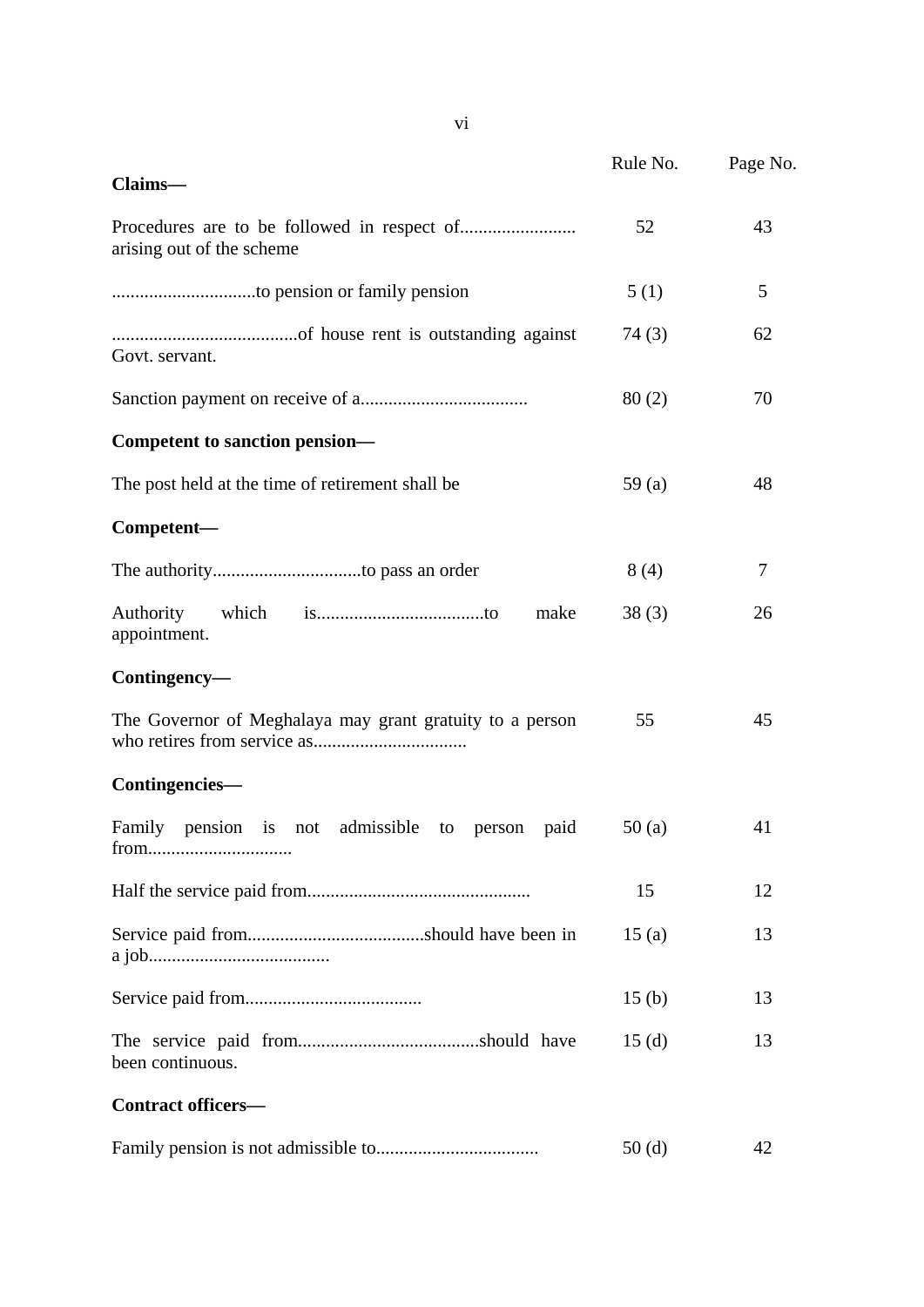|                              | Rule No.     | Page No. |
|------------------------------|--------------|----------|
| Corruption-                  |              |          |
|                              | $9$ (note 1) | 8        |
| Contribution-                |              |          |
|                              | 27(b)        | 20       |
| Conduct-                     |              |          |
|                              | 8(1)(a)      | 7        |
| Compensation-                |              |          |
|                              | 83(1)        | 72       |
| <b>Compensation pension—</b> |              |          |
| period                       | 35(c)        | 24       |
|                              | 82           | 71       |
|                              | 35(c)        | 24       |
| Compassionate allowance-     |              |          |
|                              | 37(1)        | 25       |
|                              | 37(2)        | 25       |
| Completion-                  |              |          |
|                              | 40(3)(b)     | 31       |
|                              | 38           | 26       |
| Communication-               |              |          |
| audit officer.               | 75(1)        | 63       |
| Compulsory-                  |              |          |
| granted                      | 36(1)        | 25       |

vii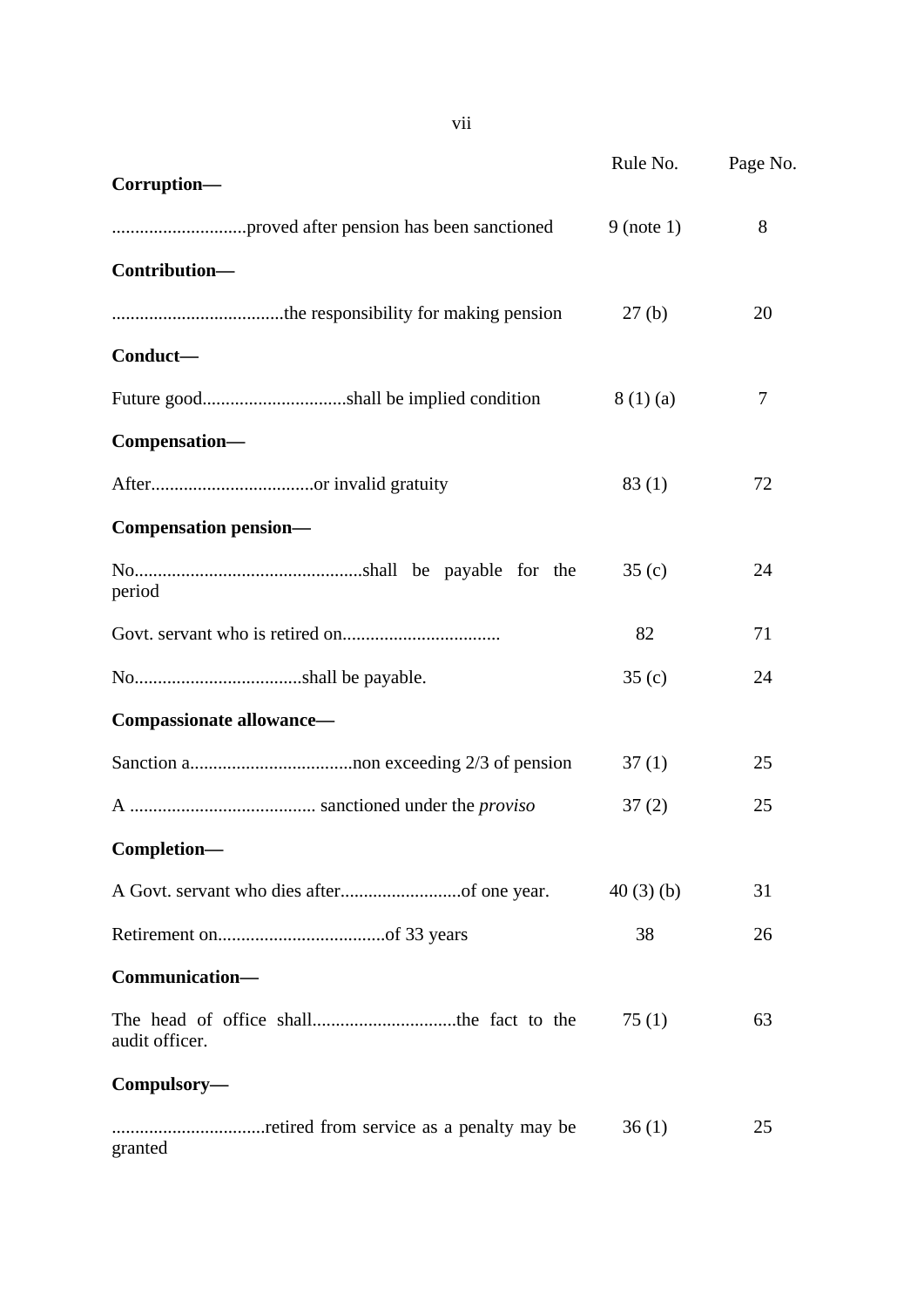| Commercial employment-                                                | Rule No.  | Page No. |
|-----------------------------------------------------------------------|-----------|----------|
|                                                                       | 86(3)(d)  | 73       |
|                                                                       | 86(8)(a)  | 75       |
| Granting or refusing permission to a pensioner for taking up          | 86(3)     | 73       |
|                                                                       | 86(1)     | 73       |
|                                                                       | 86(2)     | 73       |
|                                                                       | 86(6)(ii) | 75       |
| <b>Commercial duties-</b>                                             |           |          |
| employer and unfair advantage.                                        | 86(3)(e)  | 74       |
| Commencement-                                                         |           |          |
| for the purpose of contributory                                       | 93        | 77       |
| before<br>Family pension shall<br>be<br>made                          | 93(2)(b)  | 77       |
| Corresponding-                                                        |           |          |
|                                                                       |           | 77       |
| any action taken under the old rules shall be deemed to have<br>rules | 93(2)(e)  | 78       |
| Concurrence-                                                          |           |          |
| the Finance Deptt.                                                    | 92        | 77       |
| Conflict-                                                             |           |          |
|                                                                       | 86(3)(b)  | 73       |

viii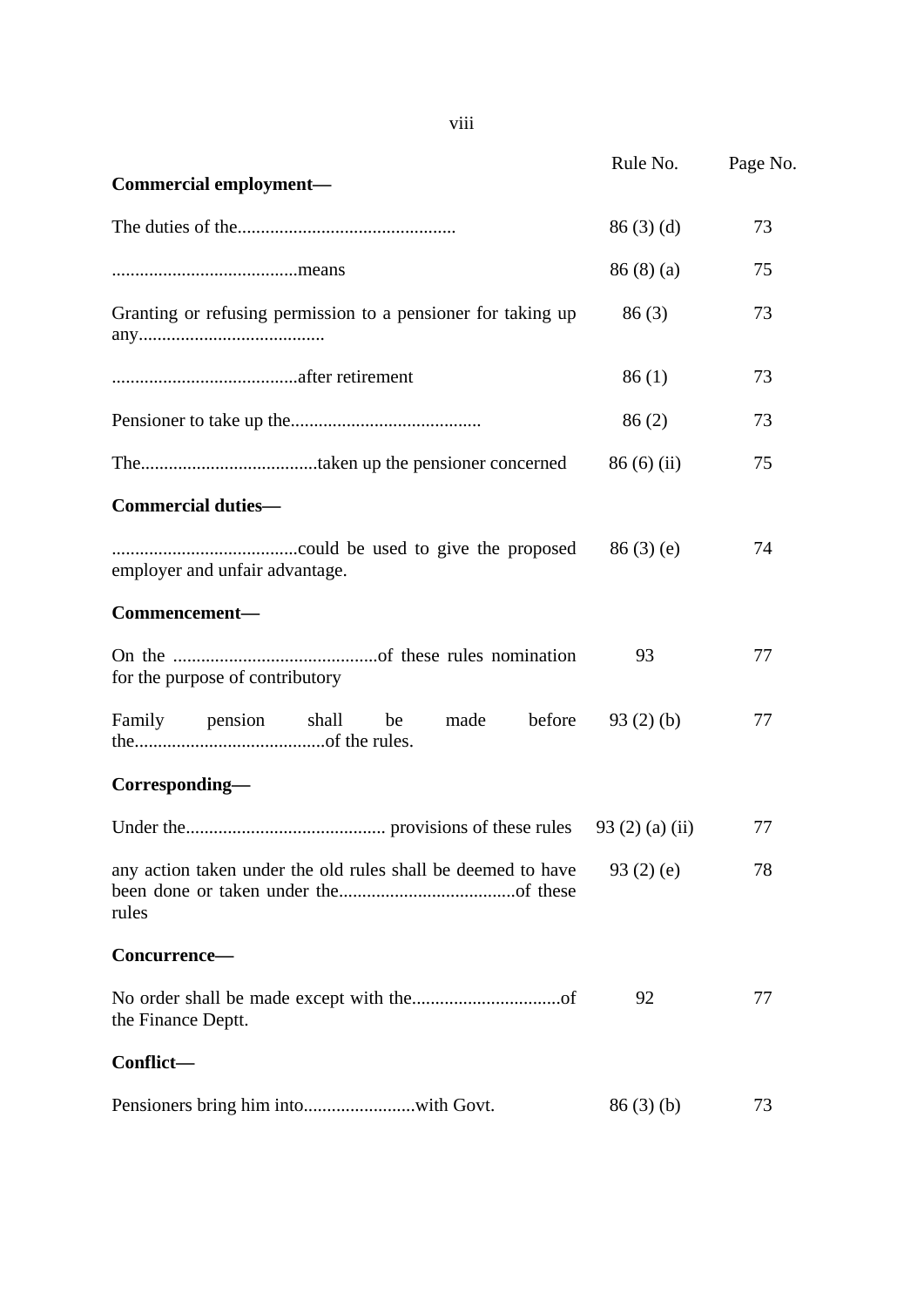|                                                              | Rule No.      | Page No. |
|--------------------------------------------------------------|---------------|----------|
| Crime-                                                       |               |          |
|                                                              | 8(2)          | 7        |
| <b>Criminal Proceedings—</b>                                 |               |          |
|                                                              | 9(6)(b)(i)    | 9        |
| Currency-                                                    |               |          |
|                                                              | 88            | 76       |
| <b>Currency of anticipatory pension—</b>                     |               |          |
| Payment of balance of gratuity even during the period of     | 72(6)         | 59       |
| D<br>Date of retirement-                                     |               |          |
| government servant.                                          |               | 75       |
| Death occurs after retirement-                               |               |          |
|                                                              | 53 (iii)      | 44       |
| Death-cum-retirement gratuity-                               |               |          |
| Completion of five years qualifying service will be granted. | 40(a)         | 31       |
|                                                              | 40(b)         | 31       |
|                                                              | 33(i)         | 23       |
| Death of Officer-                                            |               |          |
| in service.                                                  | 53 $(i)$      | 43       |
| <b>Departmental Proceedings-</b>                             |               |          |
|                                                              | 9 note $2(a)$ | 8        |
|                                                              | 9(6)(a)       | 9        |

ix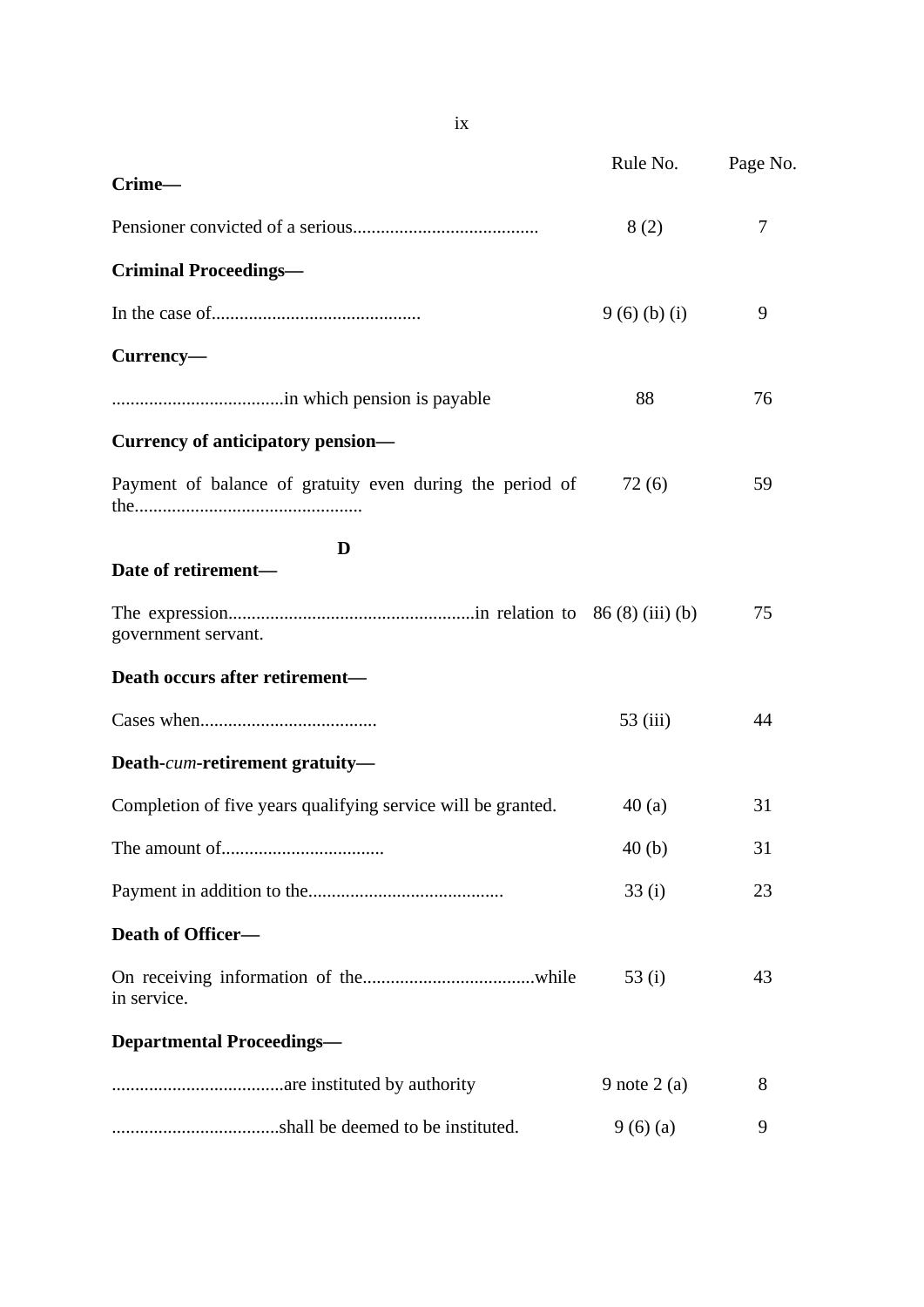|                                                                        | Rule No.          | Page No. |
|------------------------------------------------------------------------|-------------------|----------|
| Deputation-                                                            |                   |          |
|                                                                        | $28$ (note) $(6)$ | 21       |
|                                                                        | 27(a)             | 19       |
|                                                                        | 79                | 70       |
| Dealing with the employer—                                             |                   |          |
| propose to seek employment.                                            | 86(3)(c)          | 74       |
| <b>Declaration</b>                                                     |                   |          |
| No order shall be made without giving pensioner an                     | 86(6)             | 74       |
| absorption in<br>public<br>interest.                                   | 32                | 22       |
| <b>Deceased Government servant-</b>                                    |                   |          |
|                                                                        | 77 $(2)$ $(i)$    | 66       |
| Where<br>not<br>made<br>any<br>nomination for gratuity to be payable.  | $77(2)$ (ii)      | 66       |
| Death- <i>cum</i> -retirement gratuity or family pension or both is or | 75(2)             | 66       |
| The audit officer shall ascertain in respect of $75(2)$                |                   | 66       |
| Dispense with rules-                                                   |                   |          |
| State Government.                                                      | 92                | 77       |
| Disorder or disability of mind—                                        |                   |          |
| If there are more than one such sons or unmarried daughter             | 48(b)             | 40       |
| Dismissal or removal-                                                  |                   |          |
|                                                                        | 21                | 16       |

x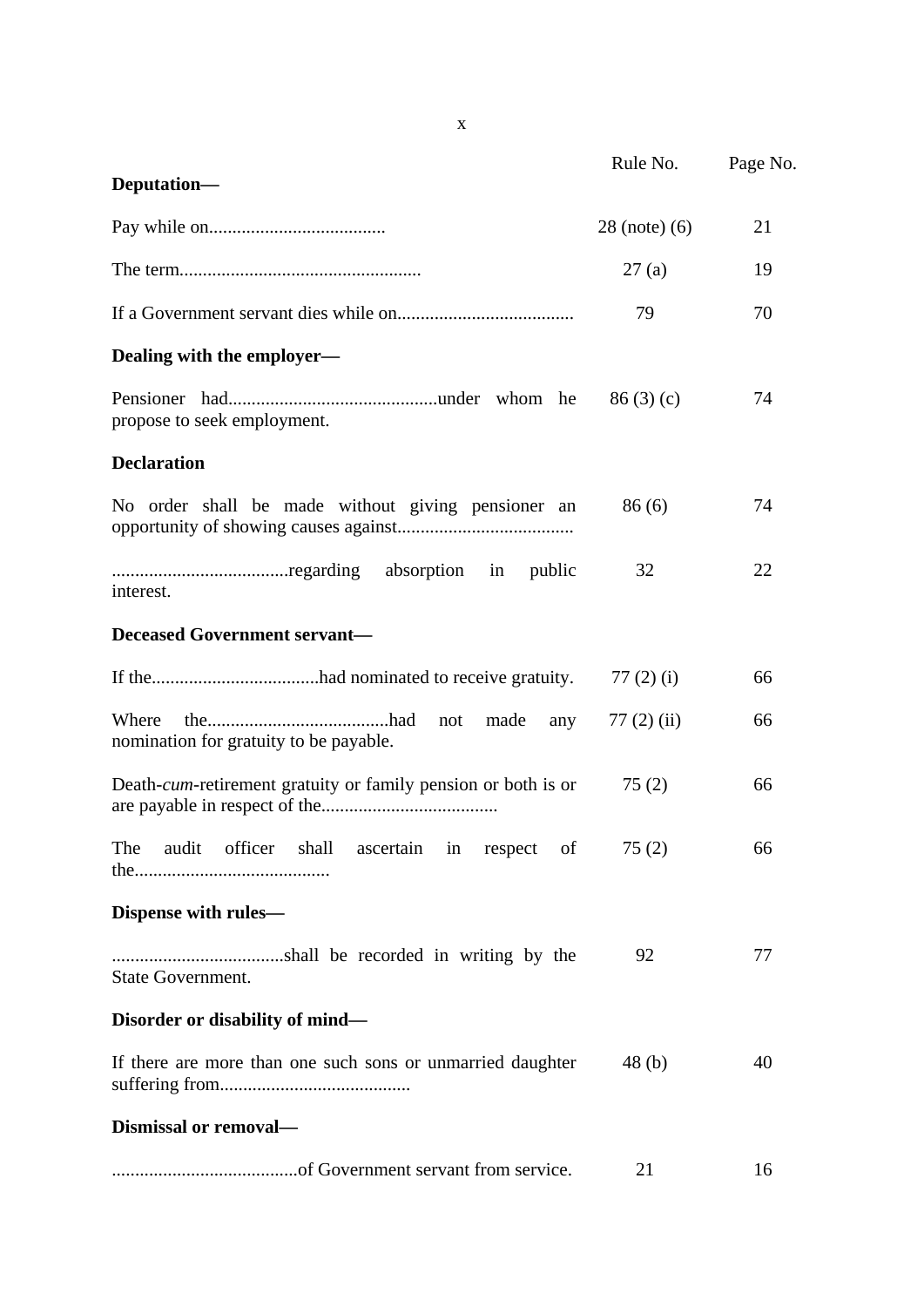|                                                                | Rule No.                | Page No.       |
|----------------------------------------------------------------|-------------------------|----------------|
| Disbursement of gratuity-                                      |                         |                |
| after retirement.                                              | 41 $(2)$                | 33             |
| Documents-                                                     |                         |                |
|                                                                | 78(1)                   | 68             |
| Drawal of-                                                     |                         |                |
|                                                                | 71                      | 58             |
| balance of gratuity.                                           | 71(3)                   | 58             |
| Dues-                                                          |                         |                |
|                                                                | 77(4)                   | 67             |
| Head of the<br>office<br>The<br>shall<br>the<br>ensure<br>that | $57$ (iv)               | 47             |
| E<br>Eldest-                                                   |                         |                |
|                                                                | 48 note                 | 40             |
| Emoluments-                                                    |                         |                |
|                                                                | 3(d)                    | $\overline{2}$ |
| The<br>benefits<br>before<br>retirement.                       | $28$ note $(2)$         | 20             |
| proceedings.                                                   | $28$ (note) $(3)$       | 20             |
|                                                                | 28 (note) (4)           | 21             |
|                                                                | $28 \text{ (note)} (8)$ | 21             |
|                                                                | 86(3) (f)               | 74             |
| Employment-                                                    |                         |                |
|                                                                | 86(6)(a)(i)             | 75             |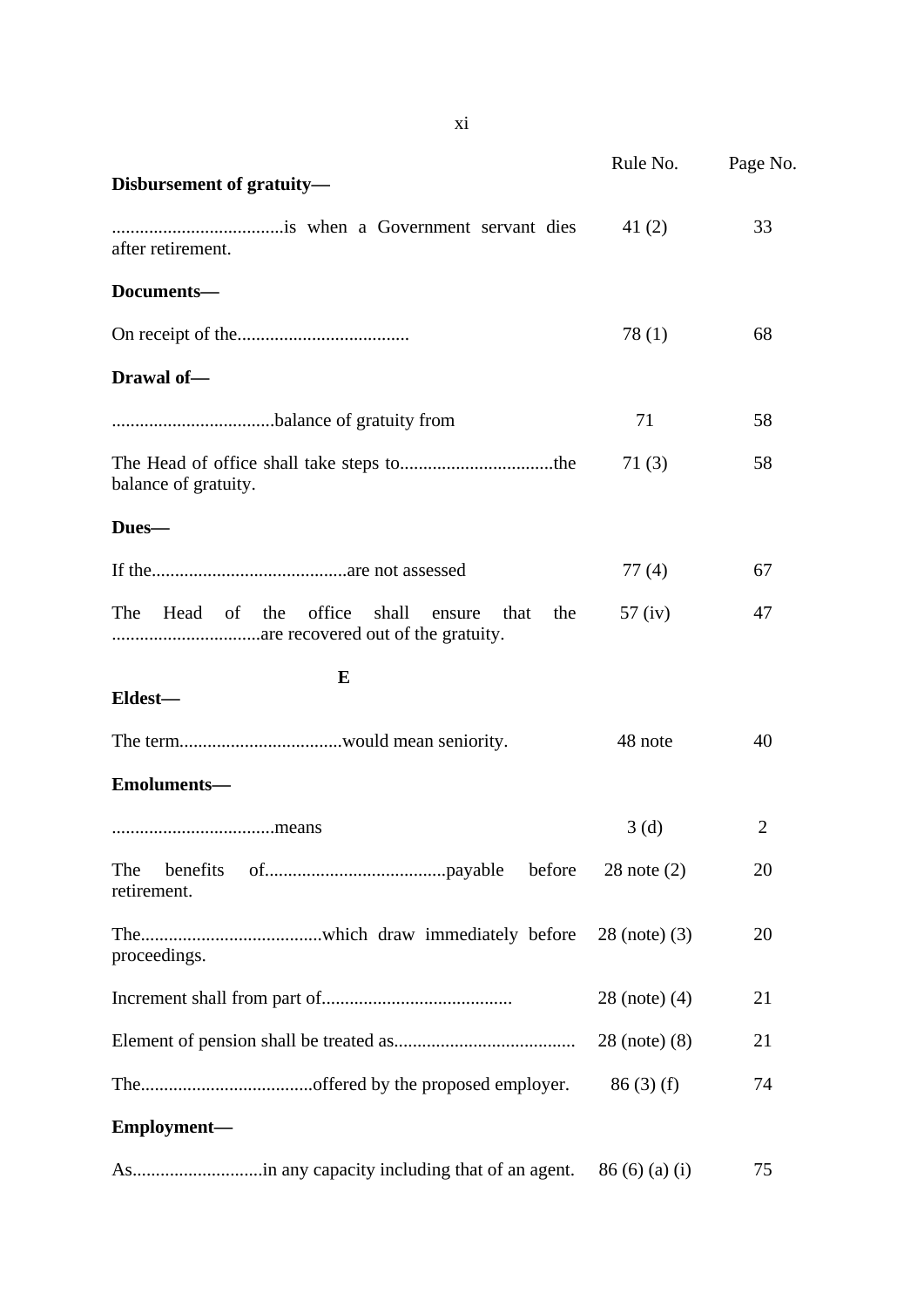| the holding of any office                                            | Rule No.<br>86<br>Explanation                | Page No.<br>75 |
|----------------------------------------------------------------------|----------------------------------------------|----------------|
| by the Governor.                                                     | 84(i)                                        | 73             |
| by any authority.                                                    | 84 (ii)                                      | 73             |
| <b>Ensure the House rent-</b>                                        |                                              |                |
|                                                                      | 57(iii)                                      | 47             |
| Establishment-                                                       |                                              |                |
| Government<br>ceased<br>borne<br>servant<br>to<br>be<br>on           | 87                                           | 76             |
| Establishment bill-                                                  |                                              |                |
| shall<br>treated<br>non-gazetted<br>be<br>as<br>Government servant.  | 58(1)                                        | 48             |
| In case of a Government servant whose pay and allowances             | 58(2)                                        | 48             |
| Exemption of DCR gratuity from income tax decision                   | (State)<br>Government<br>decision).<br>40(1) | 31             |
| Exemption from court attachment decision.                            | 40(3)                                        | 31             |
| Excess payment-                                                      |                                              |                |
| pensions.                                                            | 60(3)                                        | 49             |
| F                                                                    |                                              |                |
| Family-<br>means.                                                    | 40(5)                                        | 32             |
| <b>Family Pension-</b>                                               |                                              |                |
| May not be granted or may be withheld or withdrawn or be<br>reduced. | 51(2)                                        | 42             |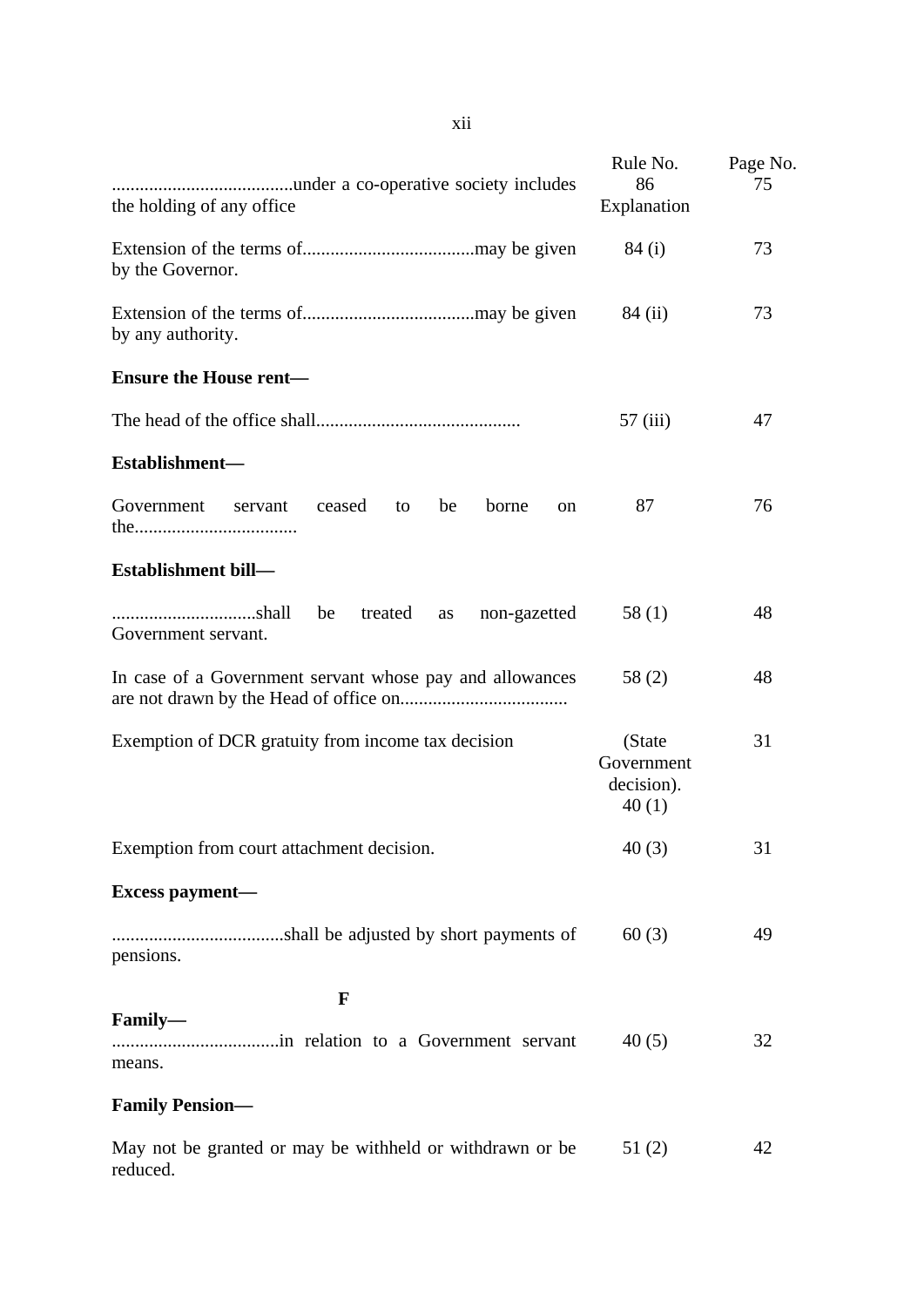|                                                                                  | Rule No.                             | Page No.       |
|----------------------------------------------------------------------------------|--------------------------------------|----------------|
| means                                                                            | 3(e)                                 | $\overline{2}$ |
|                                                                                  | 78(6)                                | 69             |
|                                                                                  | 78                                   | 69             |
|                                                                                  | 80                                   | 70             |
|                                                                                  | 86(1)                                | 73             |
|                                                                                  | 44                                   | 38             |
|                                                                                  | 46                                   | 38             |
| Failure or Refusal of Pensioner to pay any amount owned by<br>him to Government. | 8 (State<br>government<br>decision). | 8              |
| <b>Finance Department-</b>                                                       |                                      |                |
|                                                                                  | 91                                   | 77             |
| First year-                                                                      |                                      |                |
| qualifying service.                                                              | 40(3)(a)                             | 31             |
| <b>Foreign Service-</b>                                                          |                                      |                |
|                                                                                  | 79                                   | 70             |
|                                                                                  | 3(f)                                 | 2              |
|                                                                                  | $28$ note $(7)$                      | 21             |
| Fraction of a year-                                                              |                                      |                |
|                                                                                  | 39(3)                                | 30             |
| <b>Fresh Service-</b>                                                            |                                      |                |
|                                                                                  | 83 (ii)                              | 72             |
|                                                                                  | 51(1)                                | 42             |
| Gazetted Government servant means                                                | 75 (Exp)                             | 63             |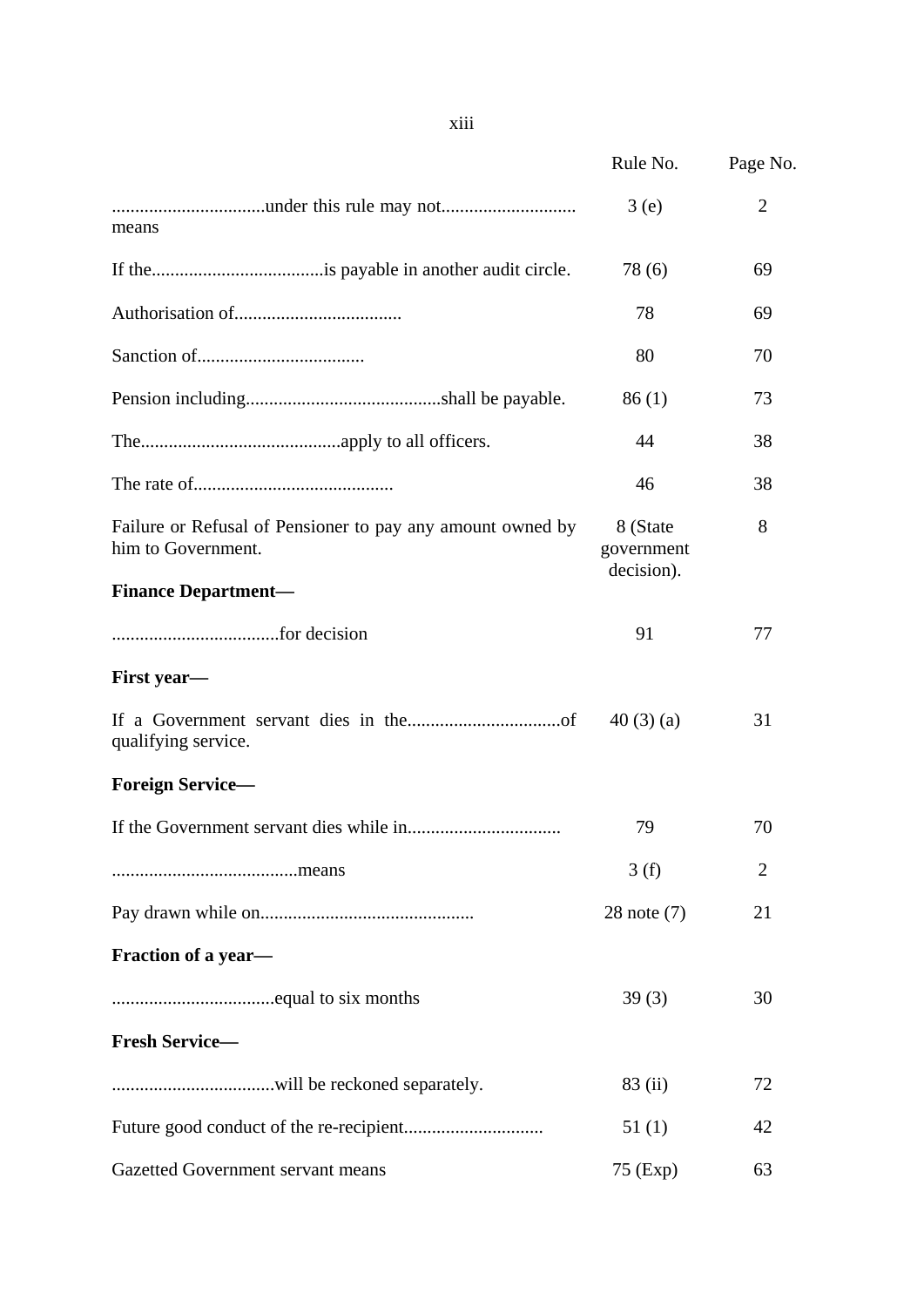|                                                                              | Rule No.             | Page No        |
|------------------------------------------------------------------------------|----------------------|----------------|
| <b>Government dues-</b>                                                      |                      |                |
|                                                                              | 73(2)(b)             | 60             |
| recoverable out of the gratuities to audit officer.                          | 62(2)(a)             | 50             |
|                                                                              | 73                   | 60             |
|                                                                              | 77 $(3)$ $(a)$       | 66             |
|                                                                              | 77 $(3)$ $(a)$ $(i)$ | 66             |
|                                                                              | 73(2)                | 60             |
|                                                                              | 75 $(4)(1)$          | 64             |
|                                                                              | $77(3)$ (b)          | 66             |
| Government servants means                                                    | $61$ (Exp)           | 49             |
| Gratuity-                                                                    |                      |                |
| claimant.                                                                    | 77 $(9)(a)$          | 68             |
|                                                                              | 41 $(b)$ $(1)$       | 33             |
|                                                                              | 89(1)                | 76             |
| surviving members of the family                                              |                      | 33             |
| $\cdots$<br>$\sim$ $\sim$ $\sim$                                             | 3(i)                 | $\overline{2}$ |
| If the deceased Government servant had nominated pension to                  | 77 $(2)$ $(i)$       | 66             |
| If the deceased Government had not made any nomination                       | $77(2)$ (ii)         | 66             |
| Gratuity-                                                                    |                      |                |
| nomination<br>If<br>made<br>to pension<br>whom<br>$\frac{1}{1}$<br>to<br>not | $77(3)$ (ii)         | 64             |

the...................................may be payable.

xiv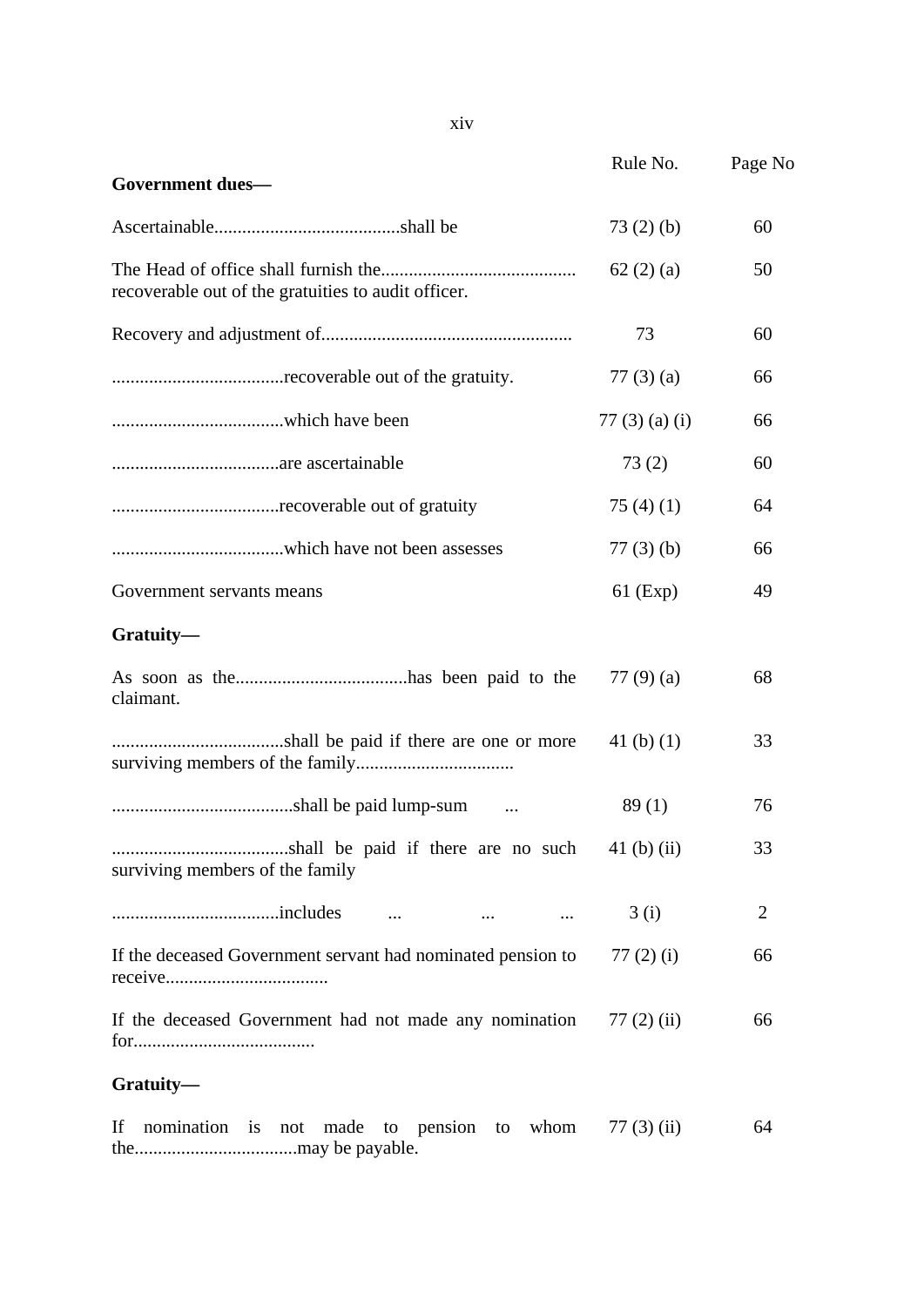|                                                            | Rule No.         | Page No. |
|------------------------------------------------------------|------------------|----------|
| In a case where the employee resigns his post or dismissed | $54$ (iii) (a)   | 45       |
| conclusion of the Judicial or departmental proceeding.     | $64$ (i) (b)     | 52       |
|                                                            | 90(1)            | 76       |
|                                                            | 75(8)(b)         | 65       |
|                                                            | 41 $(1)(a)$      | 33       |
| admissible                                                 | 54 $(iii)$ (c)   | 45       |
| To one paid from contingency or belonging to a work        | $54$ (iii) (d)   | 45       |
| not admissible.                                            | 54 (iii) (b)     | 45       |
| admissible.                                                |                  | 45       |
| the family.                                                | 41 (4)           | 33       |
| To one entitled to benefit of contributory provident       | 54               | 45       |
| <b>Grant of ordinary Pension—</b>                          |                  |          |
| Future good conduct is an implied condition of             | 51(1)            | 42       |
| $\bf H$                                                    | 3 <sub>(J)</sub> | 3        |
| Head of office means                                       | 3(k)             | 3        |
| I<br>Interruption in service-                              |                  |          |
| forfeiture.                                                | 24(1)            | 17       |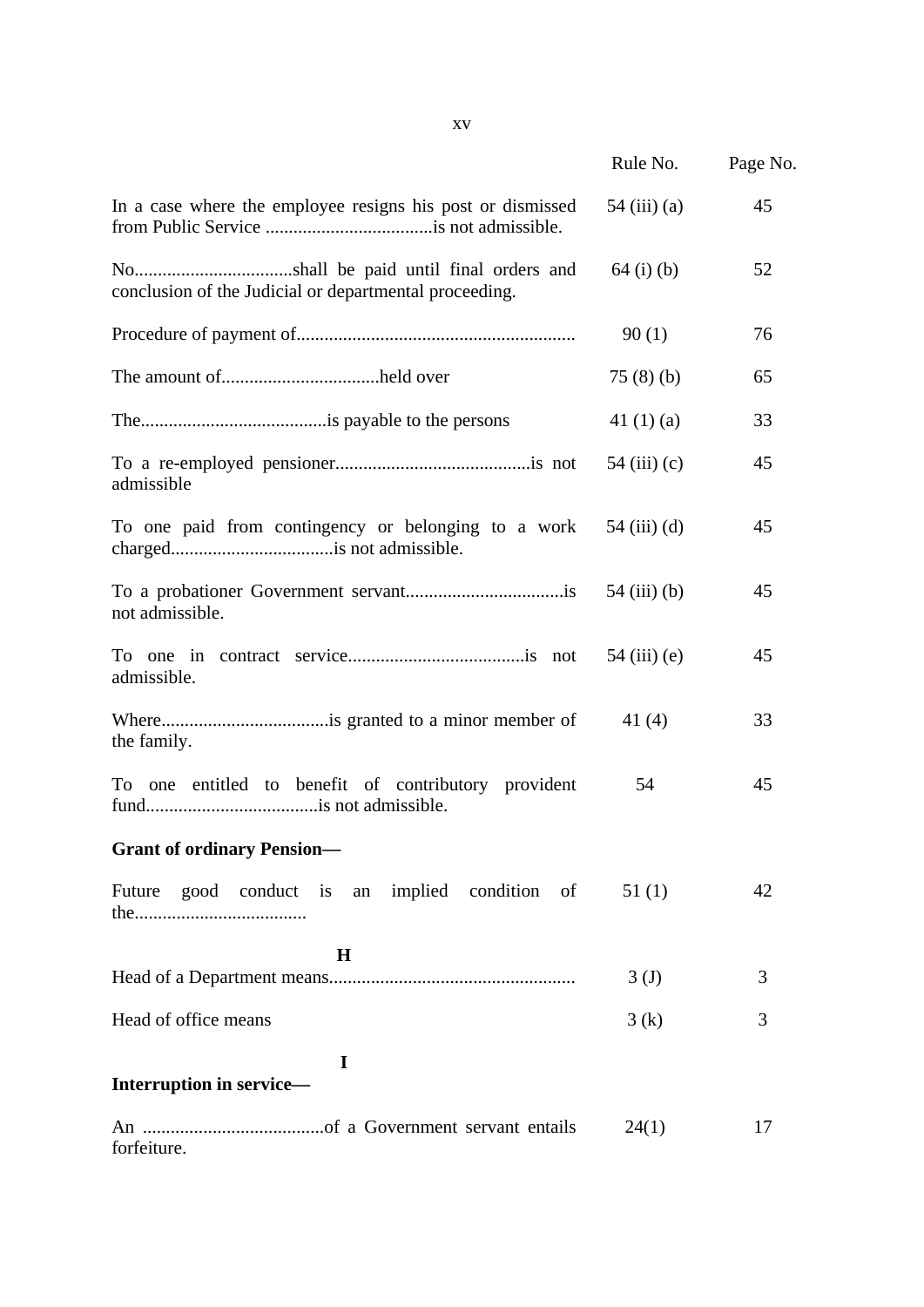|                                                    | Rule No.       | Page No. |
|----------------------------------------------------|----------------|----------|
| beyond the control.                                | 25(i)          | 18       |
| If<br>two<br><b>or</b>                             | 25(iii)        | 18       |
| The<br>appointing authority may<br>order<br>by     | 25(1)          | 18       |
| qualifying service.                                | 25(2)          | 18       |
| Invalid-                                           |                |          |
|                                                    | 34(2)          | 23       |
| A Government servant employed on lower post may be | 34(4)          | 24       |
| shall be granted.                                  | 34(5)(a)       | 24       |
|                                                    | 82             | 71       |
| The nomination made by a Government servant shall  | 43(4)          | 36       |
|                                                    | 34(1)          | 23       |
| Interpretation-                                    |                |          |
|                                                    | 91             | 77       |
| $\bf J$<br><b>Judicial Proceeding—</b>             |                |          |
| Government servant who retired against whom any    | $9$ Note $(4)$ | 9        |
| servant was in service                             | $9$ Note $(3)$ | 9        |
|                                                    | 9(6)(b)        | 9        |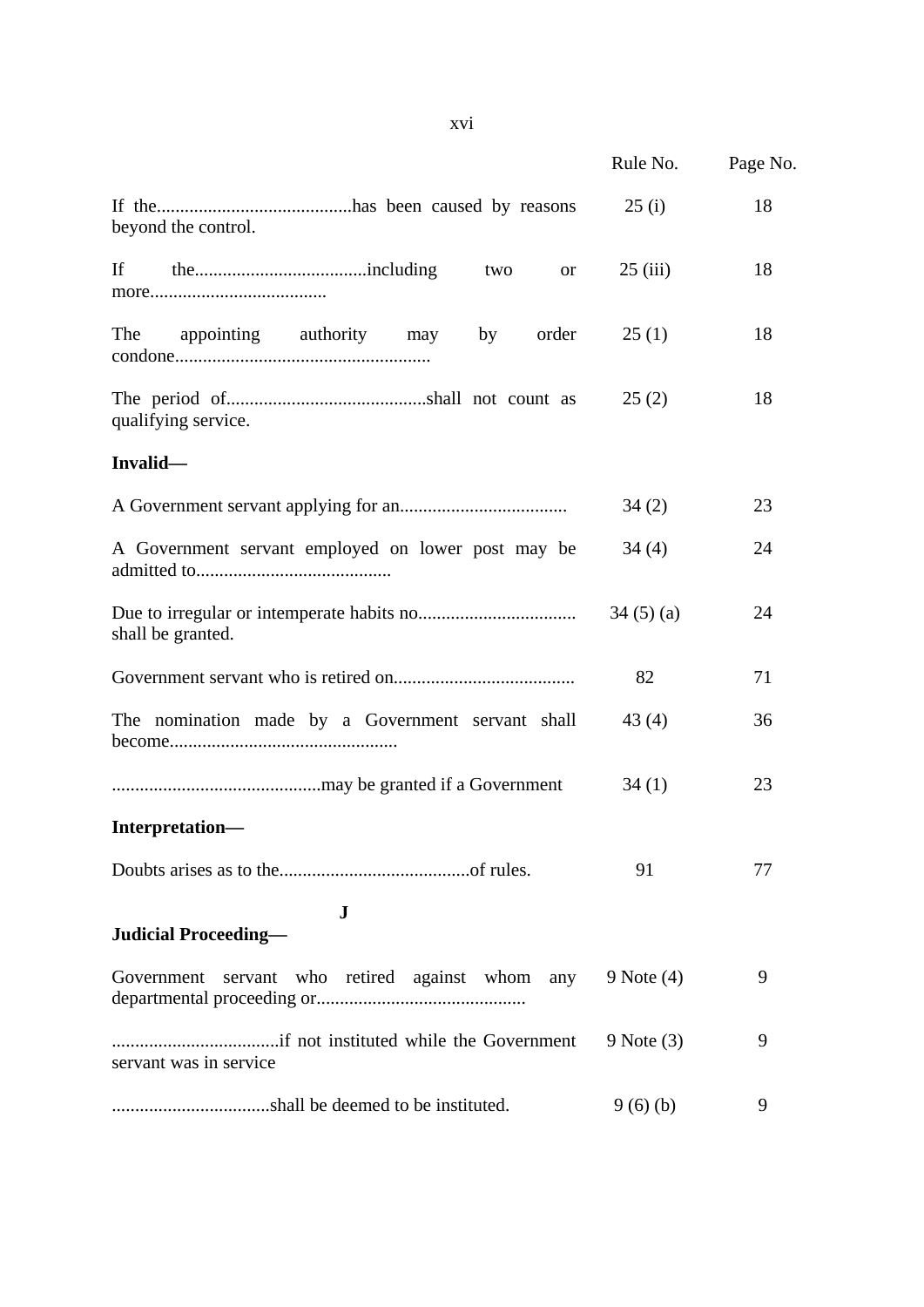|                                                                    | Rule No.            | Page No. |
|--------------------------------------------------------------------|---------------------|----------|
| L                                                                  |                     |          |
| <b>Lapse to the Government-</b>                                    |                     |          |
|                                                                    | 42                  | 35       |
| List of retirement-                                                |                     |          |
| officer is required.                                               | 56(2)               | 47       |
|                                                                    | 56(1)               | 47       |
| Legal guardian-                                                    |                     |          |
| disbursed cases payment will be made through<br>In                 | 48 Note (1)<br>(iv) | 40       |
| Life subject conditions-                                           |                     |          |
| Local fund administered by Government                              | 3(L)                | 3        |
|                                                                    | 48 Note 2           | 40       |
| Leave-                                                             | (11)(c)             |          |
| which<br>service                                                   | 18                  | 15       |
|                                                                    | 18                  | 15       |
|                                                                    | 18                  | 15       |
| Legal procedure-                                                   |                     |          |
| The claim shall be recoverable from the retired Government         | 74(4)               | 62       |
| Liaison-                                                           |                     |          |
| Undertake<br>work<br>contact with the office.                      | 86(8)(iii)          | 75       |
| М                                                                  |                     |          |
| Minor children-                                                    |                     |          |
| family<br>pension<br>shall<br>initially payable<br>The<br>be<br>to | 48(a)               | 39       |

the......................................in the order set out.

xvi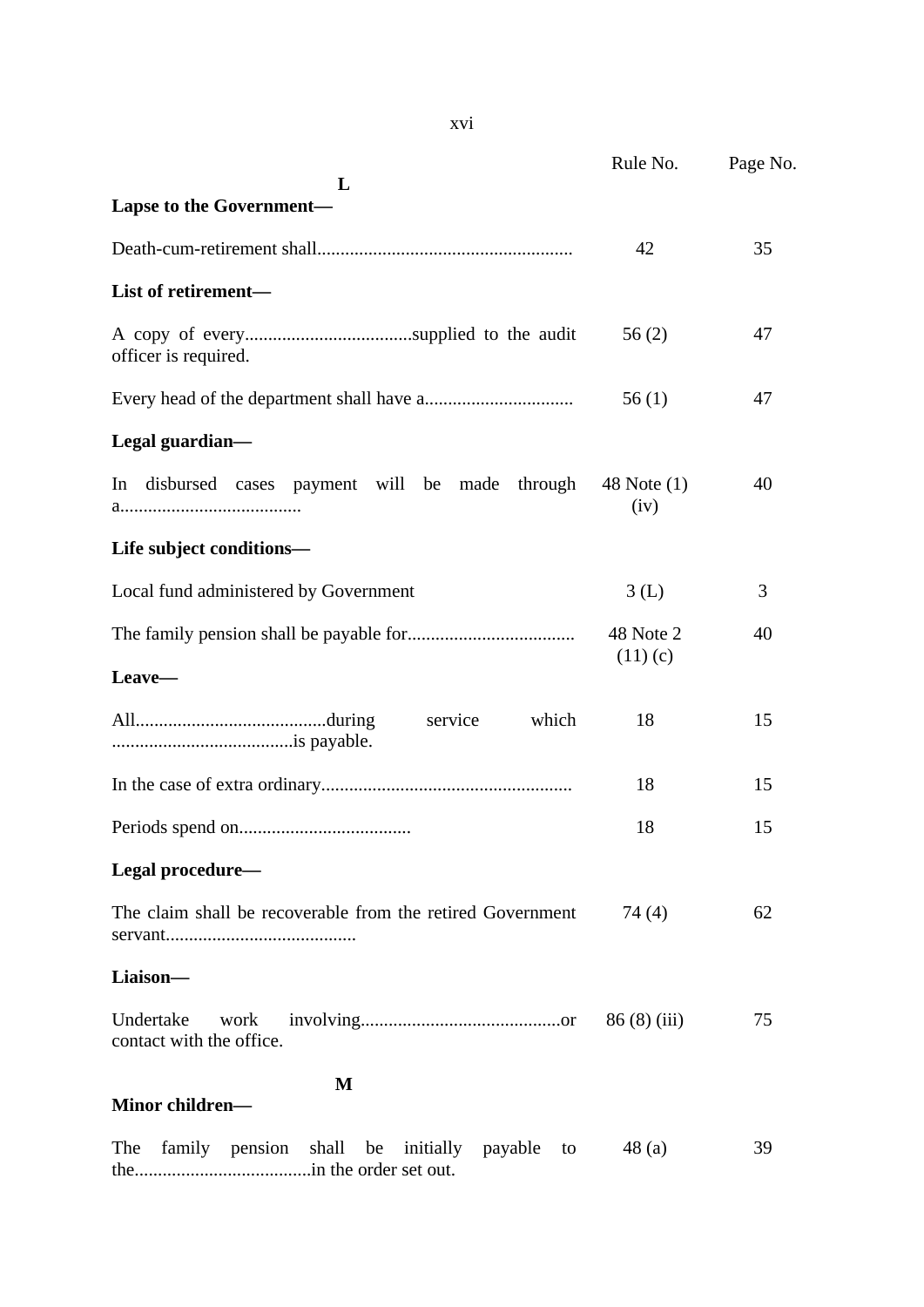|                                                             | Rule No.        | Page No. |
|-------------------------------------------------------------|-----------------|----------|
| Marriage after retirement-                                  |                 |          |
|                                                             | 48 note $(2)$   | 40       |
| Minor means                                                 | 3(m)            | 3        |
| Misconduct-                                                 |                 |          |
|                                                             | $8$ (Exp) (b)   | 8        |
| <b>Military service—</b>                                    |                 |          |
| A Government servant who is re-employed in a civil          | 16(1)           | 13       |
| Medical certificate-                                        |                 |          |
|                                                             | $34$ note $(1)$ | 23       |
|                                                             | 34(3)           | 23       |
| Member of the medical board-                                |                 |          |
|                                                             | $34$ note $(2)$ | 23       |
| Money order-                                                |                 |          |
| Remitted<br>claimant<br>to<br>government expense.           | 77(10)          | 68       |
| <b>Monthly rates—</b>                                       |                 |          |
|                                                             | 89(2)           | 76       |
| N<br>Nomination-                                            |                 |          |
| A government servant shall on his initial confirmation in a | 43(1)           | 35       |
| by sending notice.                                          | 43(5)           | 36       |
|                                                             | 43(3)           | 35       |
|                                                             | 43(7)(b)        | 36       |

xvii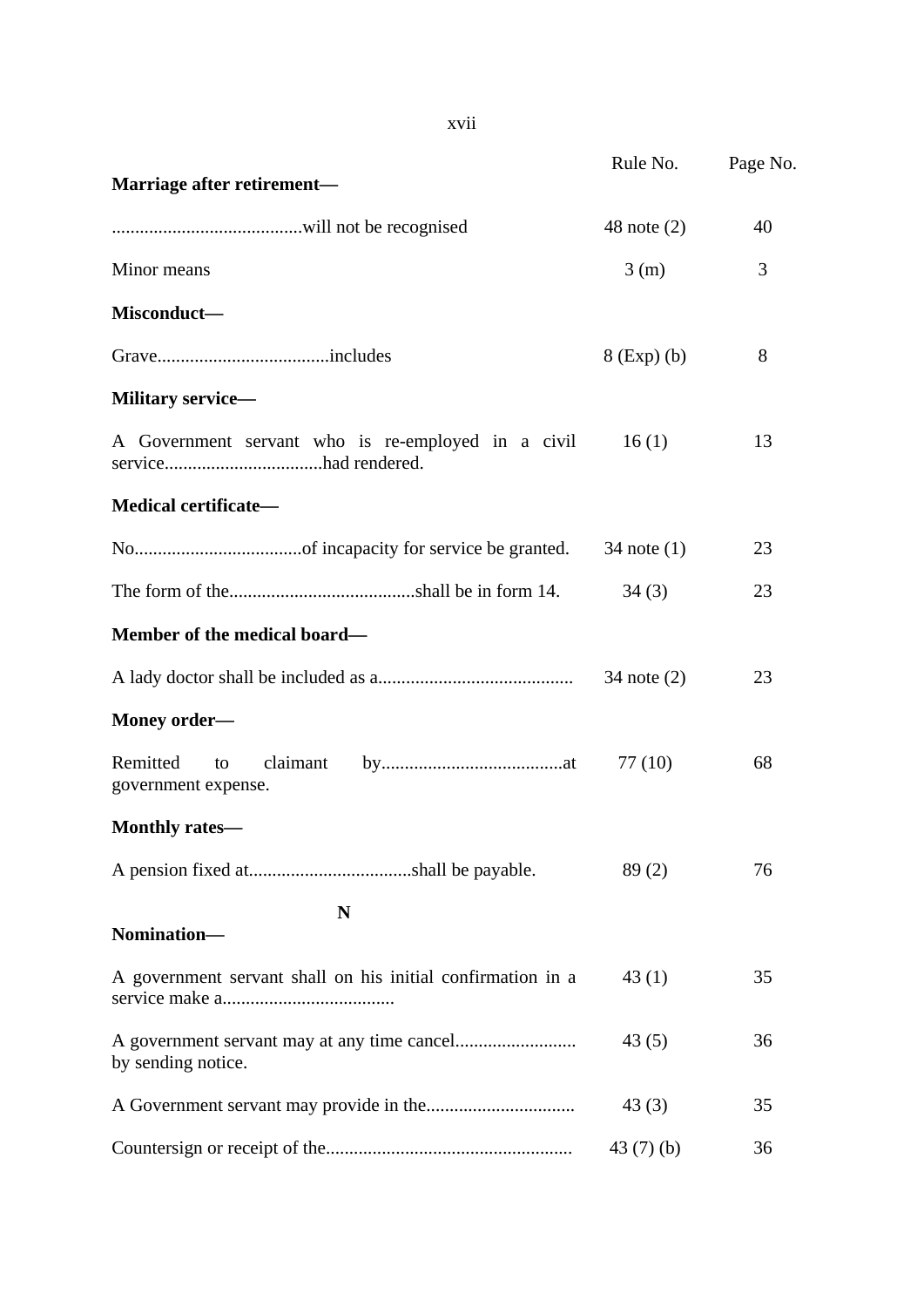|                                                                                                          | Rule No.             | Page No. |
|----------------------------------------------------------------------------------------------------------|----------------------|----------|
| If a Government servant has a family the $\ldots$ $43$ (1) (i)<br>shall not be in favour.                |                      | 35       |
| If a Government servant has<br>no family $43(1)(ii)$                                                     |                      | 35       |
| gratuity may be payable.                                                                                 |                      | 64       |
| gratuity is payable.                                                                                     |                      | 64       |
| If the deceased Government servant had nominated person to $77(2)(1)$<br>receive gratuity.               |                      | 66       |
| If the deceased Government servant had not made any $77(2)(2)$<br>nomination for gratuity to be payable. |                      | 66       |
|                                                                                                          | 75 $(3)$ $(a)$ $(1)$ | 64       |
|                                                                                                          | 43                   | 35       |
|                                                                                                          | 43(6)                | 36       |
|                                                                                                          | 43 $(7)(a)$          | 36       |
| Notification-                                                                                            |                      |          |
|                                                                                                          | 38(a)                | 23       |
|                                                                                                          | 35(2)(c)             | 24       |
| $\mathbf 0$                                                                                              |                      |          |
| <b>Officer's Family-</b>                                                                                 |                      |          |
| Pension will not be payable to more than one members of 48 Note (iii)                                    |                      | 39       |
| Option-                                                                                                  |                      |          |
|                                                                                                          | 4(2)                 | 4        |
|                                                                                                          | 4(3)                 | 4        |

# xviii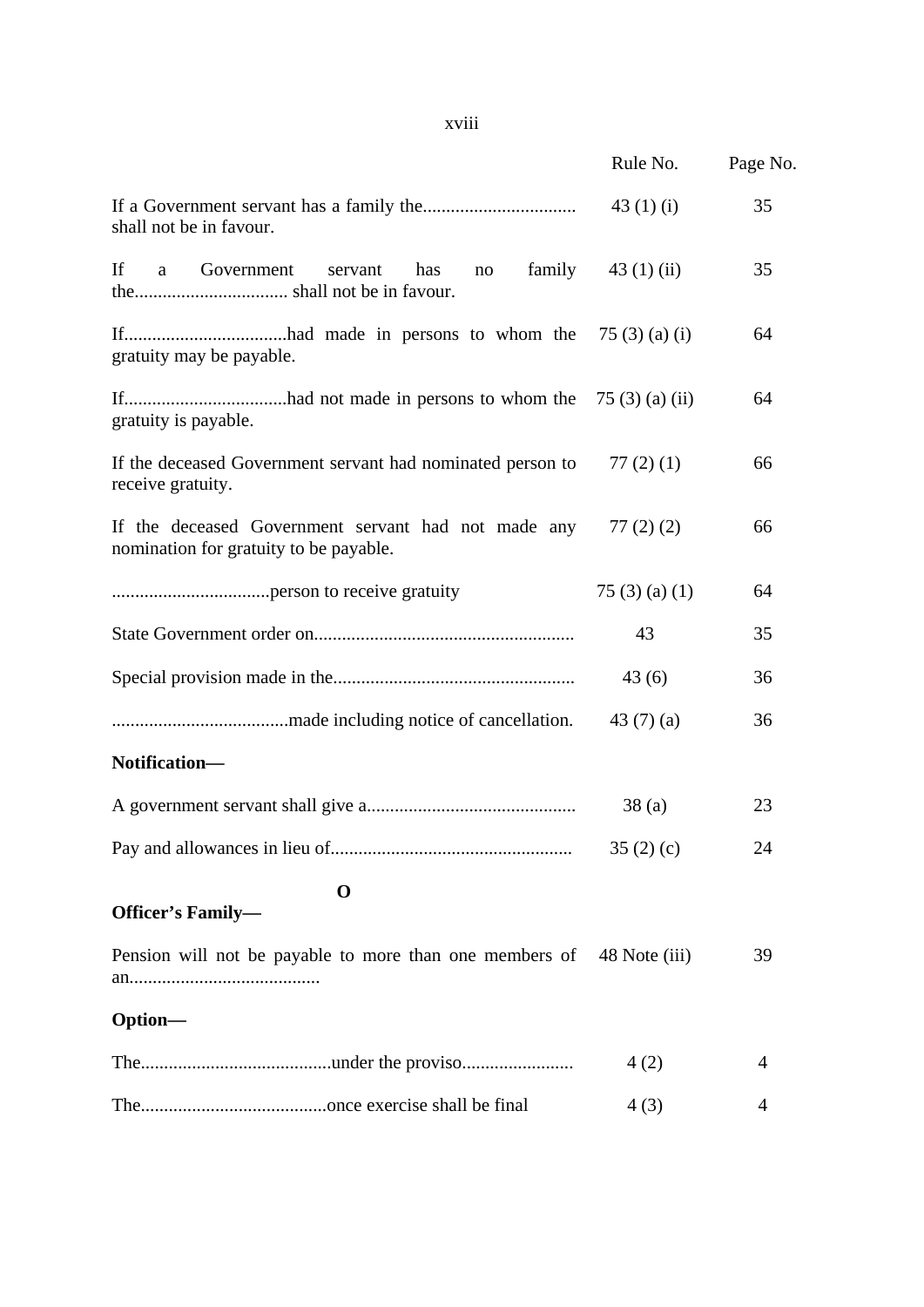|                                                              | Rule No.             | Page No. |
|--------------------------------------------------------------|----------------------|----------|
| <b>Ordinary Pension—</b>                                     |                      |          |
| Future Good conduct is an implied condition of the grant     | 51(1)                | 42       |
| P                                                            |                      |          |
| Pay and allowance-                                           |                      |          |
| for the period by which the notice given to him for short of | 35(3)                | 24       |
|                                                              | 85                   | 73       |
| <b>Payment of Gratuity—</b>                                  |                      |          |
|                                                              | 89(1)                | 76       |
|                                                              | 75(10)               | 65       |
|                                                              | 62(6)                | 51       |
|                                                              | 75 $(8)(a)$          | 64       |
| <b>Payment of Family Pension—</b>                            |                      |          |
|                                                              | 78(2)(b)             | 68       |
|                                                              | 81                   | 70       |
| Payment of death-cum-retirement gratuity-                    |                      |          |
|                                                              | 93 $(2)$ $(a)$ $(i)$ | 77       |
| <b>Payment of Pension—</b>                                   |                      |          |
| non-Indian<br>Government<br>servant                          | 88(2)                | 76       |
| The payment of Pension shall be effective.                   | 72(2)(b)             | 59       |
| <b>Payment of non-Contributory Pension-</b>                  |                      |          |
|                                                              | 93(2)(a)(i)          | 77       |

xix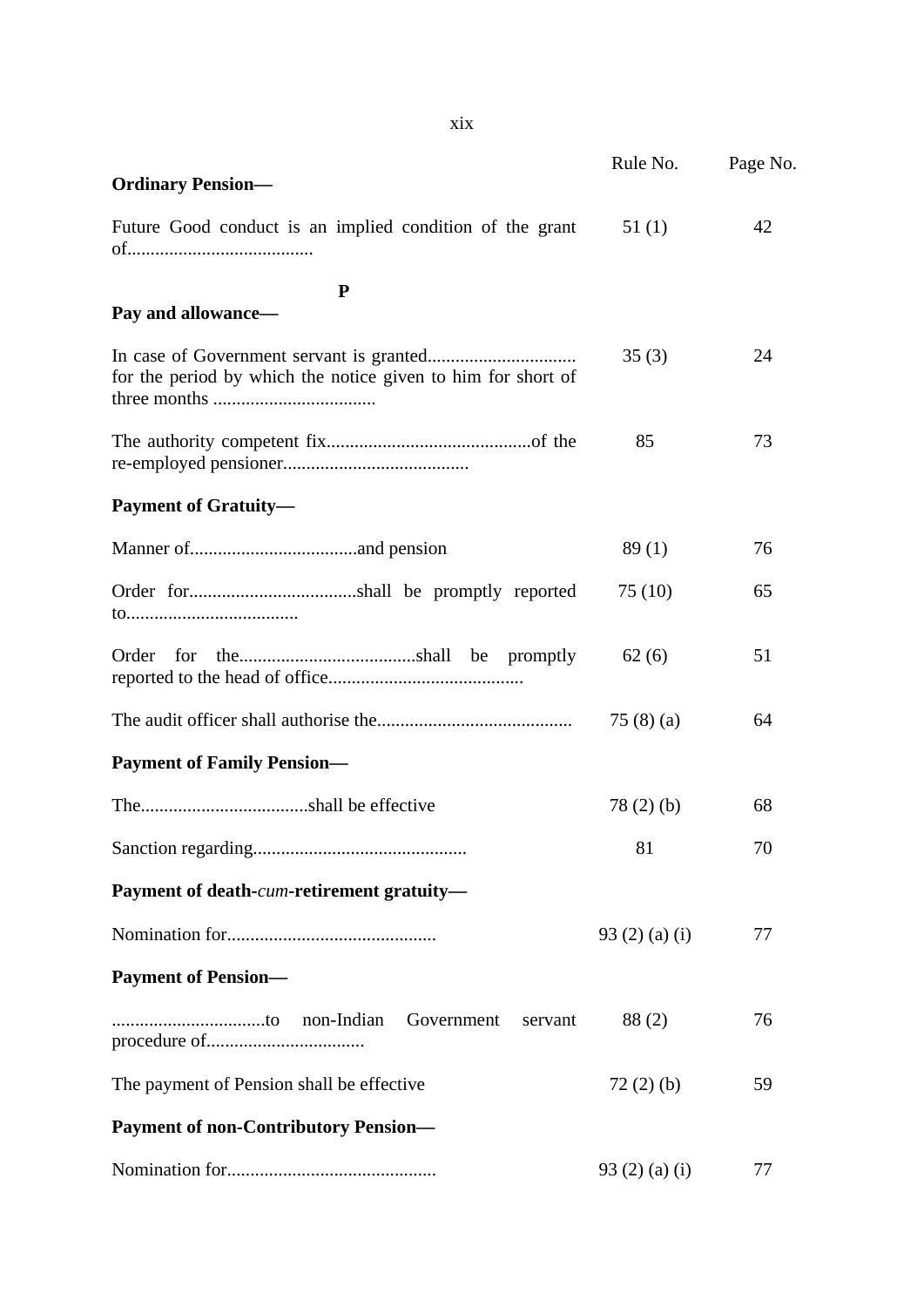|                                                       | Rule No.                     | Page No. |
|-------------------------------------------------------|------------------------------|----------|
| <b>Pension Payment Order—</b>                         |                              |          |
|                                                       | 72(2)(a)                     | 59       |
|                                                       | 78 $(2)$ $(c)$               | 69       |
| <b>Pension become Payable—</b>                        |                              |          |
|                                                       | 87                           | 76       |
| Pension of deceased pensioner-                        |                              |          |
|                                                       | 90(iv)                       | 76       |
| <b>Pension undrawn—</b>                               |                              |          |
|                                                       | 90(iii)                      | 76       |
| <b>Pensioner benefit-</b>                             |                              |          |
|                                                       | 83 (ii)                      | 72       |
| Procedure of payment of                               | 90(i)                        | 76       |
| <b>Previous Services-</b>                             |                              |          |
| for<br>future<br>count                                | 83(i)                        | 72       |
| Power to relax-                                       |                              |          |
|                                                       | 92                           | 77       |
| Processing and finalisation of pension cases—         |                              |          |
| The pension sanctioning authority has no rule to play | 74 State Govt's<br>Decision. | 63       |
| <b>Provisional Family Pension-</b>                    |                              |          |
|                                                       | 77 (10)                      | 68       |
|                                                       | 77 (a) (6) (c) (i)           | 67       |
|                                                       |                              |          |

xx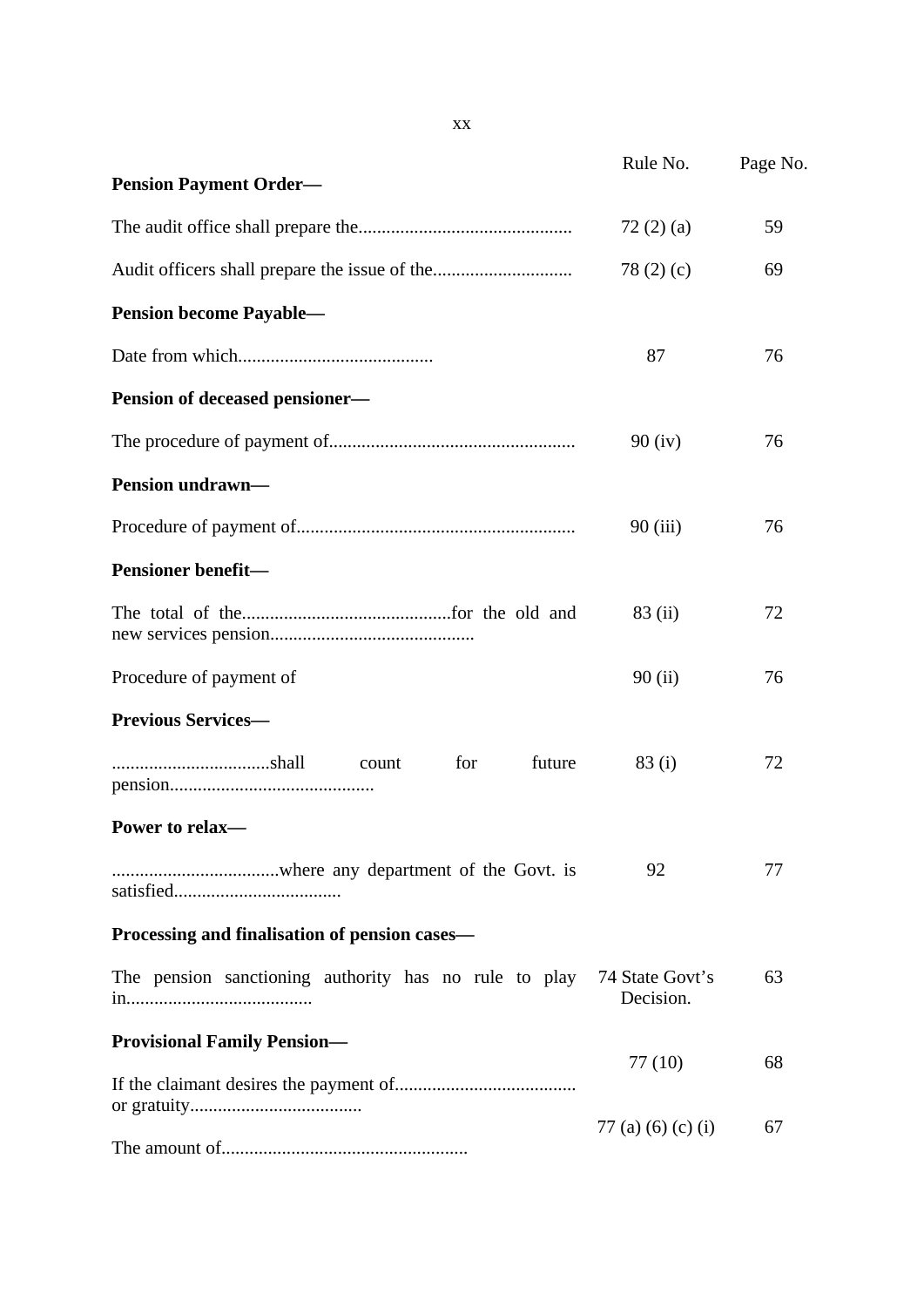|                                                                | Rule No.                    | Page No. |
|----------------------------------------------------------------|-----------------------------|----------|
|                                                                | 77(7)                       | 67       |
|                                                                | 77(8)                       | 68       |
| <b>Professional Qualification-</b>                             |                             |          |
|                                                                | 86(A)(8)                    | 75       |
|                                                                | $86$ (B) (8)                | 75       |
| <b>Provisional Pension-</b>                                    |                             |          |
|                                                                | 77(9)(b)                    | 68       |
| Q<br><b>Qualifying Service-</b>                                |                             |          |
|                                                                | 19                          | 16       |
|                                                                | 83(i)                       | 72       |
|                                                                | 82(a)                       | 71       |
|                                                                | 83(1)                       | 72       |
|                                                                | 16(1)(a)                    | 13       |
| Period<br>suspension<br>shall be taken<br>of<br>counting<br>as | 20 State Govt's<br>Decision | 16       |
| shall                                                          | 10                          | 11       |
| right to count previous<br>Service<br>The                      | 16(3)(b)                    | 14       |
|                                                                | 17(1)(a)                    | 14       |
| R<br>Reduction in the amount of-                               |                             |          |
|                                                                | 6(2)(c)                     | 6        |
|                                                                | 6                           | 5        |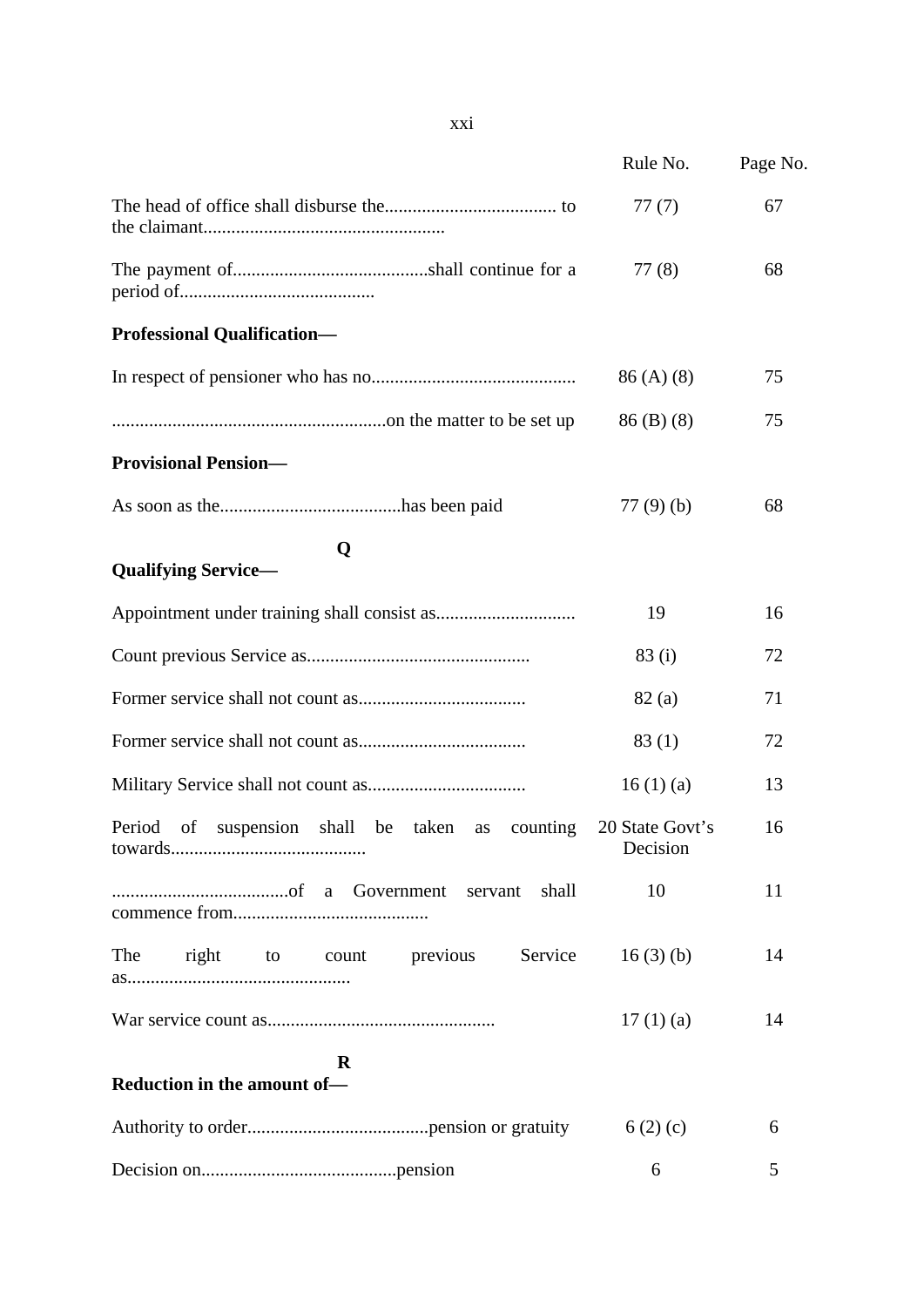|                                                      | Rule No.                | Page<br>No. |
|------------------------------------------------------|-------------------------|-------------|
|                                                      | 59 (Expn.)              | 48          |
|                                                      | 6(4)(a)                 | 6           |
|                                                      | 6(4)(b)                 | 6           |
|                                                      | 6(1)                    | 5           |
| The appointing authority shall specify the reduction | 6(1)                    | 5           |
| Reason other than superannuation-                    |                         |             |
|                                                      | 56(3)                   | 47          |
| Receipt of nomination-                               |                         |             |
|                                                      | 43 $(7)$ $(c)$ $(ii)$   | 37          |
| Recovery-                                            |                         |             |
|                                                      | 40 State<br>Governments | 32          |
|                                                      | decision. (2)<br>9(5)   | 9           |
| Refund-                                              |                         |             |
| Required to the gratuity                             | 82(4)(a)                | 72          |
|                                                      | 82(4)(b)                | 72          |
| Government<br>gratuity                               | 82(5)                   | 72          |
| Pension drawn prior to re-employment need<br>not     | 83 (ii)                 | 72          |
| Refusal-                                             |                         |             |
|                                                      | 86(4)                   | 74          |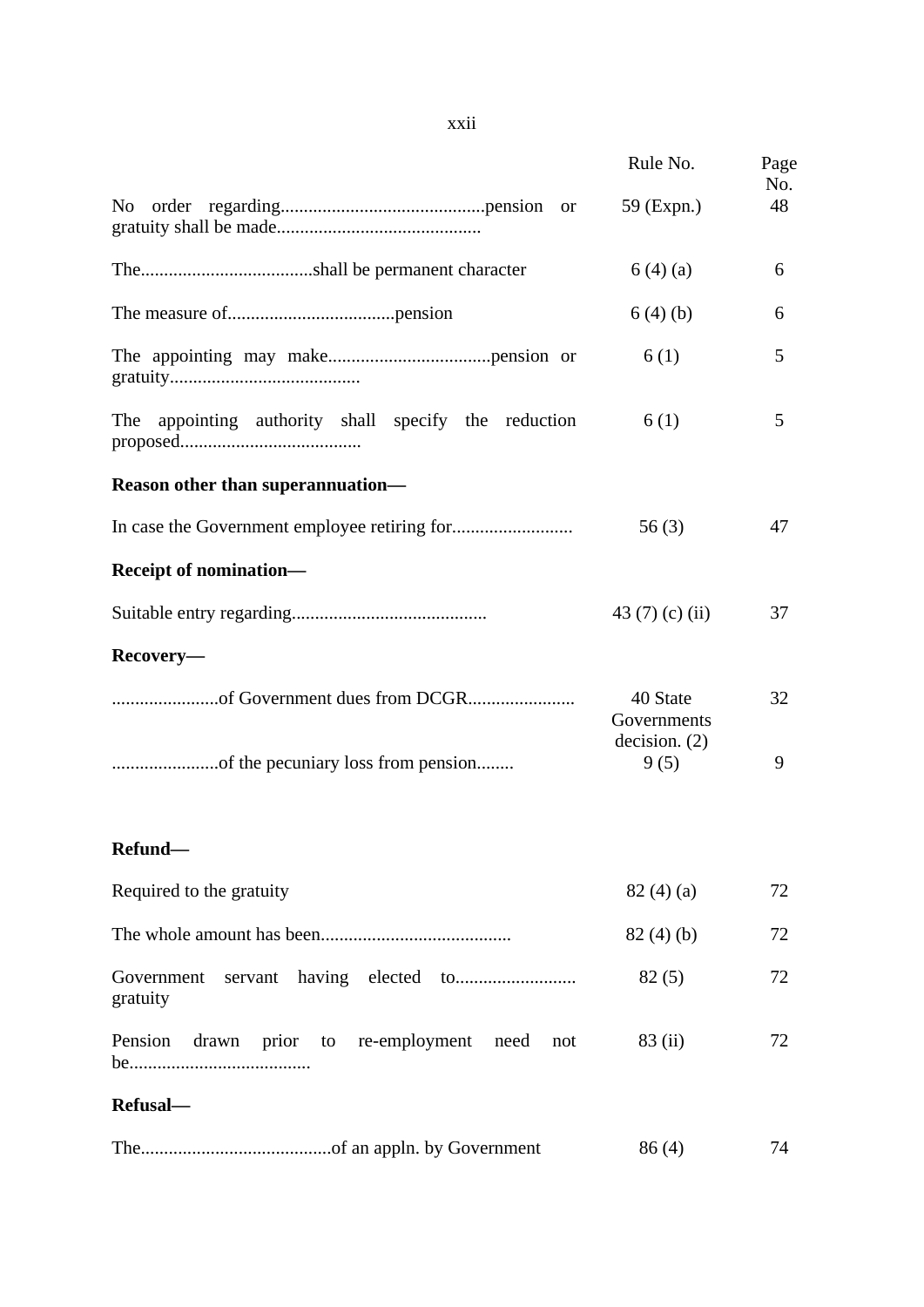#### xxviii

|                                                            | Rule No. | Page No. |
|------------------------------------------------------------|----------|----------|
| Reinstatement-                                             |          |          |
| servant who is dismissed<br>Government<br>$A \quad \alpha$ | 22(1)    | 16       |
| The period of interruption in service and the date         | 22(2)    | 16       |
| <b>Requisite Checks—</b>                                   |          |          |
|                                                            | 72(1)    | 58       |
| Relax with rule-                                           |          |          |
|                                                            | 92       | 77       |
| <b>Removal or dismissal—</b>                               |          |          |
| Family pension is not admissible to person who dies        | 50(e)    | 42       |
| Relative-                                                  |          |          |
|                                                            | 48(1)    | 39       |
|                                                            | 3(q)     | 3        |
| Re-employment-                                             |          |          |
|                                                            | 82       | 71       |
|                                                            | 82       | 71       |
|                                                            | 16(1)(b) | 13       |
|                                                            | 83 (ii)  | 72       |
|                                                            | 84(1)    | 73       |
| Refund-                                                    |          |          |
| In the case of a Government servant who having elected     | 16(4)    | 14       |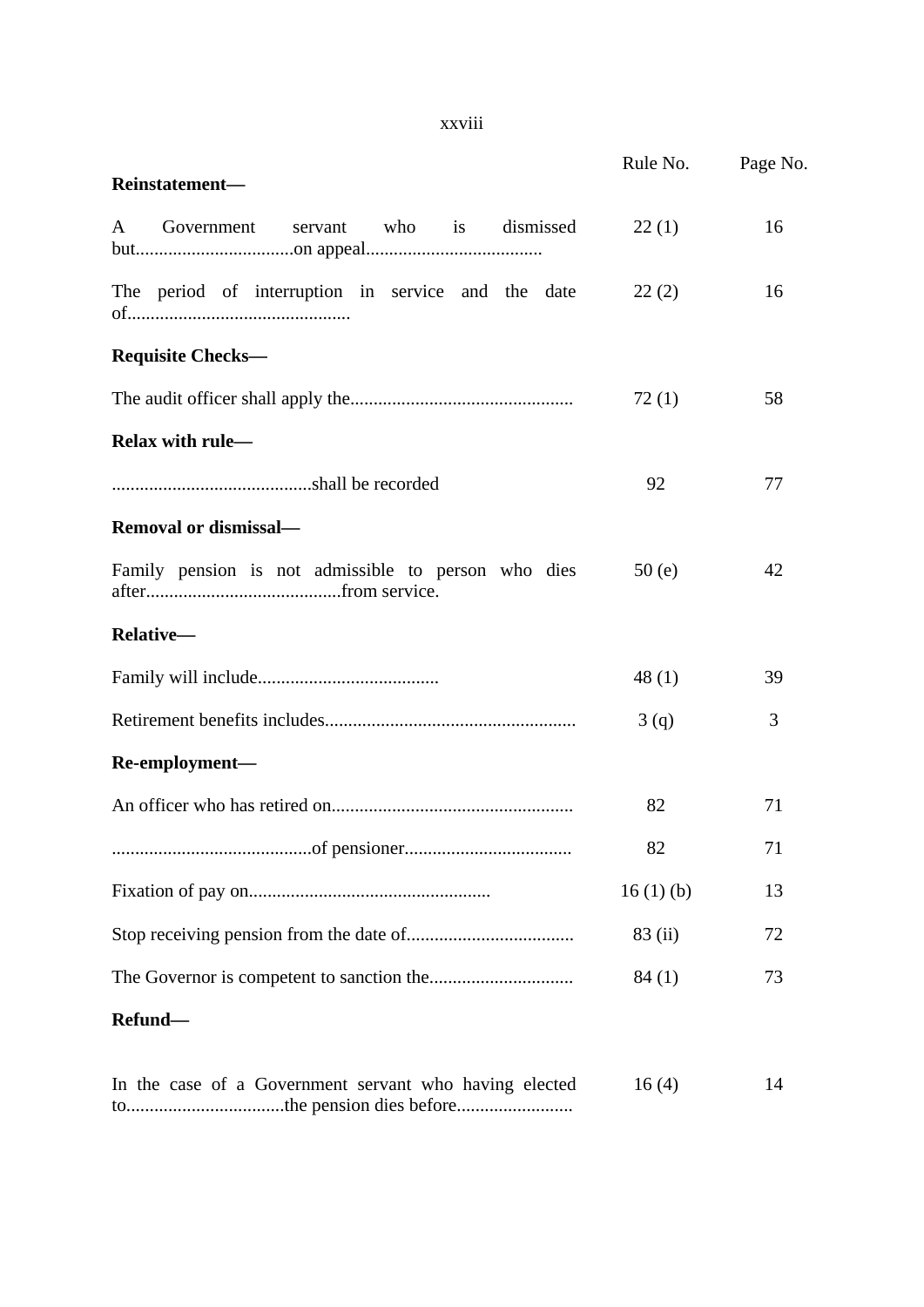|                                                                                  | Rule No.    | Page No. |
|----------------------------------------------------------------------------------|-------------|----------|
|                                                                                  | 17 $(1)(c)$ | 15       |
| The pensioner concerned shall be served with a notice<br>excess<br>payment<br>of | 60(2)       | 49       |
| The right to count the pension does not received the whole                       | 83 (ii)     | 72       |
|                                                                                  | 78(8)       | 69       |
| <b>Revision of pension—</b>                                                      |             |          |
|                                                                                  | 60(1)       | 49       |
| <b>Retain Government accommodation-</b>                                          |             |          |
|                                                                                  | 57(y)       | 48       |
| <b>Retiring Pension—</b>                                                         |             |          |
| servant.                                                                         | 31          | 22       |
|                                                                                  | 84(1)       | 73       |
| <b>Resignation-</b>                                                              |             |          |
| entail<br>not                                                                    | 23(2)       | 17       |
| Acceptance<br>other<br>any<br>comparable post                                    | 23(4)(iv)   | 17       |
|                                                                                  | 23(5)       | 17       |
|                                                                                  | 23(1)       | 16       |
| The appointing authority may.                                                    |             |          |
| effective                                                                        | 23(4)(iii)  | 17       |

#### xxix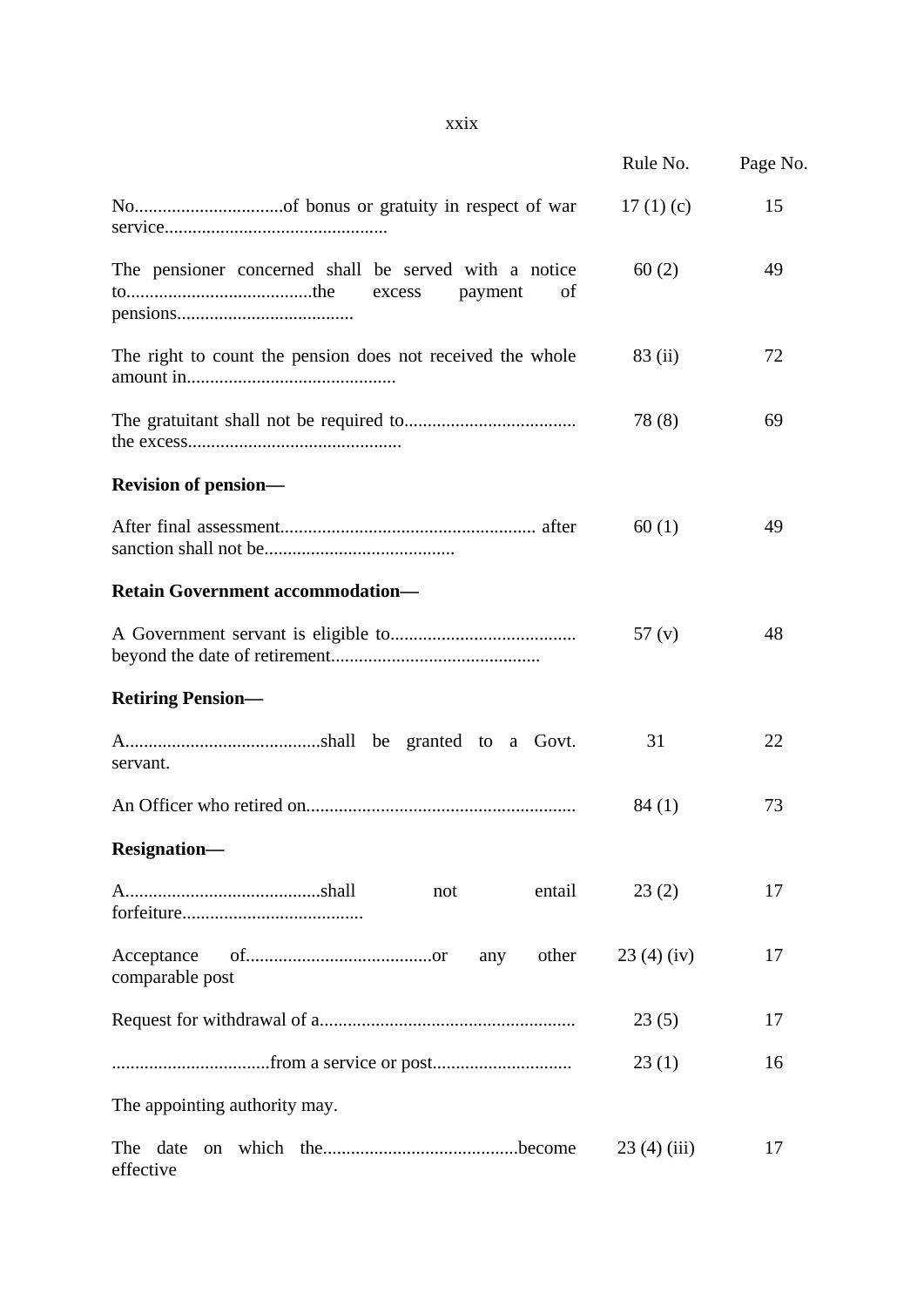|                                                                                                           | Rule No.       | Page No. |
|-----------------------------------------------------------------------------------------------------------|----------------|----------|
| The appointing authority may permit a person to withdraw                                                  | 23(4)          | 17       |
|                                                                                                           | 23(4)(1)       | 17       |
| In case the employee resigns his post or dismissed from<br>service<br>gratuity<br>Government<br>is<br>not | $54$ (iii) (a) | 45       |
| Representation-                                                                                           |                |          |
|                                                                                                           | 84(5)          | 72       |
|                                                                                                           | 84 (5)         | 72       |
| Remarriage-                                                                                               |                |          |
| <sub>of</sub><br>the<br>death                                                                             | $48$ (iv)      | 741      |
| Retirement benefit-                                                                                       |                |          |
|                                                                                                           | 32             | 22       |
| Risk of office-                                                                                           |                |          |
| result<br>of<br>risk<br>of                                                                                | 49             | 41       |
| <b>Residuary gratuity—</b>                                                                                |                |          |
| grantee.                                                                                                  | 40(a)          | 31       |
|                                                                                                           | 80(1)          | 70       |
|                                                                                                           | 80(2)          | 70       |
| payable<br>the<br>to                                                                                      | 80(2)          | 70       |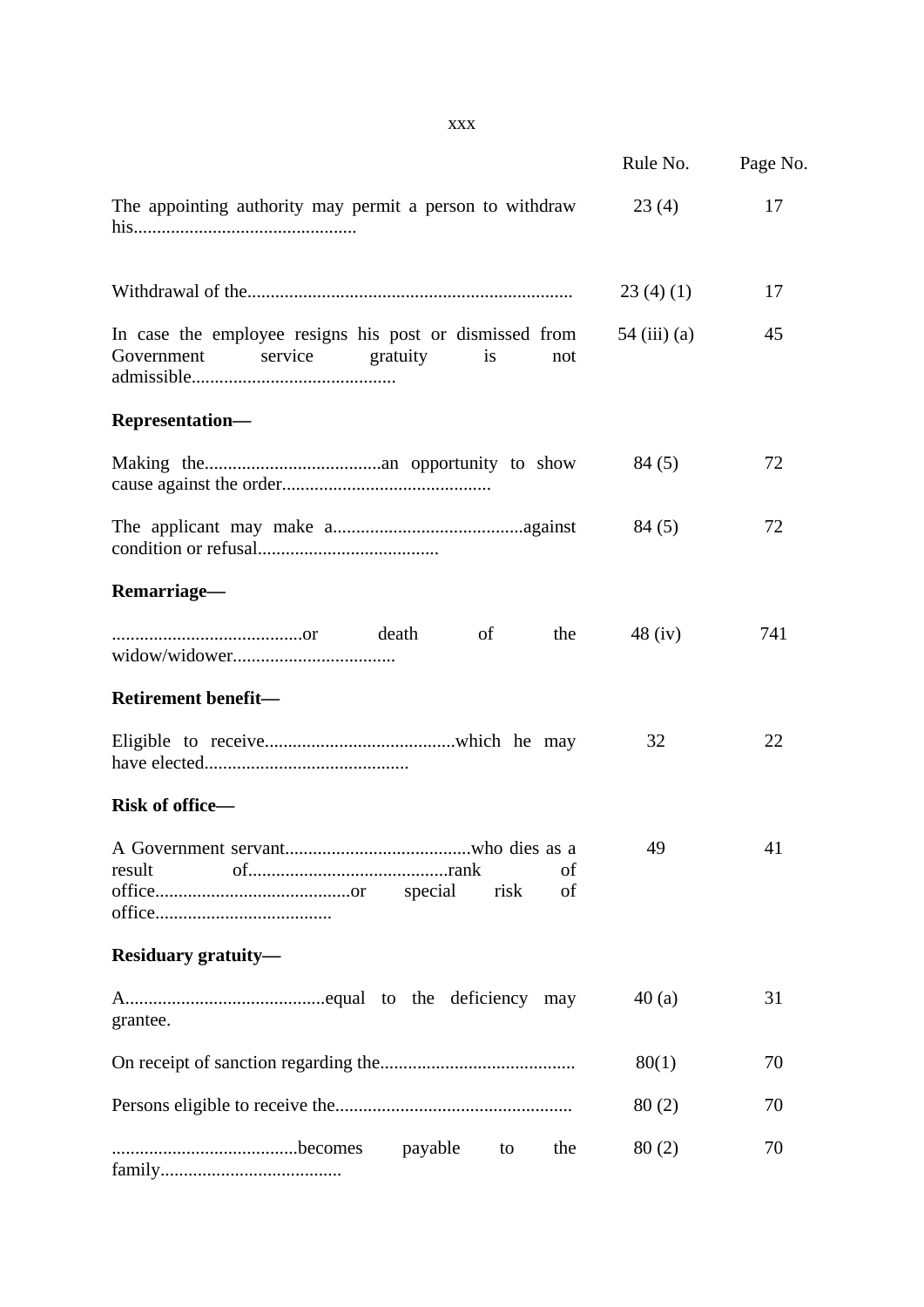|                                                                          | Rule No.       | Page No. |
|--------------------------------------------------------------------------|----------------|----------|
| pensioner.                                                               | 80(1)          | 70       |
|                                                                          | 80             | 70       |
| <b>Right to withdraw—</b>                                                |                |          |
|                                                                          | 9(1)           | 8        |
| Sanction of-                                                             |                |          |
|                                                                          | 93 $(2)$ $(c)$ | 77       |
| pertains<br>Any case<br>retirement gratuity.                             | 92(2)(d)       | 78       |
| Scientific employees-                                                    |                |          |
| Government may by order declare to be                                    | 32             | 22       |
| Service-                                                                 |                |          |
|                                                                          | 66(2)          | 54       |
| The Government servant shall file a written statement on<br>verified.    | 66(3)(a)       | 54       |
| the<br>other<br><b>State</b><br>Government including Central Government. | 11(3)          | 11       |
| Service as an apprentice-                                                |                |          |
|                                                                          | 13             | 12       |
| Service on contract-                                                     |                |          |
| A person who is initially engaged by the Government in                   | 14(1)          | 12       |
| <b>Service on Probation-</b>                                             |                |          |
| confirmating.                                                            | 12             | 12       |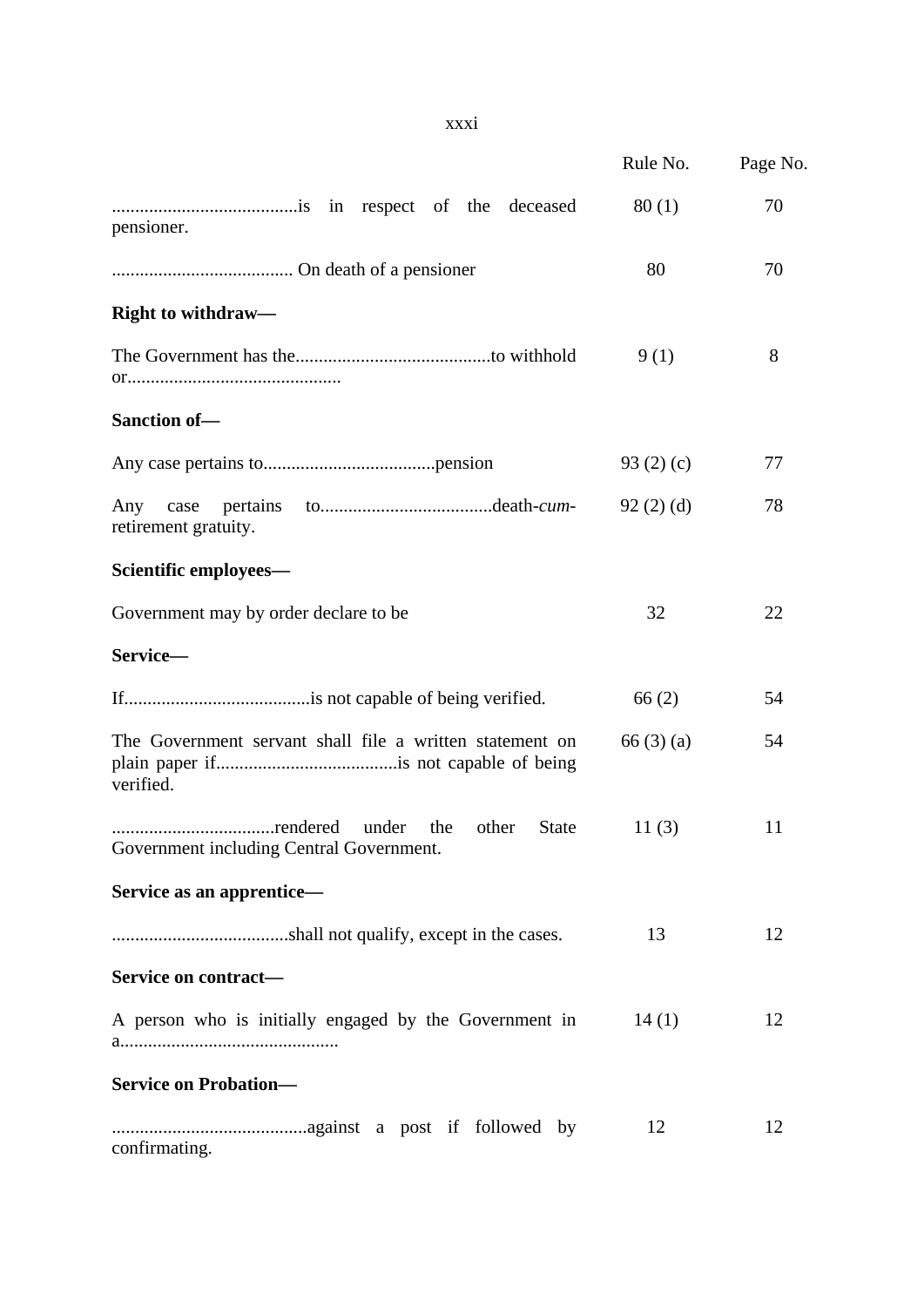### xxxii

| Scrutinize the records-                                 | Rule No.                    | Page No. |
|---------------------------------------------------------|-----------------------------|----------|
| the head of office.                                     | 57(i)                       | 47       |
| Substantive appointment-                                |                             |          |
|                                                         | 16(2)(a)                    | 13       |
|                                                         | 17(2)                       | 15       |
| Superannuation-                                         |                             |          |
|                                                         | 30                          | 22       |
|                                                         | 82                          | 71       |
| will be eligible for gratuity.                          | 54(1)                       | 45       |
|                                                         | 84(1)                       | 73       |
| <b>Substantive Appointment-</b>                         |                             |          |
|                                                         | 82(2)(a)                    | 71       |
| Suspension-                                             |                             |          |
| Attaining the age of compulsory retirement while under. | 24(1)(c)                    | 18       |
|                                                         | 20                          | 16       |
| reinstatement.                                          | 24(1)(c)                    | 18       |
| Surety-                                                 |                             |          |
|                                                         | 74 State Govt's<br>Decision | 63       |
|                                                         | 74 $(1)$ $(b)$              | 61       |
|                                                         | 74 $(3)(c)$                 | 62       |
|                                                         | 74 $(2)$ $(a)$              | 62       |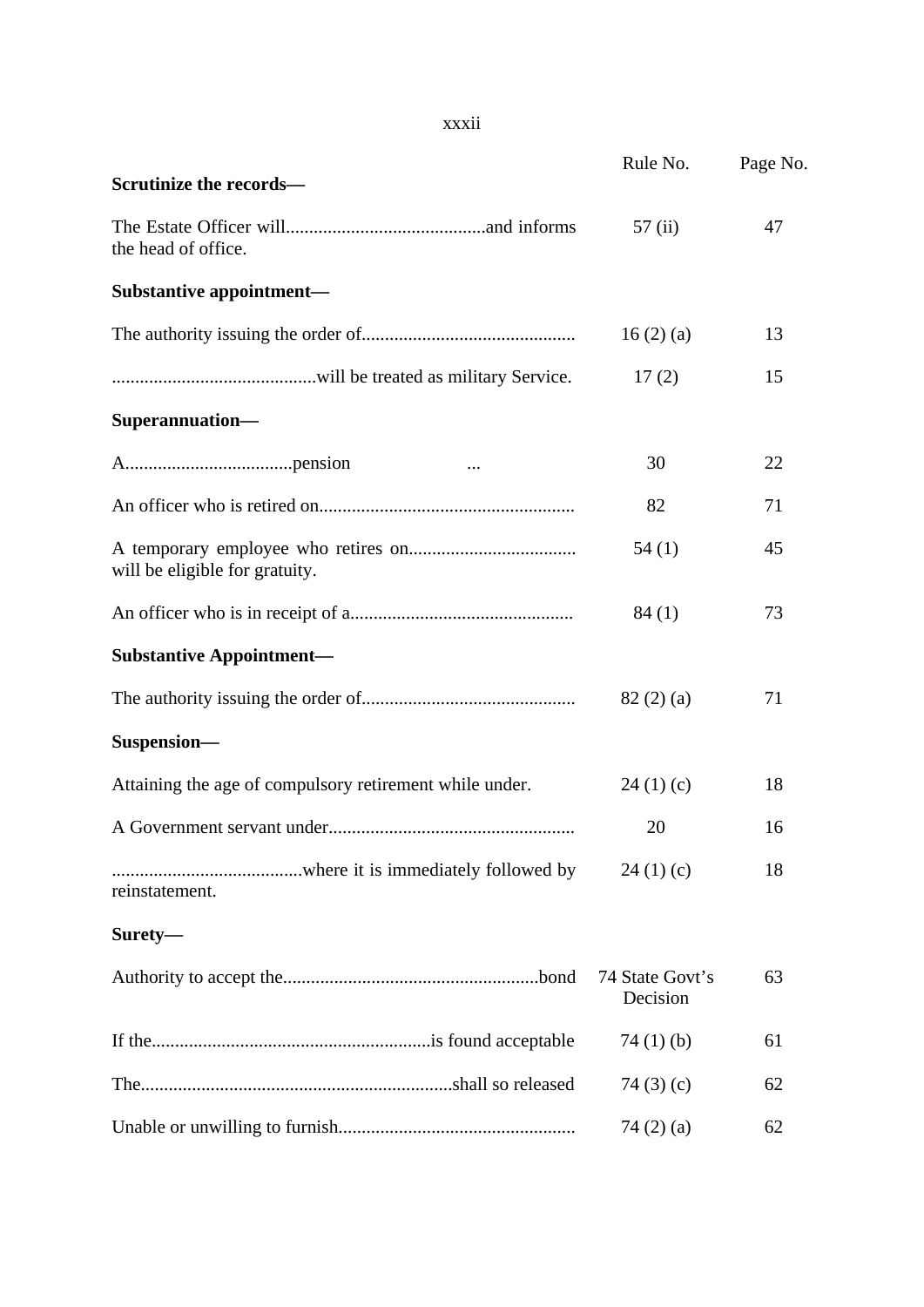### xxxiii

|                                                                          | Rule No.                      | Page No. |
|--------------------------------------------------------------------------|-------------------------------|----------|
| T                                                                        |                               |          |
| Transfer-                                                                |                               |          |
| to a service or post.                                                    | 4(1)                          | 3        |
| competent authority.                                                     | $24$ (i) (d)                  | 18       |
|                                                                          | 24(1)(e)                      | 18       |
| Tanure appointment-                                                      |                               |          |
|                                                                          | $28$ notes $(5)$              | 21       |
| $\mathbf{U}$<br><b>Unverified portion of Service-</b>                    |                               |          |
| shall arrange to verify as the case may be                               | 66(b)                         | 54       |
| $\mathbf{V}$                                                             |                               |          |
| <b>Value of Pension-</b>                                                 |                               |          |
|                                                                          | 82 note                       | 71       |
| <b>Verification of Service-</b>                                          |                               |          |
|                                                                          | 38                            | 26       |
| The head of office shall go through the service book and the<br>servant. | 66(a)                         | 54       |
|                                                                          | 77 $(5)(a)$                   | 67       |
| Verification of qualifying service                                       | $26(1)+(2)$                   | 19       |
| The verification shall treated as final                                  | 26(3)                         | 19       |
| W<br>Withheld amount-                                                    |                               |          |
| automatically<br>become<br>payable on expiry of six month                | 73 (State Govt's<br>Decision) | 61       |